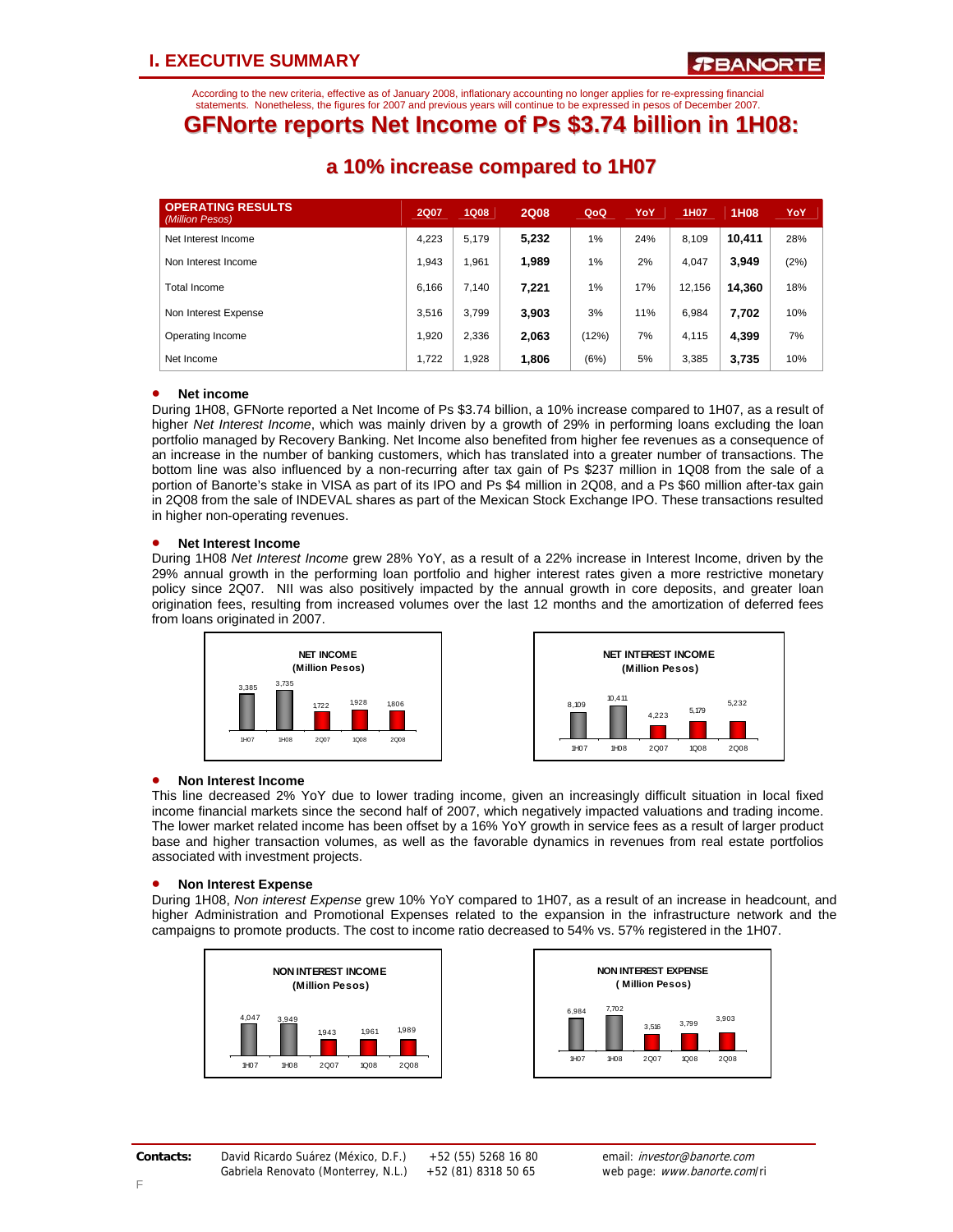### **I. EXECUTIVE SUMMARY**

According to the new criteria, effective as of January 2008, inflationary accounting no longer applies for re-expressing financial statements. Nonetheless, the figures for 2007 and previous years will continue to be expressed in pesos of December 2007.

*\* NOTE: Careful consideration should be taken when comparing 2008 results vs. figures of previous quarters since the financial norm NIF B10 "Inflation Effects" went into effect in January of this year. This norm indicates that the economic environment is non*inflationary when the accumulated inflation rate over the last three years is less than 26%. Under this context, as of January 2008, it *is no longer necessary to re-express financial statements to consider inflationary effects. Reported 1Q08 figures are not fully comparable with previous quarters, since the results for year 2007and previous years are expressed in pesos of December 2007.* 

| <b>INCOME STATEMENT AND BALANCE</b><br><b>SHEET HIGHLIGHTS - GFNorte</b><br>(Million Pesos) | <b>2Q07</b> | <b>1Q08</b> | <b>2Q08</b> | QoQ   | YoY       | 1H07    | 1H08    | <b>YoY</b> |
|---------------------------------------------------------------------------------------------|-------------|-------------|-------------|-------|-----------|---------|---------|------------|
| <b>Income Statement</b>                                                                     |             |             |             |       |           |         |         |            |
| Net Interest Income after REPOMO                                                            | 4,247       | 5,179       | 5,232       | 1%    | 23%       | 8,068   | 10,411  | 29%        |
| Non Interest Income                                                                         | 1,943       | 1,961       | 1,989       | 1%    | 2%        | 4.047   | 3.949   | (2%)       |
| <b>Total Income</b>                                                                         | 6,190       | 7,140       | 7,221       | 1%    | 17%       | 12,115  | 14,360  | 19%        |
| Non Interest Expense                                                                        | 3,516       | 3,799       | 3,903       | 3%    | 11%       | 6.984   | 7,702   | 10%        |
| Provisions                                                                                  | 754         | 1,005       | 1,255       | 25%   | 66%       | 1,015   | 2,259   | 123%       |
| Operating Income                                                                            | 1,920       | 2,336       | 2,063       | (12%) | 7%        | 4,115   | 4.399   | 7%         |
| Non Operating Income (Expense)                                                              | 612         | 702         | 551         | (21%) | (10%)     | 958     | 1,253   | 31%        |
| Taxes and Profit Sharing                                                                    | 867         | 1,075       | 751         | (30%) | (13%)     | 1,793   | 1,826   | 2%         |
| Subsidiaries & Minority Interest                                                            | 57          | (34)        | (57)        | 68%   | $(200\%)$ | 106     | (91)    | (186%)     |
| Net Income                                                                                  | 1,722       | 1,928       | 1,806       | (6%)  | 5%        | 3,385   | 3,735   | 10%        |
|                                                                                             |             |             |             |       |           |         |         |            |
| <b>Balance Sheet</b>                                                                        |             |             |             |       |           |         |         |            |
| Assets Under Management                                                                     | 600,322     | 634,873     | 649.832     | 2%    | 8%        | 600,322 | 649,832 | 8%         |
| <b>Total Assets</b>                                                                         | 269.452     | 301,526     | 323,611     | 7%    | 20%       | 269,452 | 323,611 | 20%        |
| Perfoming Loans (a)                                                                         | 169,578     | 199,875     | 217,544     | 9%    | 28%       | 169,578 | 217,544 | 28%        |
| Past Due Loans (b)                                                                          | 2,571       | 3,189       | 3,225       | 1%    | 25%       | 2,571   | 3,225   | 25%        |
| Total Loans (a+b)                                                                           | 172.149     | 203,065     | 220,769     | 9%    | 28%       | 172,149 | 220,769 | 28%        |
| Total Loans (Net) (d)                                                                       | 168,531     | 199,017     | 216,552     | 9%    | 28%       | 168,531 | 216.552 | 28%        |
| Acquired Collection Rights (e)                                                              | 4.043       | 3,538       | 3,375       | (5%)  | (17%)     | 4.043   | 3,375   | (17%)      |
| Total Loans (d+e)                                                                           | 172.574     | 202,554     | 219,927     | 9%    | 27%       | 172,574 | 219,927 | 27%        |
| <b>Total Liabilities</b>                                                                    | 237,709     | 265,888     | 285,174     | 7%    | 20%       | 237,709 | 285,174 | 20%        |
| <b>Demand Deposits</b>                                                                      | 100,622     | 103,263     | 106,693     | 3%    | 6%        | 100,622 | 106,693 | 6%         |
| <b>Time Deposits</b>                                                                        | 80,471      | 93,830      | 114,557     | 22%   | 42%       | 80,471  | 114,557 | 42%        |
| Equity                                                                                      | 31,743      | 35,638      | 38,437      | 8%    | 21%       | 31,743  | 38,437  | 21%        |

| <b>FINANCIAL RATIOS - GFNorte</b> | <b>2Q07</b> | <b>1Q08</b> | <b>2Q08</b> | QoQ        | YoY        | 1H07   | 1H08    | YoY        |
|-----------------------------------|-------------|-------------|-------------|------------|------------|--------|---------|------------|
| Profitability:                    |             |             |             |            |            |        |         |            |
| NIM before REPOMO (1)             | 7.5%        | 7.9%        | 7.5%        | $(0.4)$ pp | - pp       | 7.2%   | 7.7%    | $0.5$ pp   |
| NIM after Provisions(2)           | 6.2%        | 6.4%        | 5.7%        | $(0.7)$ pp | $(0.5)$ pp | 6.3%   | $6.0\%$ | $(0.3)$ pp |
| <b>ROE (3)</b>                    | 23.6%       | 23.2%       | 20.5%       | $(2.7)$ pp | $(3.1)$ pp | 23.8%  | 21.8%   | $(2.0)$ pp |
| <b>ROA (4)</b>                    | 2.7%        | 2.6%        | 2.3%        | $(0.3)$ pp | $(0.4)$ pp | 2.7%   | 2.5%    | $(0.2)$ pp |
|                                   |             |             |             |            |            |        |         |            |
| Operation:                        |             |             |             |            |            |        |         |            |
| Efficiency Ratio (5)              | 57.0%       | 53.2%       | 54.1%       | $0.9$ pp   | $(2.1)$ pp | 57.5%  | 53.6%   | $(3.8)$ pp |
| Operating Efficiency Ratio (6)    | 5.4%        | 5.2%        | 5.0%        | $(0.2)$ pp | $(0.4)$ pp | 5.5%   | 5.1%    | $(0.4)$ pp |
| Liquidity Ratio (7)               | 55.3%       | 49.9%       | 55.9%       | $6.0$ pp   | $0.6$ pp   | 55.3%  | 55.9%   | $0.6$ pp   |
|                                   |             |             |             |            |            |        |         |            |
| <b>Asset Quality:</b>             |             |             |             |            |            |        |         |            |
| Past Due Loan Ratio               | 1.5%        | 1.6%        | 1.5%        | $(0.1)$ pp | - pp       | 1.5%   | 1.5%    | - pp       |
| Coverage Ratio                    | 140.7%      | 126.9%      | 130.8%      | 3.9 pp     | $(9.9)$ pp | 140.7% | 130.8%  | $(9.9)$ pp |

1) NIM= Annualized Net Interest Margin before REPOMO / Average Earnings Assets.<br>2) NIM= Annualized Net Interest Margin adjusted by Loan Loss Provisions / Average Earnings Assets.<br>3) Annualized earnings as a percentage of t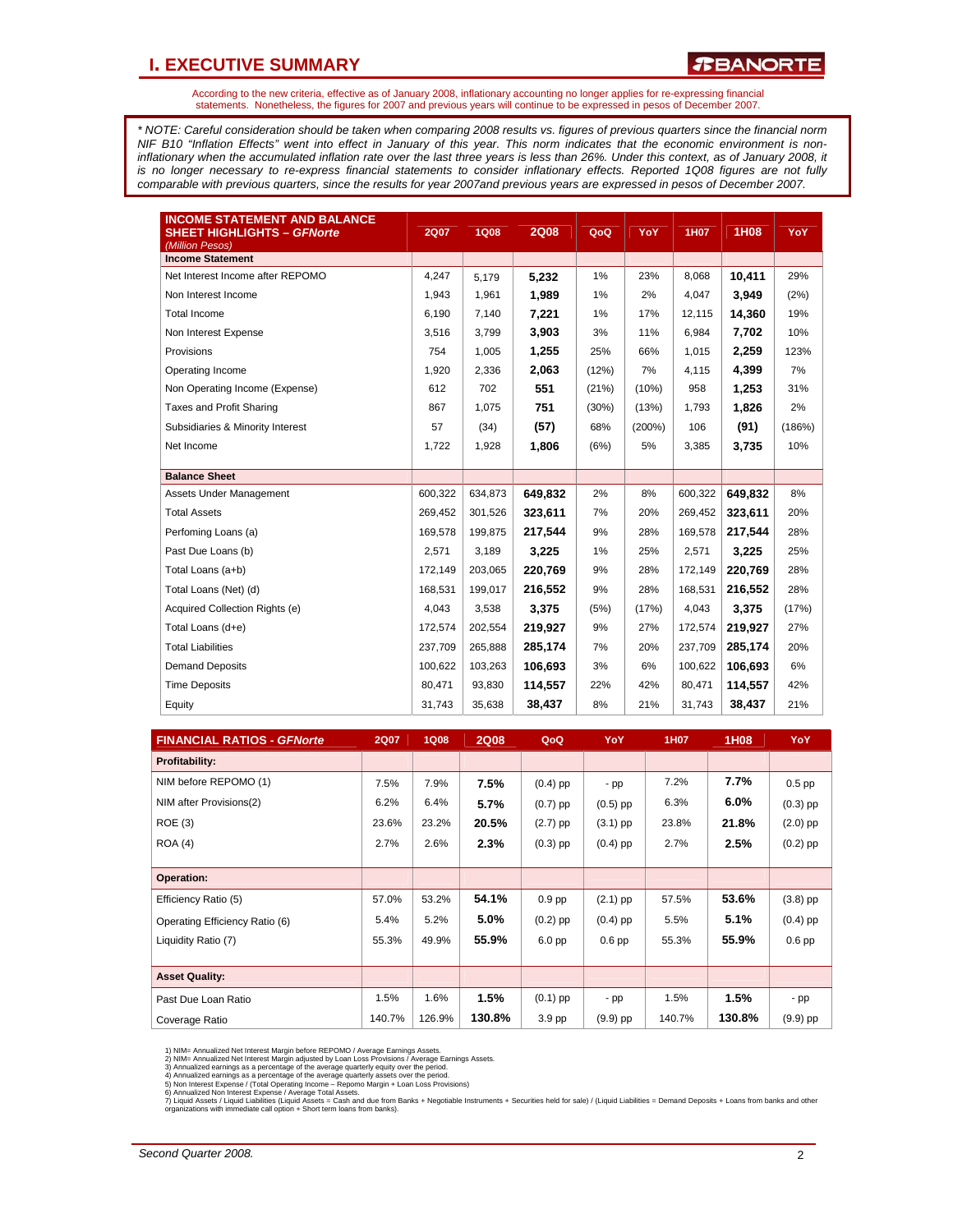### **I. EXECUTIVE SUMMARY**

According to the new criteria, effective as of January 2008, inflationary accounting no longer applies for re-expressing financial<br>statements. Nonetheless, the figures for 2007 and previous years will continue to be expres

| <b>SUBSIDIARIES</b><br>(Million Pesos) | 2Q07           | <b>1Q08</b>              | <b>2Q08</b>  | QoQ      | <b>YoY</b> | 1H07  | 1H08  | <b>YoY</b> |
|----------------------------------------|----------------|--------------------------|--------------|----------|------------|-------|-------|------------|
| <b>Banking</b>                         | 1,463          | 1,718                    | 1,522        | $(11\%)$ | 4%         | 2,848 | 3,240 | 14%        |
| Banco Mercantil del Norte (1)          | 1,463          | 1,718                    | 1,522        | $(11\%)$ | 4%         | 2.848 | 3,240 | 14%        |
| <b>Brokerage House</b>                 | 63             | 71                       | 143          | 102%     | 126%       | 126   | 214   | 70%        |
| <b>Long Term Savings</b>               | 125            | 79                       | 63           | (20%)    | (50%)      | 257   | 143   | (45%)      |
| Retirement Funds (Afore)               | $\overline{7}$ | 33                       | 6            | (83%)    | (20%)      | 33    | 38    | 17%        |
| Insurance                              | 30             | 39                       | 58           | 50%      | 91%        | 77    | 96    | 26%        |
| Annuities                              | 88             | 8                        |              | (101%)   | $(100\%)$  | 147   | 8     | (95%)      |
| <b>Other Finance Companies</b>         | 76             | 71                       | 85           | 19%      | 11%        | 150   | 155   | 3%         |
| Leasing & Factoring (2)                | 73             | 66                       | 78           | 18%      | 7%         | 133   | 144   | 8%         |
| Warehousing                            | 3              | 5                        | 7            | 38%      | 98%        | 8     | 11    | 47%        |
| Bonding (3)                            | ۰              | $\overline{\phantom{a}}$ |              | ٠        |            | 9     |       |            |
| <b>Microlending (Pronegocio)</b>       | (8)            | (9)                      | (7)          | (24%)    | (14%)      | (9)   | (16)  | 71%        |
|                                        |                |                          |              |          |            |       |       |            |
| <b>Holding Company</b>                 | 2              | (2)                      | $\mathbf{1}$ | 134%     | (70%)      | 13    | (1)   | (110%)     |
|                                        |                |                          |              |          |            |       |       |            |
| <b>Total Net Income</b>                | 1.722          | 1,928                    | 1.806        | (6%)     | 5%         | 3,385 | 3,735 | 10%        |

1) 96.11% owned by GFNorte as of 2006. Since 3006 97.06% owned by GFNorte. On August of 2006 Banorte merged Bancen. N.C. = Non Comparable.<br>2) The merger of Leasing and Factoring became effective as of January 31, 200

| <b>SHARE DATA</b>                         | <b>2Q07</b> | <b>1Q08</b> | <b>2Q08</b> | QoQ    | YoY    | <b>1H07</b> | 1H08    | YoY   |
|-------------------------------------------|-------------|-------------|-------------|--------|--------|-------------|---------|-------|
| Earnings per Share (Pesos)                | 0.85        | 0.96        | 0.89        | (6%)   | 6%     | 1.68        | 1.85    | 10%   |
| Book Value per Share (1) (Pesos)          | 14.92       | 16.78       | 18.12       | 8%     | 25%    | 14.92       | 18.12   | 25%   |
| Total Shares Outstanding (million shares) | 2.018.3     | 2.018.3     | 2,018.3     | $-9/2$ | $-9/2$ | 2.018.3     | 2.018.3 | $-$ % |
| Srock Price (Pesos)                       | 49.58       | 46.14       | 48.47       | 5%     | (2%)   | 49.58       | 48.47   | (2%)  |
| P/BV (Times)                              | 3.32        | 2.75        | 2.68        | (3%)   | (22%)  | 3.32        | 2.68    | (22%) |
| Market Cap (Million Dollars)              | 9.209       | 8.753       | 9,498       | 9%     | 3%     | 9.209       | 9,498   | 3%    |

1) Excluding Minority Holdings.

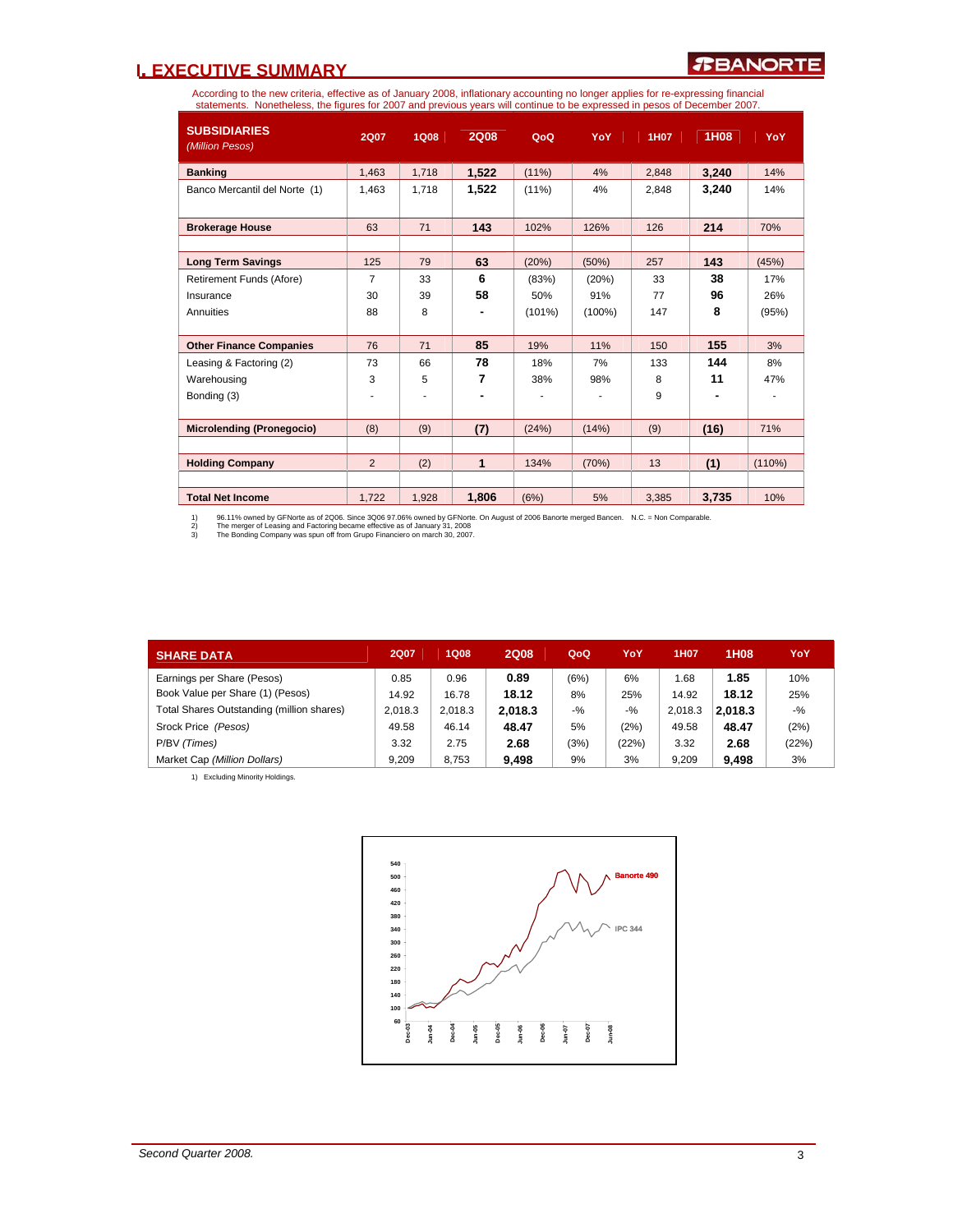According to the new criteria, effective as of January 2008, inflationary accounting no longer applies for re-expressing financial statements. Nonetheless, the figures for 2007 and previous years will continue to be expressed in pesos of December 2007.

# **RECENT EVENTS**

### • **Alejandro Valenzuela is ratified as CEO of Grupo Financiero Banorte.**

On July 24, GFNORTE's Board of Directors unanimously ratified Alejandro Valenzuela as Chief Executive Officer, eliminating the interim status which he had assumed since April of this year.

#### • **Euromoney recognized Banorte as the best bank of the year in Mexico and Latin America.**

Last July 10, Euromoney recognized Banorte, the banking subsidiary of Grupo Financiero Banorte, with the 2008 awards for "Best Bank of the Year in Mexico" and "Best Bank of the Year in Latin America". These awards, among the most prestigious recognitions by the global financial media, were granted after an intensive selection process headed by a group of highly specialized banking and finance editors. The process involved some of the most important financial institutions in Mexico and Latin America.

#### • **Banorte issued Ps \$2,750 million in subordinated debt in the Mexican Stock Market.**

On June 30, 2008, GFNorte, through its banking subsidiary Banorte, successfully issued Ps \$2.75 billion in Subordinated Debentures in the local market which contribute to strengthen the bank's capital. The transaction consisted of Preferred, Non Convertible Subordinated Debentures (BANORTE 08-2) with a 10-year term and an interest rate of TIIE + 77 basis points. Moody's rated the securities as Aaa.mx. The first securities issued under this program were placed in March 2008 for approximately Ps \$5.00 billion, also in the local markets.

#### • **Merger of Banco Mercantil del Norte S.A., Institución de Banca Múltiple's, real estate companies.**

Banorte announced on June 17, 2008, the resolutions taken during the Extraordinary Shareholders' Meeting held on June 16, 2008 by Banco Mercantil del Norte, S.A, Institución de Banca Múltiple, Grupo Financiero Banorte (BANORTE), specifically the merger of the Company as the merging entity with Inmobiliaria Bancrecer, S.A. de C.V, Inmobiliaria Innova, S.A. de C.V., Inmobiliaria Banormex, S.A. de C.V., Inmuebles de Tijuana, S.A. de C.V., Inmobiliaria Banorte, S.A. de C.V., Constructora Primero, S.A. de C.V., Inmuebles de Occidente, S.A., Inmobiliaria Finsa, S.A. de C.V., and Inmobiliaria Bra, S.A. de C.V., as the merged entities. This merger will be based using BANORTE'S Balance Sheet as of May 31, 2008.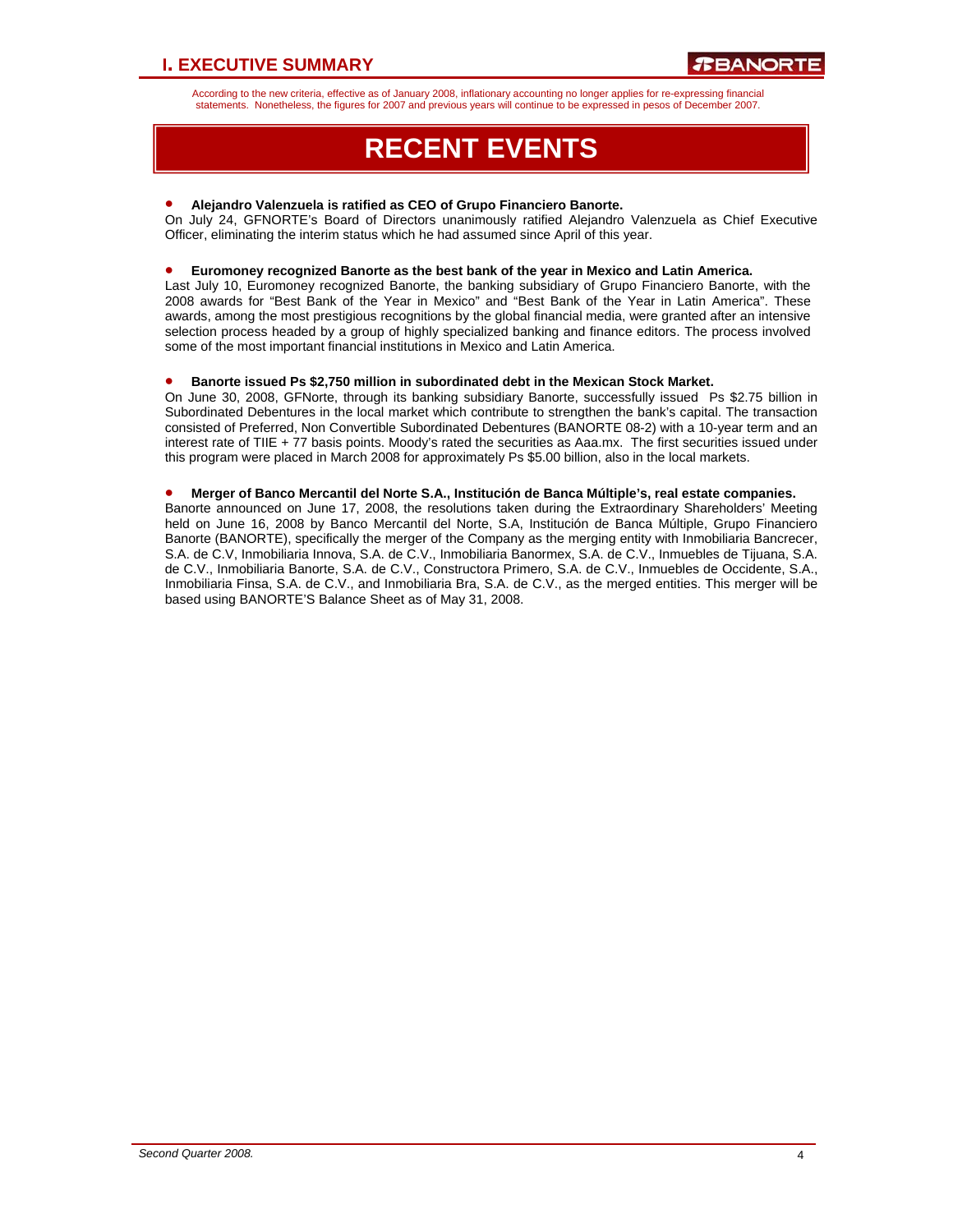According to the new criteria, effective as of January 2008, inflationary accounting no longer applies for re-expressing financial statements. Nonetheless, the figures for 2007 and previous years will continue to be expressed in pesos of December 2007.

## **GRUPO FINANCIERO BANORTE**

| <b>NET INTEREST INCOME</b><br>(Million Pesos) | <b>2Q07</b> | <b>1Q08</b> | <b>2Q08</b>    | QoQ        | YoY   | 1H <sub>0</sub> 7 | 1H08    | YoY      |
|-----------------------------------------------|-------------|-------------|----------------|------------|-------|-------------------|---------|----------|
| Interest Income                               | 9.760       | 11.320      | 11.681         | 3%         | 20%   | 18.840            | 23.001  | 22%      |
| <b>Interest Expense</b>                       | 5.582       | 6.249       | 6,569          | 5%         | 18%   | 10.799            | 12,818  | 19%      |
| Loan Origination Fees                         | 45          | 107         | 121            | 13%        | 167%  | 69                | 228     | 231%     |
| Fees Paid (1)                                 |             |             | $\blacksquare$ | n.a.       | n.a.  |                   |         | n.a.     |
| Net Interest Income before REPOMO             | 4.223       | 5.179       | 5,232          | 1%         | 24%   | 8.109             | 10.411  | 28%      |
| <b>Average Earning Assets</b>                 | 226.555     | 261.871     | 278,644        | 6%         | 23%   | 224.075           | 271.453 | 21%      |
| Net Interest Margin before REPOMO (2)         | 7.5%        | 7.9%        | 7.5%           | $(0.4)$ pp | $-pp$ | 7.2%              | 7.7%    | $0.5$ pp |

1) Fees Paid, As a result of new accounting standards by the CNBy∨ that went into effect as of January 2007 these fees were reclasificated into Other Fees Paid in Non Interest Income.<br>2) NIM = Annualized Net Interest Marg

#### • **Net Interest Income**

During 1H08 *Net Interest Income* grew by 28% YoY, as a result of a 22% increase in Interest Income which were driven by a 29% annual growth in the performing loan portfolio excluding the loan portfolio managed by Recovery Banking and an increase in market interest rates, combined with solid growth in core deposits. *Net Interest Income* also benefited from significant growth in origination fees, resulting from higher loan origination volumes over the past year and the amortization of the deferred fees from loans placed throughout 2007. On a quarterly basis, *Net Interest Income* rose 1% vs. 1Q08, driven by a 3% increase in interest revenues and 13% in fees, which fully offset a 5% increase in interest expenses resulting from higher funding costs due to the combination of: i) greater expansion of the loan portfolio vis a vis core deposits and ii) a loans to deposits ratio that surpassed 100%.

The average *NIM* rose from 7.2% in 1H07 to 7.7% in 1H08 as a consequence of: 1) growth in Net Interest Income (28%) above the increase in Average Earning Assets (21%); and 2) the positive effect on floating rate loans of higher benchmark rates due to a 50 bp increase in the funding rate during 2007 and to a lesser extent a 25 bp in June 2008, as a result of a more restrictive monetary policy by the Central Bank (Banxico). The average Interbanking Equilibrium Rate (TIIE) in 1H08 was 7.9425% vs. 7.5306% in 1H07.

On a QoQ basis, the *NIM* declined to 7.5% in 2Q08 from 7.9% in 1Q08 as a result of: 1) higher growth in lower yielding corporate and government loans compared to other higher yielding assets, and 2) an increase in funding costs which translated into higher growth in Interest Expense (5%) with respect to Interest Income (3%), coupled with greater growth of Average Earning Assets (6%) with respect to *Net Interest Income* (1%). During 2Q08, the Interbanking Equilibrium Rate (TIIE) averaged 7.9574% vs. 7.9280% in 1Q08, barely reflecting the last funding rate hike by Banxico's which happened until the end of June 2008.

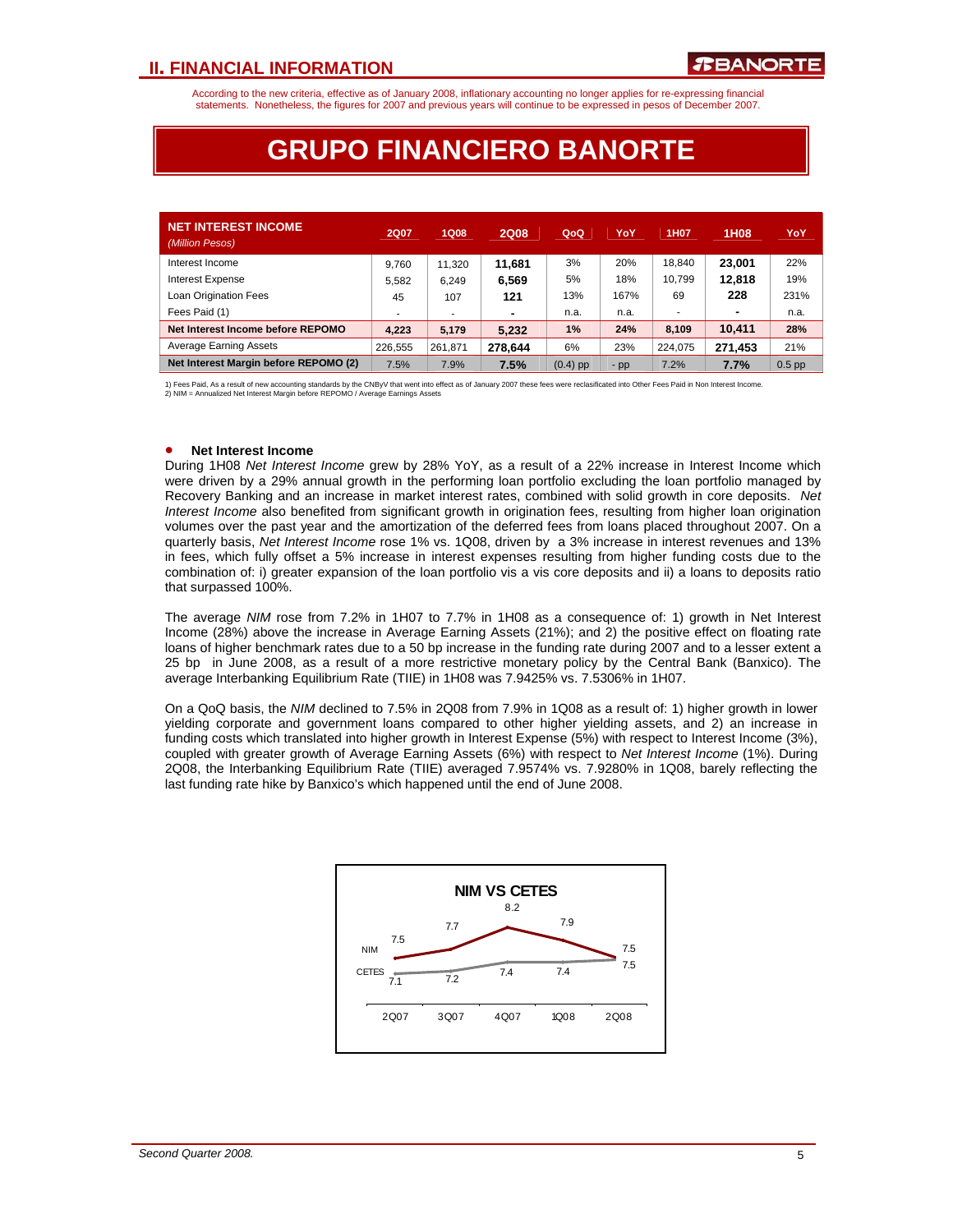### $\boldsymbol{x}$ BANORT

According to the new criteria, effective as of January 2008, inflationary accounting no longer applies for re-expressing financial statements. Nonetheless, the figures for 2007 and previous years will continue to be expressed in pesos of December 2007.

| <b>NON INTEREST INCOME</b><br>(Million Pesos) | <b>2Q07</b>    | <b>1Q08</b> | <b>2Q08</b>    | QoQ   | YoY   | <b>1H07</b> | <b>1H08</b> | YoY    |
|-----------------------------------------------|----------------|-------------|----------------|-------|-------|-------------|-------------|--------|
| <b>Fees charged on Services</b>               | 1,856          | 2,045       | 2,121          | 4%    | 14%   | 3,640       | 4,165       | 14%    |
| <b>Fund Transfers</b>                         | 58             | 54          | 56             | 5%    | (2%)  | 117         | 110         | (6%)   |
| <b>Account Management Fees</b>                | 241            | 235         | 250            | 6%    | 3%    | 483         | 485         | ٠      |
| Fiduciary                                     | 65             | 69          | 76             | 11%   | 17%   | 129         | 145         | 12%    |
| Income from Real Estate Portfolios (1)        | 180            | 190         | 117            | (38%) | (35%) | 296         | 307         | 4%     |
| <b>Electronic Banking Services</b>            | 229            | 234         | 249            | 6%    | 9%    | 441         | 483         | 9%     |
| <b>Credit Card Fees</b>                       | 503            | 581         | 621            | 7%    | 24%   | 980         | 1,203       | 23%    |
| Fees from IPAB (2)                            | ٠              |             |                | 72%   | 100%  | 1           |             | (80%)  |
| Fees charged by Afore                         | 197            | 256         | 260            | 2%    | 32%   | 467         | 516         | 11%    |
| Other Fees Charged (3)                        | 383            | 424         | 491            | 16%   | 28%   | 726         | 917         | 26%    |
| <b>Fees Paid on Services</b>                  | 253            | 282         | 292            | 3%    | 15%   | 502         | 574         | 14%    |
| Fund transfers                                | $\overline{4}$ | 5           | 5              | (7%)  | 12%   | 9           | 10          | 10%    |
| Other Fees Paid                               | 249            | 277         | 287            | 4%    | 15%   | 494         | 564         | 14%    |
| Expenses from Real Estate Portfolios (1)      | $\overline{a}$ |             | $\blacksquare$ |       |       |             |             |        |
| <b>Net Fees</b>                               | 1.603          | 1,763       | 1,829          | 4%    | 14%   | 3,138       | 3,591       | 14%    |
|                                               |                |             |                |       |       |             |             |        |
| <b>Trading Income</b>                         | 339            | 198         | 159            | (20%) | (53%) | 909         | 357         | (61%)  |
| Foreign Exchange                              | 142            | 128         | 135            | 5%    | (5%)  | 255         | 263         | 3%     |
| Securities - Realized Gains                   | (86)           | 153         | 19             | (88%) | 122%  | 404         | 171         | (58%)  |
| Securities - Unrealized Gains                 | 283            | (83)        | 6              | 107%  | (98%) | 249         | (77)        | (131%) |
| <b>Non Interest Income</b>                    | 1.943          | 1,961       | 1,989          | 1%    | 2%    | 4,047       | 3,949       | (2%)   |

1) Since 1Q07, it only reflects Income from recoveries and amortizations of Real Estate Portfolios. Up to 4Q06, it also included Income from recoveries and amortization of Acquired Portfolios.<br>2) Includes Fees received by

3) It includes fees from letters of credit, from transactions with pension funds, warehousing services, financial advisory services and securities trading by the Brokerage House, among other.

#### • **Non Interest Income**

*Non Interest Income* fell 2% during 1H08 YoY, affected mainly by lower market related income given the rising rate environment in local fixed income markets. The variations by line are explained as follows:

| <b>NON INTEREST INCOME</b><br>(Million Pesos)        | <b>2Q07</b> | <b>1Q08</b> | <b>2Q08</b> | QoQ   | YoY   | 1H07  | 1H <sub>08</sub> | YoY   |
|------------------------------------------------------|-------------|-------------|-------------|-------|-------|-------|------------------|-------|
| Services                                             | 1.424       | .573        | 1.712       | 9%    | 20%   | 2.841 | 3.285            | 16%   |
| Recovery                                             | 180         | 190         | 117         | (38%) | (35%) | 297   | 307              | 3%    |
| Foreign Exchange                                     | 142         | 128         | 135         | 5%    | (5%)  | 255   | 263              | 3%    |
| Trading (Securities - Realized and Unrealized Gains) | 197         | 70          | 25          | (64%) | (87%) | 654   | 94               | (86%) |
| Non Interest Income                                  | .943        | .961        | .989        | 1%    | 2%    | 4.047 | 3,949            | (2%)  |

#### • **Service Fees**

*Fees* increased 16% YoY in 1H08 due to the positive performance of various items. The best performers were Other Fees Charged (+26%) resulting from higher income in investment banking operations, Credit Card fees (+23%) which were driven by greater card placements (376 thousand in 1H08 vs. 319 thousand in 1H07), trust and fiduciary services (+12%), AFORE (pension fund) fees (+11%) and Electronic Banking Services (+9%) as a result greater scale in Banorte's electronic delivery network, especially in the number of ATMs (+14%), as well as greater transaction volume through ATM's, internet and POS terminals. On a quarterly basis, fees grew 9% with positive performance in most items, as a consequence of favorable dynamics in various business lines.

#### • **Recovery**

*Recovery Income* from real estate portfolios for 1H08 was 3% higher YoY, but 38% lower QoQ vs. 1Q08. The annual increase was mainly driven by the efforts to optimize the real estate recovery business, as well as lower financing costs and an increased presence in investment projects. The Total Investment in these projects at the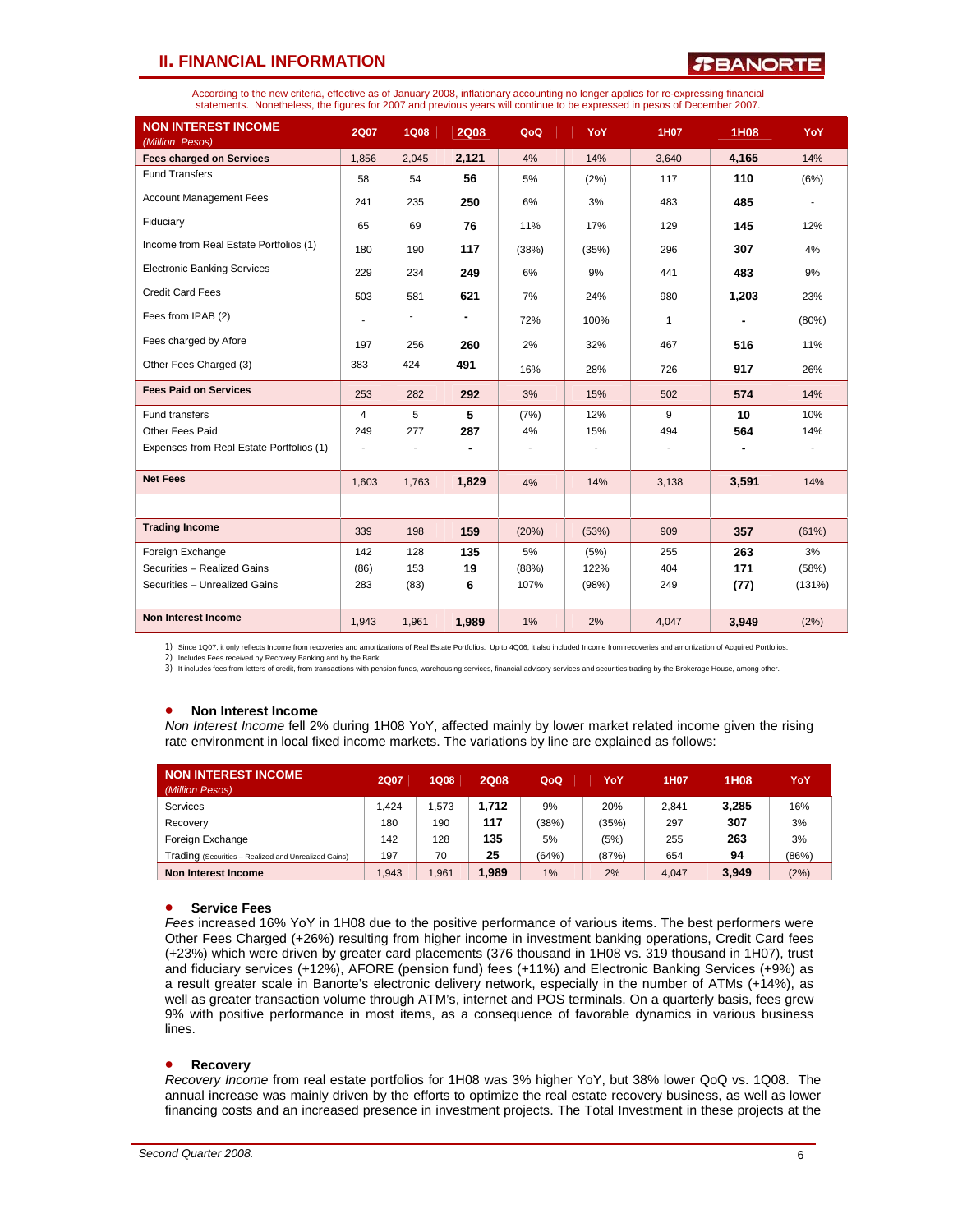According to the new criteria, effective as of January 2008, inflationary accounting no longer applies for re-expressing financial statements. Nonetheless, the figures for 2007 and previous years will continue to be expressed in pesos of December 2007.

end of 2Q08 was Ps \$2.65 billion. The portafolio has been diversified by region, project, partner and industry over the past 2 months. On a quarterly basis, revenues dropped due to less activity in recoveries.

### • **Foreign Exchange**

In 1H08, Foreign Exchange Revenues were relatively similar to the same period a year ago as transaction volumes remained similar to last year´s. On a quarterly basis, the 5% increase in revenues is explained by a more aggressive position in proprietary FX trading, assumed in order to take advantage of the recent volatility in the market.

#### • **Trading:**

Trading Income fell 86% YoY in 1H08 and 64% QoQ in 2Q08, due to a highly volatile market environment characterized by a significant increase in market rates which had a negative impact on the valuation of fixed rate securities. Out of the total position, 100% correspond to securities that are used for repo transactions with clients, and 91% are floating rate instruments that normally have less sensitivity to a volatile interest rate environment. Nonetheless, in 2Q08 the increase in primary and secondary market rates was so pronounced, that even the spreads of variable rate instruments were pressured, having a negative impact in the market related results.

| <b>Non Interest Expense</b>             | <b>2Q07</b> | <b>1Q08</b> | <b>2Q08</b> | QoQ   | YoY | 1H <sub>07</sub> | <b>1H08</b> | YoY |
|-----------------------------------------|-------------|-------------|-------------|-------|-----|------------------|-------------|-----|
| (Million Pesos)                         |             |             |             |       |     |                  |             |     |
| <b>Personnel Expenses</b>               | 1.416       | 1.504       | 1.522       | $1\%$ | 7%  | 2.824            | 3.026       | 7%  |
| + Professional Fees                     | 205         | 227         | 236         | 4%    | 15% | 437              | 463         | 6%  |
| + Administrative and Promotion Expenses | 1.155       | 1.255       | 1,303       | 4%    | 13% | 2.253            | 2.559       | 14% |
| + Rents, Depreciation & Amortization    | 403         | 417         | 426         | 2%    | 6%  | 804              | 843         | 5%  |
| + Taxes other than income tax           | 145         | 183         | 187         | 2%    | 29% | 300              | 370         | 23% |
| + Contributions to IPAB                 | 175         | 213         | 228         | 7%    | 19% | 366              | 441         | 21% |
|                                         |             |             |             |       |     |                  |             |     |
| $=$ Non Interest Expense                | 3.516       | 3.799       | 3.903       | 3%    | 11% | 6.984            | 7.702       | 10% |

#### • **Non Interest Expense**

The 10% YoY growth of *Non Interest Expense* during 1H08, was mainly due to a 14% increase in Administration and Promotional Expenses, which were driven by expenses related to growth in the credit card business, such as telemarketing and the costs arising from point redemptions by our clients in the Banorte Rewards program. Personnel Expenses rose 7% due to the annual salary increase, linked to inflation, the staffing of branches related to the footprint expansion program; the adjustments in provisions for bonuses and incentives; the net effect of actuarial updates to retirement and vacation premium obligations and the usage of the company's retirement plan surplus. Professional Fees paid rose 6% YoY. Rents, Depreciations and Amortizations increased 5% due to the transfer of Installation, Depreciation and Amortization Expenses from the real estate companies to Banorte, as a result of the merger in late 2Q08. Other Taxes rose 23% given a higher payment of Value Added Taxes and Payroll Taxes, as a result of the salary increase previously mentioned. Contributions to IPAB increased 21% YoY, driven by a higher level of deposits with respect to last year.

For 2Q08, expenses rose 3% vs. 1Q08 due to a 4% increase in Administration and Promotional Expenses resulting from an expansion in advertising activity related to product placement strategies. Professional Fees rose 4% QoQ due to higher fees related to loan recoveries, while the contributions to IPAB grew by 7% as a result of the growth in deposits during the quarter.

During the first 6 months of the year, the Efficiency Ratio improved from 57% to 54% annually, as a consequence of higher total revenues and the elimination of REPOMO charges in financial revenues since 1Q08. For 2Q08 the Efficiency Ratio reached 54.1% vs. 57% in 2Q07 and 53.2% in 1Q08. The sequential deterioration is mainly a result of the decline in revenues related to market-related income.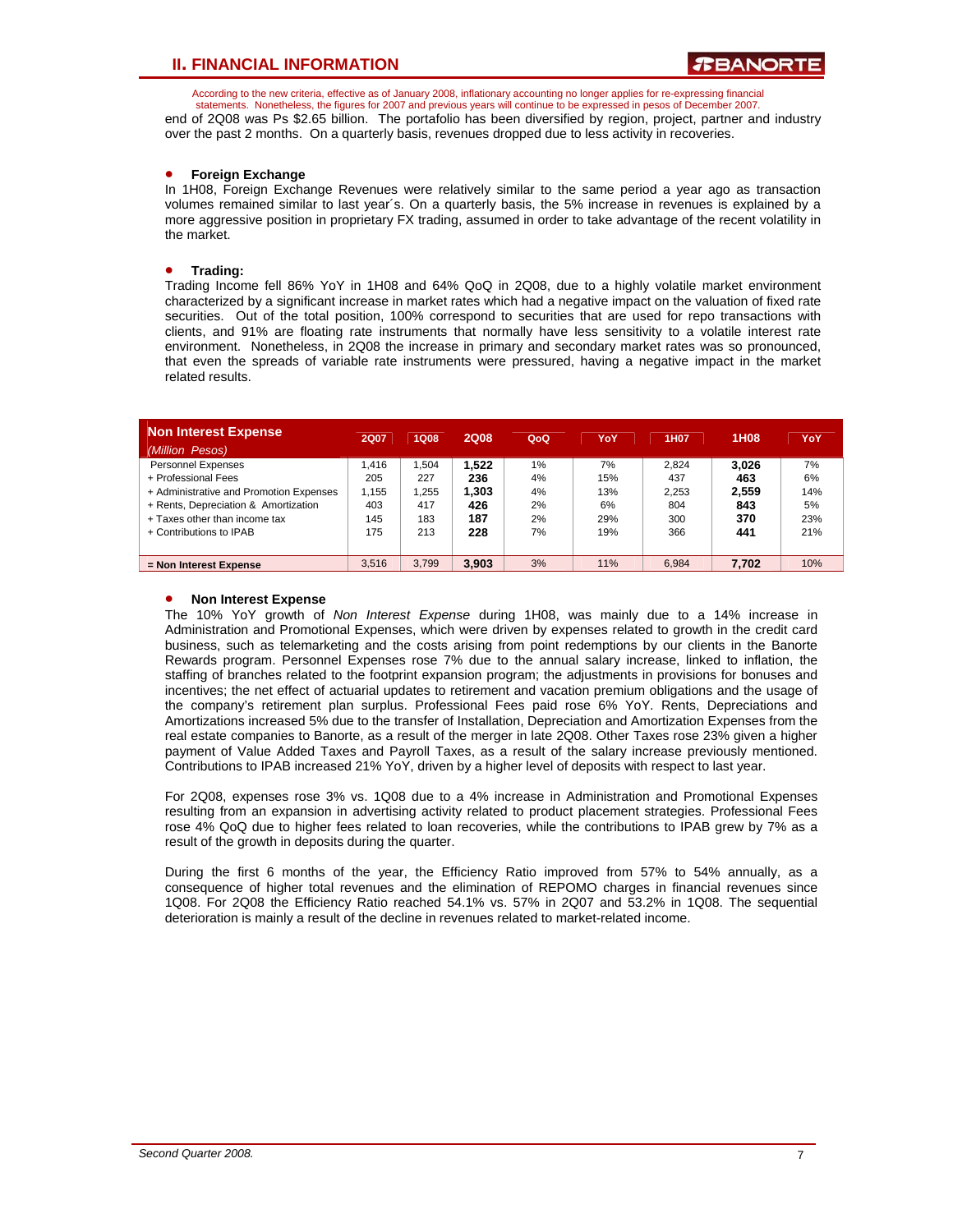According to the new criteria, effective as of January 2008, inflationary accounting no longer applies for re-expressing financial statements. Nonetheless, the figures for 2007 and previous years will continue to be expressed in pesos of December 2007.

| <b>NON OPERATING INCOME</b><br>(EXPENSE) NET | <b>2Q07</b> | <b>1Q08</b> | <b>2Q08</b> | QoQ   | YoY         | 1H07  | 1H08  | YoY   |
|----------------------------------------------|-------------|-------------|-------------|-------|-------------|-------|-------|-------|
| (Million Pesos)                              |             |             |             |       |             |       |       |       |
| <b>Non Operting Income</b>                   | 685         | 850         | 741         | (13%) | 8%          | 1,384 | 1.591 | 15%   |
| <b>Other Revenues</b>                        | 199         | 548         | 341         | (38%) | 71%         | 339   | 888   | 162%  |
| Foreign Exchange                             |             |             |             |       |             |       |       |       |
| Recoveries                                   | 488         | 267         | 346         | 30%   | 29%         | 930   | 612   | (34%) |
| Repomo - Other Revenues                      |             |             |             |       |             | 5     |       |       |
| Warehousing                                  | (1)         | 35          | 55          | 57%   | 5,600%      | 111   | 91    | (18%) |
|                                              |             |             |             |       |             |       |       |       |
| <b>Non Operating Expense</b>                 | (73)        | (148)       | (190)       | 28%   | 160%        | (426) | (338) | 21%   |
| <b>Other Expenses</b>                        | (123)       | (114)       | (136)       | 19%   | 11%         | (226) | (249) | 10%   |
| Foreign Exchange                             |             |             |             |       |             |       |       |       |
| Repomo - Other Expenses                      | 50          |             |             |       |             | (89)  |       |       |
| Warehousing                                  | (1)         | (34)        | (54)        | 59%   | $(5,300\%)$ | (111) | (89)  | (20%) |
|                                              |             |             |             |       |             |       |       |       |
| Non Operating Income (Expense), net          | 612         | 702         | 551         | (21%) | (10%)       | 958   | 1,253 | 31%   |

### • **Non Operating Income (Expense), net**

In 1H08, net revenues in this line amounted to Ps \$1.25 billion, a 31% increase YoY, driven by:

- ¾ *Other Revenues:* a Ps \$394 million non-recurring pre-tax gain from the sale of VISA shares (composed of 868,138 shares at a net price of USD \$42.768 converted at an exchange rate of PS \$10.62 per dollar) and Ps \$7 million in 2Q08 and a Ps \$91 million non-recurring pre-tax gain corresponding to the sale of INDEVAL shares owned by Banorte's banking subsidiary, the recovery of Ps \$234 million in previously written-off proprietary loans and the increase in Other Income, resulting from a Ps \$47 million gain from the sale of proprietary real estate, as well as the cancellation of Sundry Creditors for Ps \$44 million and reserve liberation from the sale of property and equipment.
- ¾ *Other Expenses* The elimination of the REPOMO charges as NIFB-10 "Inflation Effects" became effective.

On a QoQ basis, *Net Non Operating Income* was 21% lower vs. 1Q08 mainly as a result of the extraordinary gain from the sales of VISA shares in 1Q08, which was higher than the extraordinary gain registered in 2Q08 from the sale of INDEVAL shares. In this respect, Banorte registered, in April of this year, 676,990 VISA shares that were not sold in the international public offering as investments under the category of "Negotiable Instruments Available for Sale", with the restriction to keep these securities for three years. For the initial recognition, these shares were registered on the asset side at a unit price of USD \$1.00, and their results would be recognized in the P&L under "Non Operating Income". For future valuations purposes, assets will be affected against equity.

| <b>Capitalization</b><br>(Million Pesos) | <b>2Q07</b> | 3Q07    | 4Q07    | <b>1Q08</b> | <b>2Q08</b> | QoQ               | YoY        |
|------------------------------------------|-------------|---------|---------|-------------|-------------|-------------------|------------|
| Tier 1 Capital                           | 23.321      | 25.578  | 24.942  | 27.527      | 29.982      | 9%                | 29%        |
| Tier 2 capital                           | 9.252       | 9.087   | 8.767   | 11.524      | 13.806      | 20%               | 49%        |
| <b>Net Capital</b>                       | 32,573      | 34.665  | 33.710  | 39,052      | 43,788      | 12%               | 34%        |
| <b>Credit Risk assets</b>                | 149.467     | 160.954 | 173.505 | 187.467     | 194.242     | 4%                | 30%        |
| Net Capital/ Credit Risk Assets          | 21.8%       | 21.5%   | 19.4%   | 20.8%       | 22.5%       | 1.7 <sub>pp</sub> | $0.8$ pp   |
| Total Risk Assets (1)                    | 213.925     | 233.094 | 244.321 | 267.136     | 278,896     | 4%                | 30%        |
| Tier 1                                   | 10.9%       | 11.0%   | 10.2%   | 10.3%       | 10.8%       | $0.4$ pp          | $(0.2)$ pp |
| Tier 2                                   | 4.3%        | 3.9%    | 3.6%    | 4.3%        | 5.0%        | $0.6$ pp          | $0.6$ pp   |
| <b>Capitalization Ratio</b>              | 15.2%       | 14.9%   | 13.8%   | 14.6%       | 15.7%       | $1.1$ pp          | $0.5$ pp   |

(1) Includes Market Risks. Without inter-company eliminations. (\*) The capitalization ratio of the last period reported is estimated.

#### • **Capitalization**

At the end of 2Q08, the *Capitalization Ratio* stood at 15.7% considering credit and market risks, and 22.5% considering only credit risks. Tier 1 capital ratio was 10.7% while Tier 2 was 5.0%. Despite 30% growth in Total Risk Assets and the pre-payment of Obligations during 2H07, the Capitalization Ratio rose by 50 bp YoY due to the reinvestment of past earnings and the issuance of approximately Ps \$7.7 billion in subordinated debt during the first half of 2008. On a quarterly basis, the Capitalization Ratio increased by 110 bp, from 14.6% to 15.7%, driven mainly by the issuance of Ps \$2.75 billion in subordinated debentures in June, offseting a 4% quarterly growth rate in Total Risk Assets.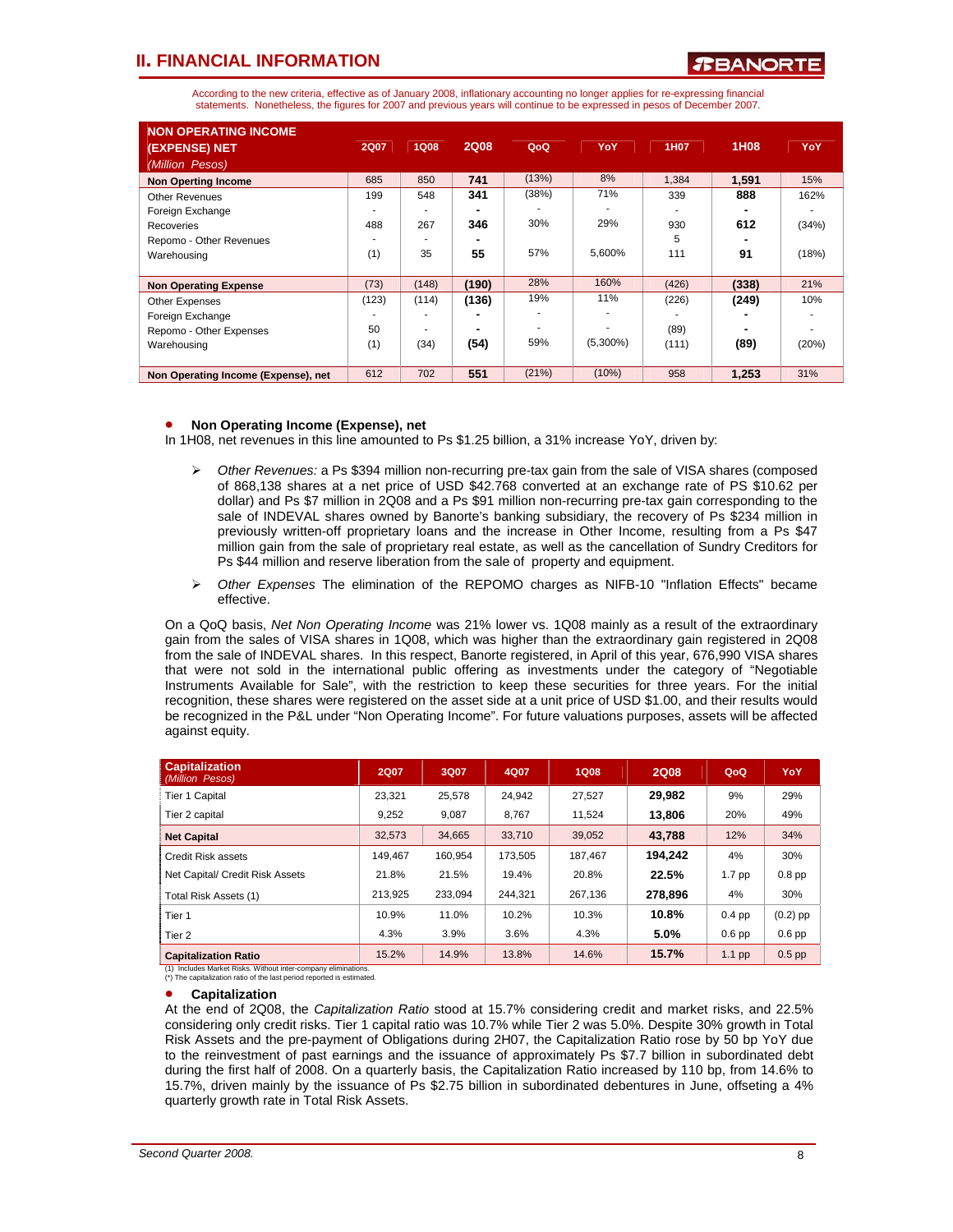According to the new criteria, effective as of January 2008, inflationary accounting no longer applies for re-expressing financial statements. Nonetheless, the figures for 2007 and previous years will continue to be expressed in pesos of December 2007.



| <b>DEPOSITS</b><br>(Million Pesos)   | 2Q07    | 1Q08    | <b>2Q08</b> | QoQ  | YoY  |
|--------------------------------------|---------|---------|-------------|------|------|
| Non Interest Bearing Demand Deposits | 38.194  | 43.342  | 45.338      | 5%   | 19%  |
| Interest Bearing Demand Deposits (1) | 62.453  | 59.923  | 61.375      | 2%   | (2%) |
| <b>Total Demand Deposits (2)</b>     | 100.647 | 103.266 | 106.713     | 3%   | 6%   |
| Time Deposits - Retail               | 59.982  | 63.067  | 64.273      | 2%   | 7%   |
| <b>Core Deposits</b>                 | 160.629 | 166.333 | 170.985     | 3%   | 6%   |
| Money Market (3)                     | 20,752  | 30.904  | 50.473      | 63%  | 143% |
| <b>Total Bank Deposits</b>           | 181,382 | 197.236 | 221.459     | 12%  | 22%  |
| <b>GFNorte's Total Deposits (4)</b>  | 181.083 | 197.084 | 221.238     | 12%  | 22%  |
| <b>Third Party Deposits</b>          | 158,586 | 168,131 | 164.322     | (2%) | 4%   |
| <b>Total Assets Under Management</b> | 339.968 | 365.368 | 385,781     | 6%   | 13%  |

1) Includes Debit Cards.<br>2) Excludes IPAB cash management checking accounts for loan portfolios managed from Banpais and Bancen. The balances of these accounts in 2007, 1008 and 2008 were<br>Ps \$10 million, Ps \$8 million and

#### • **Total Deposits**

At the close of 2Q08, Total Deposits amounted to Ps \$221 billion, a 22% YoY increase driven by a 6% growth in Core Deposits, including a 12% YoY increase in Non-Interest Bearing Demand Deposits. One of the main drivers of growth in deposits was the expansion of the distribution network, which increased by 65 new branches nationwide over the last 12 months. On a quarterly basis, Total Deposits rose 12%, driven by a 3% increase in Demand Deposits, mainly interest bearing, and 63% growth in Money Market Deposits.

#### • **Demand and Time Deposits**

Banorte's *Demand Deposits* grew by 6% YoY while *Time Deposits* increased 7% YoY. These growth rates can be attributed to higher balances in most individual and corporate accounts, as well as the continuous promotional campaigns to increase product placements and the growth in Enlace corporate checking account, Suma Ahorro and Banorte Fácil. Core Deposits also benefited from the expansion in the branch network, as well as from higher balances in the medium-term "Pagamás" and short-term "Ganamás" promissory notes. These initiatives resulted in nearly 370,000 net new accounts for individuals during the first six months of 2008 and 9,800 net new corporate accounts. On a quartlery basis, *Demand Deposits* rose 3%, driven by an increase in Interest Bearing Deposits, while *Time Deposits* grew 2%.

#### • **Money Market Deposits**

The 143% YoY growth was mainly driven by greater business volumes from our corporate and government clients, offsetting a reduction in money market deposits by individuals that have migrated toward other products like mutual funds. On a quarterly basis, this line item increased by 63% as a result of the efforts to attract more funds from our current customers based on attractive yields resulting from a higher interest rate scenario.

#### • **Third Party Deposits**

This line increased 4% compared to 2Q07 and slightly decreased 2% vs. 1Q08.

#### • **Assets Under Management**

At the close of 2Q08, *Assets Under Management* totaled Ps \$386 billion, a 13% YoY increase and 6% higher QoQ, driven by the increase in bank and money market deposits.

.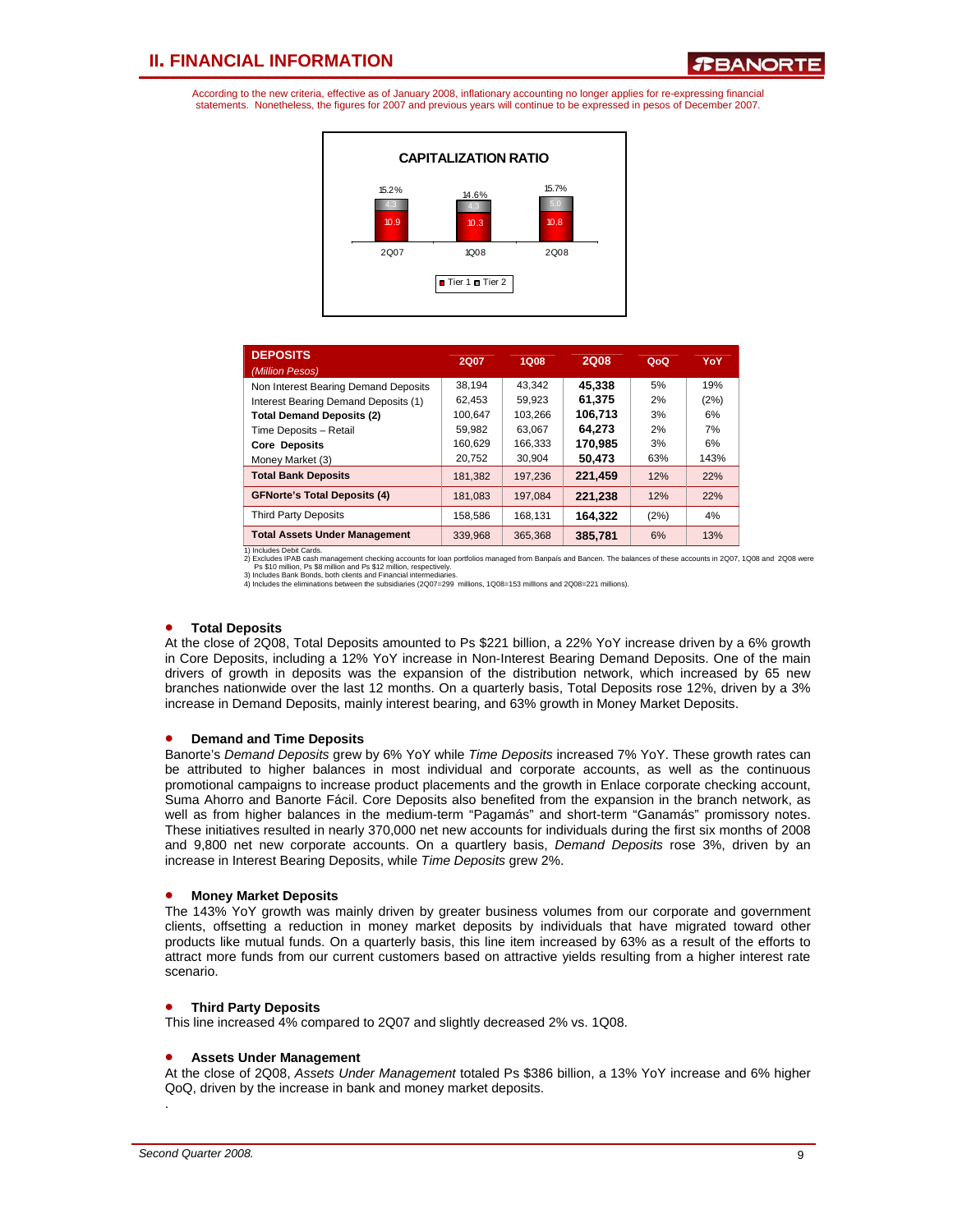According to the new criteria, effective as of January 2008, inflationary accounting no longer applies for re-expressing financial statements. Nonetheless, the figures for 2007 and previous years will continue to be expressed in pesos of December 2007.

| <b>PERFORMING LOAN PORTFOLIO</b><br>(Million Pesos) | <b>2Q07</b> | 1Q08    | <b>2Q08</b> | QoQ   | YoY   |
|-----------------------------------------------------|-------------|---------|-------------|-------|-------|
| Commercial                                          | 64.451      | 75.914  | 78.857      | 4%    | 22%   |
| Consumer                                            | 55.685      | 66,618  | 70,620      | 6%    | 27%   |
| Corporate                                           | 30.939      | 38.696  | 42,759      | 10%   | 38%   |
| Government                                          | 17.244      | 17,556  | 24,368      | 39%   | 41%   |
| <b>Sub Total</b>                                    | 168,319     | 198.784 | 216,602     | 9%    | 29%   |
| Recovery Banking                                    | 1.259       | 1.091   | 942         | (14%) | (25%) |
| Total                                               | 169,578     | 199.875 | 217.544     | 9%    | 28%   |

| <b>PERFORMING CONSUMER LOAN</b><br><b>PORTFOLIO</b><br>(Million Pesos) | <b>2Q07</b> | 1Q08        | <b>2Q08</b>    | QoQ  | YoY   |
|------------------------------------------------------------------------|-------------|-------------|----------------|------|-------|
| Mortgages                                                              | 31,146      | 37,978      | 40,242         | 6%   | 29%   |
| Car Loans                                                              | 6.921       | 7.411       | 7.570          | 2%   | 9%    |
| Credit Cards                                                           | 11.912      | 15,005      | 16,179         | 8%   | 36%   |
| Payroll                                                                | 5,706       | 6,223       | 6,628          | 7%   | 16%   |
| <b>Consumer Loans</b>                                                  | 55,685      | 66,618      | 70,620         | 6%   | 27%   |
| (Million Pesos)                                                        | <b>2Q07</b> | <b>1Q08</b> | <b>2Q08</b>    | QoQ  | YoY   |
| <b>IPAB Loans</b>                                                      |             | ۰           | $\blacksquare$ |      |       |
| Past Due Loans                                                         | 2.571       | 3.189       | 3,225          | 1%   | 25%   |
| Loan Loss Reserves                                                     | 3,618       | 4.048       | 4.217          | 4%   | 17%   |
| <b>Acquired Rights</b>                                                 | 4.043       | 3.538       | 3,375          | (5%) | (17%) |

#### • **Total Performing Loans**

The *Performing Loan Portfolio* increased 28% YoY from Ps \$169.58 billion to Ps \$217.54 billion, and 29% excluding the loan portfolio managed by Recovery Banking. On a QoQ basis, Performing Loans grew by 9% vs. 1Q08, driven mainly by the Corporate and Government portfolios.

All of the business segments continue to post robust growth rates, driven by the bank's efforts to improve its loan offering, the efforts by all business units to increase originations and the favorable market conditions, especially in Government and Corporate Loans, which have offset a slowdown in consumer loans. Growth by segments was:

#### **I. Loans to Families**

- ¾ **Consumer + Mortgage:** The 27% YoY and 6% QoQ growth vs. 1Q08 was driven by a favorable performance in every segment:
	- ⋅ *Mortgage Loans:* The 29% YoY and 6% QoQ growth was driven by commercial initiatives to increase originations, such as the launch of a sliding rate loan named "Más por Menos", the diversification of origination channels (especially through mortgage brokers), the opening of new service centers for home developers (CAP's), the agreements with Fovissste and PEMEX and the changes to the Cofinavit rules that have boosted originations through this mechanism. Over the last 12 months, 19,570 new loans were placed, and 5,195 during 2Q08.
	- ⋅ *Credit cards:* The book expanded by 36% YoY and 8% QoQ, driven by an increase in the balances transferred through the "Ya Bájale" program (including its expansion to target department store clients), greater origination through alternate channels (telemarketing) and the branch network, and the development of the current portfolio through activation, usage and retention initiatives (including promotions and commercial alliances). By the end of the quarter, Banorte had 1.66 million credit cards outstanding and 1.31 million accounts.
	- ⋅ *Payroll Loans:* Increased 16% YoY and 7% QoQ as a result of new initiatives such as the automatization of the origination process, on site availability of loans through Banorte Virtual in company sites, the offering of pre-authorized loans to recurring customers, the addition of unemployment insurance to this product, the possibility to disburse loans through ATM's and to reuse amortized capital. Also, the efforts to attract corporate and government payrolls has increased our pool of potential payroll loan clients, and efforts have been made in order to increase penetration of the existing client base of over 2.5 million payroll deposit accounts. During the last 12 months,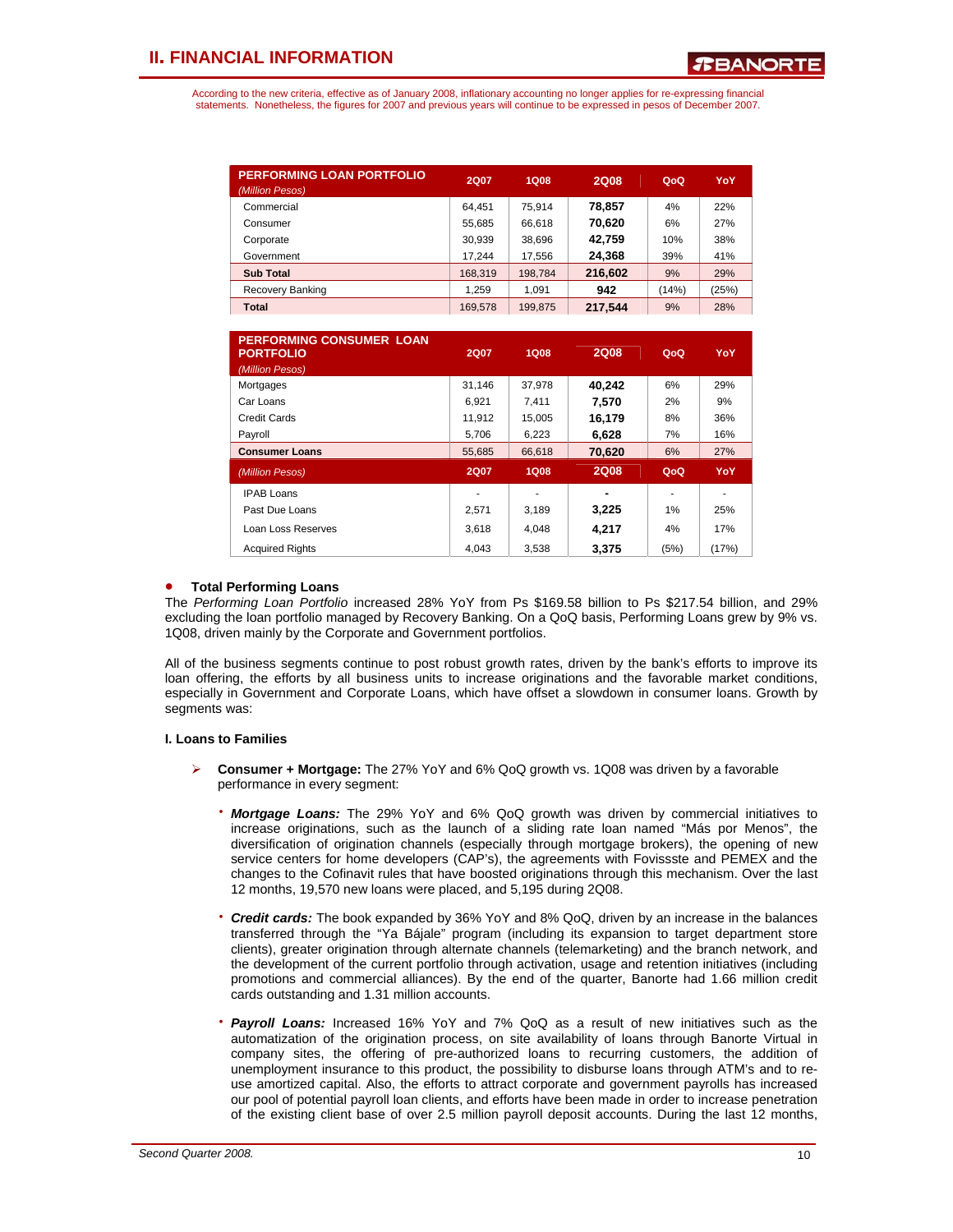According to the new criteria, effective as of January 2008, inflationary accounting no longer applies for re-expressing financial statements. Nonetheless, the figures for 2007 and previous years will continue to be expressed in pesos of December 2007. 281,137 new payroll loans and 29,853 new personal loans were placed, while 77,328 and 8,760, respectively, were originated during 2Q08.

⋅ *Car Loans:* Expanded 9% YoY and 2% QoQ driven by improvements to the loan origination process, the availability of loans through Banorte Virtual in car dealerships, the offering of loans to payroll customers and a slight increase in the sales force. Over the last 12 months, 37,101 new loans were placed and 8,971 during 2Q08.

### **II. Loans to Institutions**

- ¾ **Commercial:** The portfolio grew 22% YoY and 4% QoQ due to the reinforcement of our SME strategy (Empuje Banorte), which now includes a comprehensive service package (Paquete PYMES and Crediactivo) as well as the efforts to increase loan originations at the branch level through a specialized sale force. In addition, authorities increased the limits to loans that can be granted using parametric models at the branch level.
- ¾ **Corporate:** Grew 38% YoY and 10% QoQ as a result of an industry-wide increase in loan demand.
- ¾ **Government:** Outstandings increased 41% YoY and 39% QoQ driven by new loans granted to states and municipalities as a result of strong efforts of the newly created area to establish comprehensive banking relationships with these entities. The substantial quarterly growth was due to Banorte's participation in the debt refinancing of the State of Mexico, and a major structured bridge loan granted to the State of Sonora.

### • **Past Due Loans**

At the end of 2Q08, the *Past Due Loan* (PDL) *Ratio* stood at 1.5%, slightly lower from the level registered in 1Q08 (1.6%) and similar to 2Q07(1.5%). At the close of 2Q08, past-due loans increased by 25% YoY and 1% QoQ, both lower than the growth rates of performing loans during those periods. The PDL Ratio decreased during 2Q08 mainly as a result of an improvement in the asset quality in the mortgage portfolio, whose PDL ratio dropped from 2.3% to 1.5%, mainly as a result of charge offs applied to the loans in UDI trusts. On the other hand, the PDL Ratio in credit cards continued to deteriorate due to the maturation of the 2007 and 2006 vintages. At the end of June 2008, the PDL ratio for Credit Cards reached 6.7% vs. 5.9% at the end of 1Q08 but still lower than the industry average.

| <b>PAST DUE LOAN VARIATIONS</b><br>(Million Pesos) |                                                  |          |  |  |  |  |
|----------------------------------------------------|--------------------------------------------------|----------|--|--|--|--|
| <b>Balance as of March 2008</b>                    |                                                  | 3,190    |  |  |  |  |
|                                                    | Transfer from Performing Loans to Past Due Loans | 3,104    |  |  |  |  |
|                                                    | Renewals                                         | (18)     |  |  |  |  |
|                                                    | <b>Cash Collections</b>                          | (469)    |  |  |  |  |
|                                                    | <b>Discounts</b>                                 | (12)     |  |  |  |  |
|                                                    | Charge Offs                                      | (1, 105) |  |  |  |  |
|                                                    | Foreclosures                                     | (66)     |  |  |  |  |
|                                                    | Transfer from Past Due Loans to Performing Loans | (1,396)  |  |  |  |  |
|                                                    | Foreign Exchange Adjustments                     | (1)      |  |  |  |  |
| Balance as of June 2008                            |                                                  | 3,225    |  |  |  |  |

During 2Q08, the Ps \$1.105 billion pesos in charge offs include Ps \$300 million of restructured mortgage loans that were part of UDI trusts. These loans were fully reserved, and although the authorities allowed Banorte to make the charge offs, the reserves will not be liberated until there are no remaining loans in the trusts.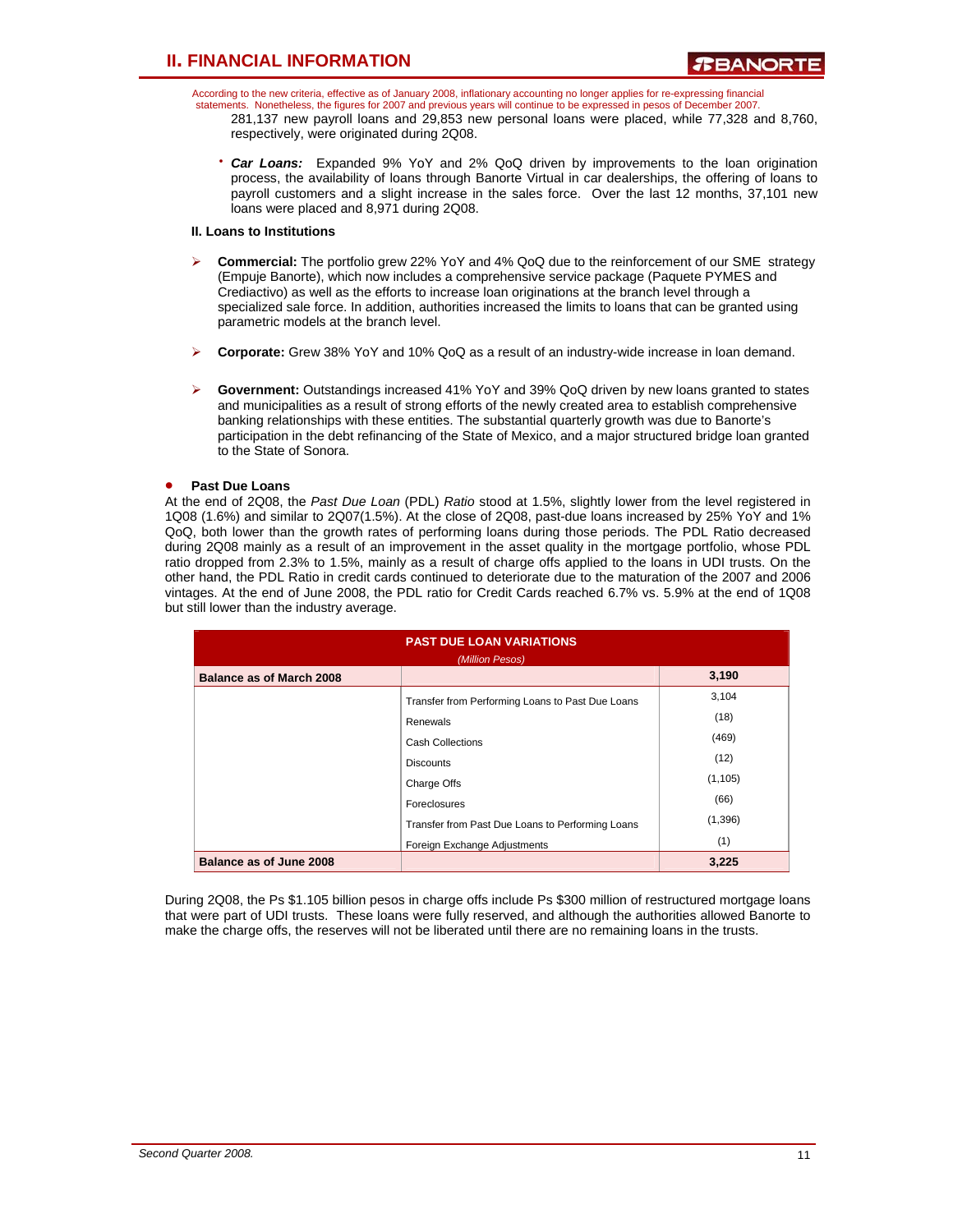According to the new criteria, effective as of January 2008, inflationary accounting no longer applies for re-expressing financial statements. Nonetheless, the figures for 2007 and previous years will continue to be expressed in pesos of December 2007.

| <b>RISK RATING OF PERFORMING LOANS - GFNorte</b><br>(Million Pesos) |              |                           |                 |                  |              |  |  |  |  |  |
|---------------------------------------------------------------------|--------------|---------------------------|-----------------|------------------|--------------|--|--|--|--|--|
|                                                                     |              | <b>LOAN LOSS RESERVES</b> |                 |                  |              |  |  |  |  |  |
| <b>CATEGORY</b>                                                     | <b>LOANS</b> | <b>COMMERCIAL</b>         | <b>CONSUMER</b> | <b>MORTGAGES</b> | <b>TOTAL</b> |  |  |  |  |  |
| A                                                                   | 64,902       | ٠                         | 204             | 131              | 335          |  |  |  |  |  |
| A <sub>1</sub>                                                      | 93.689       | 425                       |                 |                  | 425          |  |  |  |  |  |
| A2                                                                  | 57.504       | 547                       |                 |                  | 547          |  |  |  |  |  |
| B                                                                   | 6,214        | ٠                         | 271             | 161              | 432          |  |  |  |  |  |
| <b>B1</b>                                                           | 3.391        | 68                        |                 |                  | 68           |  |  |  |  |  |
| <b>B2</b>                                                           | 859          | 43                        |                 |                  | 43           |  |  |  |  |  |
| B <sub>3</sub>                                                      | 783          | 88                        |                 |                  | 88           |  |  |  |  |  |
| C                                                                   | 1,521        |                           | 628             | 87               | 715          |  |  |  |  |  |
| C <sub>1</sub>                                                      | 138          | 29                        |                 |                  | 29           |  |  |  |  |  |
| C <sub>2</sub>                                                      | 128          | 52                        |                 |                  | 52           |  |  |  |  |  |
| D                                                                   | 1.072        | 109                       | 503             | 148              | 760          |  |  |  |  |  |
| E                                                                   | 438          | 335                       | 98              |                  | 434          |  |  |  |  |  |
| <b>Total</b>                                                        | 230,640      |                           |                 |                  |              |  |  |  |  |  |
| Not Classified                                                      | (145)        |                           |                 |                  |              |  |  |  |  |  |
| Exempt                                                              | 137          |                           |                 |                  |              |  |  |  |  |  |
| <b>Total</b>                                                        | 230,631      | 1,695                     | 1,704           | 527              | 3,926        |  |  |  |  |  |
| <b>Reserves</b>                                                     |              |                           |                 |                  | 4,217        |  |  |  |  |  |
| <b>Surplus (Deficit)</b>                                            |              |                           |                 |                  | 291          |  |  |  |  |  |

#### **Notes:**

1.- The ratings of loans and reserves created correspond to the last day referred in the Balance Sheet at June 30<sup>st</sup>, 2008.<br>1.- The ratings of loans and reserves created correspond to the last day referred in the Balance

2. - The loan portfolio is rated according to the rules issued by the Ministry of Finance and Public Credit (SHCP), the methodology established by the CNBV and internal methodologies approved by<br>methodologies approved by t

| <b>LOAN LOSS RESERVES</b><br>(Million Pesos)                                                                        | <b>2Q08</b>                    |
|---------------------------------------------------------------------------------------------------------------------|--------------------------------|
| <b>Previous Period Ending Balance</b>                                                                               | 4,048                          |
| Provisions charged to results                                                                                       | 1,245                          |
| <b>Other Concepts</b>                                                                                               | 112                            |
| Elimination of Excess Reserves charged to results                                                                   | (15)                           |
| Charge offs and discounts:<br>Commercial Portfolio<br>Consumer Portfolio<br>Mortgage Portfolio<br>Foreclosed assets | (48)<br>(654)<br>(434)<br>(16) |
| Cost of debtors support programs<br>Valuation and Others                                                            | (1, 152)<br>(17)<br>(5)        |
| <b>Loan Loss Reserves at Period End</b>                                                                             | 4.217                          |

#### • **Loan Loss Reserves**

At the end of the quarter, the balance of this account was Ps \$4.22 billion vs. Ps \$4.05 billion at the end of 1Q08. The change is explained by the creation of Ps \$1.25 billion of Provisions for Loan Loss Reserves against results during 2Q08, and the use of Ps \$1.15 billion in charge-offs and discounts and Ps \$75 million in other concepts.

#### • **Requirements for Loan Loss Reserves**

*Loan Loss Reserves* for 2Q08 were Ps \$1.25 billion, 66% higher than in 2Q07 and 25% above 1Q08. The increase in Loan Loss Provisions during the second quarter, was mainly driven by the creation of reserves due to higher delinquency in Credit Card Loans.

On the other hand, as a follow up to the recommendation of the National Banking and Securities Commission (CNBV) and in order to set conservative and prudential criteria using the provisioning factors established by the Banker's Association (ABM) and authorized by the CNBV, Banorte created Ps \$102.9 million of additional reserves related to credit card loans at the close of June 2008. These reserves were charged against the bank's equity until a new regulation is issued or until Banorte certifies its internal models.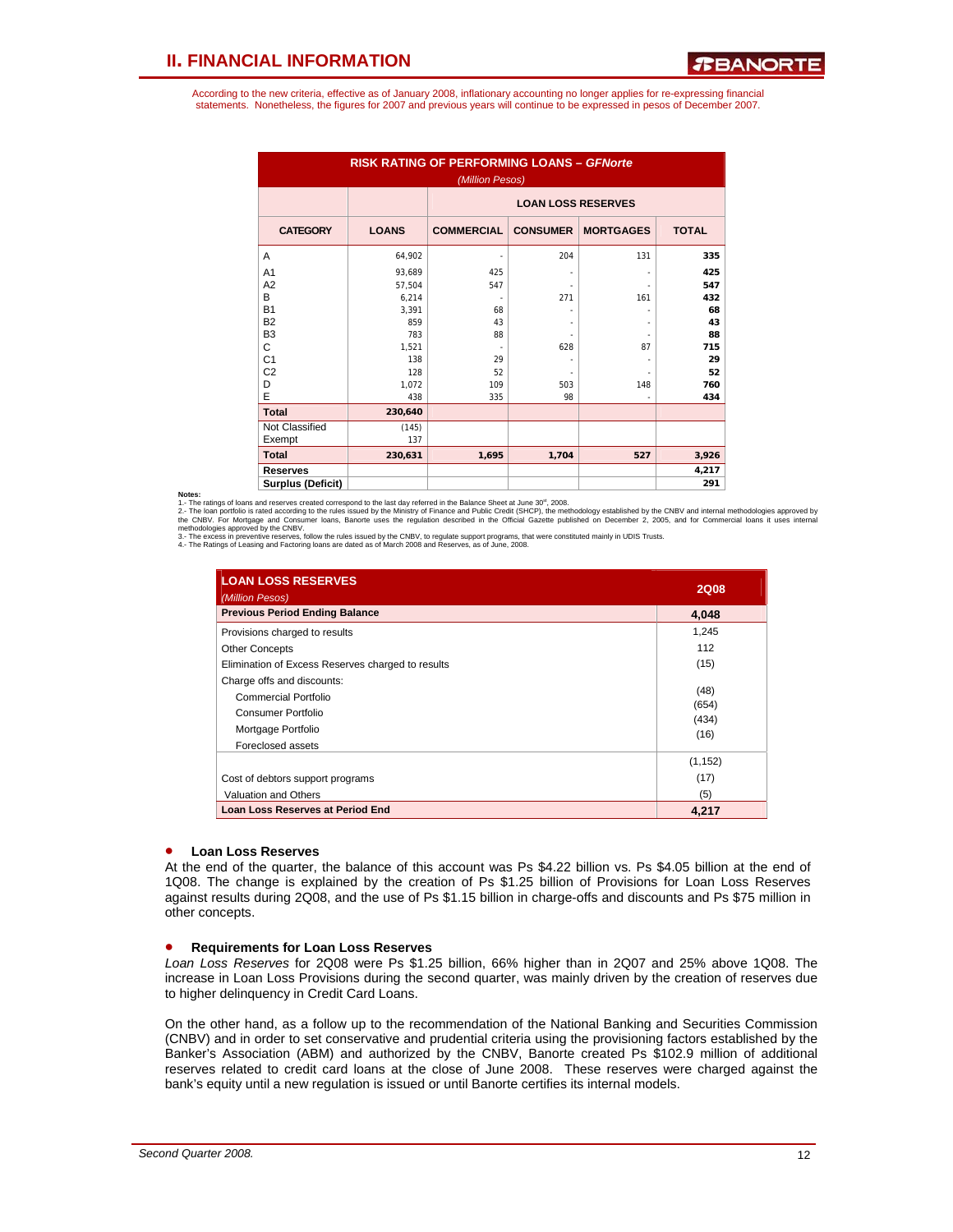According to the new criteria, effective as of January 2008, inflationary accounting no longer applies for re-expressing financial<br>statements. Nonetheless, the figures for 2007 and previous years will continue to be expres

In addition, the CNBV is about to issue new rules on the creation of initial reserve requirements for credit card outstandings with zero missed payments. The new measures, which will be implemented during 3Q08 establish that initial reserve requirements for performing credit card loans with zero missed payments will increase from the current level of 0.5% to 2.5%, and will be charged against equity (retained earnings), and not results.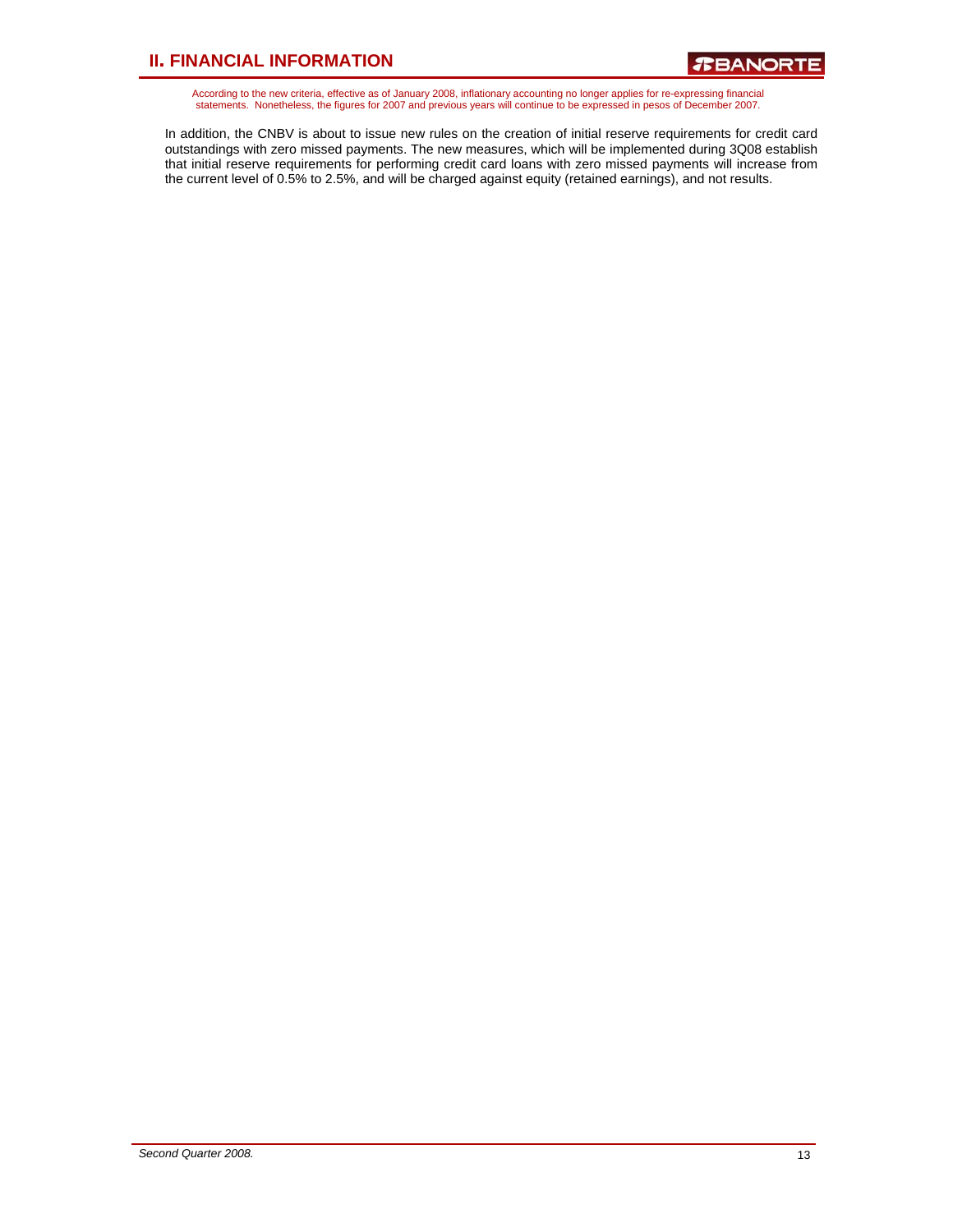According to the new criteria, effective as of January 2008, inflationary accounting no longer applies for re-expressing financial statements. Nonetheless, the figures for 2007 and previous years will continue to be expressed in pesos of December 2007.

| <b>INCOME STATEMENT &amp; BALANCE SHEET</b><br><b>HIGHLIGHTS-Banking</b><br>(Million Pesos) | <b>2Q07</b> | <b>1Q08</b> | <b>2Q08</b> | QoQ   | YoY   | 1H07    | 1H08    | YoY  |
|---------------------------------------------------------------------------------------------|-------------|-------------|-------------|-------|-------|---------|---------|------|
| <b>Income Statement</b>                                                                     |             |             |             |       |       |         |         |      |
| Net Interest Income before Repomo                                                           | 4,042       | 4,921       | 5,065       | 3%    | 25%   | 7,883   | 9,986   | 27%  |
| Provisions                                                                                  | 742         | 987         | 1.234       | 25%   | 66%   | 991     | 2,221   | 124% |
| Non Interest Income                                                                         | 1,550       | 1,551       | 1,428       | (8%)  | (8%)  | 3,077   | 2,978   | (3%) |
| Non Interest Expense                                                                        | 3,151       | 3,408       | 3,494       | 3%    | 11%   | 6,265   | 6,901   | 10%  |
| Non Operating Income (Expense), Net                                                         | 630         | 730         | 523         | (28%) | (17%) | 951     | 1,254   | 32%  |
| Pre-Tax Income                                                                              | 2,342       | 2,808       | 2,288       | (19%) | (2%)  | 4,631   | 5,096   | 10%  |
| Net Income                                                                                  | 1,514       | 1,804       | 1,573       | (13%) | 4%    | 2,968   | 3,378   | 14%  |
|                                                                                             |             |             |             |       |       |         |         |      |
| <b>Balance Sheet</b>                                                                        |             |             |             |       |       |         |         |      |
| Performing Loans                                                                            | 163,846     | 193,514     | 211,003     | 9%    | 29%   | 163,846 | 211,003 | 29%  |
| Deposits                                                                                    | 181.392     | 197,245     | 221,471     | 12%   | 22%   | 181.392 | 221,471 | 22%  |
|                                                                                             |             |             |             |       |       |         |         |      |

# **BANKING SECTOR**

### • **Net Interest Income**

For 1H08, *Net Interest Margin* before inflation adjustments (Repomo), rose 27% YoY, driven by growth of 29% in Total Performing Loans and an increase in Loan Origination Fees, coupled with the positive effects of higher market rates given the hikes in the funding rate during 2007 (50 bp) and the first half of 2008 (25 bp). On a quarterly basis, NII for 2Q08, rose 3% vs. 1Q08 due to higher interest income, as well as an increase in revenues from origination fees due to higher new loan volumes and the amortization of fees for loans originated in 2007.

### • **Non Interest Income**

For 1H08, *Non Interest Income* dropped 3% YoY due to a reduction in market related income resulting from a complex and volatile environment in the local fixed income markets. On a quarterly basis, Non Interest Income declined 8% vs. 1Q08 mainly as a result of lower trading income. During 2Q08 we witnessed a material increase in inflationary expectations, which put significant upward pressure in secondary market interest rates, affecting valuations of fixed rate securities.

#### • **Non Interest Expense**

During 1H08*, Non Interest Expense* increased 10% YoY due to higher Personnel, Promotional and Advertising Expenses, related to the branch expansion program, extended service hours in some branches and promotional efforts to increase product volumes. On a quarterly basis, Non Interest Expense increased 3% vs. 1Q08 as a result of higher Personnel Expenses associated with the opening of new branches, and higher Advertising Expenses aimed at increasing product volumes.

#### • **Non-Operating Income (Expense), Net**

*Non Operating Income* grew 32% YoY during 1H08, bolstered by the non-recurring gains from the VISA IPO during 1Q08, and another non-recurring gain related to the Mexican Stock Exchange IPO and restructuring during 2Q08.. On a quarterly basis, this line item declined 28% vs. 1Q08 as the magnitude of the gains related to the VISA IPO was significantly larger than the extraordinary gain from the Mexican Stock Exchange IPO and restructuring.

.

### • **Net Income**

The bank's *Net Income* for 1H08 (100% including the Afore through the equity participation method) amounted to Ps \$3.38 billion, a 14% increase vs. 1H07, driven by higher interest income and non operating income. On a quarterly basis, *Net income* in 2Q08 fell 13% vs. 1Q08 due to an increase in provisions, lower market related income, higher non Interest expense and a decline in non recurring income.

### • **Loan Loss Reserves**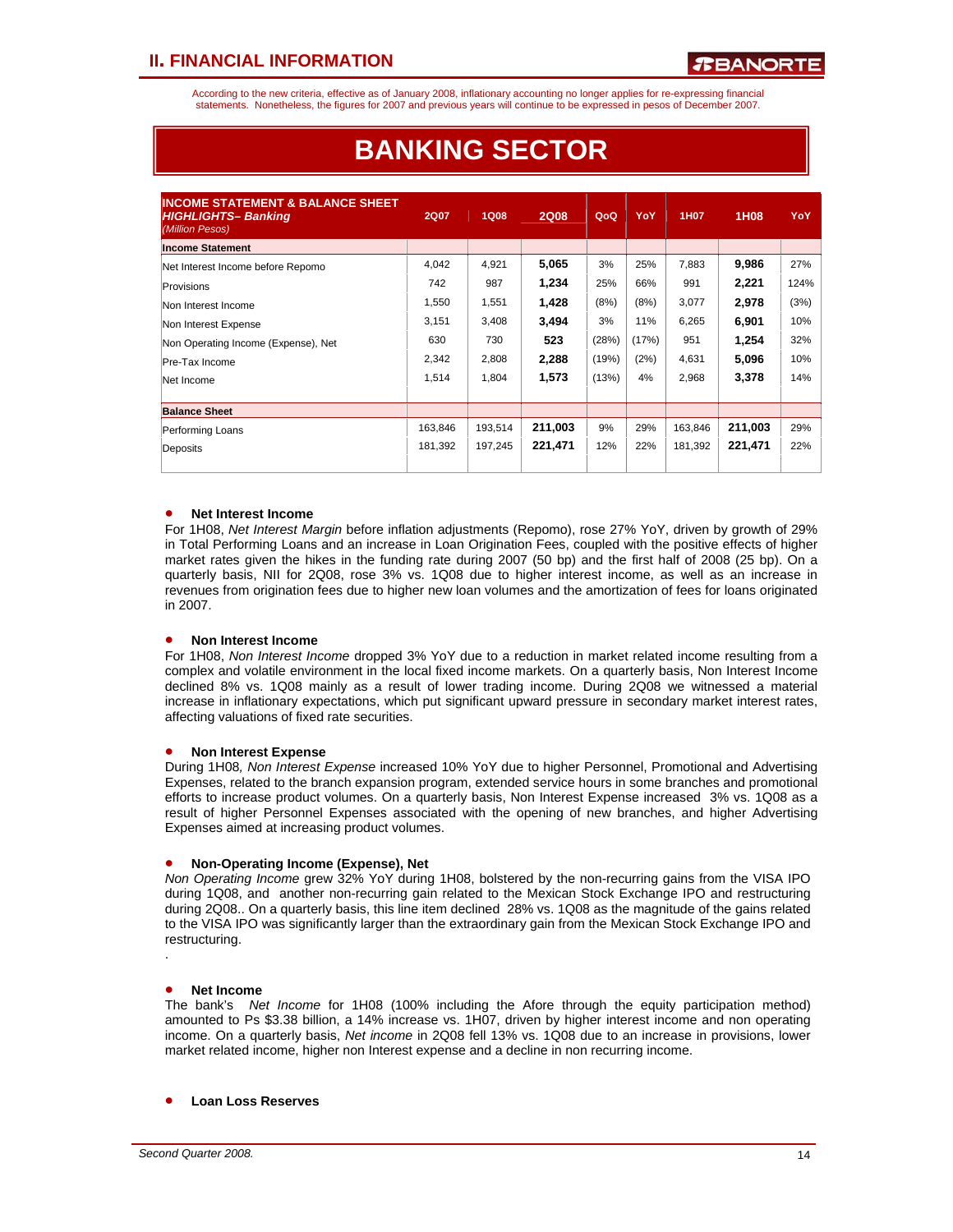According to the new criteria, effective as of January 2008, inflationary accounting no longer applies for re-expressing financial statements. Nonetheless, the figures for 2007 and previous years will continue to be expressed in pesos of December 2007.

*Loan Loss Provisions* grew 124% YoY, although the figures are non-comparable due to the reversal of most excess reserves during 1Q08 as per the new accounting standards that went into effect on January 2007. Excluding this one off, the growth rate was 55%, mainly resulting from higher requirements by the credit card business. The 25% QoQ growth vs. 1Q08 was also driven by higher delinquencies in the Credit Card portfolio.

| <b>FINANCIAL RATIOS - Banking</b><br><b>Sector</b><br>(Million Pesos) | <b>2Q07</b> | <b>1Q08</b> | <b>2Q08</b> | QoQ               | YoY               | 1H07   | 1H08   | YoY               |
|-----------------------------------------------------------------------|-------------|-------------|-------------|-------------------|-------------------|--------|--------|-------------------|
| Profitability                                                         |             |             |             |                   |                   |        |        |                   |
| NIM(1)                                                                | 7.3%        | 7.8%        | 7.5%        | $(0.3)$ bp        | 0.2 <sub>bp</sub> | 7.2%   | 7.6%   | 0.4 <sub>bp</sub> |
| <b>ROE</b> (2)                                                        | 23.1%       | 23.2%       | 19.3%       | $(3.8)$ bp        | $(3.9)$ bp        | 23.1%  | 21.1%  | $(2.0)$ bp        |
| ROA (3)                                                               | 2.4%        | 2.5%        | 2.1%        | $(0.4)$ bp        | $(0.3)$ bp        | 2.4%   | 2.3%   | $(0.1)$ bp        |
| <b>Operation</b>                                                      |             |             |             |                   |                   |        |        |                   |
| Efficiency Ratio (4)                                                  | 56.3%       | 52.7%       | 53.8%       | 1.1 <sub>bp</sub> | $(2.5)$ bp        | 57.2%  | 53.2%  | $(4.0)$ bp        |
| Operating Efficiency Ratio (5)                                        | 5.0%        | 4.8%        | 4.6%        | $(0.2)$ bp        | $(0.4)$ bp        | 5.1%   | 4.7%   | $(0.4)$ bp        |
| Liquidity Ratio (6)                                                   | 56.4%       | 50.8%       | 56.9%       | 6.1 bp            | 0.5 <sub>bp</sub> | 56.4%  | 56.9%  | 0.5 <sub>bp</sub> |
| <b>Asset Quality</b>                                                  |             |             |             |                   |                   |        |        |                   |
| Past Due Loan Ratio                                                   | 1.5%        | 1.5%        | 1.4%        | $(0.1)$ bp        | $(0.1)$ bp        | 1.5%   | 1.4%   | $(0.1)$ bp        |
| Coverage Ratio                                                        | 145.6%      | 130.6%      | 135.6%      | 5.0 <sub>bp</sub> | $(10.0)$ bp       | 145.6% | 135.6% | $(10.0)$ bp       |
| Growth (7)                                                            |             |             |             |                   |                   |        |        |                   |
| Performing Loans (8)                                                  | 28%         | 29%         | 29%         | 0 <sub>bp</sub>   | 1.0 <sub>bp</sub> | 28%    | 29%    | 1.0 <sub>bp</sub> |
| <b>Core Deposits</b>                                                  | 22%         | 11%         | 6%          | $(5.0)$ bp        | $(16.0)$ bp       | 22%    | 6%     | $(16.0)$ bp       |
| <b>Total Deposits</b>                                                 | 18%         | 13%         | 22%         | 9.0 <sub>bp</sub> | 4.0 <sub>bp</sub> | 18%    | 22%    | 4.0 <sub>bp</sub> |
| Capitalization                                                        |             |             |             |                   |                   |        |        |                   |
| Net Capital/ Credit Risk Assets                                       | 21.8%       | 20.8%       | 22.5%       | 1.7 <sub>bp</sub> | 0.7 <sub>bp</sub> | 21.8%  | 22.5%  | 0.8 <sub>bp</sub> |
| <b>Total Capitalization Ratio</b>                                     | 15.2%       | 14.6%       | 15.7%       | 1.1 <sub>bp</sub> | 0.5 <sub>bp</sub> | 15.2%  | 15.7%  | 0.5 <sub>bp</sub> |

1) NIM = Annualized aernings as a percentage of the average quarterly equity over the period.<br>2) Annualized earnings as a percentage of the average quarterly equity over the period.<br>3) Annualized earnings as a percentage o



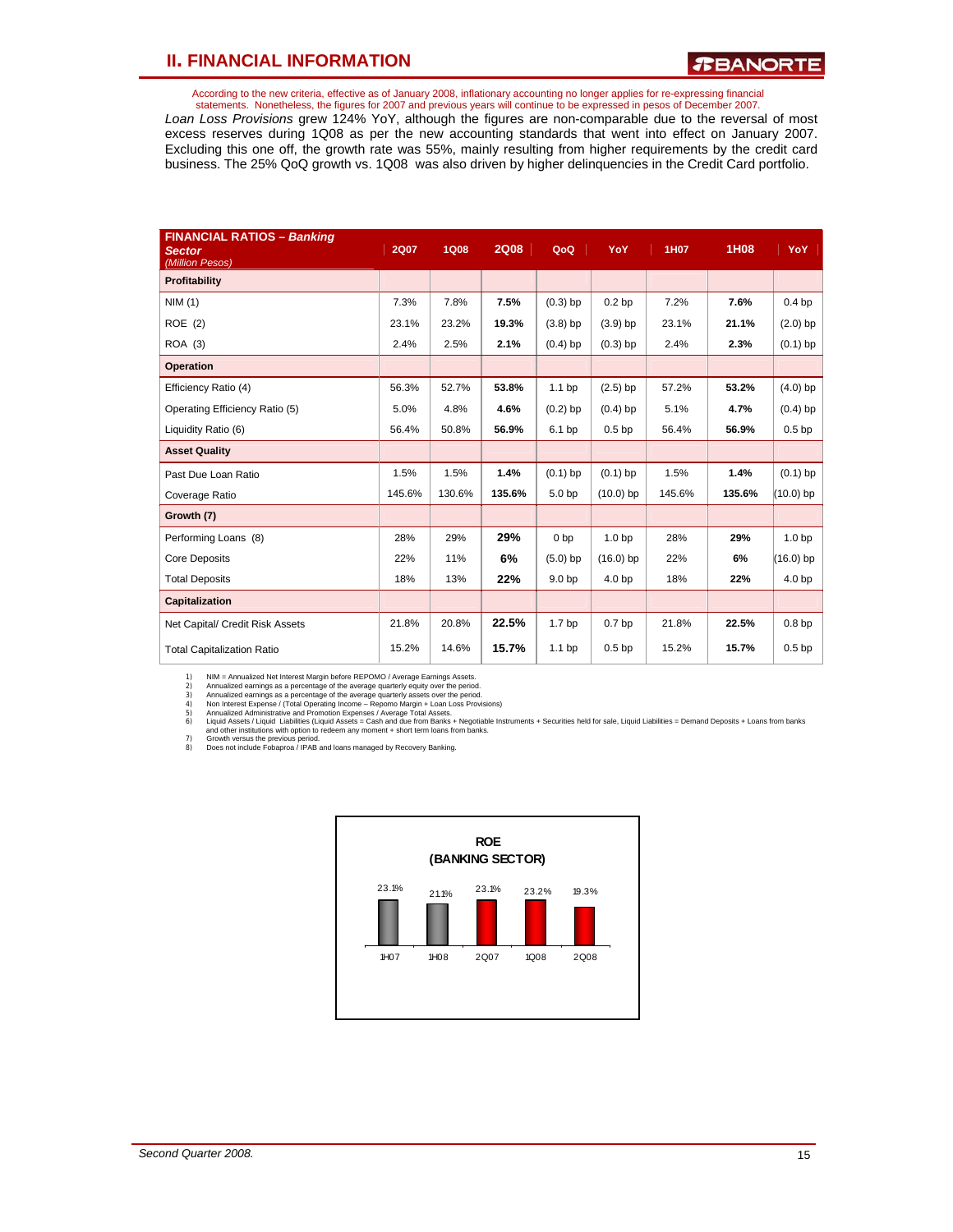According to the new criteria, effective as of January 2008, inflationary accounting no longer applies for re-expressing financial statements. Nonetheless, the figures for 2007 and previous years will continue to be expressed in pesos of December 2007.

| <b>Banorte USA</b><br>(Million Pesos) | <b>2Q07</b> | <b>1Q08</b> | <b>2Q08</b> | QoQ.  | YoY   | <b>1H07</b> | 1H08   | YoY |
|---------------------------------------|-------------|-------------|-------------|-------|-------|-------------|--------|-----|
| <b>Banorte USA</b>                    |             |             |             |       |       |             |        |     |
| Net Income                            | 9           | 46          | 30          | (35%) | 233%  | 42          | 76     | 81% |
| Performing Loans                      | 10.410      | 10.884      | 10,683      | (2%)  | 3%    | 10.410      | 10.683 | 3%  |
| Past Due Loans                        | 60          | 137         | 79          | (42%) | 32%   | 60          | 79     | 32% |
| Deposits                              | 14.229      | 15,280      | 14.618      | (4%)  | 3%    | 14.229      | 14.618 | 3%  |
| Stockholder's Equity                  | 3.674       | 3.870       | 3,698       | (4%)  | $1\%$ | 3.674       | 3,698  | 1%  |

Banorte USA's *Net Profit* in 1H08 reached Ps \$76 million, an 81% YoY increase, driven by 25% growth in risk adjusted net interest income, and a low comparison base related to an adjustment in profits during 1H07 to reflect higher reserve requirements. At the close of the first half of this year, InterNational Bank's NIM was 4.2%, the Efficiency Ratio 42.1%, ROE 20.3% and the PDL Ratio 0.73%.

The quarterly drop of 2% in performing loans vs. 1Q08 was a consequence of the Mexican peso's strength vis a vis the US dollar during the quarter. Past Due Loans decreased by 42% as a result of a 53% quarterly drop in delinquent commercial loans.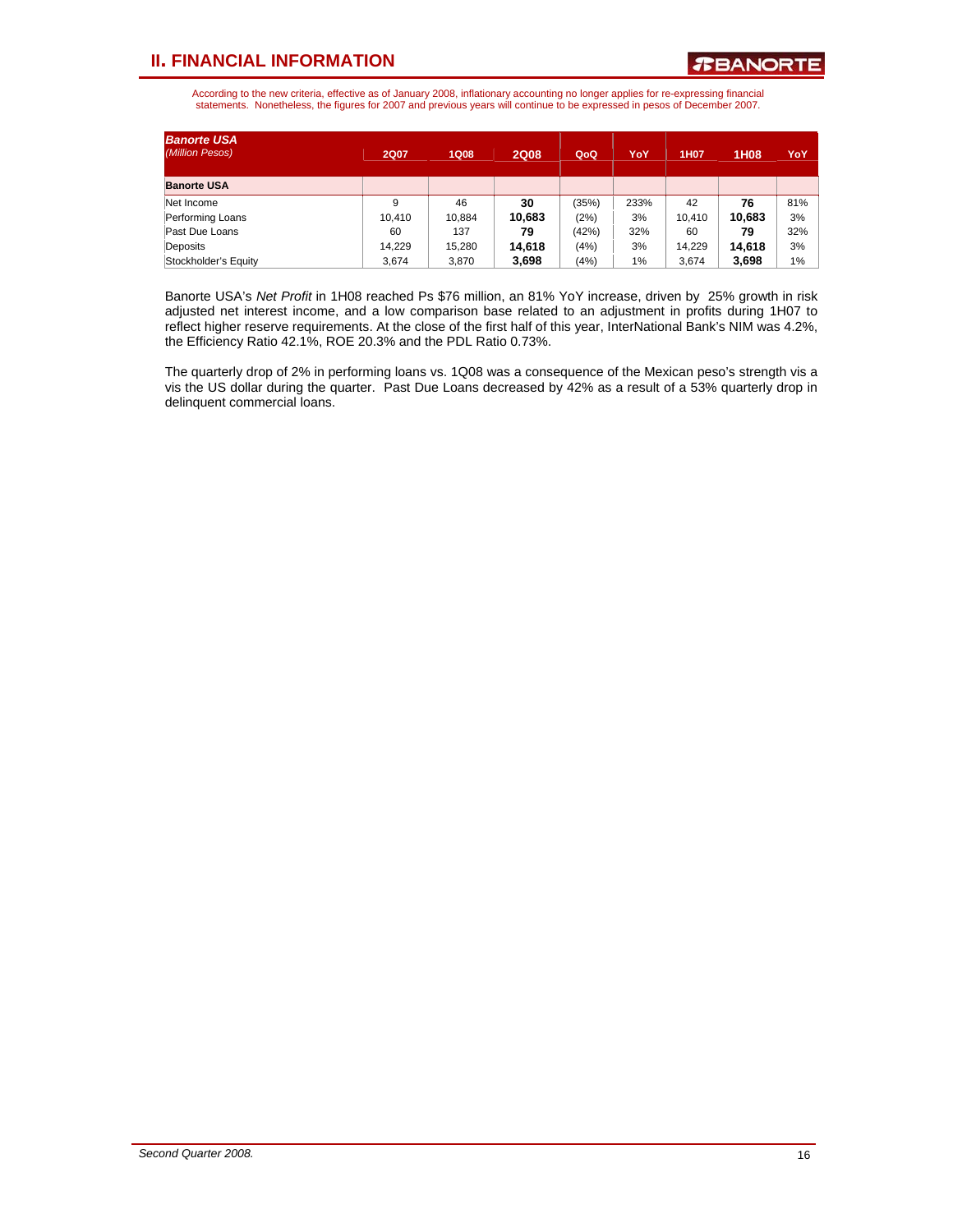According to the new criteria, effective as of January 2008, inflationary accounting no longer applies for re-expressing financial statements. Nonetheless, the figures for 2007 and previous years will continue to be expressed in pesos of December 2007.

# **RECOVERY BANKING**

| <b>INCOME STATEMENT HIGHLIGHTS - Recovery</b><br><b>Banking</b><br>(Million Pesos)                                                  | 1H07  | 1H08  | YoY   |
|-------------------------------------------------------------------------------------------------------------------------------------|-------|-------|-------|
| Net Interest Income                                                                                                                 | (89)  | (97)  | 9%    |
| Loan Loss Provisions                                                                                                                | (31)  | (13)  | (58)% |
| Non Interest Income                                                                                                                 | 749   | 552   | (26)% |
| Non Interest Expense                                                                                                                | 380   | 407   | 7%    |
| Non Operating Income (Expense), net                                                                                                 | 233   | 428   | 84%   |
| Pre-tax Income & Subsidiaries                                                                                                       | 482   | 463   | (4)%  |
| Income Tax & Profit Sharing                                                                                                         | (160) | (145) | (9)%  |
| Undistributed Earnings of Subsidiaries                                                                                              |       |       |       |
| <b>Net Income</b><br>a ranger en title en romane altres la provincia de la contra de la contra de la contra de la contra de la cont | 322   | 318   | (1)%  |

As of 1Q07, the financial information of Sólida Administradora de Portafolios is consolidated in Banorte according to the new accounting standards that went into effect in January 2007.

| <b>ASSETS UNDER</b><br><b>MANAGEMENT</b><br>(Million Pesos) | <b>2Q08</b> | <b>ACCOUNTING IN THE</b><br><b>BALANCE SHEET</b> | <b>ACCOUNTING IN THE</b><br><b>INCOME STATEMENT</b>              |
|-------------------------------------------------------------|-------------|--------------------------------------------------|------------------------------------------------------------------|
| <b>Fobaproa-IPAB Portfolios:</b>                            | 1.428       | Off balance trusts                               | Fees charged to Fobaproa and Fiduciary                           |
|                                                             |             |                                                  |                                                                  |
| Loans purchased:                                            | 38.679      | Sólida Asset Management and<br>Banorte           | Non Interest Income and Other Revenues and<br>Expenses (Banorte) |
|                                                             |             |                                                  |                                                                  |
| <b>Investment Projects:</b>                                 | 2.649       | Sólida Asset Management                          | Non Interest Income                                              |
|                                                             |             |                                                  |                                                                  |
| <b>Banking Sector Portfolio:</b>                            | 19,210      | Banorte's Portfolio and Repossessed<br>assets    | Net Interest Income and Other Revenues and<br>Expenses           |
| <b>Total</b>                                                | 61,966      |                                                  |                                                                  |

- At the close of 2Q08, 45% of all acquired portfolios were Corporate and Commercial Loans, 40% were Mortgage Loans, 10% were Real Estate Loans and 5% were foreclosed loans and surrenders. Revenues from these portfolios during 1H08 were Ps \$446 million, while profits amounted to Ps \$135 million, a 13% YoY decrease. In 2Q08, the Recovery Banking did not purchase any assets.
- Regarding investment projects, the amount invested by Sólida at the end of 2Q08 was Ps \$2.65 billion, a 100% increase from the Ps \$1.32 billion invested in 2Q07. The investments were distributed among 34 projects nationwide. The revenues generated by these portfolios during 1H08 amounted to Ps \$198 million, while profits were Ps \$67 million, 103% higher than a year ago.
- Banorte's proprietary loan portfolio at the Recovery Bank at the close of 2Q08 was divided as follows: 32% Mortgage Loans, 26% Credit Cards, 18% Corporate and Commercial Loans, 11% Car Loans, 8% Payroll and Personal Loans, and 5% Real Estate and Equipment. Revenues generated by this protafolio during 1H08 amounted to Ps \$346 million, while profits were Ps \$116 million, 14% lower compared to the same quarter of last year.

.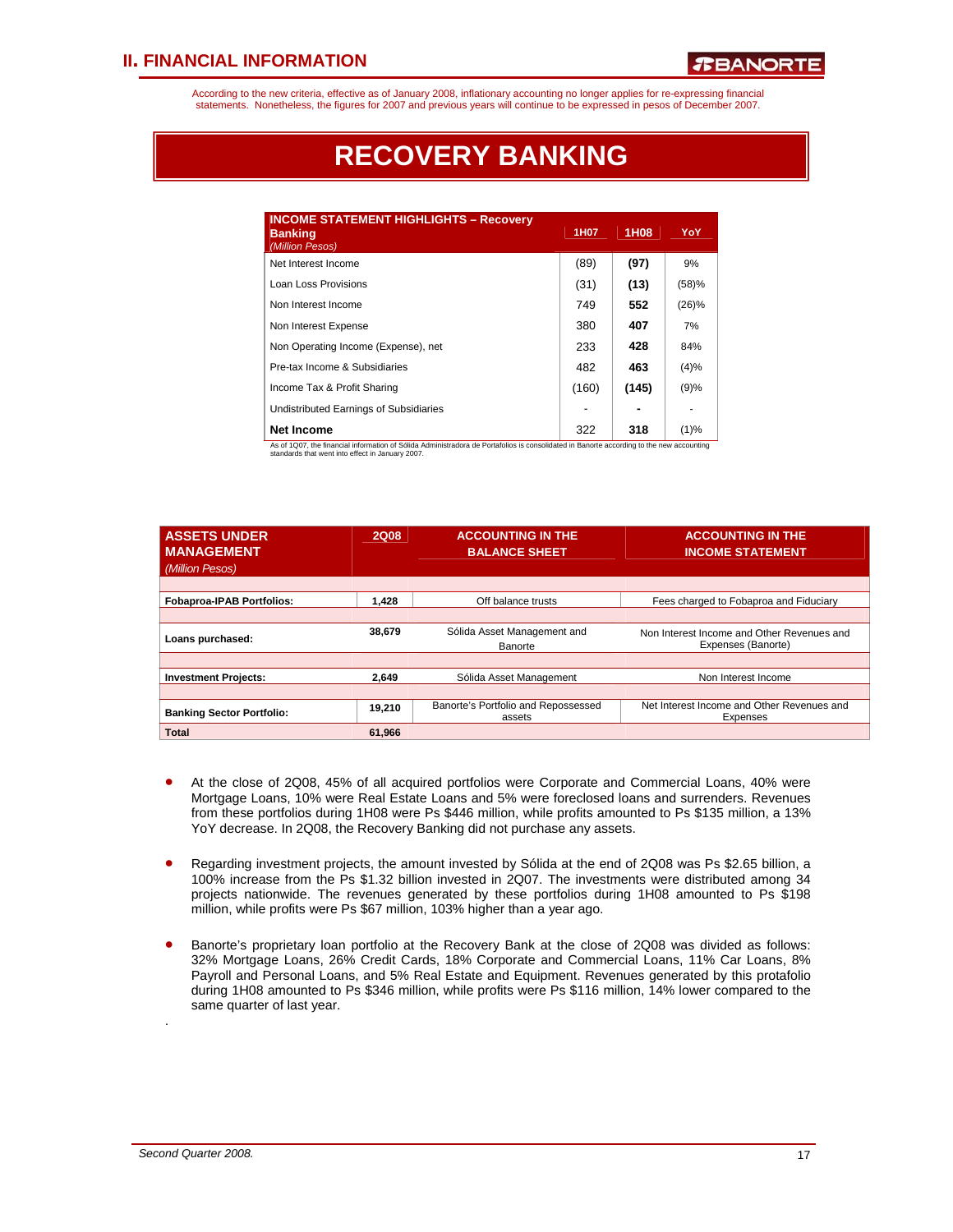According to the new criteria, effective as of January 2008, inflationary accounting no longer applies for re-expressing financial statements. Nonetheless, the figures for 2007 and previous years will continue to be expressed in pesos of December 2007.

# **BROKERAGE**

| <b>Brokerage</b><br>(Million Pesos) | 2Q07    | 1Q08    | <b>2Q08</b> | QoQ     | YoY       | 1H <sub>0</sub> 7 | 1H08    | YoY    |
|-------------------------------------|---------|---------|-------------|---------|-----------|-------------------|---------|--------|
| <b>Brokerage</b>                    |         |         |             |         |           |                   |         |        |
| Net Income                          | 63      | 71      | 143         | 102%    | 126%      | 126               | 214     | 70%    |
| Stockholder's Equity                | 861     | 1,086   | 1,176       | 8%      | 37%       | 861               | 1,176   | 37%    |
| Assets Under Management             | 188,682 | 185,612 | 186,513     | 1%      | (1%)      | 188,682           | 186,513 | (1%)   |
| Total Assets                        | 1.143   | 1.297   | 1.483       | 14%     | 30%       | 1.143             | 1.483   | 30%    |
| <b>ROE</b>                          | 30.6%   | 26.9%   | 50.6%       | 23.7 pp | $20.0$ pp | 31.6%             | 39.1%   | 7.5 pp |
| <b>Net Capital</b>                  |         |         |             |         |           |                   |         |        |
| Net Capital                         | 737     | 990     | 936         | (6%)    | 27%       | 737               | 936     | 27%    |

### • **Broker-Dealer**

#### **Net Income**

During 1H08, *Net Income* was Ps \$214 million, a 70% YoY increase, driven by an increase in Assets Under Management in mutual funds, an adequate treasury trading strategy, tax benefits from eliminating provisions for employee profit sharing (for 2006 and 2007) and the tax effect of using market-related losses in equities' transactions. In addition, *Net Income* was boosted by a Ps \$29 million after-tax cash gain and a Ps \$9 million non-cash gain related to the Mexican Stock Exchange IPO and restructuring. On a quarterly basis, 2Q08 profits increased by 102% vs. 1Q08, as a result of the above-mentioned non-recurring gain from the Mexican Stock Exchange IPO and restructuring as well as higher revenues from investment banking advisory services.

#### **Mutual Funds**

At the end of 2Q08, *Mutual Funds* continued to grow at a robust pace with respect to a year ago, driven by a larger mutual fund family offering, combined with a strong promotional campaign and the distribution of funds through the bank's branch network. At the close of 2Q08, AUM were Ps \$41.8 billion. Fixed income funds grew 32% YoY, while equity funds declined 10% YoY, both figures are above the industry average.

#### **Assets Under Management**

At the end of 2Q08, *AUM* reached Ps \$186.5 billion, a 1% YoY drop.

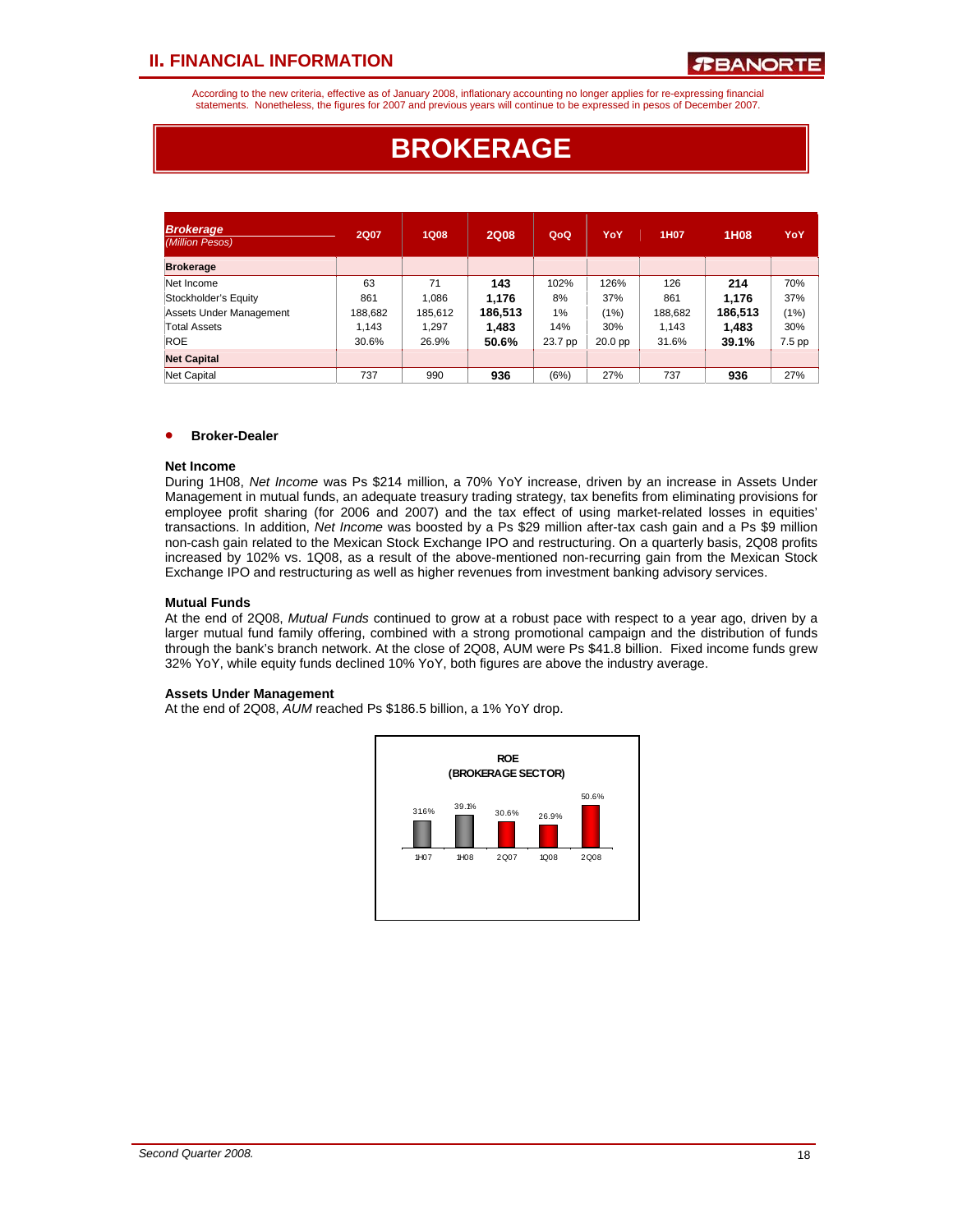According to the new criteria, effective as of January 2008, inflationary accounting no longer applies for re-expressing financial statements. Nonetheless, the figures for 2007 and previous years will continue to be expressed in pesos of December 2007.

| <b>LONG TERM SAVINGS</b><br>(Million Pesos) | <b>2Q07</b> | <b>1Q08</b> | <b>2Q08</b> | QoQ         | YoY        | 1H07   | 1H08   | YoY       |
|---------------------------------------------|-------------|-------------|-------------|-------------|------------|--------|--------|-----------|
| Afore                                       |             |             |             |             |            |        |        |           |
| Net Income                                  | 14          | 67          | 11          | (83%)       | (20%)      | 66     | 78     | 17%       |
| Equity                                      | 1,082       | 1,029       | 1,040       | 1%          | (4%)       | 1,082  | 1,040  | (4%)      |
| <b>Total Assets</b>                         | 1,186       | 1,143       | 1,174       | 3%          | (1%)       | 1,186  | 1,174  | (1%)      |
| AUM (SIEFORE)                               | 57,290      | 63,390      | 56,578      | (11%)       | (1%)       | 57,290 | 56,578 | (1%)      |
| <b>ROE</b>                                  | 5.2%        | 26.7%       | 4.3%        | $(22.4)$ pp | $(0.9)$ pp | 12.6%  | 15.4%  | $2.8$ pp  |
| <b>Insurance</b>                            |             |             |             |             |            |        |        |           |
| Net Income                                  | 59          | 76          | 113         | 50%         | 91%        | 150    | 189    | 26        |
| Equity                                      | 1,439       | 1,928       | 2,016       | 5%          | 40%        | 1,439  | 2,016  | 40%       |
| <b>Total Assets</b>                         | 9,979       | 12,643      | 12,585      | (1%)        | 26%        | 9,979  | 12,585 | 26%       |
| <b>Technical Reserves</b>                   | 7,184       | 9,238       | 9,337       | 1%          | 30%        | 7,184  | 9,337  | 30%       |
| Premiums sold                               | 1,841       | 2,997       | 2,002       | (33%)       | 9%         | 4,726  | 4,999  | 6%        |
| <b>ROE</b>                                  | 15.1%       | 16.1%       | 23.0%       | 6.9 pp      | 7.9 pp     | 19.0%  | 19.7%  | $0.7$ pp  |
| <b>Annuities</b>                            |             |             |             |             |            |        |        |           |
| Net Income                                  | 173         | 15          |             | $(101\%)$   | (100%)     | 289    | 15     | (95%)     |
| Equity                                      | 1,145       | 1,152       | 1,136       | (1%)        | (1%)       | 1,145  | 1,136  | (1%)      |
| <b>Total Assets</b>                         | 10,111      | 11,598      | 12,522      | 8%          | 24%        | 10,111 | 12,522 | 24%       |
| <b>Technical Reserves</b>                   | 8,601       | 10,419      | 11,343      | 9%          | 32%        | 8,601  | 11,343 | 32%       |
| Premiums sold                               | 573         | 598         | 932         | 56%         | 63.0%      | 906    | 1,531  | 69%       |
| <b>ROE</b>                                  | 61.8        | 5.3%        | ۰           | $(5.3)$ pp  | (61.8) pp  | 53.9%  | 2.6%   | (51.3) pp |

### **LONG TERM SAVINGS**

#### • **Afore**

• ֦֘

In spite of a complex competitive environment and difficult market conditions, the Afore reported a *Net Income* of Ps \$78 million (51% correspond to Banorte) during 1H08, a 17% YoY increase, driven by a change in the fee structure and lower expenses. On a quarterly basis, profits in 2Q08 declined 85% vs. 1Q08 as a result of an important reduction in Non Interest Income derived from the negative impact of higher inflation expectations on fixed rate instruments.

At the end of 2Q08, there were a total of 3,279,139 affiliated workers, representing an 8.44% share of total affiliates in the system and 9.93% of certified accounts. The annual growth of Banorte's AUM at the end of 2Q08 was 2%, and the market share was 6.9%, ranking 6th in market position at the end of June 2008.

As of February 2008, new regulations require AFORES to eliminate fees charged on deposits and to exclusively charge fees on AUM. In anticipation to these changes, Banorte eliminated the fees on deposits in late 2007. As a consequence of the new rules for transferring funds from other AFORES and the negative impact on the valuation of the managed funds from higher short-term and long-term interest rates in the second quarter, Banorte lost 65,902 accounts and 4% of AUM during 1H08. It is important to point out that all the AFORES in the industry are facing this complex environment, and in a single month the positive annual returns accumulated year-to-date were wiped out in nearly all the institutions as a result of pressures in the yield curve.

Banorte Generalli is striving to increase its sale force's productivity and improve its Siefores' positioning in the industry's returns table in order to regain the profitability of the AFORE.

#### • **Insurance**

*Net Income* for 1H08 was Ps \$189 million (51% correspond to GFNorte), 26% higher than in 1H07, driven by an increase in accrued premiums, which translated into an important YoY increase of 20% in total revenues. On a quarterly basis, profits were 50% higher in 2Q08 vs. 1Q08 as a result of the elimination of the REPOMO charge of Ps \$32 million in 2Q08 and 91% vs. 2Q07 due to a larger number of premiums sold.

The growth in production during the first half was driven by an increase in bank assurance business. Also, car insurance casualty rates remain under control and a new education insurance product sold at Banorte branches was launched in 2Q08.

Premiums issued rose 6% YoY and 9% QoQ vs. 1Q08, amounting to Ps \$5.0 billion, while accrued premiums were Ps \$2.82 billion at the end of 2Q08, a 25% YoY increase. Technical reserves reached Ps \$9.34 billion, growing 30% with respect to last year.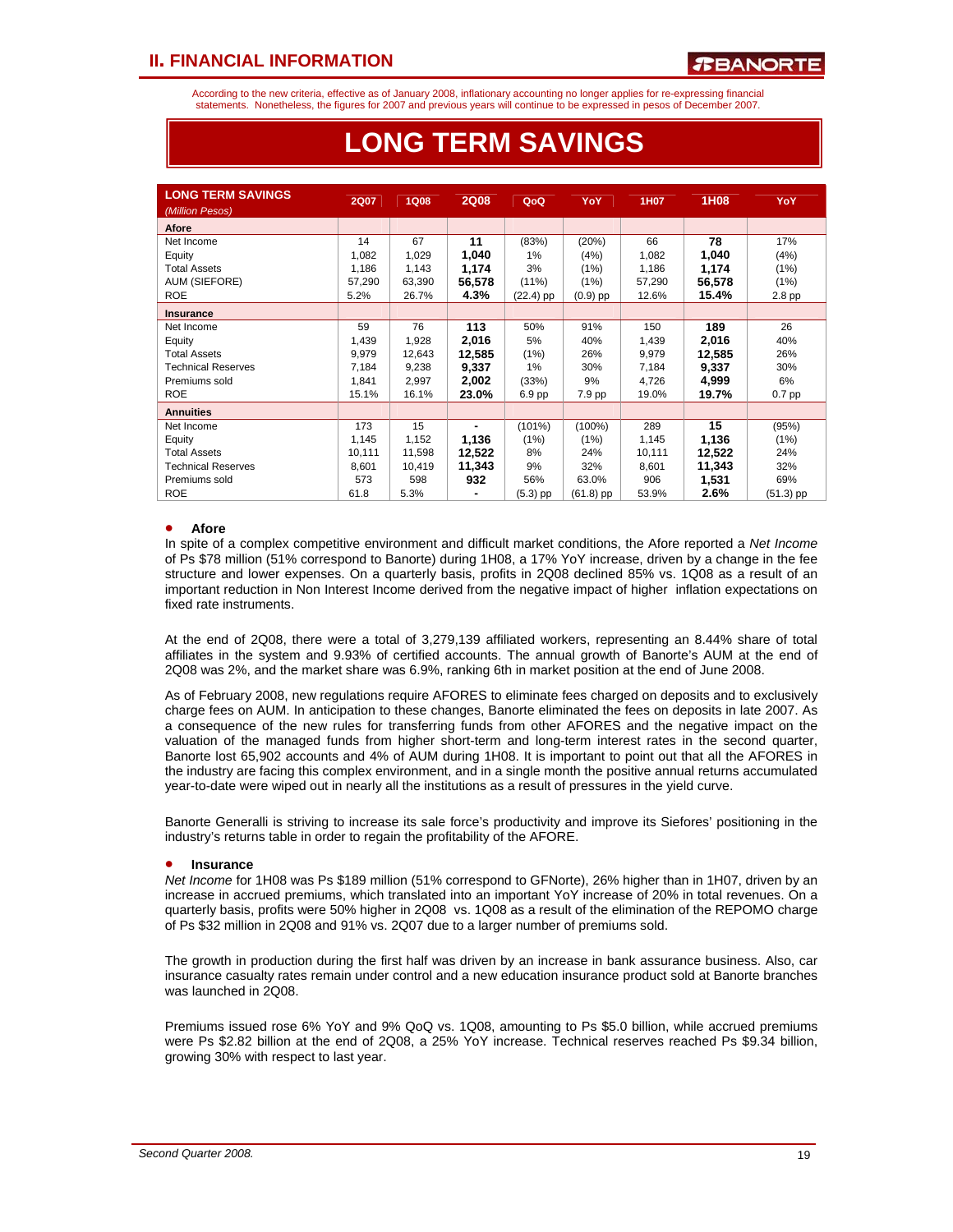According to the new criteria, effective as of January 2008, inflationary accounting no longer applies for re-expressing financial statements. Nonetheless, the figures for 2007 and previous years will continue to be expressed in pesos of December 2007.

#### • **Annuities**

*Net Income* was Ps \$15 million in 1H08 (51% correspond to GFNorte), 95% lower than in 1H07, affected by a difficult comparison base, due to the booking of unrealized gains in fixed rate instruments during the first half of 2007, which have not been replicated in 2008, as well as a decrease in accrued premiums, higher expenses associated with payments made to beneficiaries. During 2Q08, profits were 100% lower than 1Q08, affected by the impact on the price vector of the yield curve movements. Issued premiums rose 69% YoY, amounting to Ps \$1.53 billion, while technical reserves grew 32% YoY to Ps \$11.34 billion.





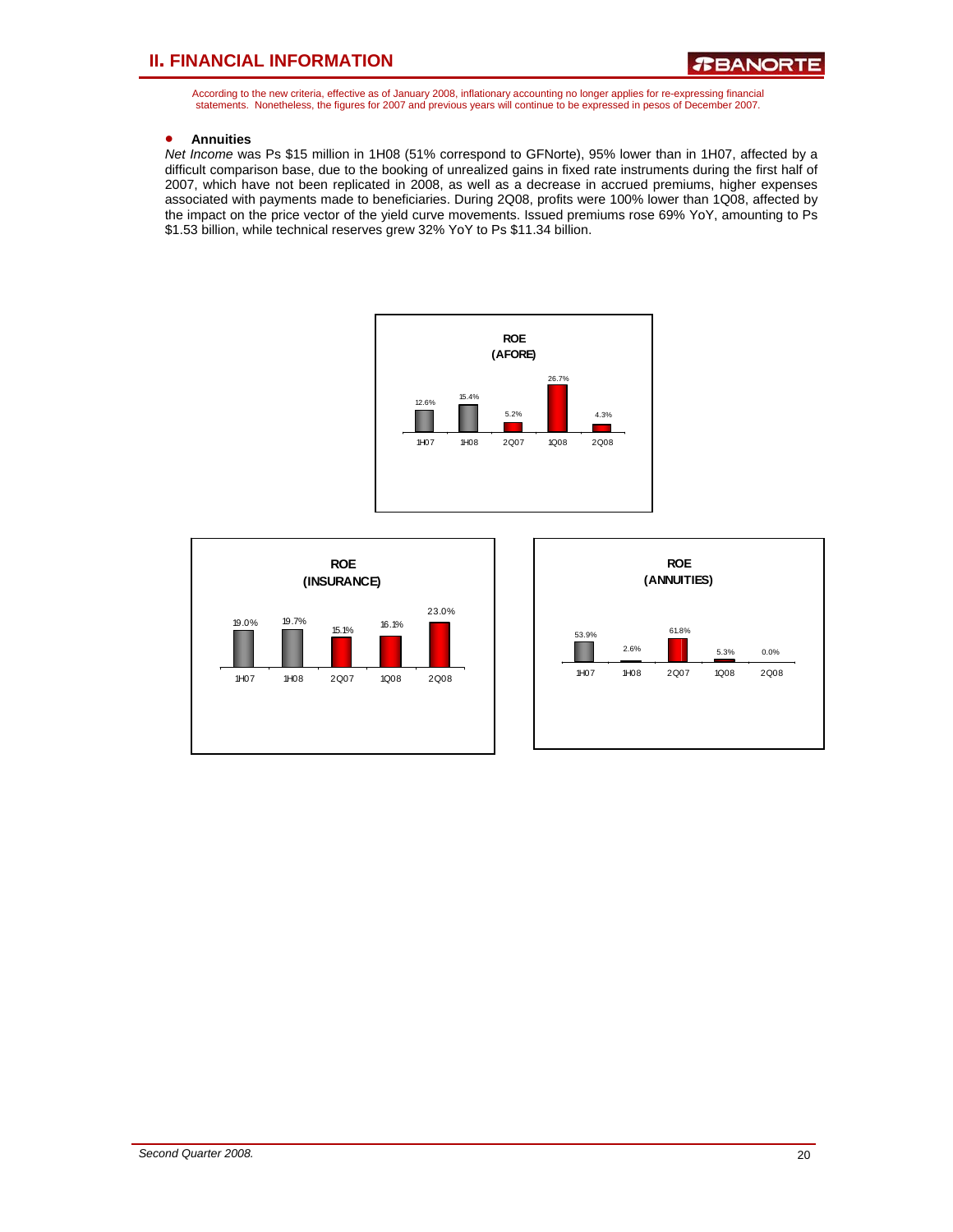According to the new criteria, effective as of January 2008, inflationary accounting no longer applies for re-expressing financial statements. Nonetheless, the figures for 2007 and previous years will continue to be expressed in pesos of December 2007.

### **OTHER FINANCE COMPANIES**

| <b>OTHER FINANCE</b><br><b>COMPANIES (1)</b><br>(Million Pesos) | <b>2Q07</b> | <b>1Q08</b> | <b>2Q08</b> | QoQ    | YoY                | 1H07  | 1H08   | YoY               |
|-----------------------------------------------------------------|-------------|-------------|-------------|--------|--------------------|-------|--------|-------------------|
| <b>Leasing and Factoring</b>                                    |             |             |             |        |                    |       |        |                   |
| Net Income                                                      | 73          | 66          | 78          | 18%    | 7%                 | 133   | 144    | 8%                |
| Equity                                                          | 998         | 1.057       | 1.135       | 7%     | 14%                | 998   | 1,135  | 14%               |
| Loan Portfolio (2)                                              | 8,655       | 11.212      | 11,385      | 2%     | 32%                | 8,655 | 11,385 | 32%               |
| Past Due Loans                                                  | 37          | 33          | 55          | 65%    | 49%                | 37    | 55     | 49%               |
| Loan Loss Reserves                                              | 45          | 40          | 30          | (26%)  | (33%)              | 45    | 30     | (33%)             |
| <b>Total Assets</b>                                             | 8,660       | 11,355      | 11,532      | 2%     | 33%                | 8,660 | 11,532 | 33%               |
| <b>ROE</b>                                                      | 30.5%       | 25.8%       | 28.5%       | 2.7 pp | $(2.0)$ pp         | 22.8% | 27.1%  | 4.3 pp            |
| Warehousing                                                     |             |             |             |        |                    |       |        |                   |
| Net Income                                                      | 3           | 5           | 7           | 38%    | 98%                | 8     | 11     | 47%               |
| Equity                                                          | 129         | 106         | 112         | 6%     | (13%)              | 129   | 112    | (13%)             |
| Inventories                                                     |             | 61          | 77          | 27%    | 100%               |       | 77     | 100%              |
| <b>Total Assets</b>                                             | 160         | 162         | 217         | 34%    | 35%                | 160   | 217    | 35%               |
| <b>ROE</b>                                                      | 10.4%       | 18.3%       | 24.0%       | 5.7 pp | 13.6 <sub>pp</sub> | 12.2% | 21.2%  | 9.0 <sub>pp</sub> |

(1) When making annual comparisons of other finance companies, it is important to keep in mind that as of March 31 2007, the bonding company was divested from Grupo Financiero Banorte. During<br>1Q07 it reported a net income

### • **Leasing and Factoring**

As of January 31, 2008, the Leasing and Factoring companies were merged under the legal denomination of a Multipurpose Financial Institution [Sociedad Financiera de Objeto Múltiple – SOFOM]. This merger will contribute, among other things, to optimize the use of capital, improve the leverage capacity and possibly increase the new entity's credit ratings. The results of the combined company will be consolidated under the denomination Arrendadora y Factor Banorte S.A. de C.V.

The Leasing and Factoring Company reported a *Net Income* of Ps \$144 million during 1H08, a 8% increase from a year ago. This result was driven by a 32% YoY increase in the loan portfolio and the income resulting from the completion of pure leasing contracts.

At the end of 2Q08, the Capitalization Ratio was 11.1% considering Total Risk Assets of Ps \$10.2 billion.

#### • **Warehousing**

*Net Income* in 1H08 was Ps \$11 million, 47% higher than 1H07. This growth was due to an increase in warehousing services, such as warehouse preparation, which in turn opens the possibility for Banorte to issue certificates of deposit that are used as guarantees in secured loans, as well as in loans to other financial institutions. The company currently ranks 6th among 20 Leasing Companies in terms of profitability.

At the end of 2Q08, the Capitalization Ratio was 6.6% considering Total Certificates of Ps 1.7 billion.

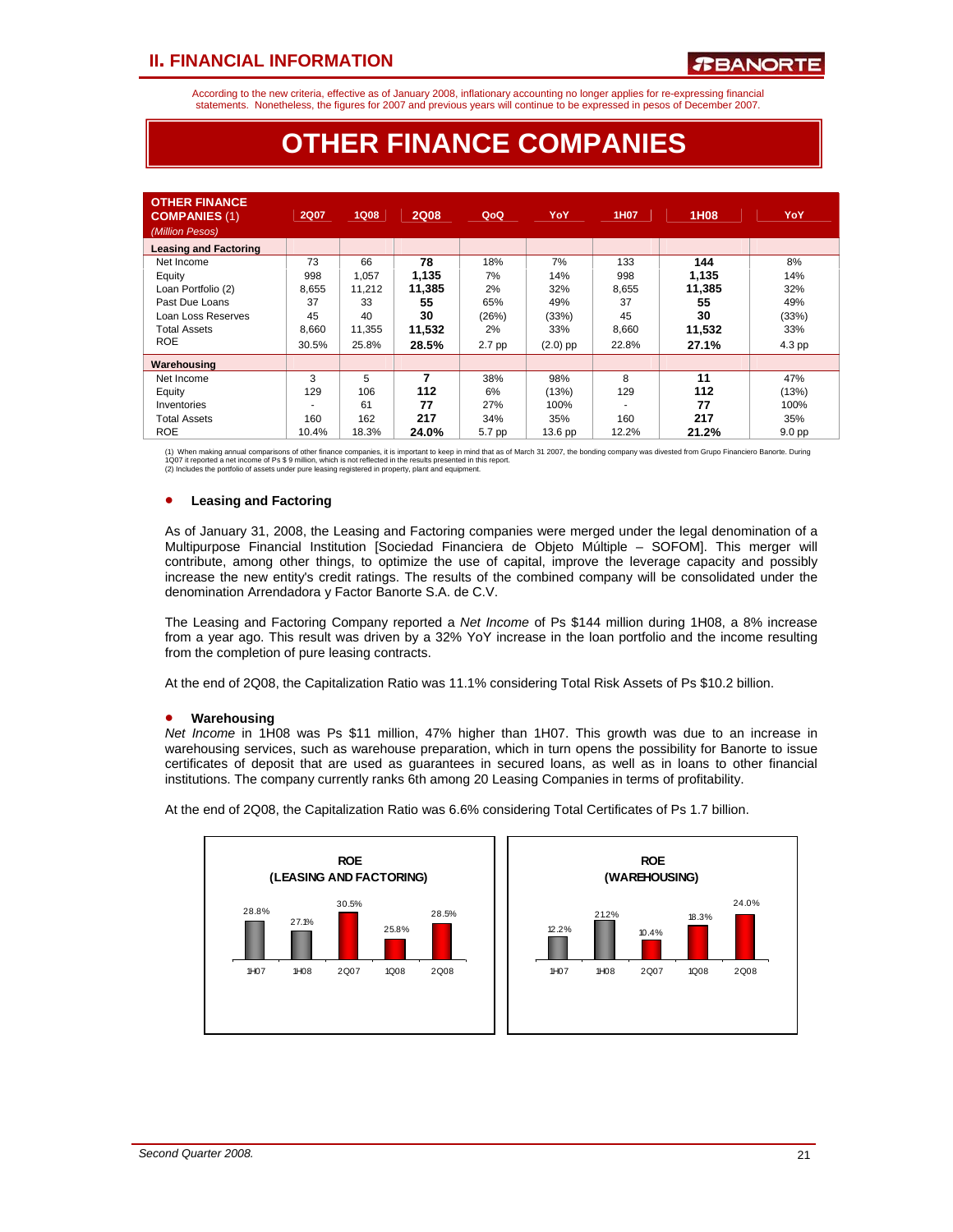According to the new criteria, effective as of January 2008, inflationary accounting no longer applies for re-expressing financial statements. Nonetheless, the figures for 2007 and previous years will continue to be expressed in pesos of December 2007.

| <b>MICROLENDING</b><br><b>PRONEGOCIO</b><br>(Million Pesos) | <b>2Q07</b> | <b>1Q08</b> | <b>2Q08</b> | QoQ     | YoY      | 1H07    | 1H08    | YoY         |
|-------------------------------------------------------------|-------------|-------------|-------------|---------|----------|---------|---------|-------------|
| Net Income                                                  | (8)         | (9)         | (7)         | (24%)   | (14%)    | (9)     | (16)    | 71%         |
| Equity                                                      | 72          | 82          | 75          | (8%)    | 5%       | 72      | 75      | 5%          |
| Loan Portfolio                                              | 745         | 493         | 421         | (15%)   | (44%)    | 745     | 421     | (44% )      |
| Non Performing Loans                                        | 104         | 112         | 107         | (5%)    | 3%       | 104     | 107     | 3%          |
| Loan Loss Reserves                                          | 32          | 34          | 34          | 2%      | 6%       | 32      | 34      | 6%          |
| <b>Total Assets</b>                                         | 784         | 582         | 535         | (8%)    | (32%)    | 784     | 535     | (32%)       |
| <b>ROE</b>                                                  | $(42.1\%)$  | $(53.8\%)$  | $(34.8\%)$  | 19.0 pp | $7.3$ pp | (23.9%) | (45.5%) | $(21.6)$ pp |

# **PRONEGOCIO**

### • **Pronegocio**

During 1H08, the Microlending Unit reported a *Net Loss* of Ps \$16 million vs. a Ps \$9 million loss reported in 1H07. The lack of profitability in this business was mainly due to higher reserve requirements resulting from the charge-offs that have been applied to the loan portfolio. The quarterly loss reported in 2Q08 was Ps \$7 million, 24% lower than in 1Q08.

Past Due Loans were Ps \$107 million at the end of the quarter, 3% higher than the year before and 5% lower to those recorded at the end of 1Q08. The PDL Ratio stood at 25.4%. It is important to note that the deterioration in the delinquency ratio in recent quarters has been mainly a result of the contraction in the size of the performing portfolio and not to a higher level of deterioration. The Reserve Coverage Ratio was 32% (equivalent to 112% considering the guarantee provided by Nafin of up to 80% on these loans). The number of Pronegocio's branches remained at 97 at the end of the quarter.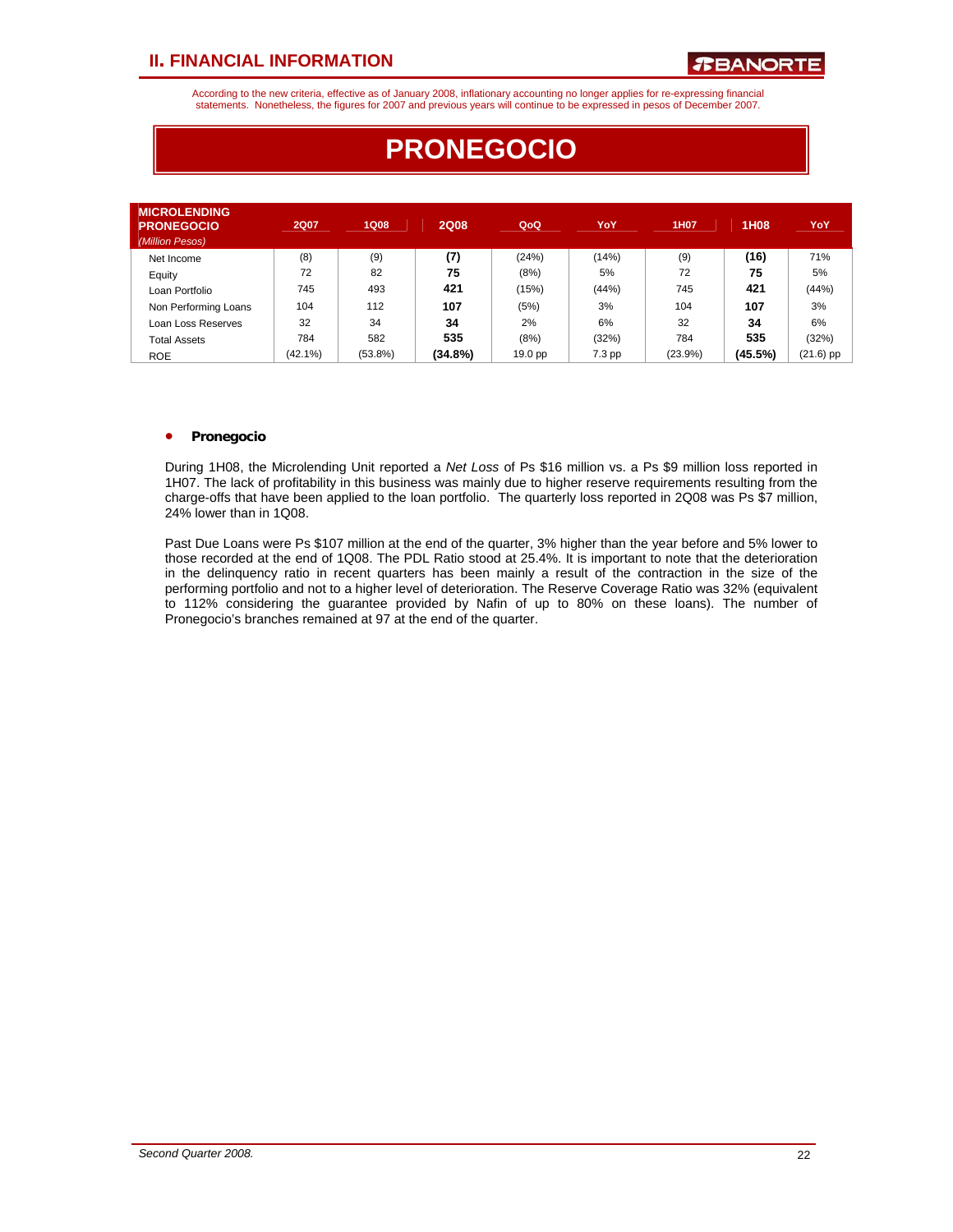According to the new criteria, effective as of January 2008, inflationary accounting no longer applies for re-expressing financial<br>statements. Nonetheless, the figures for 2007 and previous years will continue to be expres

# **RATINGS**

| <b>International Ratings</b> |                             |                |                                      |                    |  |  |  |  |  |
|------------------------------|-----------------------------|----------------|--------------------------------------|--------------------|--|--|--|--|--|
| <b>Rating Agency</b>         | Rated<br><b>Institution</b> | Rating         | Category                             | Date               |  |  |  |  |  |
|                              |                             | Stable         | Outlook                              |                    |  |  |  |  |  |
|                              |                             | $C -$          | <b>Modest Financial Strength</b>     |                    |  |  |  |  |  |
|                              | Banorte                     | Baa1           | Foreign long - term bank deposits    |                    |  |  |  |  |  |
| Moody's                      |                             | $P-2$          | Foreign short- term bank deposits    | December.          |  |  |  |  |  |
|                              |                             | $A-2$          | Local long - term bank deposits      | 2007               |  |  |  |  |  |
|                              |                             | $P-1$          | Local short - term bank deposits     |                    |  |  |  |  |  |
|                              |                             | Positive       | Outlook                              |                    |  |  |  |  |  |
|                              |                             | RRR-           | Long term foreign issuer credit      |                    |  |  |  |  |  |
| Standard & Poors             | Banorte                     | BBB-           | Long term local currency deposits    |                    |  |  |  |  |  |
|                              |                             | $A-3$          | Short term foreign issuer credit     | September,         |  |  |  |  |  |
|                              |                             | $A-3$          | Short tem local issuer credit        | 2007               |  |  |  |  |  |
|                              |                             | Positive       | Outlook                              |                    |  |  |  |  |  |
|                              |                             | <b>BBB</b>     | Long Term Foreign currency           |                    |  |  |  |  |  |
|                              | Banorte                     | <b>BBB</b>     | Long Term Local currency             |                    |  |  |  |  |  |
|                              |                             | F <sub>2</sub> | <b>Short Term Local Currency</b>     |                    |  |  |  |  |  |
| Fitch                        | Grupo                       | F <sub>3</sub> | <b>Short Term Foreign Currency</b>   | September,<br>2007 |  |  |  |  |  |
|                              | Financiero<br>Banorte       | C              | <b>Individual - Foreign Currency</b> |                    |  |  |  |  |  |
|                              |                             | 3              | <b>Support Rating</b>                |                    |  |  |  |  |  |
|                              |                             | 55             | <b>Support Rating</b>                |                    |  |  |  |  |  |

|                           |                                 |                                                      | <b>Domestic Ratings</b>                                                                                                              |                    |
|---------------------------|---------------------------------|------------------------------------------------------|--------------------------------------------------------------------------------------------------------------------------------------|--------------------|
| <b>Rating Agency</b>      | Rated<br><b>Institution</b>     | Rating                                               | Category                                                                                                                             | Date               |
| Fitch                     | Banorte                         | $F1 + (mex)$<br>AA (mex)<br>$F1 + (mex)$<br>AA (mex) | Short term counterparty risk<br>Long term counterparty risk<br>Short term CD's and Term Deposits<br>Long term CD's and Term Deposits | September,<br>2007 |
|                           | Arrendadora y<br>Factor Banorte | AA (mex)<br>$F1 + (mex)$                             | <b>Medium and Long Term</b><br><b>Short Term</b>                                                                                     | May, 2007          |
| Moody's Domestic<br>Scale | Banorte                         | Aaa.mx<br>$MX-1$                                     | <b>Long Term Deposits</b><br><b>ShortTerm Deposits</b>                                                                               | December.<br>2007  |
|                           | Arrendadora<br>Banorte          | Aaa.mx                                               | <b>Issue Rating in Domestic Scale</b>                                                                                                | May, 2007          |
|                           | Factor<br>Banorte               | Aaa.mx                                               | <b>Issue Rating in Domestic Scale</b>                                                                                                | May, 2007          |
| <b>Other Ratings</b>      |                                 |                                                      |                                                                                                                                      |                    |
| Fitch                     | Banorte                         | AAFC1(mex)                                           | <b>Financial Asset Administrator</b>                                                                                                 | February, 2008     |
|                           | Seguros Banorte<br>Generali     | AA- (mex)                                            | <b>Insurance Financial Strength</b>                                                                                                  | August, 2002       |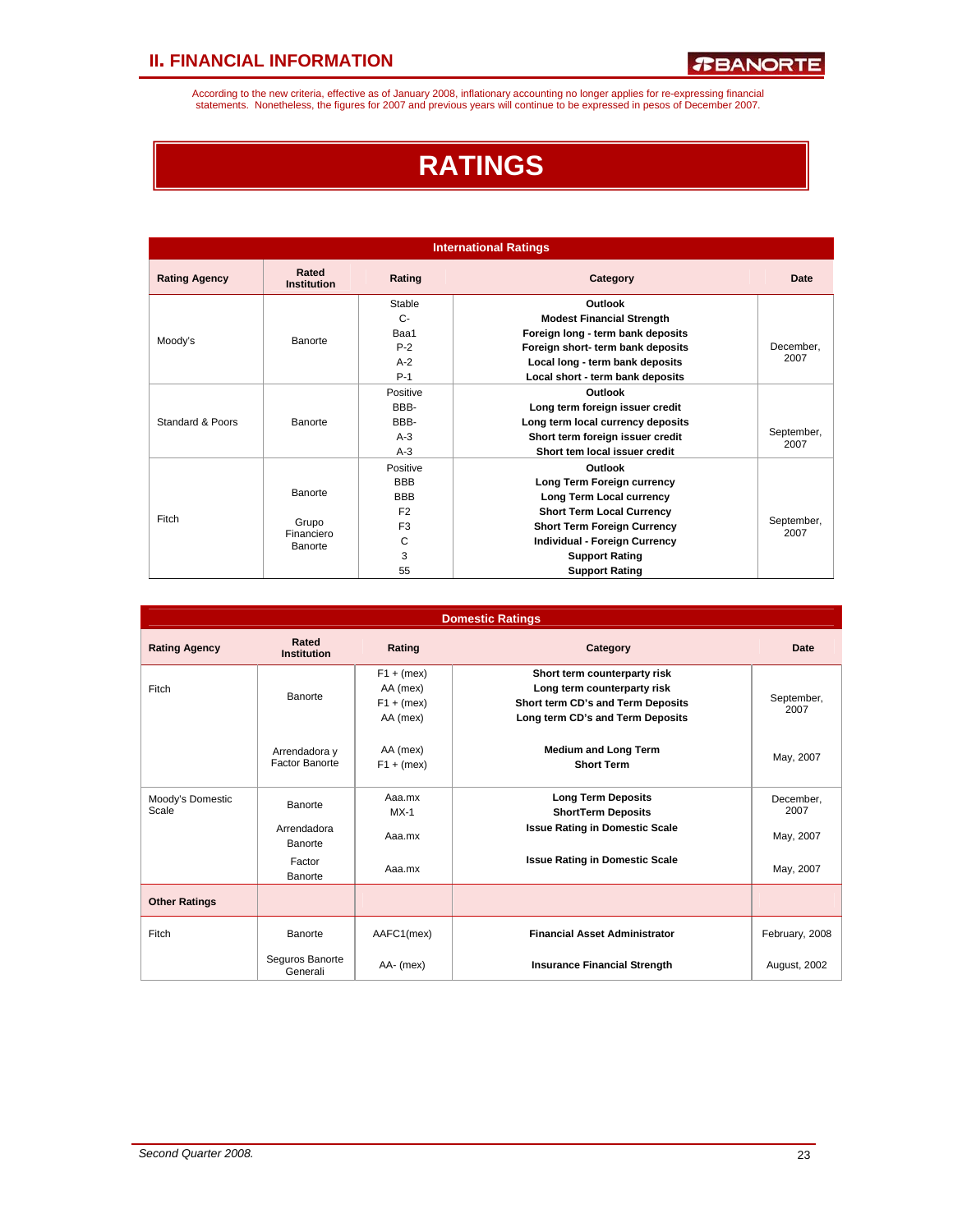### *R***BANORTE**

According to the new criteria, effective as of January 2008, inflationary accounting no longer applies for re-expressing financial statements. Nonetheless, the figures for 2007 and previous years will continue to be expressed in pesos of December 2007.

| <b>INFRASTRUCTURE</b>    | 2Q07     | <b>1Q08</b> | <b>2Q08</b> |
|--------------------------|----------|-------------|-------------|
| <b>Employees</b>         | 16,552   | 17,428      | 19,516      |
| Banking (1)              | 13,806   | 14,459      | 14,659      |
| Other                    | 2,746    | 2,969       | 4,857       |
| Branches $(2)(3)$        | 1,008    | 1,062       | 1,073       |
| <b>INB</b><br>Pronegocio | 18<br>93 | 18<br>97    | 20<br>97    |
| ATM's                    | 3,384    | 3,812       | 3,985       |

### **INFRASTRUCTURE**

(1) Includes INB since 4Q06 and Uniteller since 1Q07. (2) Includes banking modules and remote teller windows. Excludes 1 branch located in Cayman Island.

- As part of the branch expansion program, during 2Q08, 11 new branches were opened, out of which 5 were located in Mexico City. Additionally, 2 relocations were carried out during the same period. Over the past 12 months, 65 new branches have been opened nationwide.
- In order to have greater presence in one of the main corridors along the US-Mexico border, and to satisfy the financial needs of its clients, InterNational Bank opened 2 new branches during May of this year. Through these openings, the bank increases its reach to Laredo and Brownsville, Texas.
- A total of 173 new ATM's and 3,630 POS terminals were installed during 2Q08.
- The branch expansion program for 2008 contemplates 80 new branches, as well as 20 refurbishments and relocations. Furthermore, 600 new ATMs will be installed, while 330 more will be replaced. A total of approximately 12,000 new POS terminals will be activated.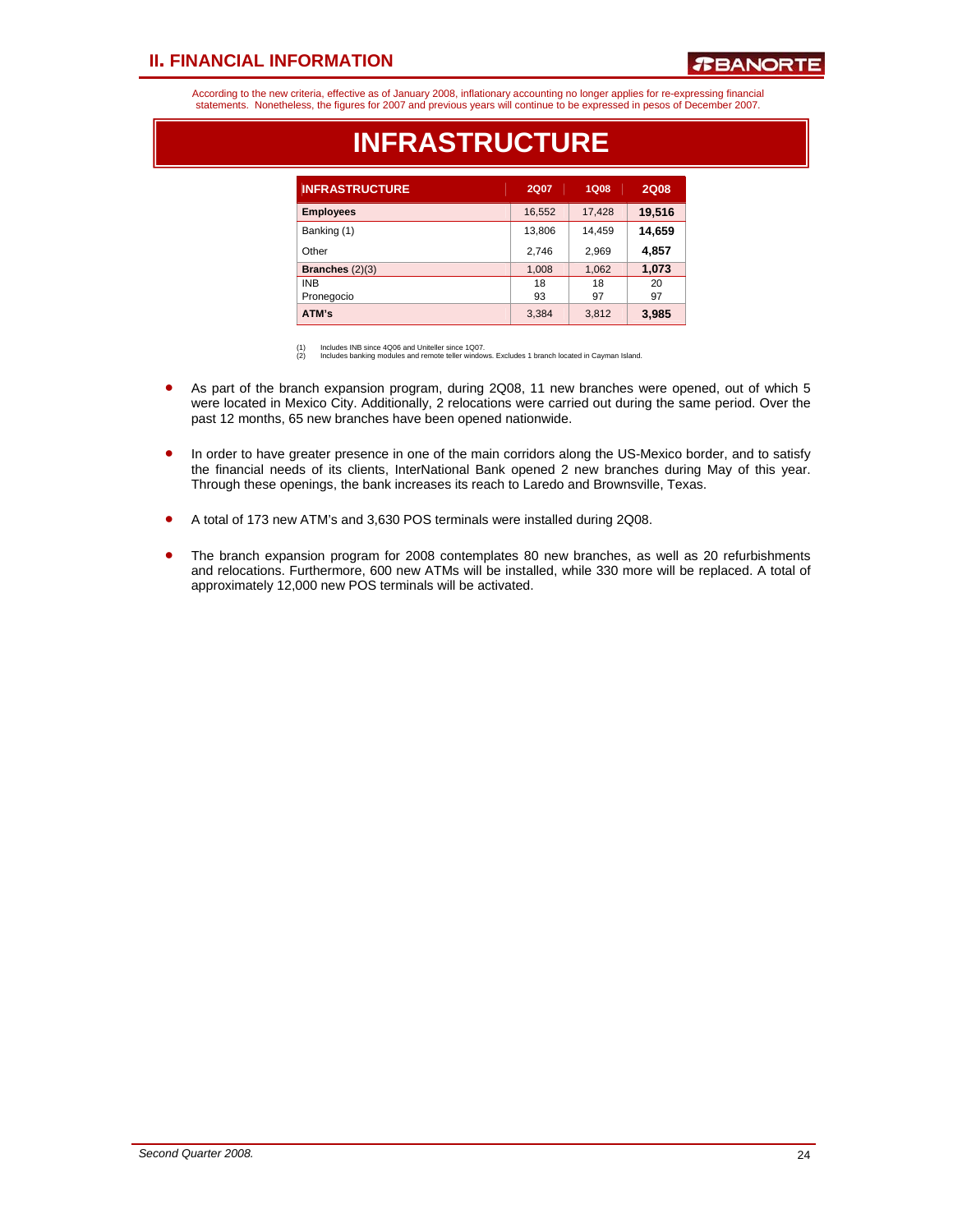According to the new criteria, effective as of January 2008, inflationary accounting no longer applies for re-expressing financial statements. Nonetheless, the figures for 2007 and previous years will continue to be expressed in pesos of December 2007.

# **ANNEXES**

1. GROUP'S GENERAL INFORMATION

2. SUMMARY OF RESULTS AND FINANCIAL **STATEMENTS** 

3. ACCOUNTING CHANGES AND REGULATIONS

4. LOAN PORTFOLIO SALES TO SOLIDA ADMINISTRADORA DE PORTAFOLIOS

5. NOTES TO THE GROUP'S FINANCIAL STATEMENTS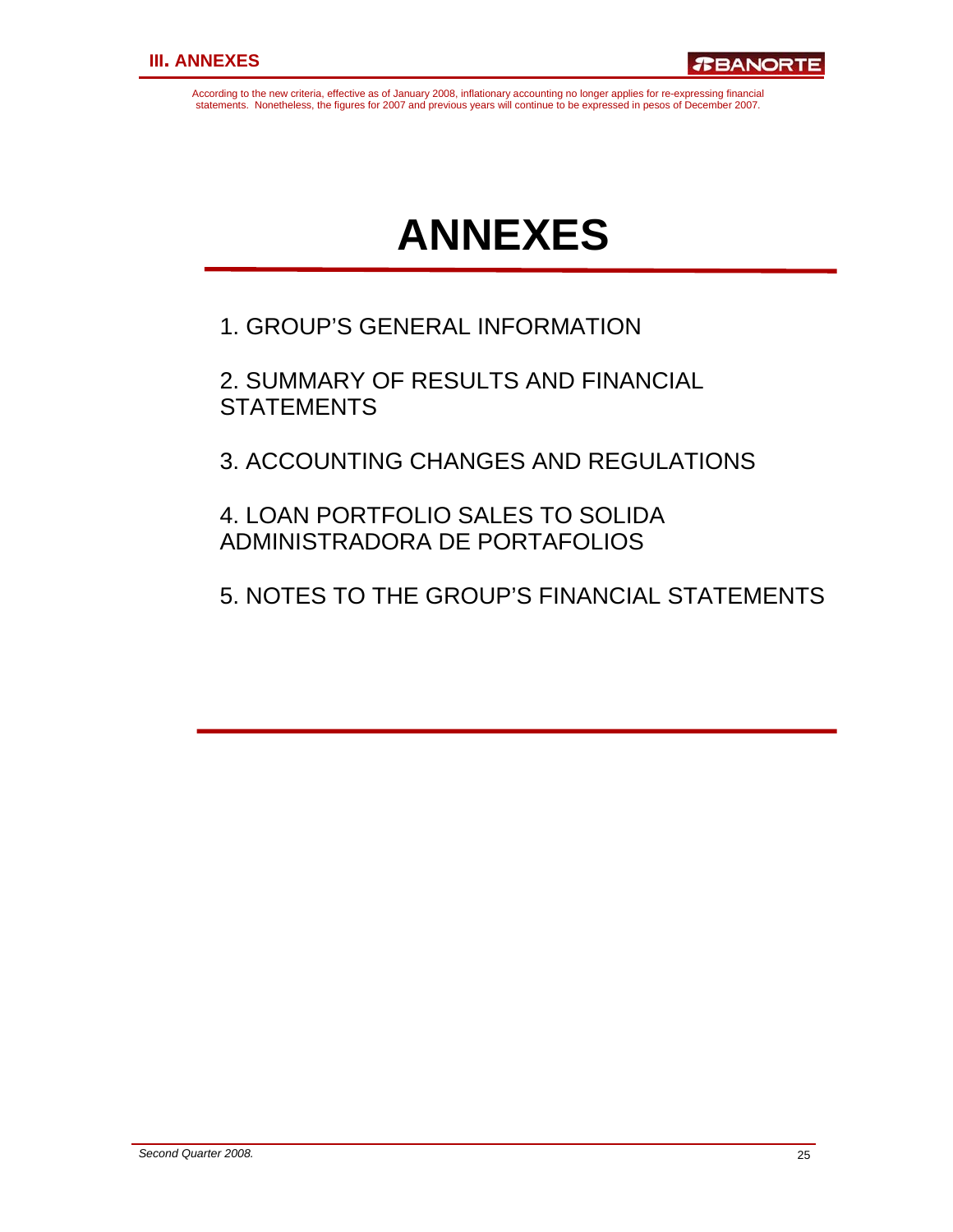### **III. 1 GROUP'S GENERAL INFORMATION**

According to the new criteria, effective as of January 2008, inflationary accounting no longer applies for re-expressing financial<br>statements. Nonetheless, the figures for 2007 and previous years will continue to be expres

# **GROUP'S GENERAL INFORMATION**

| <b>GFNorte Ownership of Subsidiaries</b> | <b>2Q08</b> |
|------------------------------------------|-------------|
| Banco Mercantil del Norte (1)            | 97.06%      |
| <b>Brokerage House</b>                   | 99.99%      |
| Retirement Funds - Afore (2)             | 51.00%      |
| Insurance                                | 51.00%      |
| Annuities                                | 51.00%      |
| Leasing                                  | $99.99\%$   |
| Factor                                   | $99.99\%$   |
| Warehouse                                | 99.99%      |
| Mcrocredit Unit - Pronegocio             | $99.99\%$   |
| Banorte USA (2)                          | 100.00%     |

1) As a resukt of merging Bancen on August 2006. 2) Subsidiary of Banco Mercantil del Norte. Banorte USA owns 100% of Uniteller and 70% of INB.

| <b>Holding Company Capital Structure</b> |                                       |  |  |  |  |  |  |  |  |
|------------------------------------------|---------------------------------------|--|--|--|--|--|--|--|--|
| <b>Number of Shares</b>                  | <b>SERIE O</b><br>As of June 30, 2008 |  |  |  |  |  |  |  |  |
| Number of Shares Outstanding             | 2,018,347,548                         |  |  |  |  |  |  |  |  |
| Shares held in the bank's Treasury       |                                       |  |  |  |  |  |  |  |  |

|                                     | <b>Group Officers</b>                         |  |  |  |  |  |
|-------------------------------------|-----------------------------------------------|--|--|--|--|--|
| <b>NAME</b>                         | <b>CURRENT POSITION</b>                       |  |  |  |  |  |
| Alejandro Valenzuela del Río        | <b>Chief Executive Officer</b>                |  |  |  |  |  |
| <b>BUSINESS UNITS</b>               |                                               |  |  |  |  |  |
| Luis Fernando Orozco                | Managing Director - Asset Recovery            |  |  |  |  |  |
| Carlos Garza                        | Managing Director - Banorte USA               |  |  |  |  |  |
| Jesús Garza Martínez                | Managing Director - Commercial Banking        |  |  |  |  |  |
| Antonio Ortiz Cobos                 | Managing Director - Corporations and SMEs     |  |  |  |  |  |
| Miquel Javier Huller Grignola       | Managing Director - Consumer Products         |  |  |  |  |  |
| Manuel Sescosse Varela              | Managing Director - Government Banking        |  |  |  |  |  |
| Fernando Solís Soberón              | Managing Director - Long Term Savings         |  |  |  |  |  |
| Ricardo Acevedo Garay               | Managing Director - Brokerage House           |  |  |  |  |  |
|                                     |                                               |  |  |  |  |  |
| <b>STAFF</b>                        |                                               |  |  |  |  |  |
| Alma Rosa Moreno                    | Managing Director - Administration            |  |  |  |  |  |
| Román Martínez Méndez               | Managing Director - Audit                     |  |  |  |  |  |
| Joaquín López Doriga López Ostolaza | <b>Chief Corporate Officer</b>                |  |  |  |  |  |
| Sergio García Robles Gil            | <b>Chief Financial Officer</b>                |  |  |  |  |  |
| Aurora Cervantes Martínez           | Managing Director - Legal                     |  |  |  |  |  |
| Carla Juan Chelala                  | Managing Director - Marketing                 |  |  |  |  |  |
| Prudencio Frigolet Gómez            | Managing Director - Operations and Technology |  |  |  |  |  |
| Gerardo Coindreau Farías            | Managing Director - Risk Management           |  |  |  |  |  |
|                                     |                                               |  |  |  |  |  |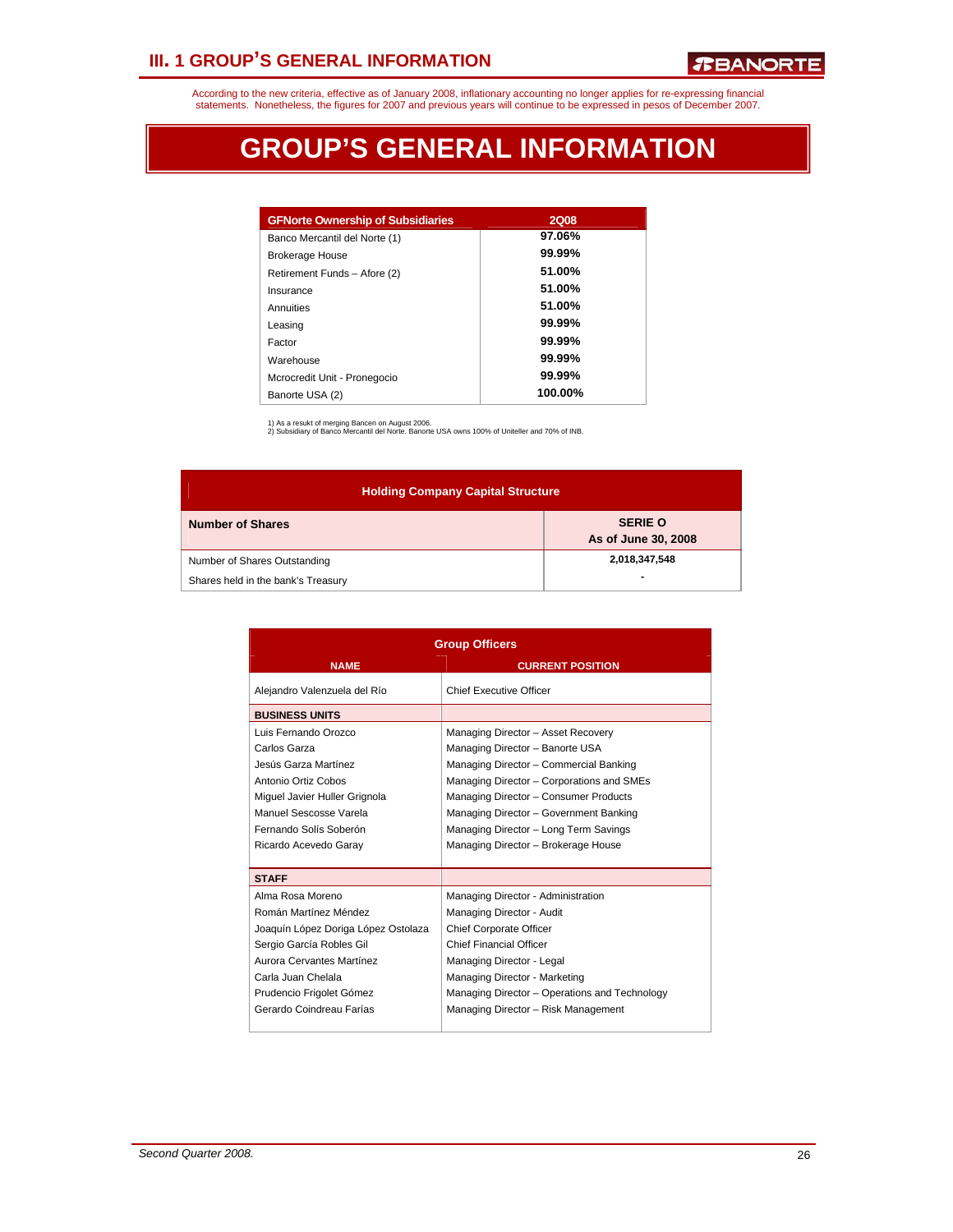### **III. 2 SUMMARY OF RESULTS**

According to the new criteria, effective as of January 2008, inflationary accounting no longer applies for re-expressing financial statements. Nonetheless, the figures for 2007 and previous years will continue to be expressed in pesos of December 2007.

### **SUMMARY OF RESULTS**

**Grupo Financiero Banorte** announced its results for 1H08, reporting a *Net Profit* of Ps \$3.74 billion, a 10% increase from 1H07. GFNorte's annualized *ROE* for the period was 22%, while the *ROA* was 2.5%.

The *Bank* contributed with 87% of the Group's profits, amounting to Ps \$3.24 billion in 1H08; 14% higher than in 1H07. During the period, there was a continued improvement in core recurring income from traditional banking activities, due to an increase in the loan portfolio and in core deposits.

*Net Interest Income* (NII) increased 28% YoY in 1H08, mainly as a result of 28% annual growth in the performing loan portfolio and a 6% increase in core deposits. The *Net Interest Margin* (NIM) rose from 7.3% in 1H07 to 7.7% in 1H08 as a result of a better asset mix, as well as a 21% increase in Interest Earning Assets due to a greater loan origination and the positive effects of a 50 bp increase in the benchmark funding rate during 2007 and an additional 25 bp hike at the end of the first half of 2008.

As a result of the substantial increase in transaction volumes and new product placements, fee revenues rose 16% YoY. There was a 26% increase in "Other Fees" associated with various business lines: 23% in Credit Card Fees due to the placements of more cards, 12% in Fiduciary Services, 11% in AFORE fees, and 9% in Electronic Banking Services.

*Non Interest Expense*, during 1H07, increased 10% YoY, mainly driven by the increase in headcount in order to cover the new branches being opened, as well as expenses related to efforts for increasing the number of products originated, especially in credit cards. The Efficiency Ratio improved during the period from 57% in 1H07 to 54% at the end of 1H08, given a greater expansion of revenues vis a vis expenses.

*Total Deposits*, excluding third-party accounts, amounted to Ps \$221.46 billion at the end of 2Q08, a 22% YoY increase, driven by a 6% increase in Demand Deposits and 7% in Time Deposits. This growth was driven by the opening of 65 new branches over the past 12 months, the constant promotional campaigns for deposit products, the incorporation of attractive features to the product offering and to customers' acceptance of the "PagaMás" product. Money Market Deposits grew by 143% YoY.

*Loans* continue to show a robust growth rate, driven by higher credit demand industrywide and the bank's efforts to improve its array of products. At the close of 2Q08, *Performing Loans* grew 28% YoY, reaching a balance of Ps \$217.54 billion. *Commercial Loans* increased by 22% over the last twelve months to Ps \$78.86 billion. *Corporate Loans* grew 38% to Ps \$42.76 billion, while *Government Loans* increased 41% to Ps \$24.37 billion.

*Consumer* and *Mortgage Loans* continued to grow steadily during the quarter. This segment represents 32% of the total performing loans. *Credit Card Loans* rose 36% in the last twelve months, reaching a balance of Ps \$16.18 billion. *Payroll* and *Personal Loans* grew 16% in real terms to Ps \$6.63 billion. *Car Loans* ended the quarter at Ps \$7.57 billion, a 9% YoY increase, while *Mortgage Loans* continued trending upwards, reaching a balance of Ps \$40.24 billion, equivalent to a 29% YoY increase.

*The PDL Ratio* for 2Q08 was 1.5%, one of the best in the industry. At the end of 2Q08, *Past Due Loans* amounted to Ps \$3.23 billion, 25% higher YoY driven by the strategy to increase the bank's reach into segments with less banking penetration. The bank's *Loan Loss Reserve Coverage* finished the quarter at 131%, an improvement over 1Q08.

The *Long-Term Saving Sector* (Afore, Insurance and Annuities Companies), posted a profit of Ps \$143 million; *Other Finance Companies* (Leasing, Factoring and Warehousing Companies), reported profits of Ps \$155 million, while the *Broker Dealer* posted a Ps 214 million profit during 1H08, a 70% increase from 1H07.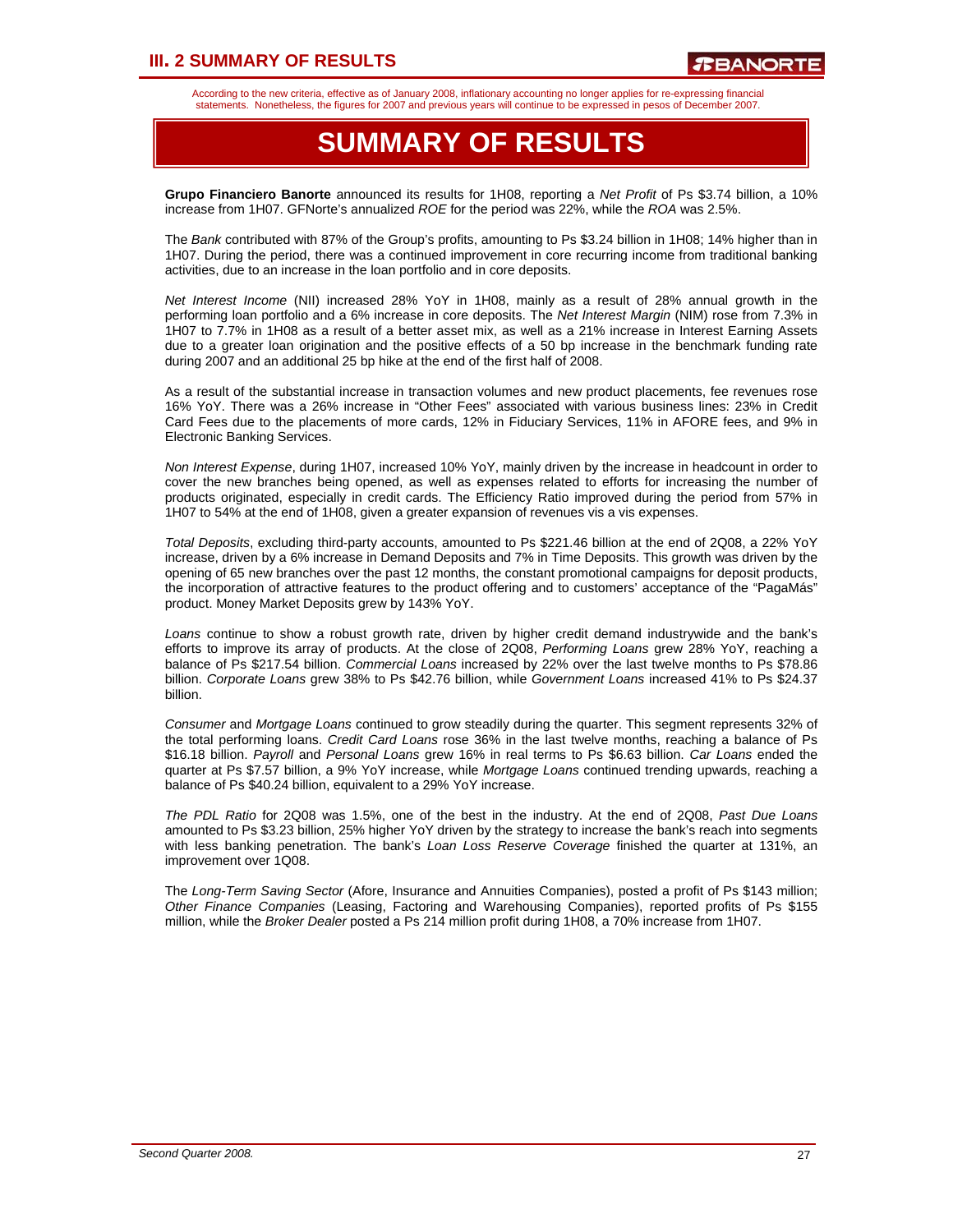According to the new criteria, effective as of January 2008, inflationary accounting no longer applies for re-expressing financial<br>statements. Nonetheless, the figures for 2007 and previous years will continue to be expres

**HOLDING**

| <b>Holding - INCOME</b><br><b>STATEMENT</b> (Million Pesos) | <b>1Q07</b> | 2Q07       | 3Q07       | 4Q07       | Accum.<br>2007 | <b>1Q08</b> | <b>2Q08</b> | <b>3Q08</b> | 4Q08 | Accum.<br>2008 |
|-------------------------------------------------------------|-------------|------------|------------|------------|----------------|-------------|-------------|-------------|------|----------------|
| Income Subsidiaries & Other<br>Interest Income              | 1,652       | 1,720<br>4 | 1,740<br>6 | 1,694<br>5 | 6,806<br>15    | 1,930<br>3  | 1,806<br>3  |             |      | 3.736<br>հ     |
| Interest Expense<br>Fees & Tariffs                          |             |            |            |            |                |             |             |             |      |                |
| <b>Trading Income</b><br><b>Monetary Position REPOMO</b>    |             |            | (3)        | (5)        | (8)            |             |             |             |      |                |
| <b>Total Operating Income</b><br>Admin & Promotion Expense  | 1,652       | 1,725      | 1,742      | 1,694<br>3 | 6,813          | 1,933<br>2  | 1.809       |             |      | 3.742<br>3     |
| <b>Operating Income</b><br>Non Operating Income             | 1,651<br>19 | 1,724      | 1,741      | 1,691      | 6,806<br>19    | 1,932       | 1,808       |             |      | 3,739          |
| Non Operating Expense<br>Non Operating Income, net          | (1)<br>18   | ٠<br>٠     | (1)<br>(1) | (1)<br>(1) | (2)<br>17      | ٠           |             |             |      |                |
| <b>Pre-tax Income</b><br>Income Tax & Profit Sharing        | 1,669<br>6  | 1,724      | 1,741      | 1,690<br>5 | 6,823<br>13    | 1,932<br>3  | 1,808       |             |      | 3,739<br>4     |
| Tax on Assets<br>Deferred Income Tax & PS                   |             | ۰          | (1)        |            |                |             |             |             |      |                |
| <b>Profit from Cont Ops</b>                                 | 6<br>1,663  | 1,722      | 1,740      | 5<br>1,685 | 13<br>6,810    | 3<br>1,928  | 1,806       |             |      | 3.735          |
| <b>Extraordinary Items</b> net                              | ٠           | ٠          | ٠          |            |                | ۰           |             |             |      |                |
| <b>Total Net Income</b>                                     | 1,663       | 1,722      | 1,740      | 1,685      | 6,810          | 1,928       | 1,806       |             |      | 3,735          |

| <b>Holding - BALANCE SHEET</b><br>(Million Pesos) | 1Q07           | <b>2Q07</b> | 3Q07    | 4Q07    | <b>1Q08</b> | <b>2Q08</b> | 3Q08 | 4Q08 |
|---------------------------------------------------|----------------|-------------|---------|---------|-------------|-------------|------|------|
| <b>ASSETS</b>                                     |                |             |         |         |             |             |      |      |
| Cash & Due from Banks                             | 57             | 210         | 451     | 188     | 131         | 204         |      |      |
| <b>Investment in Securities</b>                   |                |             |         |         |             |             |      |      |
| Sundry Debtors & Other Accts Receivable, net      | 167            | 11          | 11      | 11      | 11          | 11          |      |      |
| Real Estate, Furniture & Equipment, net           |                |             |         |         |             |             |      |      |
| Investments in Subsidiaries                       | 28,051         | 29,865      | 31,744  | 32,912  | 34,345      | 36,964      |      |      |
| Deferred Taxes                                    |                |             | 1       | ٠       |             |             |      |      |
| Goodwill                                          | 36             | 36          | 35      | 34      | 36          | 35          |      |      |
| Other Assets, Deferred Charges & Intangibles      | $\overline{2}$ | 1           |         |         |             |             |      |      |
| <b>TOTAL ASSETS</b>                               | 28,312         | 30,123      | 32,242  | 33,144  | 34,524      | 37,214      |      |      |
| <b>LIABILITIES</b>                                |                |             |         |         |             |             |      |      |
| Due to Banks & Correspondents                     | $\blacksquare$ |             |         |         |             |             |      |      |
| Income Tax & Profit Sharing                       |                |             |         |         |             |             |      |      |
| <b>Other Accounts Payable</b>                     | 5              | 4           | 5       | 10      | 5           | 3           |      |      |
| <b>Deferred Taxes</b>                             |                |             |         |         |             | 1           |      |      |
| <b>TOTAL LIABILITIES</b>                          | 5              | 4           | 5       | 10      | 5           | 3           |      |      |
| <b>STOCKHOLDER'S EQUITY</b>                       |                |             |         |         |             |             |      |      |
| Paid-in Capital                                   | 12,020         | 12,020      | 12,016  | 12,020  | 12,018      | 12,020      |      |      |
| Premium of Share Subscription & Issuance          | 1.863          | 1.863       | 1,863   | 1,863   | 1,863       | 1,863       |      |      |
| Subordinated Convertible Debt                     |                |             |         |         |             |             |      |      |
| <b>Subscribed Capital</b>                         | 13,882         | 13,882      | 13,878  | 13,882  | 13,881      | 13,882      |      |      |
| <b>Capital Reserves</b>                           | 2,446          | 2,442       | 2,407   | 2,452   | 2,446       | 2,807       |      |      |
| <b>Retained Earnings</b>                          | 22,297         | 22,297      | 22,296  | 21,379  | 21,376      | 21,035      |      |      |
| Surplus (Deficit) from Valuation of Securities    |                |             |         |         |             |             |      |      |
| Results from Conversions of Foreign Ops           |                |             |         |         |             |             |      |      |
| Surpluss (Deficit) in Capital Restatement         | (6,378)        | (6, 375)    | (6,376) | (6,380) |             |             |      |      |
| Results of Non Monetary Fixed Assets              |                |             |         |         |             |             |      |      |
| Results of Non Monetary Investment Assets         | (5,603)        | (5, 512)    | (5,094) | (5,009) | (5, 113)    | (4,250)     |      |      |
| Adjustmens in the Employees' Liabilities          |                |             |         |         |             |             |      |      |
| Net Income                                        | 1,663          | 3,385       | 5,125   | 6,810   | 1,928       | 3,735       |      |      |
| <b>Earned Capital</b>                             | 14,425         | 16,237      | 18,359  | 19,252  | 20,638      | 23,328      |      |      |
| <b>Total Stockholder's Equity</b>                 | 28,307         | 30,119      | 32,237  | 33,135  | 34,519      | 37,210      |      |      |
| <b>TOTAL LIABILITIES &amp; EQUITY</b>             | 28,312         | 30,123      | 32.242  | 33,144  | 34,524      | 37,214      |      |      |

| <b>Holding – MEMORANDUM ACCOUNTS</b><br>(Million Pesos) | 1Q07  | 2007  | 3007  | 4007  | 1008  | 2008  | 3Q08 | 4Q08 |
|---------------------------------------------------------|-------|-------|-------|-------|-------|-------|------|------|
| Securities held under Custody                           | 3.812 | 3.827 | 3.780 | 3.716 | 3.716 | 3.716 |      |      |
| <b>Other Registration Accounts</b>                      |       |       |       |       |       |       |      |      |
|                                                         | 3.812 | 3.828 | 3.780 | 3.717 | 3.717 | 3.717 |      |      |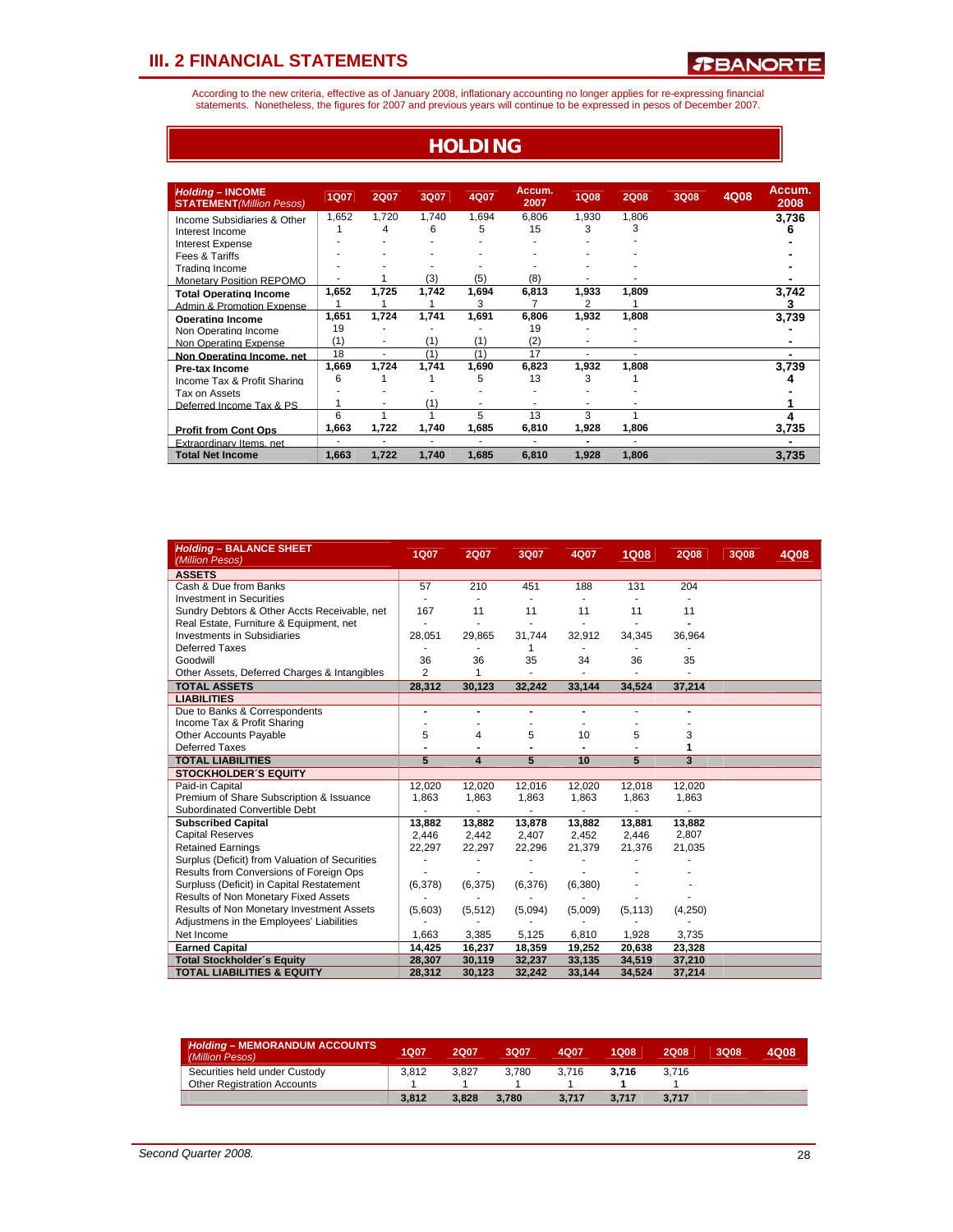According to the new criteria, effective as of January 2008, inflationary accounting no longer applies for re-expressing financial<br>statements. Nonetheless, the figures for 2007 and previous years will continue to be expres

### **GRUPO FINANCIERO BANORTE**

| <b><i>GFNorte</i> – INCOME STATEMENT</b>                            |                          |                                      |                          |                | Accum.                            |                          |                          |             |      | Accum. |
|---------------------------------------------------------------------|--------------------------|--------------------------------------|--------------------------|----------------|-----------------------------------|--------------------------|--------------------------|-------------|------|--------|
| (Million Pesos)                                                     | 1Q07                     | <b>2Q07</b>                          | 3Q07                     | 4Q07           | 2007                              | <b>1Q08</b>              | <b>2Q08</b>              | <b>3Q08</b> | 4Q08 | 2008   |
| Interest Income                                                     | 9,080                    | 9,760                                | 10,391                   | 11,105         | 40,336                            | 11,320                   | 11,681                   |             |      | 23,001 |
| <b>Interest Expense</b>                                             | 5,217                    | 5,582                                | 5,898                    | 6,140          | 22,838                            | 6,249                    | 6,569                    |             |      | 12,818 |
| Loan Fees Charged                                                   | 23                       | 45                                   | 80                       | 99             | 248                               | 107                      | 121                      |             |      | 228    |
| <b>Fees Paid</b>                                                    | ä,                       | ÷.                                   | ÷.                       | ä,             | ÷,                                |                          |                          |             |      |        |
| Net Interest Income (NII)                                           | 3,886                    | 4,223                                | 4,573                    | 5,065          | 17,747                            | 5,179                    | 5,232                    |             |      | 10.411 |
| Monetary Adjustment (Repomo) to margins                             | (65)                     | 24                                   | (138)                    | (184)          | (363)                             |                          | L.                       |             |      |        |
| <b>NII after Repomo</b>                                             | 3,821                    | 4,247                                | 4,435                    | 4,881          | 17,384                            | 5,179                    | 5,232                    |             |      | 10,411 |
| Preventive Provisions for Loan Losses                               | 261                      | 754                                  | 709                      | 921            | 2,645                             | 1,005                    | 1,255                    |             |      | 2,259  |
| Loan Loss Sharing Provisions Fobaproa                               | $\overline{\phantom{a}}$ | $\sim$                               | $\blacksquare$           | $\blacksquare$ | $\blacksquare$                    | $\overline{\phantom{a}}$ | $\blacksquare$           |             |      |        |
| <b>NII Adjusted for Credit Risk</b>                                 | 3,559                    | 3,493                                | 3,726                    | 3,960          | 14.738                            | 4,174                    | 3,978                    |             |      | 8,151  |
| <b>Fund Transfers</b>                                               | 60                       | 58                                   | 55                       | 56             | 229                               | 54                       | 56                       |             |      | 110    |
| <b>Account Management</b>                                           | 242                      | 241                                  | 239                      | 254            | 976                               | 235                      | 250                      |             |      | 485    |
| Fiduciary                                                           | 64                       | 65                                   | 67                       | 74             | 270                               | 69                       | 76                       |             |      | 145    |
| Income from Real Estate Portfolios                                  | 116                      | 180                                  | 120                      | 160            | 575                               | 190                      | 117                      |             |      | 307    |
| <b>Electronic Banking Services</b>                                  | 213                      | 229                                  | 245                      | 258            | 944                               | 236                      | 249                      |             |      | 483    |
| <b>Credit Card Fees</b>                                             | 477<br>$\mathbf{1}$      | 503<br>$\mathcal{L}_{\mathcal{A}}$   | 553                      | 599<br>4       | 2,132<br>4                        | 581<br>÷,                | 621<br>÷,                |             |      | 1,203  |
| Fees Charged to IPAB                                                | 612                      | 580                                  | (1)<br>636               | 735            | 2,564                             | 680                      | 751                      |             |      | 1,433  |
| <b>Other Fees</b><br><b>Fees Charged on Services</b>                | 1,784                    | 1,856                                | 1,913                    | 2,140          | 7,693                             | 2,045                    | 2,121                    |             |      | 4,165  |
| <b>Fund Transfers</b>                                               | 5                        | 4                                    | 4                        | 4              | 17                                | 5                        | 5                        |             |      | 10     |
| <b>Other Fees</b>                                                   | 245                      | 249                                  | 271                      | 305            | 1,069                             | 277                      | 287                      |             |      | 564    |
| <b>Expenses from Real Estate Portfolios</b>                         | $\blacksquare$           | $\sim$                               | ٠                        | $\blacksquare$ | $\blacksquare$                    | $\overline{\phantom{a}}$ | $\overline{\phantom{a}}$ |             |      |        |
| <b>Fees Paid on Services</b>                                        | 250                      | 253                                  | 274                      | 309            | 1,086                             | 282                      | 292                      |             |      | 574    |
| Foreign Exchange                                                    | 93                       | 136                                  | 94                       | 125            | 448                               | 106                      | 121                      |             |      | 227    |
| Securities - Realized Gains                                         | 510                      | (79)                                 | 124                      | (38)           | 517                               | 175                      | 32                       |             |      | 208    |
| Securities - Unrealized Gains                                       | (33)                     | 283                                  | 82                       | (4)            | 327                               | (83)                     | 6                        |             |      | (77)   |
| <b>Market Related Income</b>                                        | 569                      | 339                                  | 300                      | 83             | 1,292                             | 198                      | 159                      |             |      | 357    |
| <b>Non-Interest Income</b>                                          | 2,104                    | 1,943                                | 1.939                    | 1,914          | 7,899                             | 1,961                    | 1,989                    |             |      | 3,949  |
| <b>Total Operating Income</b>                                       | 5,663                    | 5,436                                | 5,665                    | 5,874          | 22,637                            | 6,134                    | 5,966                    |             |      | 12,101 |
| Personnel                                                           | 1,408                    | 1,416                                | 1,418                    | 1,480          | 5,723                             | 1,504                    | 1,522                    |             |      | 3,026  |
| <b>Professional Fees Paid</b>                                       | 232                      | 205                                  | 215                      | 292            | 944                               | 227                      | 236                      |             |      | 463    |
| Administrative and Promotional Expenses                             | 1,098                    | 1,155                                | 1,215                    | 1,274          | 4,742                             | 1,255                    | 1,303                    |             |      | 2,559  |
| Rents, Depreciation and Amortization                                | 402                      | 403                                  | 402                      | 429            | 1,636                             | 417                      | 426                      |             |      | 843    |
| Other Taxes (other than Income tax)                                 | 155                      | 145                                  | 144                      | 169            | 613                               | 183                      | 187                      |             |      | 370    |
| Contributions to IPAB                                               | 175                      | 191                                  | 212                      | 196            | 774                               | 213                      | 228                      |             |      | 441    |
| <b>Non-Interest Expense</b>                                         | 3,469                    | 3,516                                | 3,607                    | 3,841          | 14,432                            | 3,799                    | 3,903                    |             |      | 7,702  |
| <b>Net Operating Income</b>                                         | 2,194                    | 1,920                                | 2,057                    | 2,033          | 8,205                             | 2,336                    | 2,063                    |             |      | 4,399  |
| <b>Other Revenues</b>                                               | 250                      | 198                                  | 287                      | 225            | 960                               | 583                      | 396                      |             |      | 979    |
| Changes in Foreign Exchange Valuation                               | ٠                        | $\blacksquare$                       | ٠                        | $\blacksquare$ | $\blacksquare$                    | ٠                        |                          |             |      |        |
| Recoveries                                                          | 442                      | 488                                  | 397                      | 530            | 1,857                             | 267                      | 346                      |             |      | 612    |
| Repomo - Other revenues                                             | 6                        | (1)                                  | 5                        | $\overline{7}$ | 18                                |                          |                          |             |      |        |
| <b>Non-Operating Income</b>                                         | 699                      | 685                                  | 689                      | 762            | 2,835                             | 850                      | 741                      |             |      | 1,591  |
| <b>Other Expenses</b>                                               | (214)<br>÷,              | (123)<br>$\mathcal{L}_{\mathcal{A}}$ | (44)<br>÷.               | (192)<br>÷,    | (573)<br>$\overline{\phantom{a}}$ | (148)                    | (190)                    |             |      | (338)  |
| Foreign Exchange                                                    | (140)                    | 50                                   | (118)                    | (189)          | (396)                             |                          |                          |             |      |        |
| Repomo - Other (creditor balance)                                   | (353)                    | (73)                                 | (162)                    | (380)          | (969)                             | (148)                    | (190)                    |             |      | (338)  |
| <b>Non-Operating Expense</b><br>Non Operating Income (Expense), net | 345                      | 612                                  | 527                      | 382            | 1,867                             | 702                      | 551                      |             |      | 1,253  |
| Pre-Tax Income                                                      | 2,540                    | 2,532                                | 2.585                    | 2,415          | 10,072                            | 3,038                    | 2,614                    |             |      | 5,652  |
| Income Tax                                                          | 698                      | 677                                  | 728                      | 812            | 2,915                             | 799                      | 687                      |             |      | 1,485  |
| <b>Profit Sharing</b>                                               | 242                      | 248                                  | 189                      | 186            | 865                               | 233                      | 233                      |             |      | 465    |
| Tax on Assets                                                       | $\blacksquare$           | $\blacksquare$                       | $\overline{\phantom{a}}$ | $\blacksquare$ | $\overline{\phantom{a}}$          | $\blacksquare$           |                          |             |      |        |
| Deferred Income Tax and Profit Sharing                              | (13)                     | (58)                                 | (111)                    | (304)          | (487)                             | 44                       | (169)                    |             |      | (125)  |
| <b>Taxes</b>                                                        | 926                      | 867                                  | 806                      | 694            | 3,293                             | 1,075                    | 751                      |             |      | 1,826  |
| <b>Net Income before Subsidiaries</b>                               | 1,614                    | 1,665                                | 1,779                    | 1,721          | 6,779                             | 1,963                    | 1,863                    |             |      | 3,826  |
| Subsidiaries' Net Income                                            | 136                      | 129                                  | 50                       | 43             | 357                               | 77                       | 22                       |             |      | 99     |
| <b>Net Income form Continuos Operations</b>                         | 1,750                    | 1,795                                | 1,828                    | 1,764          | 7,136                             | 2,040                    | 1,885                    |             |      | 3,925  |
| Extraordinary Items, net                                            | $\blacksquare$           | $\blacksquare$                       | $\overline{\phantom{a}}$ |                | $\blacksquare$                    |                          |                          |             |      |        |
| Minority Interest                                                   | 87                       | 72                                   | 89                       | 79             | 326                               | 111                      | 79                       |             |      | 190    |
| <b>TOTAL NET INCOME</b>                                             | 1,663                    | 1,722                                | 1,740                    | 1,685          | 6,810                             | 1,928                    | 1,806                    |             |      | 3,735  |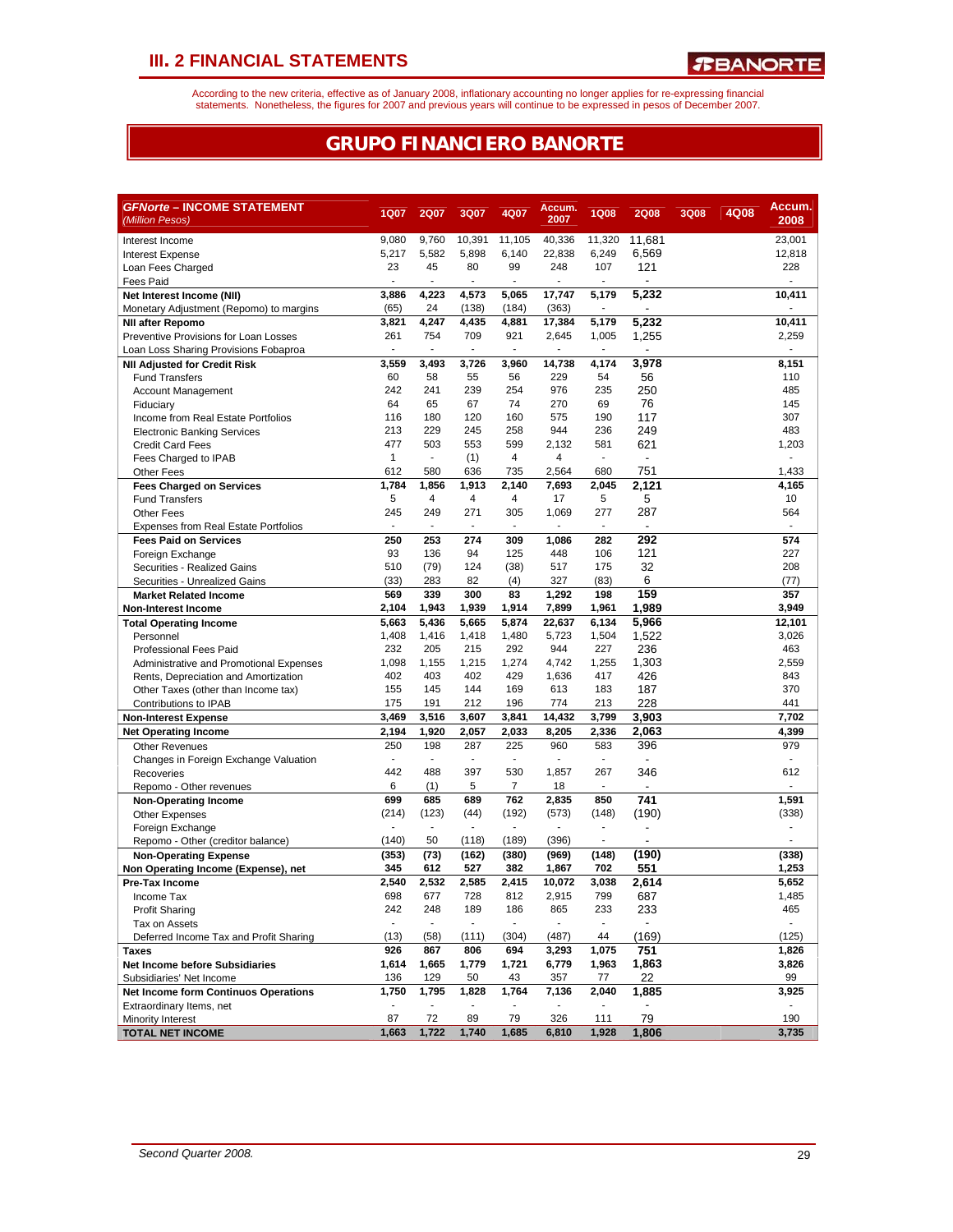| <i>GFNORTE</i> – BALANCE SHEET<br>(Millions Pesos) | <b>1Q07</b>              | <b>2Q07</b>              | 3Q07                     | 4Q07                     | <b>1Q08</b> | <b>2Q08</b> | 3Q0<br>8 | 4Q08 |
|----------------------------------------------------|--------------------------|--------------------------|--------------------------|--------------------------|-------------|-------------|----------|------|
| <b>ASSETS</b>                                      |                          |                          |                          |                          |             |             |          |      |
| <b>Cash and Due from Banks</b>                     | 42,417                   | 48,918                   | 39,871                   | 41,610                   | 39,804      | 41,694      |          |      |
| Negotiable Instruments                             | 7,765                    | 6,715                    | 9,517                    | 7,754                    | 8,148       | 10,938      |          |      |
| Securities Available for Sale                      | 10,400                   | 8,508                    | 10,814                   | 10,948                   | 15,636      | 15,082      |          |      |
| Securities Held to Maturity                        | 754                      | 779                      | 764                      | 760                      | 749         | 742         |          |      |
| <b>Investment in Securities</b>                    | 18,918                   | 16,002                   | 21,095                   | 19,462                   | 24,533      | 26,762      |          |      |
| Non-assigned Securities for Settlement             | $\blacksquare$           | $\blacksquare$           | ÷,                       | ä,                       |             | ä,          |          |      |
| Debtor Balance in Repo Trans, net                  | 100                      | 134                      | 95                       | 58                       | 92          | 90          |          |      |
| Repo Transactions with Collateral                  | ÷,                       |                          | ÷,                       | ä,                       |             |             |          |      |
| Secs to be received in Repo Trans, net             | ÷,                       | $\overline{a}$           | ÷,                       |                          |             |             |          |      |
| <b>Transactions with Derivatives</b>               | 984                      | 291                      | 1,742                    | 2,302                    | 2,368       | 4,525       |          |      |
| <b>Operations w/ Derivatives &amp; Securities</b>  | 1,084                    | 425                      | 1,837                    | 2,361                    | 2,460       | 4,615       |          |      |
| <b>Commercial Loans</b>                            | 85,231                   | 89,464                   | 88,854                   | 98,091                   | 101,040     | 107,097     |          |      |
| Financial Intermediaries' Loans                    | 2,489                    | 5,948                    | 9,810                    | 13,158                   | 13,592      | 14,531      |          |      |
| Consumer Loans                                     | 22,658                   | 24,541                   | 25,822                   | 27,225                   | 28,642      | 30,380      |          |      |
| Mortgage Loans                                     | 30,133                   | 32,381                   | 34,276                   | 37,216                   | 39,046      | 41,170      |          |      |
| <b>Government Entities' Loans</b>                  | 15,262                   | 17,244                   | 17,868                   | 17,948                   | 17,556      | 24,367      |          |      |
| <b>IPAB Loans</b>                                  | ä,                       | ÷,                       |                          |                          |             |             |          |      |
| <b>Performing Loans</b>                            | 155,774                  | 169,578                  | 176,631                  | 193,638                  | 199,875     | 217,544     |          |      |
| <b>Commercial PDL's</b>                            | 832                      | 880                      | 884                      | 927                      | 1,089       | 1,135       |          |      |
| Financial Intermediaries PDL's                     | ÷.                       | $\blacksquare$           | ÷                        | $\blacksquare$           |             |             |          |      |
| Consumer PDL's                                     | 721                      | 885                      | 1,015                    | 1,109                    | 1,208       | 1,471       |          |      |
| Mortgage PDL's                                     | 738                      | 806                      | 840                      | 858                      | 893         | 619         |          |      |
| Government Entities PDL's                          | $\overline{\phantom{a}}$ | $\overline{\phantom{a}}$ | $\overline{\phantom{a}}$ | $\overline{\phantom{a}}$ |             |             |          |      |
| <b>Past Due Loans</b>                              | 2,291                    | 2,571                    | 2,739                    | 2,893                    | 3,189       | 3,225       |          |      |
| <b>Gross Loan Portfolio</b>                        | 158,064                  | 172,149                  | 179,369                  | 196,531                  | 203,065     | 220,769     |          |      |
| <b>Preventive Loan Loss Reserves</b>               | 3,407                    | 3,618                    | 3,624                    | 3,786                    | 4,048       | 4,217       |          |      |
| <b>Net Loan Portfolio</b>                          | 154,658                  | 168,531                  | 175,745                  | 192,745                  | 199,017     | 216,552     |          |      |
| <b>Acquired Collection Rights</b>                  | 4,183                    | 4,043                    | 3,861                    | 3,660                    | 3,538       | 3,375       |          |      |
| <b>Total Credit Portfolio</b>                      | 158,841                  | 172,574                  | 179,60                   | 196,406                  | 202,554     | 219,927     |          |      |
| Sundry Debtors & Other Accs Rec, net               | 9,950                    | 13,960                   | 18,788                   | 7,617                    | 12,459      | 10,431      |          |      |
| Inventories                                        | ÷,                       | ÷,                       | 9                        | $\overline{7}$           | 61          | 77          |          |      |
| Foreclosed Assets, net                             | 423                      | 430                      | 296                      | 385                      | 506         | 653         |          |      |
| Real Estate, Furniture & Equipment, net            | 6,918                    | 6,890                    | 6,874                    | 8,098                    | 7,959       | 8,058       |          |      |
| <b>Investments in Subsidiaries</b>                 | 2,539                    | 2,426                    | 2,569                    | 2,590                    | 2,685       | 2,632       |          |      |
| Deferred Taxes, net                                |                          | ä,                       | $\blacksquare$           | 215                      | 148         | 304         |          |      |
| Goodwill                                           | 4,220                    | 4,289                    | 4,217                    | 4,134                    | 4,034       | 3,953       |          |      |
| Intangibles                                        | 156                      | 158                      | 209                      | 249                      | 238         | 219         |          |      |
| <b>Other Assets</b>                                | 3,474                    | 3,379                    | 3,876                    | 4,151                    | 4,085       | 4,286       |          |      |
|                                                    | 27,679                   | 31,533                   | 36,839                   | 27,445                   | 32,175      | 30,612      |          |      |
| <b>TOTAL ASSETS</b>                                | 248,939                  | 269,452                  | 279,248                  | 287,283                  | 301,526     | 323,611     |          |      |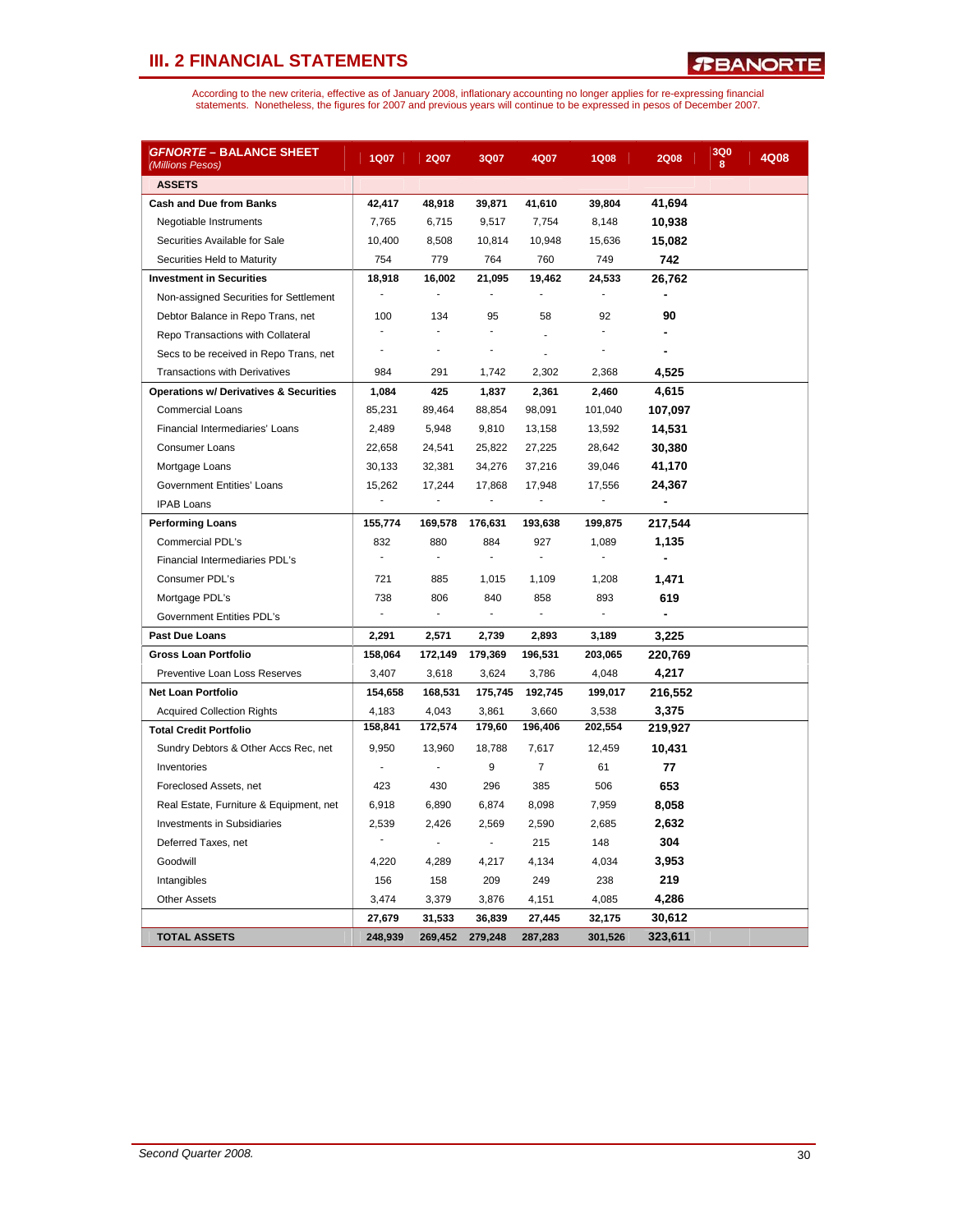*R***BANORTE** 

| <i>GFNORTE</i> – BALANCE SHEET<br>(Million Pesos) | 1Q07                     | 2Q07                     | 3Q07                         | 4Q07                     | <b>1Q08</b>              | <b>2Q08</b> | 3Q08 | 4Q08 |
|---------------------------------------------------|--------------------------|--------------------------|------------------------------|--------------------------|--------------------------|-------------|------|------|
| <b>LIABILITIES</b>                                |                          |                          |                              |                          |                          |             |      |      |
| <b>Demand Deposits</b>                            | 95,104                   | 100,622                  | 96,824                       | 111,080                  | 103,263                  | 106,693     |      |      |
| <b>Time Deposits</b>                              | 79,610                   | 80,471                   | 86,011                       | 92,227                   | 93,830                   | 114,557     |      |      |
| <b>Bank Bonds</b>                                 |                          |                          |                              |                          |                          |             |      |      |
| <b>Deposits</b>                                   | 174,71                   | 181,094                  | 182,834                      | 203,307                  | 197,092                  | 221,250     |      |      |
| Immediate Redemption Loans                        | ä,                       | 7,495                    | 2,454                        | 871                      | 5,615                    | 3,136       |      |      |
| Short Term Loans                                  | 6,934                    | 7,840                    | 9,108                        | 11,057                   | 18,538                   | 11,375      |      |      |
| Long Term Loans                                   | 9,606                    | 9,922                    | 10,495                       | 10,796                   | 10,178                   | 10,070      |      |      |
| Due to Banks & Correspondents                     | 16,540                   | 25,258                   | 22,056                       | 22,723                   | 34,332                   | 24,581      |      |      |
| Non-assigned Securities for Settlement            | ÷,                       | 2,988                    | 9,114                        | 10                       | 1,745                    | 1,570       |      |      |
| Creditor Balance in Repo Trans, net               | 409                      | 396                      | 518                          | 515                      | 291                      | 605         |      |      |
| Repo Transactions with Collateral                 |                          | $\overline{a}$           | $\blacksquare$               |                          | ٠                        | ÷           |      |      |
| Secs to be received in Repo Trans, net            | ٠                        | $\blacksquare$           | $\overline{a}$               | ٠                        | ٠                        | ٠           |      |      |
| <b>Transactions with Derivatives</b>              | 1,817                    | 984                      | 2,297                        | 2,435                    | 3,157                    | 4,443       |      |      |
| <b>Operations w/ Derivatives &amp; Securities</b> | 2,226                    | 4,368                    | 11,929                       | 2,960                    | 5,192                    | 6,619       |      |      |
| Income Tax & Profit Sharing Payable               | 909                      | 1,545                    | 1,909                        | 2,212                    | 1,197                    | 1,340       |      |      |
| Other Creditors & Accounts Payable                | 12,160                   | 13,075                   | 14,176                       | 10,888                   | 12,538                   | 13,306      |      |      |
| <b>Other Payable Accounts</b>                     | 13,070                   | 14,620                   | 16,086                       | 13,100                   | 13,734                   | 14,646      |      |      |
| Subordinated Non Convertible Debt                 | 11,943                   | 11,651                   | 11,734                       | 10,210                   | 14,561                   | 16,932      |      |      |
| <b>Deferred Taxes</b>                             | 328                      | 247                      | 143                          |                          | $\overline{\phantom{a}}$ |             |      |      |
| <b>Deferred Credits</b>                           | 269                      | 472                      | 616                          | 827                      | 977                      | 1,146       |      |      |
| <b>TOTAL LIABILITIES</b>                          | 219,089                  | 237,709                  | 245,399                      | 253,127                  | 265,888                  | 285,174     |      |      |
| <b>EQUITY</b>                                     |                          |                          |                              |                          |                          |             |      |      |
| Paid-in Capital                                   | 12,020                   | 12,020                   | 12,016                       | 11,965                   | 11,965                   | 11,968      |      |      |
| <b>Share Subscription Premiums</b>                | 1,863                    | 1,863                    | 1,863                        | 1,272                    | 1,275                    | 1,273       |      |      |
| Subordinated Convertible Debentures               | $\blacksquare$           | $\blacksquare$           | $\overline{\phantom{a}}$     | $\overline{\phantom{a}}$ | $\overline{\phantom{a}}$ | ۰           |      |      |
| <b>Subscribed Capital</b>                         | 13,882                   | 13,882                   | 13,878                       | 13,882                   | 13,239                   | 13,241      |      |      |
| <b>Capital Reserves</b>                           | 2,446                    | 2,442                    | 2,407                        | 2,452                    | 2,446                    | 2,807       |      |      |
| <b>Retained Earnings</b>                          | 22,297                   | 22,297                   | 22,296                       | 21,379                   | 21,376                   | 21,035      |      |      |
| Surplus (Deficit) of Secs Available for Sale      | ÷,                       |                          |                              |                          |                          |             |      |      |
| Results from Conversions of Foreign Ops           |                          |                          |                              |                          |                          |             |      |      |
| Results from Valuation of Hedging Secs            |                          |                          |                              |                          |                          |             |      |      |
| Surplus (Deficit) in Capital Restatement          | (6,378)                  | (6, 375)                 | (6,376)                      | (6, 380)                 |                          |             |      |      |
| Results of Non Monetary Fixed Assets              | $\overline{\phantom{a}}$ |                          |                              |                          |                          |             |      |      |
| Results of Non Monetary -Investment Assets        | (5,603)                  | (5, 512)                 | (5,094)                      | (5,009)                  | (5, 113)                 | (4,250)     |      |      |
| Adjustments in the Employee's Pensions            |                          |                          |                              |                          |                          |             |      |      |
| <b>Accumulated Effect of Deferred Liabilities</b> |                          | $\overline{\phantom{m}}$ | $\qquad \qquad \blacksquare$ |                          | $\overline{a}$           |             |      |      |
| Net Income                                        | 1,663                    | 3,385                    | 5,125                        | 6,810                    | 1,928                    | 3,735       |      |      |
| <b>Earned Capital</b>                             | 14,425                   | 16,237                   | 18,359                       | 19,252                   | 20,638                   | 23,328      |      |      |
| Minority Interest                                 | 1,543                    | 1,624                    | 1,612                        | 1,667                    | 1,761                    | 1,868       |      |      |
| <b>Total Equity</b>                               | 29,850                   | 31,743                   | 33,849                       | 34,156                   | 35,638                   | 38,437      |      |      |
| <b>TOTAL LIABILITIES &amp; EQUITY</b>             | 248,939                  | 269,452                  | 279,248                      | 287,283                  | 301,526                  | 323,611     |      |      |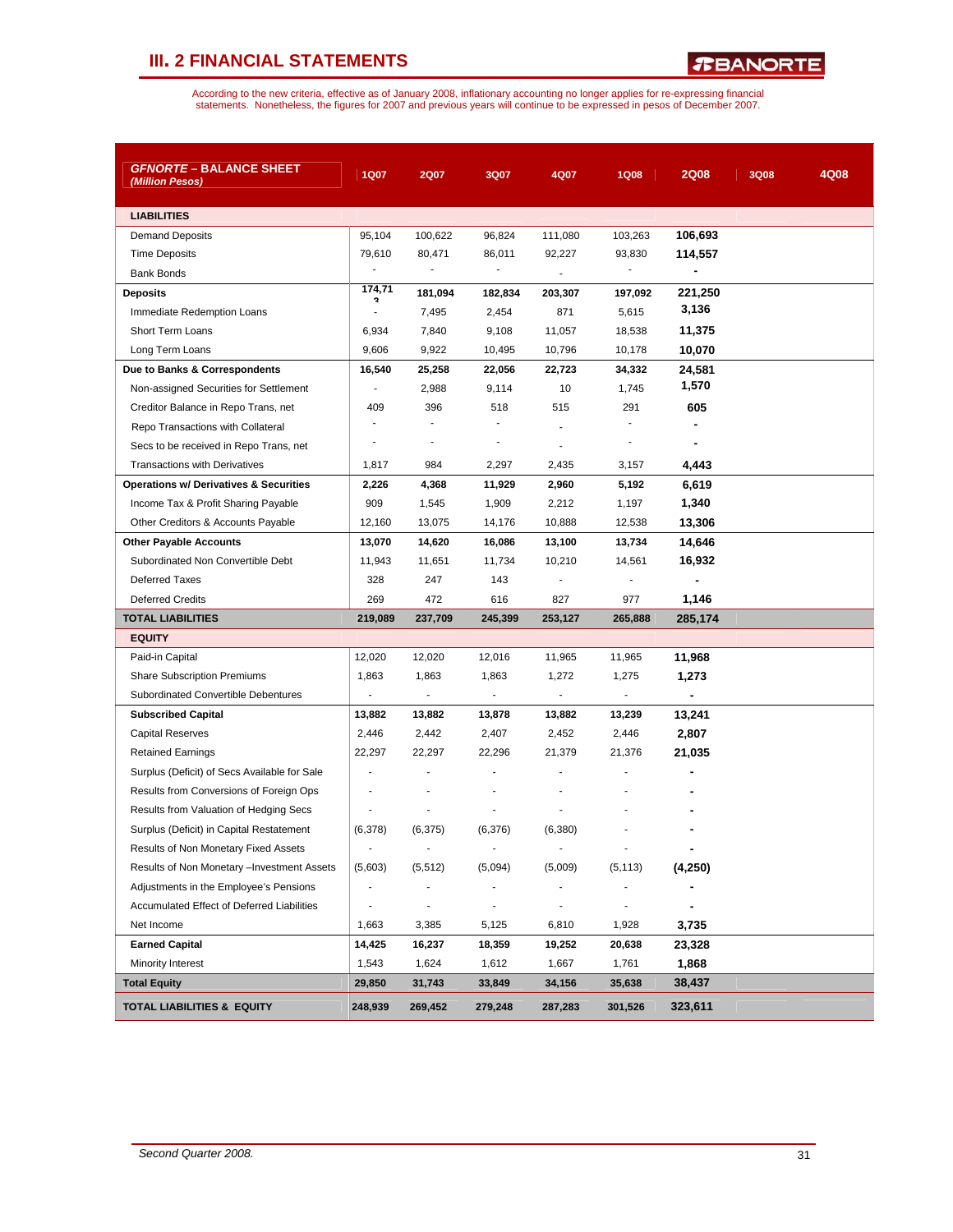*R***BANORTE** 

| <i>GFNORTE</i> – MEMORANDUM ACCOUNTS<br>(Million Pesos)                      | <b>1Q07</b>              | <b>2Q07</b>              | 3Q07              | 4Q07              | 1Q08                     | <b>2Q08</b>              | <b>3Q08</b> | 4Q08 |
|------------------------------------------------------------------------------|--------------------------|--------------------------|-------------------|-------------------|--------------------------|--------------------------|-------------|------|
| On behalf of Third Parties                                                   |                          |                          |                   |                   |                          |                          |             |      |
| Customer's Banks                                                             | 24                       | $\mathbf{1}$             | 4                 | 11                | 12                       | 16                       |             |      |
| Dividends Receivable from Customers                                          | ÷.                       | ×.                       | ٠                 | $\overline{a}$    | $\overline{a}$           | $\overline{a}$           |             |      |
| Interest Receivable from Customers                                           |                          |                          |                   | ä,                |                          |                          |             |      |
| Settlement of Customer Transactions                                          | (320)                    | (438)                    | 89                | 58                | 37                       | 44                       |             |      |
| <b>Customer Premiums</b>                                                     |                          |                          |                   |                   |                          |                          |             |      |
| Settlement with Clients' Foreign Currency                                    |                          |                          |                   |                   |                          |                          |             |      |
| Margin Accounts in Futures' Operations                                       |                          |                          |                   |                   |                          |                          |             |      |
| <b>Other Current Accounts</b>                                                |                          | ٠                        |                   | ٠                 |                          |                          |             |      |
| <b>Customers' Current Account</b>                                            | (296)                    | (437)                    | 93                | 69                | 49                       | 60                       |             |      |
| Client Securities Received in Custody                                        | 179,124                  | 188,067                  | 185,223           | 180,385           | 185,033                  | 185,766                  |             |      |
| Securities and Documents Received in Guarantee                               | $\overline{a}$           | ÷,                       | ٠                 | $\overline{a}$    |                          |                          |             |      |
| <b>Client Securities Abroad</b>                                              | $\overline{a}$           | ä,                       | $\blacksquare$    | $\overline{a}$    | ÷,                       |                          |             |      |
| <b>Clients' Securities</b>                                                   | 179,124                  | 188,067                  | 185,223           | 180,385           | 185,033                  | 185,766                  |             |      |
| Clients' Repurchase Operations                                               | 28,659                   | 37,030                   | 35,295            | 21,803            | 23,511                   | 32,360                   |             |      |
| Clients' Repo Transactions w/ Securities                                     |                          |                          |                   |                   |                          |                          |             |      |
| Purchase of Futures & Forward Contracts notional                             | ٠                        |                          |                   |                   |                          |                          |             |      |
| Sale of Futures and Forward Contracts, notional                              |                          |                          |                   |                   |                          |                          |             |      |
| Clients' Option Parchase Operations                                          | 5                        |                          |                   | 145               | 144                      | 481                      |             |      |
| <b>Clients' Option Sales Operations</b>                                      |                          |                          |                   |                   |                          |                          |             |      |
| Purchase of Derivatives' Packages                                            |                          |                          |                   |                   |                          |                          |             |      |
| Sale of Derivatives' Packages                                                |                          |                          |                   |                   |                          |                          |             |      |
| <b>Trusts Ander Administration</b>                                           | 2,823                    | 3,024                    | 2,912             | 3,048             | 2,360                    | 2,602                    |             |      |
| <b>Transactions On Behalf of Clients</b><br>TOTAL ON BEHALF OF THIRD PARTIES | 31,487<br>210,315        | 40,054<br>227,683        | 38,207<br>223,522 | 24,997<br>205,451 | 26,015<br>211,096        | 35,443<br>221,269        |             |      |
| <b>Endorsement Guarantees Granted</b>                                        | $\overline{\phantom{a}}$ | $\overline{\phantom{a}}$ | $\blacksquare$    | $\blacksquare$    | $\overline{\phantom{a}}$ | $\overline{\phantom{a}}$ |             |      |
| Loan Obligations                                                             | 2,418                    | 2,149                    | 2,687             | 2,365             | 2,846                    | 2,530                    |             |      |
| Properties in Trusts and Warrant                                             | 84,520                   | 87,179                   | 100,223           | 101,632           | 108,959                  | 108,574                  |             |      |
| Properties in Custody or Administration                                      | 99,925                   | 103,169                  | 110,368           | 117,167           | 122,793                  | 152,541                  |             |      |
| Amounts committed to Operations with Fobaproa                                |                          | $\overline{a}$           |                   | $\overline{a}$    | ÷,                       |                          |             |      |
| Drafts in Transit                                                            | $\overline{a}$           | ÷,                       |                   | ÷,                |                          |                          |             |      |
| Certificates of Deposits in Circulation                                      | 984                      | 840                      | 1,396             | 1,541             | 1,377                    | 1,692                    |             |      |
| Letters of Credit to the Corporation as Guarantee                            |                          | $\blacksquare$           |                   | $\overline{a}$    |                          |                          |             |      |
| Securities to the Corporation for Custody                                    | 278                      | 297                      | 538               | 610               | 698                      | 856                      |             |      |
| Government Secs of the Corp under Custody                                    | 294                      | 322                      | 84                | 147               | 56                       | 88                       |             |      |
| Securities of the Corp given as Guarantee                                    |                          | $\overline{a}$           |                   |                   |                          |                          |             |      |
| Securities of the Corp Abroad                                                |                          |                          |                   |                   |                          |                          |             |      |
| Settlement with FX of the Corp Abroad                                        |                          |                          |                   |                   |                          |                          |             |      |
| Debts with the Contingency Fund                                              | ٠                        | ÷.                       |                   |                   |                          |                          |             |      |
| Contingent Assets & Liabilities                                              | 269                      | 285                      | 284               | 278               | 265                      | 262                      |             |      |
| Investment bank Trans on Behalf of Third Parties                             | 103,308                  | 96,577                   | 103,823           | 91,329            | 101,754                  | 109,570                  |             |      |
| Uncollected Accrued Interest from Past Due Loans                             | 66                       | 77                       | 99                | 101               | 111                      | 104                      |             |      |
| <b>Investments of Retirement Savings Funds</b>                               |                          |                          |                   |                   |                          |                          |             |      |
| Integration of the Credit Portfolio                                          |                          |                          |                   |                   |                          |                          |             |      |
| Amounts Contracted in Derivatives                                            |                          |                          |                   |                   |                          |                          |             |      |
| <b>Other Registration Accounts</b>                                           |                          | ÷,                       |                   |                   | ÷,                       |                          |             |      |
| <b>Proprietary Transactions</b>                                              | 292,061                  | 290,897                  | 319,501           | 315,172           | 338,858                  | 376,217                  |             |      |
| Repo Securities to be Received                                               | 217,654                  | 236,600                  | 234,956           | 216,233           | 226,589                  | 238,589                  |             |      |
| (Minus) Repurchase Creditors                                                 | (217, 95)                | (236, 902)               | (235,416)         | (216, 708)        | (226, 813)               | (239, 160)               |             |      |
| <b>Repurchase Transactions</b>                                               | (302)                    | (301)                    | (460)             | (475)             | (224)                    | (571)                    |             |      |
| <b>Repurchase Debtors</b>                                                    | 36,561                   | 35,961                   | 38,359            | 21,503            | 23,194                   | 36,249                   |             |      |
| (Minus) Repo Securities to be Delivered                                      | (36, 568)                | (35, 921)                | (38, 322)         | (21, 484)         | (23, 169)                | (36, 193)                |             |      |
| <b>Repurchase Transactions</b>                                               | (7)                      | 40                       | 37                | 19                | 25                       | 56                       |             |      |
| <b>TOTAL PROPRIETARY</b>                                                     | 291,752                  | 290,635                  | 319,078           | 314,715           | 338,658                  | 375,702                  |             |      |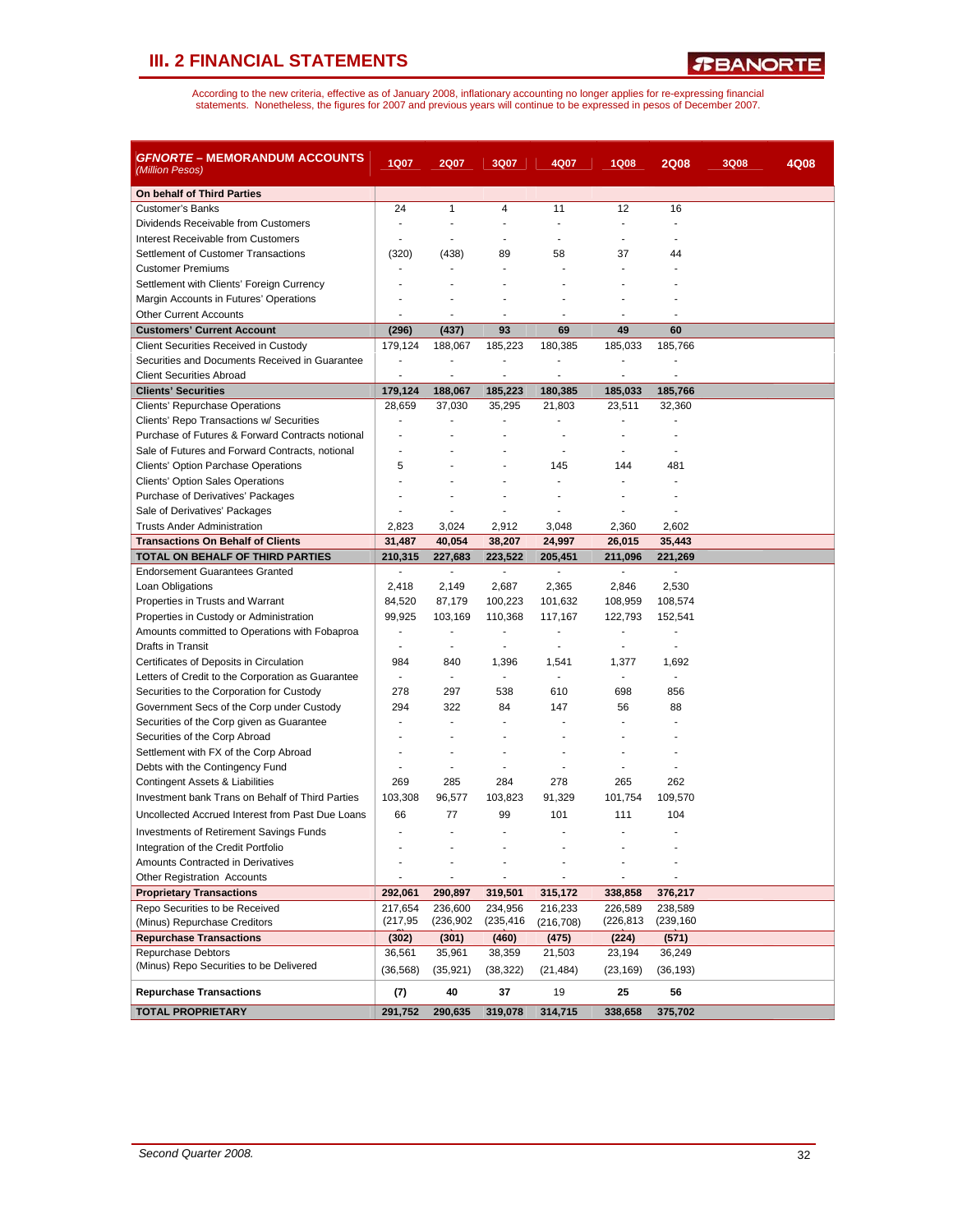| <b>GFNORTE - CONSOLIDATED STATEMENT OF CASH FLOW</b><br><b>JANUARY 1, 2008 - JUNE 30, 2008</b><br>(Million Pesos) |                     |  |  |  |  |  |  |
|-------------------------------------------------------------------------------------------------------------------|---------------------|--|--|--|--|--|--|
| <b>Cash Flow from Operating Activities</b>                                                                        |                     |  |  |  |  |  |  |
| <b>Net Income</b>                                                                                                 | 3.735               |  |  |  |  |  |  |
| Items charged to results that do not generate or require use of resources                                         |                     |  |  |  |  |  |  |
| Results of valuation at reasonable value                                                                          | 6                   |  |  |  |  |  |  |
| Provisions for loan losses                                                                                        | 2,259               |  |  |  |  |  |  |
| Depreciation and amortization                                                                                     | 523                 |  |  |  |  |  |  |
| Defferred taxes                                                                                                   | (125)               |  |  |  |  |  |  |
| Provisions for obligations                                                                                        | (549)               |  |  |  |  |  |  |
| Minoritary interest                                                                                               | 190                 |  |  |  |  |  |  |
| Undistribuated earnings of subsidiaries                                                                           | (99)                |  |  |  |  |  |  |
|                                                                                                                   | 5,940               |  |  |  |  |  |  |
|                                                                                                                   |                     |  |  |  |  |  |  |
| Change in items related to operations:<br>Decrease (Increase) Deposits                                            | 17,943              |  |  |  |  |  |  |
| Decrease (Increase) loan portfolio                                                                                | (25, 781)           |  |  |  |  |  |  |
| Decrease (Increase) in portfolios of credit assets                                                                |                     |  |  |  |  |  |  |
| Decrease (Increase) treasury operations (investment in securities)                                                | (7,306)             |  |  |  |  |  |  |
| Decrease (Increase) financial instruments for sale                                                                | 1,405               |  |  |  |  |  |  |
| Loans from banks and other institutions                                                                           | 1,857               |  |  |  |  |  |  |
| Decrease (Increase) Deferred taxes                                                                                | 35<br>(5,907)       |  |  |  |  |  |  |
| Net cash generated or used from operations                                                                        |                     |  |  |  |  |  |  |
|                                                                                                                   |                     |  |  |  |  |  |  |
| <b>Financing Activities:</b>                                                                                      |                     |  |  |  |  |  |  |
| Issue of subordinated debentures outstanding<br>Increase in other payable accounts                                | 6.722               |  |  |  |  |  |  |
|                                                                                                                   | 19                  |  |  |  |  |  |  |
| Stock repurchases                                                                                                 | 2.095               |  |  |  |  |  |  |
| Net cash generated or used from financing activities                                                              | 8,836               |  |  |  |  |  |  |
| <b>Investment Activities:</b>                                                                                     |                     |  |  |  |  |  |  |
| Decrease in fixed assets                                                                                          | (424)               |  |  |  |  |  |  |
| Decrease in permanent investments in shares                                                                       | 395                 |  |  |  |  |  |  |
| Decrease (Increase) in deferred charges or credits                                                                | 267                 |  |  |  |  |  |  |
| Decrease (Increase) foreclosed assets                                                                             | (269)               |  |  |  |  |  |  |
| Increase in other accounts receivable                                                                             |                     |  |  |  |  |  |  |
| Net cash generated or used from investment activities                                                             | (2,814)<br>(2, 845) |  |  |  |  |  |  |
|                                                                                                                   |                     |  |  |  |  |  |  |
| Decrease (increase) in cash and equivalents                                                                       | 84                  |  |  |  |  |  |  |
| Cash and due from banks at the beginning of the year                                                              | 41,610              |  |  |  |  |  |  |
| Cash and due from banks at the end of the year                                                                    | 41.694              |  |  |  |  |  |  |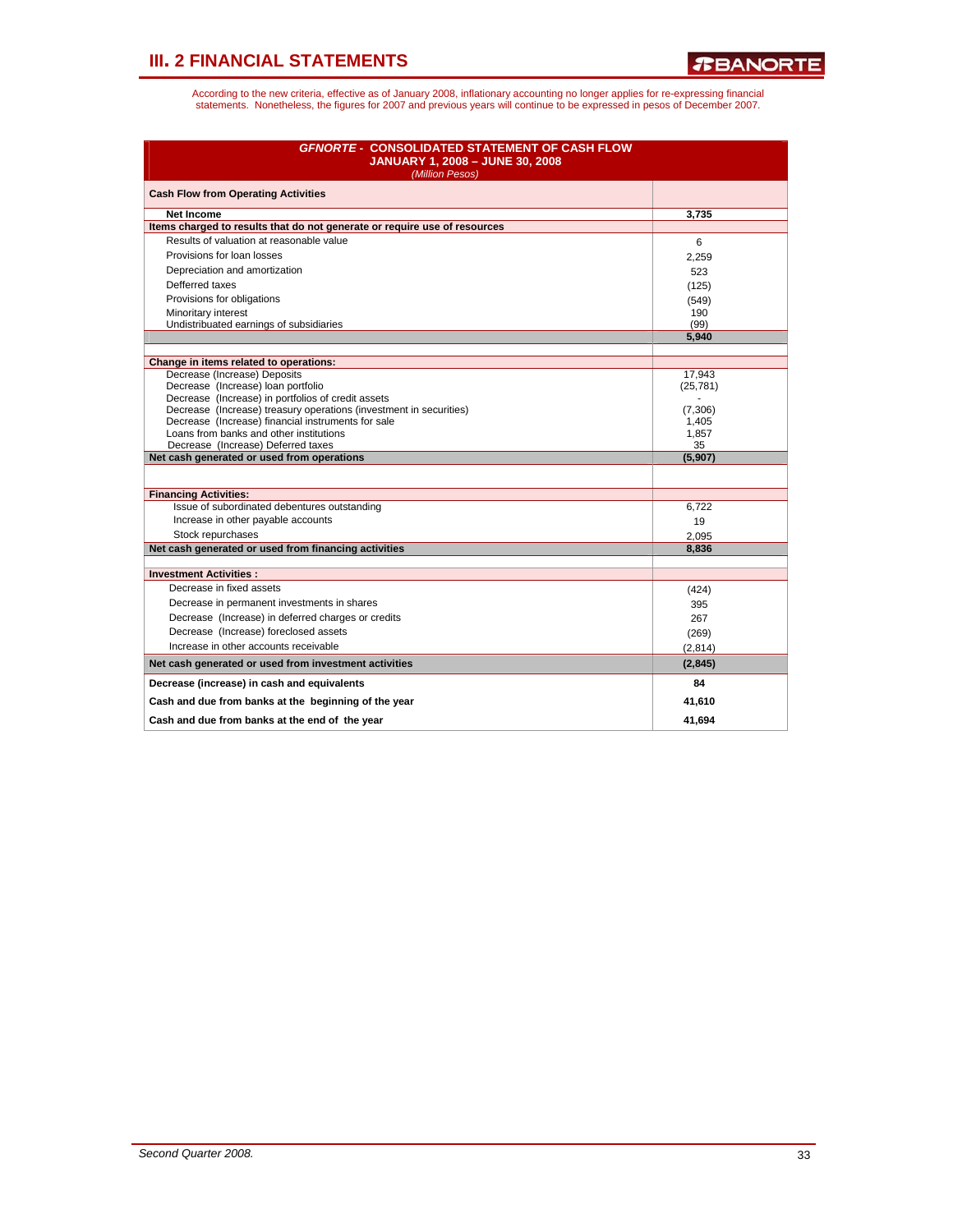| <b>GFNORTE - CONSOLIDATED STATEMENTS OF CHANGES IN STOCKHOLDER'S EQUITY</b><br><b>JANUARY 1, 2008 - JUNE 30, 2008.</b><br>(Million Pesos) |                              |                                    |  |  |  |  |  |  |  |  |
|-------------------------------------------------------------------------------------------------------------------------------------------|------------------------------|------------------------------------|--|--|--|--|--|--|--|--|
|                                                                                                                                           | <b>CONTRIBUTED CAPITAL</b>   |                                    |  |  |  |  |  |  |  |  |
|                                                                                                                                           | <b>Fixed Paid-in Capital</b> | Premium form sale of<br>securities |  |  |  |  |  |  |  |  |
| Balance as of December 31,2007                                                                                                            | 11,965                       | 1,272                              |  |  |  |  |  |  |  |  |
| Changes stemming from stockholder's decisions                                                                                             |                              |                                    |  |  |  |  |  |  |  |  |
| Stock repurchases                                                                                                                         | 3                            |                                    |  |  |  |  |  |  |  |  |
| Capitalization of profits                                                                                                                 |                              |                                    |  |  |  |  |  |  |  |  |
| <b>Provisions Created</b>                                                                                                                 |                              |                                    |  |  |  |  |  |  |  |  |
| Increase in Capital                                                                                                                       |                              |                                    |  |  |  |  |  |  |  |  |
| <b>Total</b>                                                                                                                              | 3                            |                                    |  |  |  |  |  |  |  |  |
| <b>Changes stemming from profits</b>                                                                                                      |                              |                                    |  |  |  |  |  |  |  |  |
| Total profits:                                                                                                                            |                              |                                    |  |  |  |  |  |  |  |  |
| Net Income                                                                                                                                |                              |                                    |  |  |  |  |  |  |  |  |
| Non Monetary Assets Results                                                                                                               |                              |                                    |  |  |  |  |  |  |  |  |
| Recognition of minority interest                                                                                                          |                              |                                    |  |  |  |  |  |  |  |  |
| <b>Total</b>                                                                                                                              |                              |                                    |  |  |  |  |  |  |  |  |
| Balance as of June 30,2008                                                                                                                | 11.968                       | 1.273                              |  |  |  |  |  |  |  |  |

|                                               |                            |                             |                                                          | <b>EARNED CAPITAL</b>                                                        |                   |                                      |                                                                       |
|-----------------------------------------------|----------------------------|-----------------------------|----------------------------------------------------------|------------------------------------------------------------------------------|-------------------|--------------------------------------|-----------------------------------------------------------------------|
|                                               | Capital<br><b>Reserves</b> | <b>Retained</b><br>earnings | Surpls or<br>Deficit in<br>Capital<br><b>Restatement</b> | <b>Results from</b><br><b>Non Monetary</b><br><b>Assets</b><br>(Investments) | <b>Net Income</b> | <b>Minoritary</b><br><b>Interest</b> | <b>Total</b><br><b>Stockhol</b><br>ders <sup>'</sup><br><b>Equity</b> |
| Balance as of December 31,2007                | 2,452                      | 21,379                      | (6, 380)                                                 | (5,009)                                                                      | 6,810             | 1.667                                | 34,156                                                                |
|                                               |                            |                             |                                                          |                                                                              |                   |                                      |                                                                       |
| Changes stemming from stockholder's decisions |                            |                             |                                                          |                                                                              |                   |                                      |                                                                       |
| Stock repurchases                             | 15                         | ÷                           | ٠                                                        |                                                                              |                   | ä,                                   | 19                                                                    |
| Application of profits<br>Provisions created  | ٠                          | 6,810                       |                                                          |                                                                              | (6, 810)          |                                      |                                                                       |
|                                               | 340                        | (340)                       |                                                          |                                                                              |                   | ۰                                    |                                                                       |
| Cash Dividends                                | ٠                          | ٠                           |                                                          |                                                                              |                   |                                      |                                                                       |
| Increase in Capital                           | ٠                          | ٠                           |                                                          |                                                                              |                   |                                      |                                                                       |
| <b>Total</b>                                  | 355                        | 6,470                       | -                                                        | ٠                                                                            | (6, 810)          |                                      | 19                                                                    |
|                                               |                            |                             |                                                          |                                                                              |                   |                                      |                                                                       |
| <b>Changes stemming from profits</b>          |                            |                             |                                                          |                                                                              |                   |                                      |                                                                       |
| Total profits:                                |                            |                             |                                                          |                                                                              |                   |                                      |                                                                       |
| Net Income                                    | ٠                          |                             | ٠                                                        | ٠                                                                            | 3.735             | ä,                                   | 3,735                                                                 |
| Non Monetary Assets Results                   | ٠                          | ä,                          |                                                          | 326                                                                          |                   |                                      | 326                                                                   |
| Change to Accounting Criteria (NIF B-10)      | ä,                         | (6, 813)                    | 6.380                                                    | 433                                                                          |                   | ä,                                   | ۰                                                                     |
| <b>Total</b>                                  | ٠                          | (6, 813)                    | 6,380                                                    | 759                                                                          | 3,735             | ٠                                    | 4,061                                                                 |
|                                               |                            |                             |                                                          |                                                                              |                   |                                      |                                                                       |
| Recognition of minority interest              | ä,                         | ٠                           | ٠                                                        | ٠                                                                            | ٠                 | 201                                  | 201                                                                   |
|                                               |                            |                             |                                                          |                                                                              |                   |                                      |                                                                       |
| Balance as of June 30,2008                    | 2,807                      | 21,036                      |                                                          | (4, 250)                                                                     | 3,735             | 1,868                                | 38,437                                                                |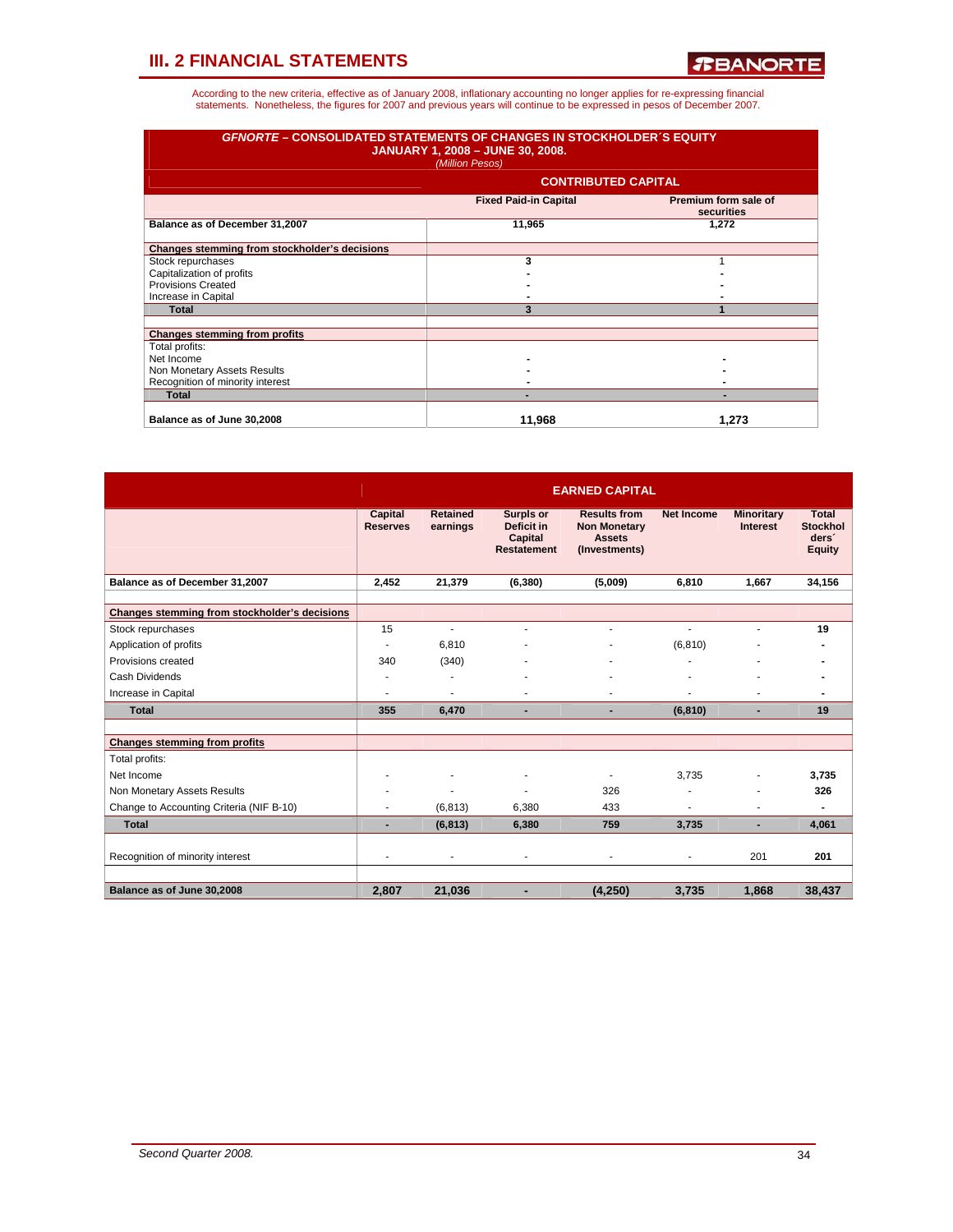According to the new criteria, effective as of January 2008, inflationary accounting no longer applies for re-expressing financial<br>statements. Nonetheless, the figures for 2007 and previous years will continue to be expres

### **BANKING SECTOR**

| <b>BANKING SECTOR* - INCOME</b><br>Accum.<br>Accum.<br><b>1Q07</b><br><b>1Q08</b><br><b>2Q08</b><br><b>STATEMENT</b><br><b>2Q07</b><br>3Q07<br>4Q07<br>3Q08<br>4Q08<br>2007<br>2008<br>(Million Pesos)<br>8,776<br>9,341<br>9,983<br>10,606<br>11,254<br>Interest Income<br>38,707<br>10,786<br>22,040<br>4,957<br>5,343<br>5,624<br>5,869<br>21,793<br>5,967<br>6,305<br>12,272<br><b>Interest Expense</b><br>23<br>77<br>96<br>239<br>103<br>116<br>219<br>Loan Fees Charged<br>44<br><b>Fees Paid</b><br>$\overline{\phantom{a}}$<br>$\blacksquare$<br>$\overline{\phantom{a}}$<br>$\overline{\phantom{a}}$<br>$\overline{a}$<br>$\overline{\phantom{a}}$<br>9,986<br>Net Interest Income (NII)<br>3,842<br>4,042<br>4,436<br>4,833<br>17,152<br>4,921<br>5,065<br>(38)<br>Monetary Adjustment (Repomo) to margins<br>13<br>(103)<br>(137)<br>(265)<br>$\blacksquare$<br>$\mathbf{r}$<br>3,804<br>5,065<br>9,986<br><b>NII after Repomo</b><br>4,054<br>4,334<br>4,695<br>16,888<br>4,921<br>249<br>900<br>2,221<br>742<br>696<br>2,588<br>987<br>1,234<br>Preventive Provisions for Loan Losses<br>÷<br>ä,<br>÷.<br>ä,<br>ä,<br>Loan Loss Sharing Provisions Fobaproa<br>3,555<br>3,313<br>3,637<br>3,795<br>14,300<br>7,765<br>3,934<br>3,831<br><b>NII Adjusted for Credit Risk</b><br>60<br>58<br>229<br>54<br>56<br>110<br><b>Fund Transfers</b><br>55<br>56 |
|----------------------------------------------------------------------------------------------------------------------------------------------------------------------------------------------------------------------------------------------------------------------------------------------------------------------------------------------------------------------------------------------------------------------------------------------------------------------------------------------------------------------------------------------------------------------------------------------------------------------------------------------------------------------------------------------------------------------------------------------------------------------------------------------------------------------------------------------------------------------------------------------------------------------------------------------------------------------------------------------------------------------------------------------------------------------------------------------------------------------------------------------------------------------------------------------------------------------------------------------------------------------------------------------------------------------------------------------------------------------|
|                                                                                                                                                                                                                                                                                                                                                                                                                                                                                                                                                                                                                                                                                                                                                                                                                                                                                                                                                                                                                                                                                                                                                                                                                                                                                                                                                                      |
|                                                                                                                                                                                                                                                                                                                                                                                                                                                                                                                                                                                                                                                                                                                                                                                                                                                                                                                                                                                                                                                                                                                                                                                                                                                                                                                                                                      |
|                                                                                                                                                                                                                                                                                                                                                                                                                                                                                                                                                                                                                                                                                                                                                                                                                                                                                                                                                                                                                                                                                                                                                                                                                                                                                                                                                                      |
|                                                                                                                                                                                                                                                                                                                                                                                                                                                                                                                                                                                                                                                                                                                                                                                                                                                                                                                                                                                                                                                                                                                                                                                                                                                                                                                                                                      |
|                                                                                                                                                                                                                                                                                                                                                                                                                                                                                                                                                                                                                                                                                                                                                                                                                                                                                                                                                                                                                                                                                                                                                                                                                                                                                                                                                                      |
|                                                                                                                                                                                                                                                                                                                                                                                                                                                                                                                                                                                                                                                                                                                                                                                                                                                                                                                                                                                                                                                                                                                                                                                                                                                                                                                                                                      |
|                                                                                                                                                                                                                                                                                                                                                                                                                                                                                                                                                                                                                                                                                                                                                                                                                                                                                                                                                                                                                                                                                                                                                                                                                                                                                                                                                                      |
|                                                                                                                                                                                                                                                                                                                                                                                                                                                                                                                                                                                                                                                                                                                                                                                                                                                                                                                                                                                                                                                                                                                                                                                                                                                                                                                                                                      |
|                                                                                                                                                                                                                                                                                                                                                                                                                                                                                                                                                                                                                                                                                                                                                                                                                                                                                                                                                                                                                                                                                                                                                                                                                                                                                                                                                                      |
|                                                                                                                                                                                                                                                                                                                                                                                                                                                                                                                                                                                                                                                                                                                                                                                                                                                                                                                                                                                                                                                                                                                                                                                                                                                                                                                                                                      |
|                                                                                                                                                                                                                                                                                                                                                                                                                                                                                                                                                                                                                                                                                                                                                                                                                                                                                                                                                                                                                                                                                                                                                                                                                                                                                                                                                                      |
|                                                                                                                                                                                                                                                                                                                                                                                                                                                                                                                                                                                                                                                                                                                                                                                                                                                                                                                                                                                                                                                                                                                                                                                                                                                                                                                                                                      |
|                                                                                                                                                                                                                                                                                                                                                                                                                                                                                                                                                                                                                                                                                                                                                                                                                                                                                                                                                                                                                                                                                                                                                                                                                                                                                                                                                                      |
| 242<br>239<br>254<br>976<br>235<br>250<br>485<br>Account Management<br>241                                                                                                                                                                                                                                                                                                                                                                                                                                                                                                                                                                                                                                                                                                                                                                                                                                                                                                                                                                                                                                                                                                                                                                                                                                                                                           |
| 64<br>65<br>74<br>76<br>145<br>67<br>270<br>69<br>Fiduciary                                                                                                                                                                                                                                                                                                                                                                                                                                                                                                                                                                                                                                                                                                                                                                                                                                                                                                                                                                                                                                                                                                                                                                                                                                                                                                          |
| 116<br>180<br>120<br>160<br>575<br>190<br>117<br>307<br>Income from Real Estate Portfolios                                                                                                                                                                                                                                                                                                                                                                                                                                                                                                                                                                                                                                                                                                                                                                                                                                                                                                                                                                                                                                                                                                                                                                                                                                                                           |
| 483<br>213<br>229<br>258<br>944<br>234<br>249<br><b>Electronic Banking Services</b><br>245                                                                                                                                                                                                                                                                                                                                                                                                                                                                                                                                                                                                                                                                                                                                                                                                                                                                                                                                                                                                                                                                                                                                                                                                                                                                           |
| 477<br>621<br>1,203<br><b>Credit Cards Fees</b><br>503<br>553<br>599<br>2,132<br>581<br>4<br>$\blacksquare$<br>$\blacksquare$                                                                                                                                                                                                                                                                                                                                                                                                                                                                                                                                                                                                                                                                                                                                                                                                                                                                                                                                                                                                                                                                                                                                                                                                                                        |
| $\mathbf{1}$<br>4<br>Fees Charged to IPAB<br>(1)<br>$\blacksquare$<br>516                                                                                                                                                                                                                                                                                                                                                                                                                                                                                                                                                                                                                                                                                                                                                                                                                                                                                                                                                                                                                                                                                                                                                                                                                                                                                            |
| 211<br>228<br>218<br>254<br>911<br>253<br>264<br><b>Other Fees</b><br>1,495                                                                                                                                                                                                                                                                                                                                                                                                                                                                                                                                                                                                                                                                                                                                                                                                                                                                                                                                                                                                                                                                                                                                                                                                                                                                                          |
| 1,383<br>3,249<br><b>Fees Charged on Services</b><br>1,504<br>1,658<br>6,041<br>1,616<br>1,633<br>5<br>4<br>5<br>5<br>10<br><b>Fund Transfers</b><br>4<br>4                                                                                                                                                                                                                                                                                                                                                                                                                                                                                                                                                                                                                                                                                                                                                                                                                                                                                                                                                                                                                                                                                                                                                                                                          |
| 17<br>227<br>233<br>993<br>261<br>537<br><b>Other Fees</b><br>246<br>288<br>275                                                                                                                                                                                                                                                                                                                                                                                                                                                                                                                                                                                                                                                                                                                                                                                                                                                                                                                                                                                                                                                                                                                                                                                                                                                                                      |
| <b>Expenses from Real Estate Portfolios</b><br>÷,<br>$\mathbf{r}$<br>$\blacksquare$<br>$\mathbf{r}$<br>÷.<br>$\sim$<br>÷                                                                                                                                                                                                                                                                                                                                                                                                                                                                                                                                                                                                                                                                                                                                                                                                                                                                                                                                                                                                                                                                                                                                                                                                                                             |
| 232<br>237<br>250<br>292<br>280<br>546<br><b>Fees Paid on Services</b><br>1,010<br>266                                                                                                                                                                                                                                                                                                                                                                                                                                                                                                                                                                                                                                                                                                                                                                                                                                                                                                                                                                                                                                                                                                                                                                                                                                                                               |
| 263<br>113<br>142<br>135<br>128<br>135<br>Foreign Exchange<br>116<br>506                                                                                                                                                                                                                                                                                                                                                                                                                                                                                                                                                                                                                                                                                                                                                                                                                                                                                                                                                                                                                                                                                                                                                                                                                                                                                             |
| 91<br>290<br>(129)<br>3<br>(97)<br>67<br>158<br>(68)<br>Securities - Realized Gains                                                                                                                                                                                                                                                                                                                                                                                                                                                                                                                                                                                                                                                                                                                                                                                                                                                                                                                                                                                                                                                                                                                                                                                                                                                                                  |
| (78)<br>(27)<br>270<br>79<br>4<br>325<br>(85)<br>$\overline{7}$<br>Securities - Unrealized Gains                                                                                                                                                                                                                                                                                                                                                                                                                                                                                                                                                                                                                                                                                                                                                                                                                                                                                                                                                                                                                                                                                                                                                                                                                                                                     |
| 376<br>42<br>74<br>275<br><b>Market Related Income</b><br>283<br>198<br>898<br>201                                                                                                                                                                                                                                                                                                                                                                                                                                                                                                                                                                                                                                                                                                                                                                                                                                                                                                                                                                                                                                                                                                                                                                                                                                                                                   |
| 1,527<br>1,408<br>5,929<br>1,428<br>2,978<br><b>Non-Interest Income</b><br>1,550<br>1,443<br>1,551                                                                                                                                                                                                                                                                                                                                                                                                                                                                                                                                                                                                                                                                                                                                                                                                                                                                                                                                                                                                                                                                                                                                                                                                                                                                   |
| 5,082<br>5,204<br>5,259<br>10,744<br><b>Total Operating Income</b><br>4,863<br>5,080<br>20,228<br>5,485                                                                                                                                                                                                                                                                                                                                                                                                                                                                                                                                                                                                                                                                                                                                                                                                                                                                                                                                                                                                                                                                                                                                                                                                                                                              |
| Personnel<br>1,376<br>1,399<br>1,441<br>5,581<br>1,472<br>1,365<br>1,45<br>2,929                                                                                                                                                                                                                                                                                                                                                                                                                                                                                                                                                                                                                                                                                                                                                                                                                                                                                                                                                                                                                                                                                                                                                                                                                                                                                     |
| 230<br>Professional Fees Paid<br>198<br>210<br>273<br>908<br>227<br>219<br>449                                                                                                                                                                                                                                                                                                                                                                                                                                                                                                                                                                                                                                                                                                                                                                                                                                                                                                                                                                                                                                                                                                                                                                                                                                                                                       |
| Administrative and Promotional Expenses<br>941<br>1,014<br>1,049<br>3,903<br>1,084<br>900<br>1,03<br>2,120                                                                                                                                                                                                                                                                                                                                                                                                                                                                                                                                                                                                                                                                                                                                                                                                                                                                                                                                                                                                                                                                                                                                                                                                                                                           |
| 329<br>323<br>328<br>313<br>1,286<br>Rents, Depreciation and Amortization<br>321<br>332<br>661                                                                                                                                                                                                                                                                                                                                                                                                                                                                                                                                                                                                                                                                                                                                                                                                                                                                                                                                                                                                                                                                                                                                                                                                                                                                       |
| 493<br>Other Taxes (other than Income tax)<br>115<br>114<br>137<br>151<br>127<br>151<br>302                                                                                                                                                                                                                                                                                                                                                                                                                                                                                                                                                                                                                                                                                                                                                                                                                                                                                                                                                                                                                                                                                                                                                                                                                                                                          |
| 228<br>Contribuitons to IPAB<br>191<br>212<br>196<br>774<br>175<br>213<br>441                                                                                                                                                                                                                                                                                                                                                                                                                                                                                                                                                                                                                                                                                                                                                                                                                                                                                                                                                                                                                                                                                                                                                                                                                                                                                        |
| 3,114<br>3,272<br>3,408<br>3,494<br>6,901<br><b>Non-Interest Expense</b><br>3,151<br>3,408<br>12,945                                                                                                                                                                                                                                                                                                                                                                                                                                                                                                                                                                                                                                                                                                                                                                                                                                                                                                                                                                                                                                                                                                                                                                                                                                                                 |
| 1,712<br>1,796<br>2,077<br>3,842<br><b>Net Operating Income</b><br>1,968<br>1,808<br>7,284<br>1,765                                                                                                                                                                                                                                                                                                                                                                                                                                                                                                                                                                                                                                                                                                                                                                                                                                                                                                                                                                                                                                                                                                                                                                                                                                                                  |
| 286<br>830<br>324<br><b>Other Revenues</b><br>216<br>197<br>130<br>576<br>900                                                                                                                                                                                                                                                                                                                                                                                                                                                                                                                                                                                                                                                                                                                                                                                                                                                                                                                                                                                                                                                                                                                                                                                                                                                                                        |
| Foreign Exchange<br>$\sim$<br>٠<br>$\overline{\phantom{a}}$<br>$\blacksquare$<br>÷.<br>$\blacksquare$                                                                                                                                                                                                                                                                                                                                                                                                                                                                                                                                                                                                                                                                                                                                                                                                                                                                                                                                                                                                                                                                                                                                                                                                                                                                |
| 477<br>396<br>526<br>1,826<br>333<br>Recoveries<br>428<br>265<br>597                                                                                                                                                                                                                                                                                                                                                                                                                                                                                                                                                                                                                                                                                                                                                                                                                                                                                                                                                                                                                                                                                                                                                                                                                                                                                                 |
| $\mathbf{1}$<br>$\mathbf{1}$<br>3<br>Repomo - other revenues<br>$\overline{\phantom{a}}$<br>$\overline{\phantom{a}}$<br>2<br>÷.                                                                                                                                                                                                                                                                                                                                                                                                                                                                                                                                                                                                                                                                                                                                                                                                                                                                                                                                                                                                                                                                                                                                                                                                                                      |
| 560<br>724<br>656<br>1,497<br><b>Non-Operating Income</b><br>693<br>683<br>2,659<br>841                                                                                                                                                                                                                                                                                                                                                                                                                                                                                                                                                                                                                                                                                                                                                                                                                                                                                                                                                                                                                                                                                                                                                                                                                                                                              |
| <b>Other Expenses</b><br>(113)<br>(28)<br>(132)<br>(374)<br>(133)<br>(101)<br>(111)<br>(244)                                                                                                                                                                                                                                                                                                                                                                                                                                                                                                                                                                                                                                                                                                                                                                                                                                                                                                                                                                                                                                                                                                                                                                                                                                                                         |
| Changes in Foreign Exchange Valuation<br>÷,<br>$\sim$<br>$\blacksquare$<br>$\blacksquare$<br>$\overline{\phantom{a}}$<br>ä,                                                                                                                                                                                                                                                                                                                                                                                                                                                                                                                                                                                                                                                                                                                                                                                                                                                                                                                                                                                                                                                                                                                                                                                                                                          |
| Repomo - other expenses (creditor balance)<br>50<br>(114)<br>(182)<br>(383)<br>(137)<br>$\blacksquare$                                                                                                                                                                                                                                                                                                                                                                                                                                                                                                                                                                                                                                                                                                                                                                                                                                                                                                                                                                                                                                                                                                                                                                                                                                                               |
| (244)<br><b>Non-Operating Expense</b><br>(238)<br>(63)<br>(142)<br>(313)<br>(756)<br>(111)<br>(133)                                                                                                                                                                                                                                                                                                                                                                                                                                                                                                                                                                                                                                                                                                                                                                                                                                                                                                                                                                                                                                                                                                                                                                                                                                                                  |
| Non Operating Income (Expense), net<br>322<br>630<br>411<br>1,903<br>523<br>1,254<br>541<br>731                                                                                                                                                                                                                                                                                                                                                                                                                                                                                                                                                                                                                                                                                                                                                                                                                                                                                                                                                                                                                                                                                                                                                                                                                                                                      |
| Pre-Tax Income<br>2,206<br>5,096<br>2,289<br>2,342<br>2,349<br>9,187<br>2,808<br>2,288                                                                                                                                                                                                                                                                                                                                                                                                                                                                                                                                                                                                                                                                                                                                                                                                                                                                                                                                                                                                                                                                                                                                                                                                                                                                               |
| Income Tax<br>616<br>744<br>659<br>2,647<br>627<br>628<br>732<br>1,358                                                                                                                                                                                                                                                                                                                                                                                                                                                                                                                                                                                                                                                                                                                                                                                                                                                                                                                                                                                                                                                                                                                                                                                                                                                                                               |
| <b>Profit Sharing</b><br>239<br>184<br>206<br>862<br>232<br>232<br>232<br>464                                                                                                                                                                                                                                                                                                                                                                                                                                                                                                                                                                                                                                                                                                                                                                                                                                                                                                                                                                                                                                                                                                                                                                                                                                                                                        |
| Tax on Assets<br>÷.<br>$\blacksquare$<br>$\mathcal{L}_{\mathcal{A}}$<br>$\overline{\phantom{a}}$                                                                                                                                                                                                                                                                                                                                                                                                                                                                                                                                                                                                                                                                                                                                                                                                                                                                                                                                                                                                                                                                                                                                                                                                                                                                     |
| Deferred Income Tax and Profit Sharing<br>(43)<br>(298)<br>(450)<br>(94)<br>(157)<br>(15)<br>48<br>(109)                                                                                                                                                                                                                                                                                                                                                                                                                                                                                                                                                                                                                                                                                                                                                                                                                                                                                                                                                                                                                                                                                                                                                                                                                                                             |
| 845<br>702<br>1,713<br>Taxes<br>813<br>749<br>651<br>3,058<br>1,011                                                                                                                                                                                                                                                                                                                                                                                                                                                                                                                                                                                                                                                                                                                                                                                                                                                                                                                                                                                                                                                                                                                                                                                                                                                                                                  |
| Net Income before Subsidiaries<br>1,444<br>1,529<br>1,601<br>1,555<br>6,129<br>1,796<br>1,586<br>3,382<br>Subsidiaries' Net Income                                                                                                                                                                                                                                                                                                                                                                                                                                                                                                                                                                                                                                                                                                                                                                                                                                                                                                                                                                                                                                                                                                                                                                                                                                   |
| 32<br>20<br>87<br>6<br>14<br>28<br>34<br>48<br><b>Net Income form Continuos Operations</b>                                                                                                                                                                                                                                                                                                                                                                                                                                                                                                                                                                                                                                                                                                                                                                                                                                                                                                                                                                                                                                                                                                                                                                                                                                                                           |
| 1,473<br>1,535<br>1,633<br>1,575<br>6,216<br>1,830<br>1,600<br>3,430<br>Extraordinary Items, net                                                                                                                                                                                                                                                                                                                                                                                                                                                                                                                                                                                                                                                                                                                                                                                                                                                                                                                                                                                                                                                                                                                                                                                                                                                                     |
| $\overline{\phantom{a}}$<br>Minority Interest<br>21<br>13<br>12<br>27<br>64                                                                                                                                                                                                                                                                                                                                                                                                                                                                                                                                                                                                                                                                                                                                                                                                                                                                                                                                                                                                                                                                                                                                                                                                                                                                                          |
| 25<br>19<br>53<br><b>TOTAL NET INCOME</b><br>1,454<br>1,621<br>3,378<br>1,514<br>1,563<br>6,151<br>1,804<br>1,573                                                                                                                                                                                                                                                                                                                                                                                                                                                                                                                                                                                                                                                                                                                                                                                                                                                                                                                                                                                                                                                                                                                                                                                                                                                    |

(\*) Afore is included in the Subsidiaries' net income.

*Second Quarter 2008.* 35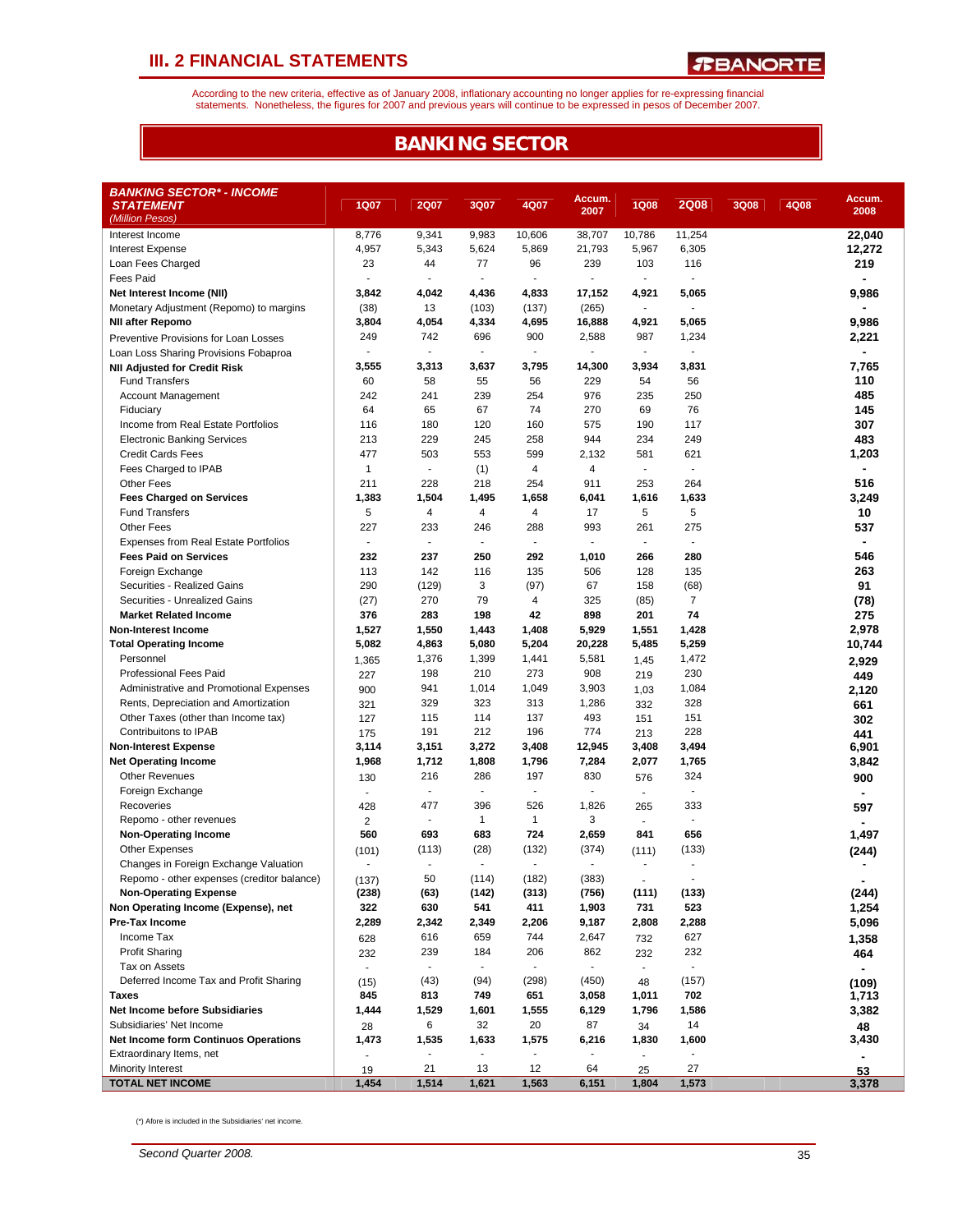*R***BANORTE** 

| <b>BANKING SECTOR - BALANCE SHEET</b><br>(Million Pesos) | 1Q07                     | 2Q07           | 3Q07           | 4Q07           | <b>1Q08</b> | 2Q08    | 3Q08 | 4Q08 |
|----------------------------------------------------------|--------------------------|----------------|----------------|----------------|-------------|---------|------|------|
| <b>ASSETS</b>                                            |                          |                |                |                |             |         |      |      |
| <b>Cash and Due from Banks</b>                           | 42,138                   | 48,644         | 39,677         | 41,363         | 39,471      | 41,284  |      |      |
| Negotiable Instruments                                   | 7,189                    | 6,092          | 8,891          | 6,992          | 7,390       | 9,989   |      |      |
| Securities Available for Sale                            | 10,400                   | 8,508          | 10,814         | 10,948         | 15,636      | 15,082  |      |      |
| Securities Held to Maturity                              | 754                      | 779            | 764            | 760            | 749         | 742     |      |      |
| <b>Investment in Securities</b>                          | 18,343                   | 15,379         | 20,469         | 18,700         | 23,775      | 25,814  |      |      |
| Non-assigned Securities pending Settlement               | $\blacksquare$           | ÷,             |                |                |             |         |      |      |
| Debtor Balance in Repo Trans, net                        | 60                       | 82             | 44             | 31             | 49          | 34      |      |      |
| Repo Transactions with Collateral                        |                          |                |                |                |             |         |      |      |
| Secs to be received in Repo Trans, net                   |                          | $\overline{a}$ |                |                |             |         |      |      |
| <b>Transactions with Derivatives</b>                     | 954                      | 290            | 1,742          | 2,302          | 2,368       | 4,523   |      |      |
| <b>Operations w/ Derivatives &amp; Securities</b>        | 1,015                    | 372            | 1,786          | 2,332          | 2,417       | 4,557   |      |      |
| <b>Commercial Loans</b>                                  | 77,555                   | 81,156         | 79,795         | 87,001         | 90,957      | 97,022  |      |      |
| Financial Intermediaries' Loans                          | 4,918                    | 8,529          | 11,814         | 16,153         | 17,329      | 18,070  |      |      |
| <b>Consumer Loans</b>                                    | 22,655                   | 24,538         | 25,819         | 27,220         | 28,626      | 30,376  |      |      |
| Mortgage Loans                                           | 30,133                   | 32,381         | 34,276         | 37,216         | 39,046      | 41,170  |      |      |
| Government Entities' Loans                               | 15,255                   | 17,243         | 17,868         | 17,948         | 17,556      | 24,366  |      |      |
| <b>IPAB Loans</b>                                        |                          |                |                |                |             |         |      |      |
| <b>Performing Loans</b>                                  | 150,516                  | 163,846        | 169,573        | 185,538        | 193,514     | 211,003 |      |      |
| Commercial PDL's                                         | 714                      | 740            | 756            | 777            | 944         | 973     |      |      |
| Financial Intermediaries PDL's                           | $\blacksquare$           | $\blacksquare$ | $\blacksquare$ | $\blacksquare$ |             |         |      |      |
| Consumer PDL's                                           | 721                      | 885            | 1,015          | 1,109          | 1,208       | 1,471   |      |      |
| Mortgage PDL's                                           | 738                      | 806            | 840            | 858            | 893         | 619     |      |      |
| Government Entities PDL's                                | $\overline{\phantom{a}}$ | $\blacksquare$ | $\blacksquare$ | $\blacksquare$ |             |         |      |      |
| <b>Past Due Loans</b>                                    | 2,173                    | 2,431          | 2,611          | 2,743          | 3,044       | 3,063   |      |      |
| Gross Loan Portfolio                                     | 152,689                  | 166,277        | 172,184        | 188,282        | 196,558     | 214,066 |      |      |
| Preventive Loan Loss Reserves                            | 3,318                    | 3,541          | 3,554          | 3,707          | 3,976       | 4,153   |      |      |
| <b>Net Loan Portfolio</b>                                | 149,371                  | 162,737        | 168,630        | 184,574        | 192,582     | 209,913 |      |      |
| <b>Acquired Collection Rights</b>                        | 4,183                    | 4,043          | 3,861          | 3,660          | 3,538       | 3,375   |      |      |
| <b>Total Credit Portfolio</b>                            | 153,555                  | 166,780        | 172,491        | 188,235        | 196,120     | 213,288 |      |      |
| Sundry Debtors & Other Accs Rec, net                     | 9,557                    | 13,665         | 18,469         | 7,137          | 12,132      | 9,992   |      |      |
| Foreclosed Assets, net                                   | 423                      | 430            | 296            | 385            | 506         | 653     |      |      |
| Real Estate, Furniture & Equipment, net                  | 6,033                    | 5,987          | 6,009          | 6,380          | 6,344       | 6,339   |      |      |
| <b>Investments in Subsidiaries</b>                       | 928                      | 915            | 832            | 839            | 871         | 839     |      |      |
| Deferred Taxes, net                                      | $\blacksquare$           | $\blacksquare$ | $\blacksquare$ | 237            | 177         | 325     |      |      |
| Goodwill                                                 | 4,183                    | 4,253          | 4,182          | 4,100          | 4,000       | 3,920   |      |      |
| Intangibles                                              | 156                      | 158            | 209            | 249            | 238         | 217     |      |      |
| <b>Other Assets</b>                                      | 3,184                    | 3,094          | 3,504          | 4,395          | 4,376       | 4,638   |      |      |
|                                                          | 24,462                   | 28,501         | 33,502         | 23,731         | 28,645      | 26,924  |      |      |
| <b>TOTAL ASSETS</b>                                      | 239,512                  | 259,677        | 267,924        | 274,361        | 290,428     | 311,867 |      |      |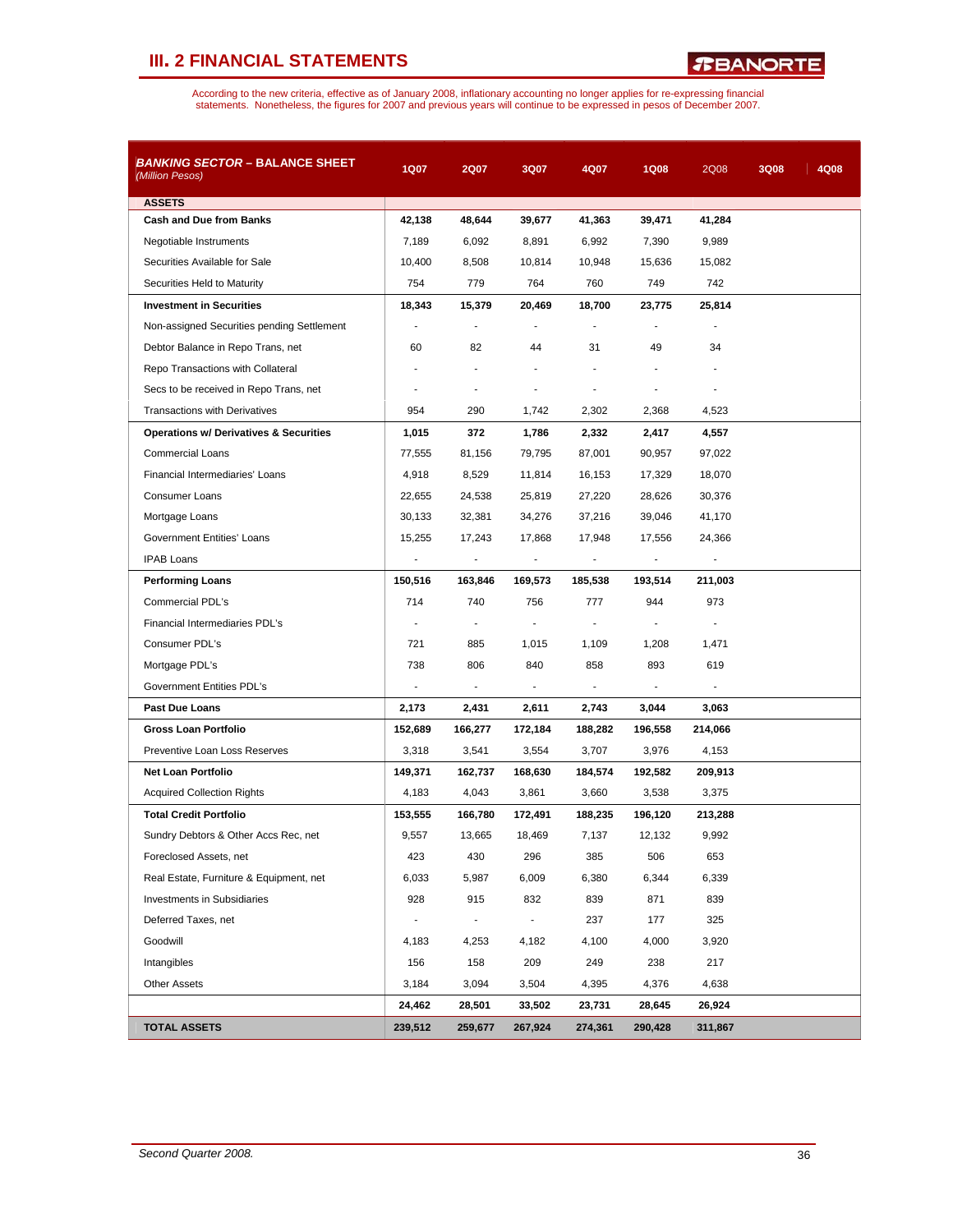*R***BANORTE** 

| <b>BANKING SECTOR - BALANCE SHEET</b><br>(Million Pesos) | <b>1Q07</b>    | <b>2Q07</b> | 3Q07                     | 4Q07           | <b>1Q08</b> | <b>2Q08</b>              | <b>3Q08</b> | 4Q08 |
|----------------------------------------------------------|----------------|-------------|--------------------------|----------------|-------------|--------------------------|-------------|------|
| <b>LIABILITIES</b>                                       |                |             |                          |                |             |                          |             |      |
| <b>Demand Deposits</b>                                   | 95,131         | 100,657     | 96,844                   | 111,115        | 103,274     | 106,725                  |             |      |
| <b>Time Deposits</b>                                     | 79,719         | 80,735      | 86,496                   | 92,419         | 93,971      | 114,746                  |             |      |
| <b>Bank Bonds</b>                                        |                |             |                          |                |             |                          |             |      |
| <b>Deposits</b>                                          | 174,849        | 181,392     | 183,340                  | 203,534        | 197,245     | 221,471                  |             |      |
| Immediate Redemption Loans                               | $\blacksquare$ | 7,495       | 2,454                    | 871            | 5,615       | 3,136                    |             |      |
| <b>Short Term</b>                                        | 3,554          | 4,083       | 4,059                    | 4,895          | 14,225      | 6,836                    |             |      |
| Long Term                                                | 8,277          | 8,565       | 9,030                    | 8,328          | 7,912       | 7,718                    |             |      |
| Due to Banks & Correspondents                            | 11,831         | 20,143      | 15,543                   | 14,094         | 27,752      | 17,691                   |             |      |
| Non-assigned Securities for Settlement                   | $\sim$         | 2,988       | 9,114                    | 10             | 1,745       | 1,570                    |             |      |
| Creditor Balance in Repo Trans, net                      | 373            | 347         | 473                      | 489            | 252         | 553                      |             |      |
| Repo Transactions with Collateral                        |                |             | ÷                        | ÷.             |             | ÷.                       |             |      |
| Secs to be received in Repo Trans, net                   |                |             |                          |                |             |                          |             |      |
| <b>Transactions with Derivatives</b>                     | 1,789          | 984         | 2,297                    | 2,435          | 3,156       | 4,443                    |             |      |
| <b>Operations w/ Derivatives &amp; Securities</b>        | 2,162          | 4,319       | 11,884                   | 2,934          | 5,153       | 6,566                    |             |      |
| Income Tax & Profit Sharing Payable                      | 801            | 1,398       | 1,703                    | 1,995          | 1,121       | 1,209                    |             |      |
| Other Creditors & Accounts Payable                       | 11,734         | 12,590      | 13,647                   | 10,371         | 11,973      | 12,694                   |             |      |
| <b>Other Payable Accounts</b>                            | 12,535         | 13,988      | 15,350                   | 12,366         | 13,094      | 13,902                   |             |      |
| Subordinated Non Convertible Debt                        | 11,943         | 11,651      | 11,734                   | 10,210         | 14,561      | 16,932                   |             |      |
| Deferred Taxes                                           | 256            | 191         | 105                      |                |             |                          |             |      |
| <b>Deferred Credits</b>                                  | 221            | 412         | 556                      | 784            | 923         | 1,088                    |             |      |
| <b>TOTAL LIABILITIES</b>                                 | 213,797        | 232,095     | 238,512                  | 243,921        | 258,727     | 277,650                  |             |      |
| <b>STOCKHOLDER'S EQUITY</b>                              |                |             |                          |                |             |                          |             |      |
| Paid-in Capital                                          | 10,955         | 10,955      | 10,955                   | 10,955         | 10,955      | 10,955                   |             |      |
| <b>Share Subscription Premiums</b>                       | 856            | 856         | 856                      | 856            | 856         | 856                      |             |      |
| Subordinated Convertible Debentures                      |                |             |                          |                |             |                          |             |      |
| <b>Subscribed Capital</b>                                | 11,811         | 11,811      | 11,810                   | 11,811         | 11,811      | 11,811                   |             |      |
| <b>Capital Reserves</b>                                  | 3,390          | 3,390       | 3,389                    | 3,390          | 3,390       | 4,005                    |             |      |
| <b>Retained Earnings</b>                                 | 11.162         | 11,162      | 11,161                   | 10,536         | 14,749      | 14,039                   |             |      |
| Results from Valuation of Secs Available for Sale        | 41             | 447         | 466                      | 396            | 392         | 749                      |             |      |
| Results from Valuation of Hedging Secs                   | (518)          | (671)       | (499)                    | (320)          | (833)       | 58                       |             |      |
| Results from Conversions of Foreign Ops                  | 9              | 16          | 20                       | 15             | (33)        | (258)                    |             |      |
| Surplus (Deficit) in Capital Restatement                 | (1,936)        | (1,931)     | (1,932)                  | (1,938)        | $\sim$      |                          |             |      |
| Results of Non Monetary Fixed Assets                     |                | ٠           | $\sim$                   | $\overline{a}$ |             | $\overline{\phantom{a}}$ |             |      |
| Results of Non Monetary -Investment Assets               | 31             | 99          | 102                      | 91             | 86          | 71                       |             |      |
| Adjustments in the Employee's Pensions                   | ä,             |             | $\overline{\phantom{a}}$ |                | ä,          | ä,                       |             |      |
| Accumulated Effect of Deferred Liabilities               |                |             | L.                       |                |             |                          |             |      |
| Net Income                                               | 1,454          | 2,968       | 4,589                    | 6,151          | 1,804       | 3,378                    |             |      |
| <b>Earned Capital</b>                                    | 13,632         | 15,479      | 17,297                   | 18,319         | 19,554      | 22,042                   |             |      |
| Minority Interest                                        | 272            | 292         | 305                      | 310            | 335         | 364                      |             |      |
| <b>Total Stockholder's Equity</b>                        | 25,715         | 27,582      | 29,412                   | 30,440         | 31,700      | 34,216                   |             |      |
| TOTAL LIABILITIES & STOCKHOLDER'S EQUITY                 | 239,512        | 259,677     | 267,924                  | 274,361        | 290,428     | 311,867                  |             |      |

| <b>BANKING SECTOR - MEMORANDUM</b><br><b>ACCOUNTS</b><br>(Milllon Pesos) | 1Q07       | <b>2Q07</b> | 3Q07       | 4Q07      | <b>1Q08</b> | <b>2Q08</b> | 3Q08 | 4Q08 |
|--------------------------------------------------------------------------|------------|-------------|------------|-----------|-------------|-------------|------|------|
| <b>Endorsement Guarantees Granted</b>                                    | ۰          |             |            |           |             |             |      |      |
| Contingent Assets & Liabilities                                          | 269        | 285         | 284        | 278       | 265         | 262         |      |      |
| Irrevocable Lines of Credit                                              | 2.418      | 2,149       | 2,687      | 2,365     | 2,846       | 2,530       |      |      |
| Assets held in Trusts or Mandate                                         | 84.520     | 87,179      | 100,223    | 101,632   | 108,959     | 108,574     |      |      |
| Assets held in custody or in administration                              | 96.095     | 99,309      | 106,546    | 113,408   | 119.021     | 148,763     |      |      |
| Investment banking transactions for third parties, net                   | 103.308    | 96,577      | 103,823    | 91,329    | 101,754     | 109,570     |      |      |
| Uncharged accrued interest from past - due loans                         | 59         | 70          | 92         | 94        | 105         | 99          |      |      |
| Amounts committed to fobaproa operations                                 |            |             |            |           |             |             |      |      |
| Investment of retirement saving funds                                    |            |             |            |           |             |             |      |      |
| Integration of loan portfolio                                            |            |             |            |           |             |             |      |      |
| Amounts received in derivative instruments                               |            |             |            |           |             |             |      |      |
| Fobaproa trusts                                                          |            |             |            |           |             |             |      |      |
| Repurchase securities to be received                                     | 188,653    | 199,567     | 198,072    | 194,429   | 202,305     | 205,840     |      |      |
| (Less) creditors from repos                                              | (188, 945) | (199,834    | (198, 497) | (194,886) | (202, 496)  | (206, 363)  |      |      |
| Debtors from repos                                                       | 15.894     | 11,203      | 13,004     | 7,198     | 9,583       | 5,768       |      |      |
| (Less) Repurchase securities to be delivered                             | (15, 915)  | (11,201)    | (13,009)   | (7, 199)  | (9,595)     | (5,764)     |      |      |
| Other control accounts                                                   |            |             |            |           |             |             |      |      |
|                                                                          | 286,355    | 285,306     | 313,225    | 308,649   | 332.747     | 369,279     |      |      |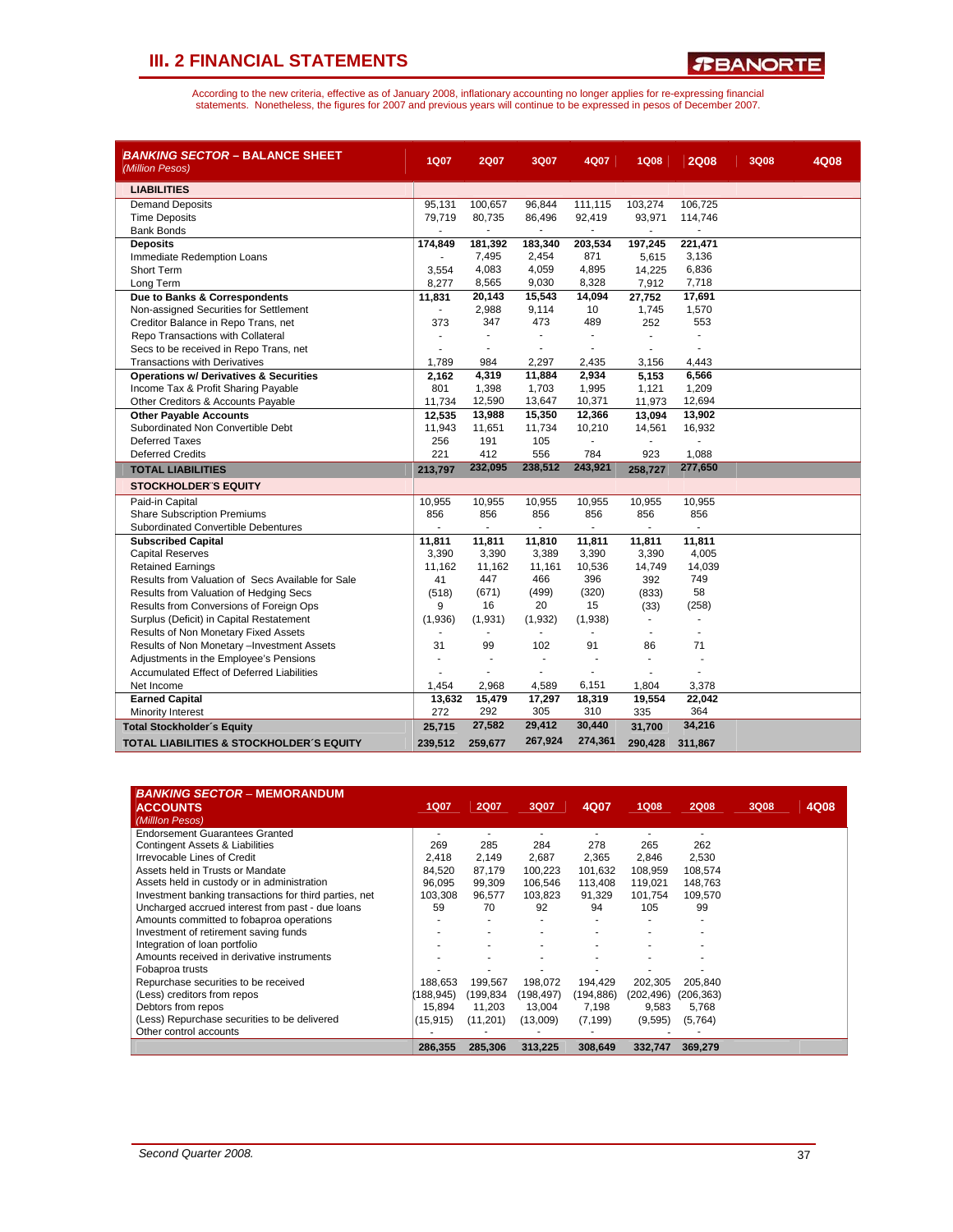According to the new criteria, effective as of January 2008, inflationary accounting no longer applies for re-expressing financial<br>statements. Nonetheless, the figures for 2007 and previous years will continue to be expres

### **BANORTE USA**

| <i>BANORTE USA –</i> INCOME STATEMENT<br>(Million Pesos) | <b>1Q07</b>    | <b>2Q07</b>     | 3Q07                     | 4Q07           | 2007           | <b>1Q08</b>    | <b>2Q08</b>    | 6M08           |
|----------------------------------------------------------|----------------|-----------------|--------------------------|----------------|----------------|----------------|----------------|----------------|
| Interest Income                                          | 302            | 277             | 296                      | 319            | 1,195          | 299            | 293            | 592            |
| <b>Interest Expense</b>                                  | 146            | 140             | 148                      | 156            | 591            | 140            | 130            | 270            |
| Loan Fees Charged                                        | Ĭ.             |                 |                          | ä,             | Ĭ.             |                |                |                |
| <b>Fees Paid</b>                                         |                |                 |                          | ä,             |                |                |                |                |
| Net Interest Income (NII)                                | 156            | 137             | 148                      | 163            | 604            | 159            | 163            | 322            |
| Monetary Adjustment (Repomo) to margins                  |                | (1)             |                          | (2)            | (3)            |                | $\overline{a}$ |                |
| <b>NII after Repomo</b>                                  | 156            | 136             | 148                      | 161            | 601            | 159            | 163            | 322            |
| Preventive Provisions for Loan Losses                    | 15             | 27              | (20)                     | 38             | 61             | (7)            | 17             | 9              |
| <b>Loss Sharing Provisions</b>                           |                |                 |                          |                |                |                |                |                |
| <b>NII Adjusted for Credit Risk</b>                      | 141            | 109             | 168                      | 123            | 540            | 166            | 147            | 313            |
| Fund transfers                                           |                |                 |                          |                |                |                |                |                |
| Account management                                       |                |                 |                          |                |                |                |                |                |
| Fiduciary                                                |                |                 |                          |                |                |                |                |                |
|                                                          |                |                 |                          |                |                |                |                |                |
| Income from Loan Portfolios Acquired                     |                |                 |                          |                | ÷,             |                |                |                |
| Electronic Banking Services                              |                |                 |                          |                |                |                |                |                |
| <b>Credit Card Fees</b>                                  | ÷              |                 |                          |                |                |                |                |                |
| Fees Charged to IPAB                                     |                |                 |                          |                |                |                |                |                |
| Other fees                                               | 24             | 25              | 25                       | 27             | 101            | 24             | 24             | 48             |
| Fees Charged on Services,                                | 24             | 25              | 25                       | 27             | 101            | 24             | 24             | 48             |
| <b>Fund transfers</b>                                    |                |                 |                          |                |                |                |                |                |
| Other fees                                               | L              |                 |                          |                | J.             |                |                |                |
| Expenses from Loan Portfolios Acquired                   | ä,             |                 |                          | ä,             | ä,             | J.             | $\overline{a}$ | $\overline{a}$ |
| <b>Fees Paid on Services</b>                             | $\overline{a}$ | $\overline{a}$  | $\overline{\phantom{a}}$ | ÷,             | L,             | ř.             | ÷              |                |
| Foreign exchange                                         |                |                 |                          |                |                | Ĭ.             |                |                |
| Securities -Realized gains                               | Ĭ.             |                 |                          |                | L,             |                |                |                |
| Securities- Unrealized gains                             |                |                 |                          |                |                |                |                |                |
| <b>Market Related Income</b>                             | $\blacksquare$ | $\blacksquare$  | $\overline{a}$           | $\blacksquare$ | $\blacksquare$ |                |                |                |
| <b>Total Non Interest Income</b>                         | 24             | 25              | 25                       | 27             | 101            | 24             | 24             | 48             |
| <b>Total Operating Income</b>                            | 165            | 133             | 193                      | 150            | 641            | 190            | 170            | 361            |
| Personnel                                                | 50             | 51              | 53                       | 59             | 213            | 57             | 60             | 117            |
| <b>Professional Fees Paid</b>                            | 6              | $\overline{7}$  | $\overline{7}$           | 8              | 29             | 7              | 7              | 14             |
| Administrative and Promotional Expenses                  | 50             | 61              | 65                       | 74             | 250            | 70             | 75             | 145            |
| Rents, depreciation and amortization                     | 11             | 9               | 9                        | 10             | 39             | 9              | 9              | 18             |
| Taxes, other than income tax                             | ä,             | $\overline{a}$  | ÷                        | ٠              | ä,             | $\overline{a}$ | $\overline{a}$ | $\overline{a}$ |
| Contributions to IPAB                                    |                |                 |                          |                | J.             |                |                |                |
| <b>Non-Interest Expense</b>                              | 117            | 128             | 135                      | 151            | 531            | 143            | 152            | 294            |
| <b>Operating Income</b>                                  | 48             | 5               | 58                       | (1)            | 110            | 48             | 19             | 66             |
| <b>Other Revenues</b>                                    | 28             | 41              | 40                       | 48             | 157            | 59             | 53             | 113            |
| Foreign exchange                                         | ä,             |                 | ÷.                       | ٠              | $\overline{a}$ |                |                |                |
| Recoveries                                               | 1              | $\mathbf{1}$    | $\mathbf{1}$             | 1              | 5              | 1              | 1              | 2              |
| Repomo-other revenues                                    |                |                 |                          |                | J.             |                |                | $\overline{a}$ |
| <b>Non Operating Income</b>                              | 29             | 42              | 41                       | 49             | 162            | 60             | 55             | 115            |
| <b>Other Expenses</b>                                    | Ĭ.             | ٠               |                          |                |                | ٠              | $\blacksquare$ |                |
| Changes in Foreign Exchange Valuation                    | L,             |                 | J.                       | ÷.             | J.             | Ĭ.             | $\overline{a}$ | $\overline{a}$ |
| Repomo-other expenses (creditor balance)                 | ä,             | (3)             |                          | (3)            | (6)            |                |                |                |
| <b>Non Operating Expense</b>                             | $\overline{a}$ | (3)             | $\overline{\phantom{a}}$ | (3)            | (6)            | $\blacksquare$ | ٠              | $\blacksquare$ |
| Non Operating Income (Expense), net                      | 29             | 39              | 41                       | 46             | 156            | 60             | 55             | 115            |
| Pre-tax Income                                           | 77             | 44              | 99                       | 45             | 266            | 108            | 73             | 181            |
| Income Tax                                               | (26)           | (15)            | (33)                     | (16)           | (90)           |                | (25)           |                |
| Profit sharing                                           |                |                 |                          |                | ÷.             | (36)           |                | (61)           |
|                                                          |                |                 |                          |                | ÷.             |                |                |                |
| Tax on Assets                                            | ÷              |                 | ÷                        |                | l.             | J.             |                |                |
| Deferred Income Tax and Profit sharing                   |                |                 |                          |                |                |                |                |                |
|                                                          | (26)           | (15)            | (33)                     | (16)           | (90)           | (36            | (25)           | (61)           |
| Net Income before subsidiaries                           | 51             | 30              | 66                       | 29             | 176            | 71             | 48             | 120            |
| Subsidiaries' net income                                 |                |                 | ÷.                       |                |                |                |                |                |
| Net Income from continuos operations                     | 51             | $\overline{30}$ | 66                       | 29             | 176            | 71             | 48             | 120            |
| Extraodinary items, net                                  |                |                 |                          |                |                |                |                |                |
| <b>Minority Interest</b>                                 | (18)           | (21)            | (13)                     | (12)           | (64)           | (25)           | (19)           | (44)           |
| <b>TOTAL NET INCOME</b>                                  | 33             | 9               | 53                       | 17             | 112            | 46             | 30             | 76             |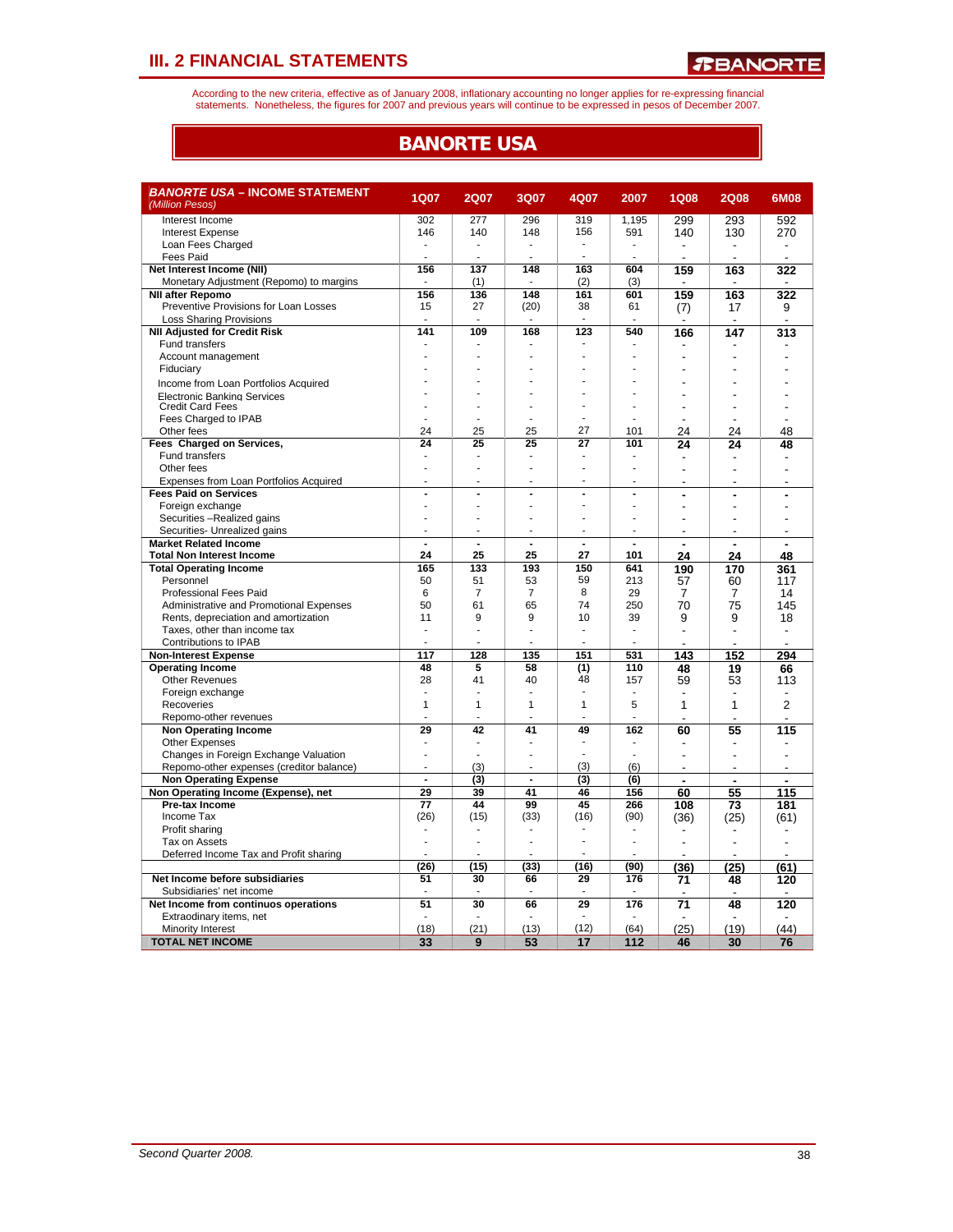| <b>BANORTE USA - BALANCE SHEET</b><br>(Million Pesos) | 1Q07   | <b>2Q07</b>    | 3Q07           | 4Q07           | <b>1Q08</b>    | <b>2Q08</b> |
|-------------------------------------------------------|--------|----------------|----------------|----------------|----------------|-------------|
| <b>ASSETS</b>                                         |        |                |                |                |                |             |
| <b>Cash and due from Banks</b>                        | 1,503  | 407            | 283            | 570            | 347            | 459         |
| Negotiable Instruments                                |        |                |                |                |                |             |
| Securities available for sale                         | 4,091  | 3,976          | 4,663          | 4,635          | 5,312          | 5,487       |
| Securities held to maturity                           | 11     | 11             | 10             | 11             | 10             | 10          |
| <b>Investment in Securities</b>                       | 4,103  | 3,988          | 4,673          | 4,646          | 5,322          | 5,497       |
| Non-assigned securities pending Settlement            |        |                |                |                |                |             |
| Debtor Balance in Repo Trans, net                     |        |                |                |                |                |             |
| Repo Transactions with Collateral                     |        |                |                |                |                |             |
| Secs to be received in Repo Trans, net                |        |                |                |                |                |             |
| Transactions with derivatives                         | ä,     | $\overline{a}$ | ÷.             | ÷              | $\overline{a}$ |             |
| <b>Operations w/ Derivatives &amp; Securities</b>     |        | L.             | ä,             | $\overline{a}$ |                |             |
| <b>Commercial Loans</b>                               | 8,947  | 9,528          | 9,617          | 8,909          | 9,063          | 8,834       |
| Financial Intermediaries' Loans                       |        |                |                |                |                |             |
| <b>Consumer Loans</b>                                 | 157    | 159            | 171            | 175            | 180            | 166         |
| Mortgage Loans                                        | 725    | 724            | 795            | 1,691          | 1,641          | 1,683       |
| Goverment Entities' Loans                             |        |                |                |                |                |             |
| <b>IPAB Loans</b>                                     |        |                |                |                |                |             |
| <b>Fiduciary Collection Rights</b>                    |        |                |                |                |                |             |
| <b>Performing Loans</b>                               | 9,828  | 10,410         | 10,582         | 10,776         | 10,884         | 10,683      |
| Commercial PDL's                                      | 73     | 50             | 40             | 66             | 120            | 57          |
| Financial Intermediaries' PDL's                       |        |                |                |                |                |             |
| Consumer PDL's                                        | 1      |                |                |                | 1              | 1           |
| Mortgage PDL's                                        | 5      | 10             | 6              | 16             | 16             | 21          |
| Goverment Entities PDL's                              |        |                |                | ÷,             |                |             |
| Past Due Loans                                        | 79     | 60             | 46             | 83             | 137            | 79          |
| <b>Gross Loan Portfolio</b>                           | 9,908  | 10,470         | 10,628         | 10,858         | 11,021         | 10,762      |
| Preventive loan loss reserves                         | 192    | 215            | 125            | 131            | 119            | 128         |
| <b>Net Loan Portfolio</b>                             | 9,717  | 10,255         | 10,504         | 10,727         | 10,902         | 10,634      |
| Credit Assets Portfolio                               |        |                |                |                |                |             |
| Sundry debtors and other accs rec, net                |        | 14             | $\overline{7}$ |                |                |             |
| Foreclosed assets, net                                | 20     | 15             | 17             | 25             | 152            | 313         |
| Real Estate, Furniture & Equipment, net               | 569    | 570            | 585            | 585            | 580            | 572         |
| Investments in subsidiaries                           | 7      | 7              | $\overline{7}$ | $\overline{7}$ | 7              | 7           |
| Deferred taxes, net                                   |        |                |                |                |                |             |
| Risk Coverage for Mortgage                            |        | ٠              | ٠              | ٠              |                |             |
| GoodWill                                              | 2,642  | 2,648          | 2,582          | 2,575          | 2,512          | 2,431       |
| Intangible                                            | 156    | 159            | 148            | 139            | 126            | 114         |
| <b>Otros Assets</b>                                   | 445    | 416            | 433            | 565            | 485            | 685         |
| <b>Other Assets</b>                                   | 3,243  | 3,223          | 3,164          | 3,278          | 3,123          | 3,229       |
| <b>TOTAL ASSETS</b>                                   | 19,161 | 18.478         | 19.241         | 19,838         | 20.434         | 20.712      |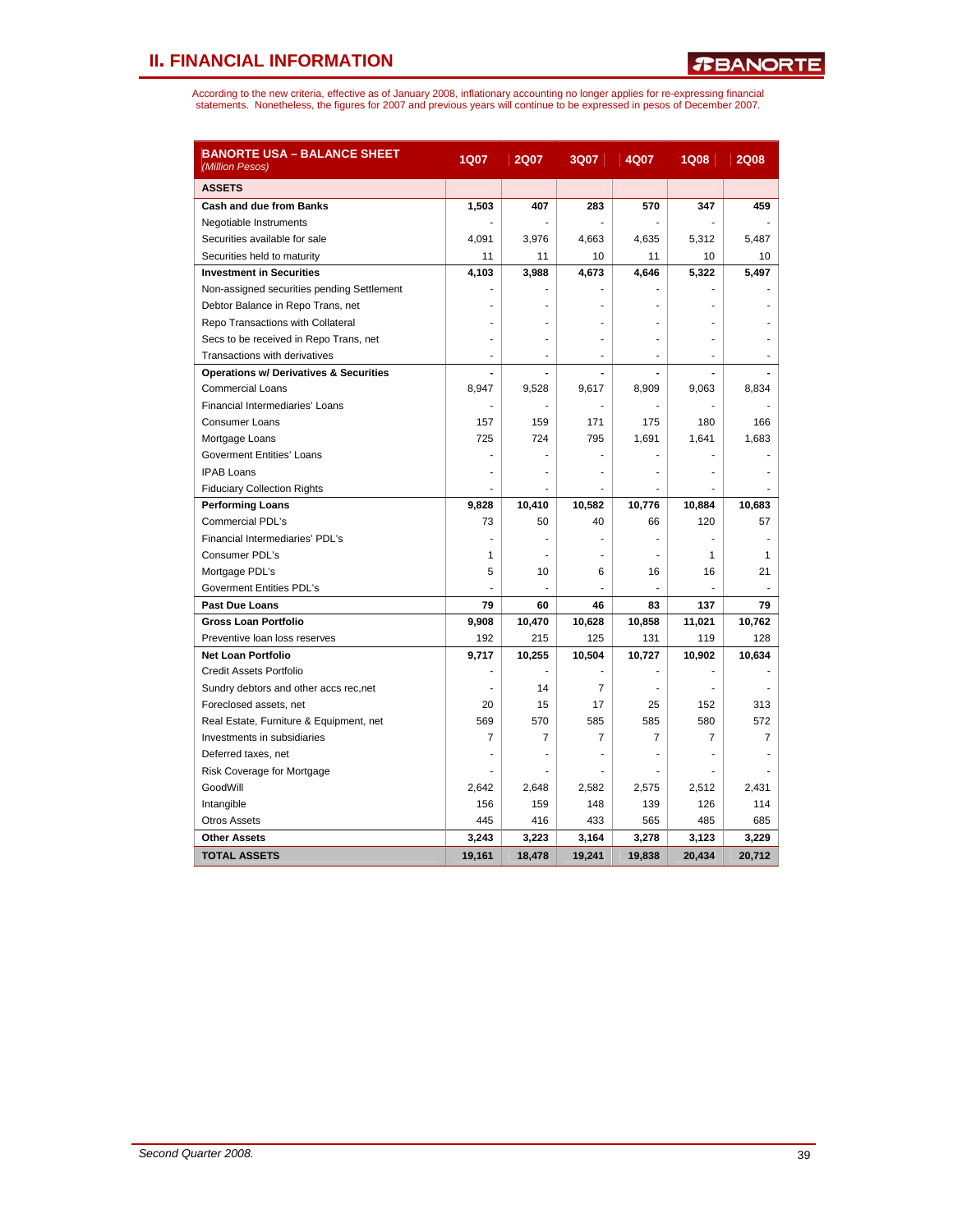| <b>BANORTE USA - BALANCE SHEET</b><br>(Million Pesos) | <b>1Q07</b> | <b>2Q07</b>    | 3Q07   | 4Q07   | <b>1Q08</b>    | <b>2Q08</b> |
|-------------------------------------------------------|-------------|----------------|--------|--------|----------------|-------------|
| <b>LIABILITIES</b>                                    |             |                |        |        |                |             |
| <b>Demand Deposits</b>                                | 8,222       | 7,645          | 6,901  | 7,741  | 7,909          | 7,269       |
| <b>Time Deposits</b>                                  | 6,816       | 6,585          | 7,172  | 7,577  | 7,372          | 7,349       |
| <b>Bank Bonds</b>                                     |             |                |        |        |                |             |
| <b>Deposits</b>                                       | 15,039      | 14,229         | 14,074 | 15,318 | 15,280         | 14,618      |
| Immediate Redemption Loans                            |             |                |        |        |                | 845         |
| Short term                                            |             | 111            | 60     |        | 768            | 1.040       |
| Long term                                             | 88          | 85             | 916    | 264    | 77             | 71          |
| Due to banks and correspondents                       | 88          | 195            | 976    | 264    | 844            | 1,956       |
| Non-assigned securities pending settlement            |             |                |        |        |                |             |
| Cerditor Balance in Repo Trans, net                   |             |                |        |        |                |             |
| Repo transactions with collateral                     |             |                |        |        |                |             |
| Securities to be received in Repo Trans, net          | ۰           |                | ÷      |        |                |             |
| Transactions with derivatives, net                    | ٠           |                | ä,     |        |                |             |
| <b>Operations w/ Derivatives &amp; Securities</b>     |             |                |        |        | $\overline{a}$ |             |
| Income Tax & Profit Sharing Payable                   | 33          |                |        |        | $\overline{2}$ |             |
| Other creditors & accounts payable                    | 220         | 122            | 117    | 135    | 141            | 141         |
| Other payable accounts                                | 252         | 122            | 117    | 135    | 143            | 141         |
| Subordinated non Convertible Debenture                | 233         | 230            | 229    | 225    | 220            | 213         |
| Deferred Taxes                                        | 31          | 7              | 17     | 19     | 44             | 52          |
| Deferred credits                                      |             | 19             | 24     | 30     | 33             | 34          |
| <b>TOTAL LIABILITIES</b>                              | 15,645      | 14,803         | 15,438 | 15,991 | 16,564         | 17,014      |
| <b>STOCKHOLDER'S EQUITY</b>                           |             |                |        |        |                |             |
| Paid-in Capital                                       | 3,131       | 3,350          | 3,331  | 3,344  | 3,344          | 3,346       |
| Share subscription premiums                           |             |                |        |        |                |             |
| Subordinated Convertible Debentures                   |             |                |        |        |                |             |
| <b>Subscribed Capital</b>                             | 3,133       | 3,350          | 3,331  | 3,344  | 3,344          | 3,346       |
| <b>Capital Reserves</b>                               |             |                |        |        |                |             |
| <b>Retained Earnings</b>                              | 10          | 10             | 10     | 11     | 122            | 122         |
| Results from Valuation of Secs Available for Sale     | 22          | $\overline{2}$ | 40     | 57     | 105            | (2)         |
| Results from Conversions of Foreign Ops               | 50          | (25)           | 20     | 15     | (81)           | (199)       |
| Surplus (Deficit) in capital restatement              |             |                |        |        |                |             |
| Results of Non Monetary fixed assets                  |             |                |        |        |                |             |
| Results on non monetary - investment assets           |             |                |        |        |                |             |
| Adjustment in employees' pensions                     |             |                |        |        |                |             |
| Accumulated effect of Deferred Liabilities            |             |                |        |        |                |             |
| Net Income                                            | 34          | 44             | 97     | 112    | 46             | 76          |
| <b>Earned Capital</b>                                 | 117         | 30             | 168    | 194    | 192            | (3)         |
| <b>Minority Holdings</b>                              | 266         | 296            | 304    | 309    | 334            | 354         |
| <b>Total Stockholder's Equity</b>                     | 3,517       | 3,674          | 3,803  | 3,847  | 3,870          | 3,698       |
| TOTAL LIABILITIES & STOCKHOLDER'S CAPITAL             | 19,161      | 18,478         | 19,241 | 19,838 | 20,434         | 20,712      |

| <b>BANORTE USA - MEMORANDUM ACCOUNTS</b><br>(Million Pesos) | <b>1Q07</b> | <b>2Q07</b> | 3Q07 | 4Q07 | <b>1Q08</b> | <b>2Q08</b> |
|-------------------------------------------------------------|-------------|-------------|------|------|-------------|-------------|
| Endorsement quarantees granted                              |             |             |      |      |             |             |
| Other contingent obligations                                |             |             |      |      |             |             |
| Credit commitments                                          | 18          | 21          | 14   | 14   | 23          | 26          |
| Irrevocable lines of credit                                 |             |             |      |      |             |             |
| Assets held in trusts or mandate                            |             |             |      |      |             |             |
| Assets held in custody or in administration                 |             |             |      |      |             |             |
| Investment banking transactions for third parties, net      |             |             |      |      |             |             |
| Amounts committed to fobaproa operations                    |             |             |      |      |             |             |
| Investment of retirement saving funds                       |             |             |      |      |             |             |
| Integration of loan portfolio                               |             |             |      |      |             |             |
| Amounts received in derivative instruments                  |             |             |      |      |             |             |
| Fobaproa trusts                                             |             |             |      |      |             |             |
| Repurchase securities to be received                        |             |             |      |      |             |             |
| (Less) creditors from repos                                 |             |             |      |      |             |             |
| Debitors from repos                                         |             |             |      |      |             |             |
| (Less) Repurchase securities to be delivered                |             |             |      |      |             |             |
| Other control accounts                                      |             |             |      |      |             |             |
| Endorsement guarantees granted                              | 18          | 21          | 14   | 14   | 23          | 26          |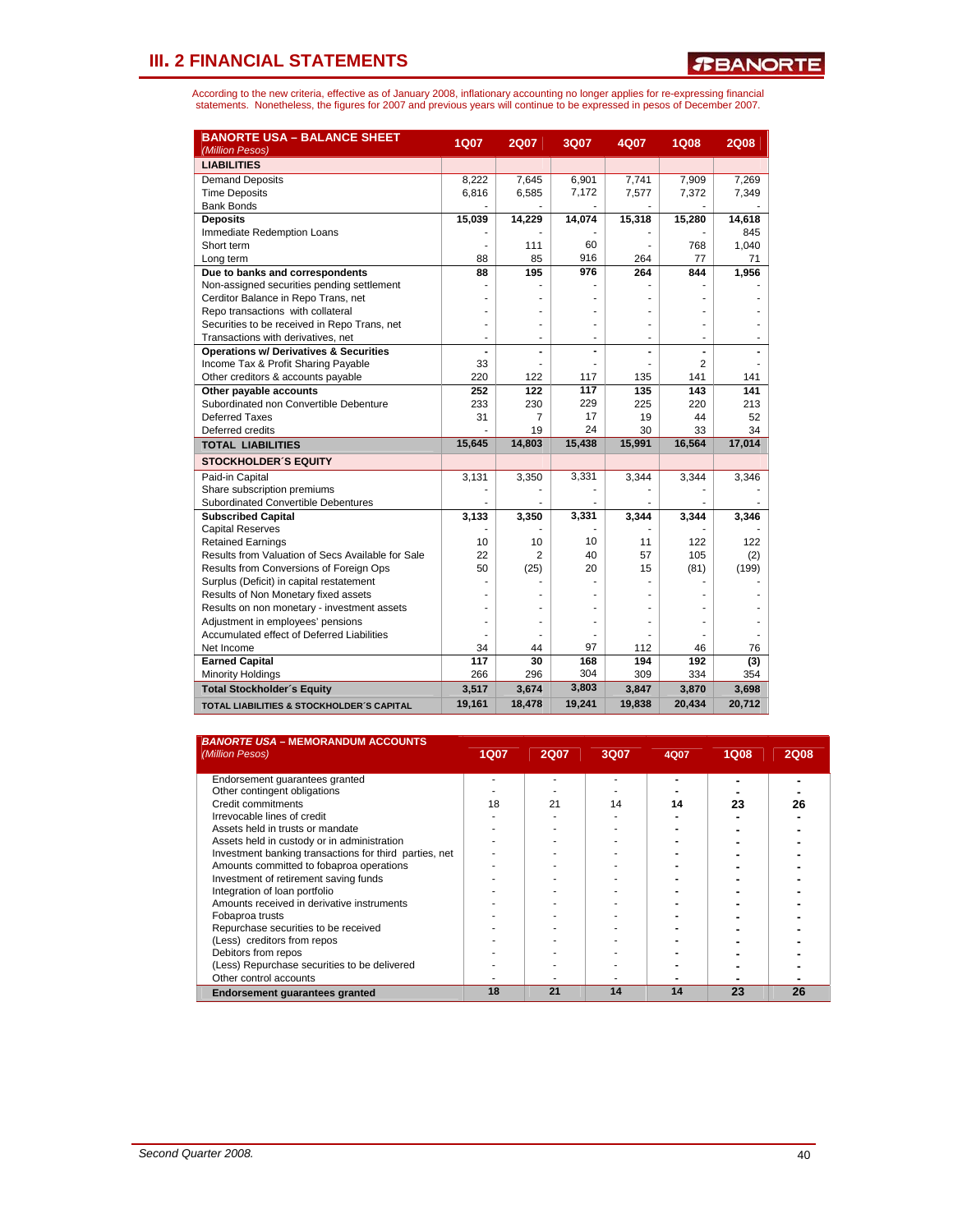According to the new criteria, effective as of January 2008, inflationary accounting no longer applies for re-expressing financial<br>statements. Nonetheless, the figures for 2007 and previous years will continue to be expres

### • **Information by Segments**

| <b>GFNORTE - BALANCE SHEET 2Q08</b><br>(Million Pesos) |                |                |                          |                          |                          |                          |              |                  |                                |
|--------------------------------------------------------|----------------|----------------|--------------------------|--------------------------|--------------------------|--------------------------|--------------|------------------|--------------------------------|
|                                                        | <b>Holding</b> | <b>Banorte</b> | <b>Brokerage</b>         | Leasing &<br>Factoring   | Warehous Pronego<br>e    | cio                      | <b>Total</b> | Eliminatio<br>ns | <b>Final</b><br><b>Balance</b> |
| Interest Income                                        | 6              | 22,054         | 1,054                    | 682                      | $\mathbf{1}$             | 97                       | 23,894       | (893)            | 23,001                         |
| <b>Interest Expense</b>                                |                | 12,272         | 1,023                    | 352                      |                          | 21                       | 13,668       | (850)            | 12,818                         |
| Loan Fees                                              | ÷.             | 219            | $\sim$                   | $\overline{a}$           | ä,                       | 9                        | 228          | $\blacksquare$   | 228                            |
| Net Interest Income (NII)                              | 6              | 10,000         | 31                       | 330                      | 1                        | 85                       | 10,454       | (43)             | 10,411                         |
| Repomo-Margin                                          | ÷,             |                | $\blacksquare$           |                          | ä,                       | $\tilde{\phantom{a}}$    |              |                  |                                |
| NII after Repomo                                       | 6              | 10,000         | 31                       | 330                      | 1                        | 85                       | 10,454       | (43)             | 10,411                         |
| Loan Loss & Loss Sharing Provisions                    | ÷,             | 2,221          | $\overline{\phantom{a}}$ | 13                       | ÷,                       | 26                       | 2,259        | ÷,               | 2,259                          |
| NII after Provisions                                   | 6              | 7,779          | 31                       | 317                      | 1                        | 60                       | 8,194        | (43)             | 8,151                          |
| Fees on services,                                      |                | 3,765          | 423                      | 8                        | 20                       | 3                        | 4,219        | (54)             | 4,165                          |
| Fees paid,                                             |                | 558            |                          | 6                        |                          | 10                       | 575          | (1)              | 574                            |
| Market-related Income                                  |                | 275            | 82                       | $\blacksquare$           | ä,                       | ä,                       | 357          |                  | 357                            |
| <b>Total Non Interest Income</b>                       | $\blacksquare$ | 3,482          | 505                      | $\mathbf{2}$             | 20                       | (7)                      | 4,001        | (55)             | 3,948                          |
| <b>Total Operating Income</b>                          | 6              | 11,261         | 537                      | 319                      | 21                       | 52                       | 12,196       | (96)             | 12,101                         |
| Non-Interest Expense                                   | 3              | 7,282          | 313                      | 177                      | 9                        | 85                       | 7,869        | (167)            | 7,702                          |
| Operating Income                                       | 3              | 3,979          | 224                      | 142                      | 12                       | (33)                     | 4,327        | 71               | 4,395                          |
| Non Operating Income                                   |                | 1,497          | 48                       | 14                       | 91                       | 12                       | 1,663        | (72)             | 1,591                          |
| Non Operating Expense                                  | ä,             | 244            | $\overline{\phantom{a}}$ | 4                        | 89                       | $\mathbf{1}$             | 338          | $\overline{a}$   | 338                            |
| Non Operating Income (Expense)NET                      | $\blacksquare$ | 1,254          | 48                       | 10                       | $\overline{2}$           | 11                       | 1,325        | (71)             | 1,253                          |
| Pre-tax Income                                         | 3              | 5,233          | 272                      | 153                      | 13                       | (22)                     | 5,652        | $\blacksquare$   | 5,652                          |
| Tax and Profit sharing                                 | 4              | 1.744          | 73                       | 9                        | $\mathbf{2}$             | (6)                      | 1,826        | $\blacksquare$   | 1,826                          |
| Net Income before subsidiaries                         | (1)            | 3,489          | 199                      | 144                      | 11                       | (16)                     | 3,826        | $\overline{a}$   | 3,826                          |
| Subsidiaries 'net income                               | 3,736          | (20)           | 15                       | $\overline{\phantom{a}}$ | $\overline{\phantom{a}}$ | $\overline{\phantom{a}}$ | 3,731        | (3,632)          | 99                             |
| Net Inc. from continuos operations                     | 3,735          | 3,469          | 214                      | 144                      | 11                       | (16)                     | 7,557        | (3,632)          | 3,925                          |
| Extraodinary items, net                                |                |                | $\overline{a}$           |                          |                          |                          |              |                  |                                |
| Minority Interest                                      |                | (91)           | $\overline{a}$           |                          |                          |                          | (91)         | (99)             | (190)                          |
| <b>TOTAL NET INCOME</b>                                | 3,735          | 3,378          | 214                      | 144                      | 11                       | (16)                     | 7,466        | (3,731)          | 3,735                          |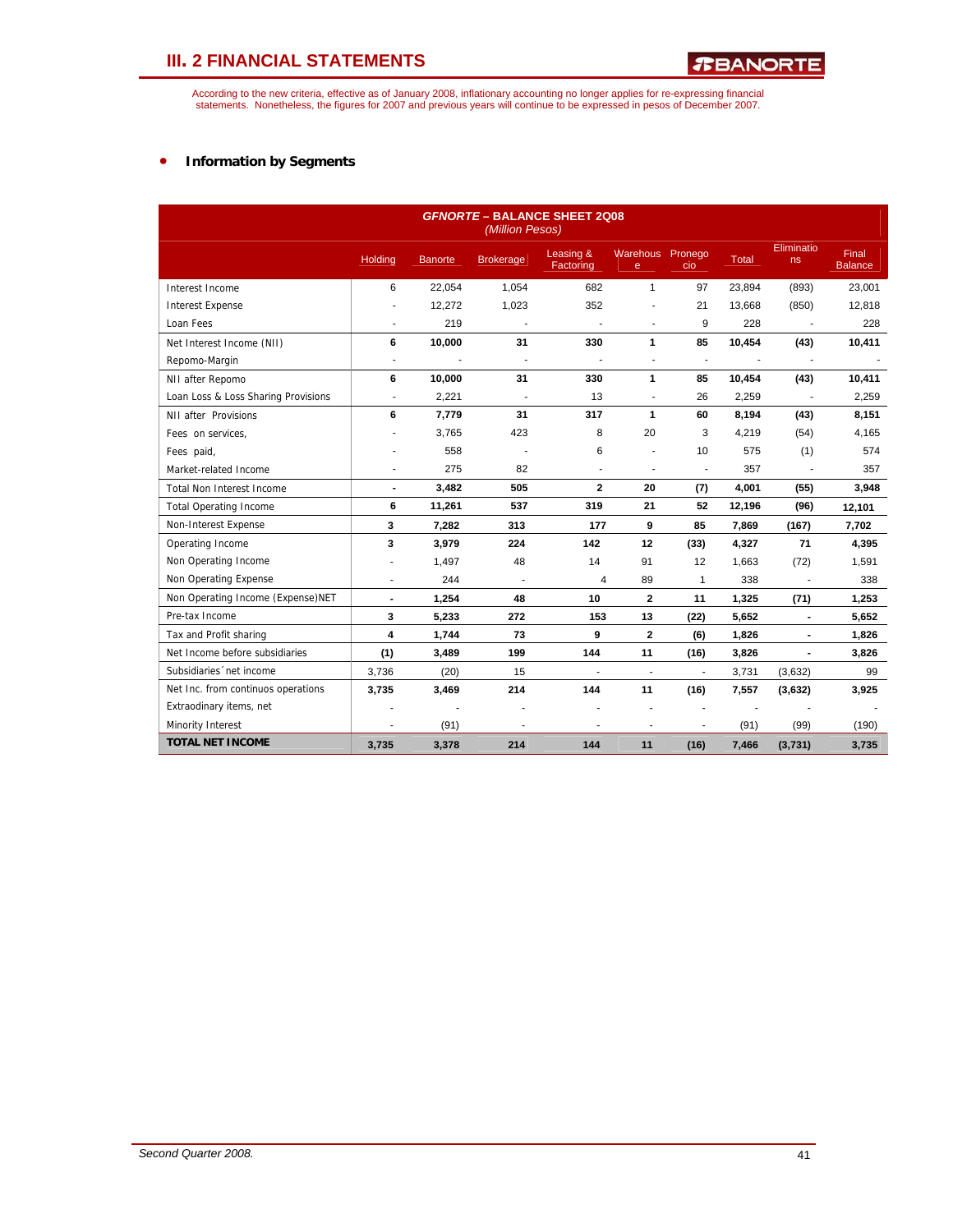*R***BANORTE** 

|                                     | <b>GFNORTE - BALANCE SHEET AS OF 2Q08</b><br>(Million Pesos) |         |                   |                        |                          |                          |              |                     |                      |  |  |
|-------------------------------------|--------------------------------------------------------------|---------|-------------------|------------------------|--------------------------|--------------------------|--------------|---------------------|----------------------|--|--|
| <b>ASSETS</b>                       | <b>Holding</b>                                               |         | Banorte Brokerage | Leasing &<br>Factoring | <b>Warehouse</b>         | Pronego<br>cio           | <b>Total</b> | <b>Eliminations</b> | <b>Final balance</b> |  |  |
| Cash and due from Banks             | 204                                                          | 41,684  | $\mathbf{1}$      | 6                      | 43                       | 33                       | 41,971       | (277)               | 41.694               |  |  |
| Negotiable Instruments              | ÷,                                                           | 9,989   | 948               |                        |                          | $\blacksquare$           | 10,938       |                     | 10,938               |  |  |
| Securities held for sale            | ä,                                                           | 15,082  |                   |                        |                          | ÷,                       | 15,082       |                     | 15,082               |  |  |
| Securities held to maturity         | ÷                                                            | 742     | ٠                 |                        |                          | $\blacksquare$           | 742          |                     | 742                  |  |  |
| Financial Instruments:              | $\overline{a}$                                               | 25,814  | 948               |                        |                          | $\blacksquare$           | 26,762       |                     | 26,762               |  |  |
| Non-assigned securities to pay      | ä,                                                           |         |                   |                        |                          |                          |              |                     |                      |  |  |
| Futures receivable, net             |                                                              | 34      | 56                |                        |                          |                          | 90           |                     | 90                   |  |  |
| Options and derivatives, net        | ٠                                                            | 4,523   | $\overline{2}$    |                        | $\overline{a}$           | $\blacksquare$           | 4,525        |                     | 4,525                |  |  |
| Repos & Derivatives:                | $\overline{a}$                                               | 4.557   | 58                |                        |                          |                          | 4.615        |                     | 4.615                |  |  |
| Commercial                          | ÷                                                            | 97,022  | ä,                | 9,760                  |                          | 314                      | 107,097      |                     | 107,097              |  |  |
| <b>Financial Intermediaries</b>     |                                                              | 18,070  |                   | 65                     |                          | ÷.                       | 18,134       | (3,604)             | 14,531               |  |  |
| Consumer                            |                                                              | 30,376  |                   | 4                      |                          |                          | 30,380       |                     | 30,380               |  |  |
| Mortgage                            |                                                              | 41,170  |                   |                        |                          |                          | 41,170       |                     | 41,170               |  |  |
| <b>Goverment Entities</b>           |                                                              | 24,366  |                   | $\overline{2}$         |                          |                          | 24,367       |                     | 24,367               |  |  |
| Fobaproa                            |                                                              |         |                   | ÷                      |                          |                          |              |                     |                      |  |  |
| Performing Loans                    | $\overline{a}$                                               | 211,003 |                   | 9,830                  |                          | 314                      | 221,148      | (3,604)             | 217,544              |  |  |
| Commercial                          |                                                              | 973     |                   | 55                     |                          | 107                      | 1,135        |                     | 1,135                |  |  |
| <b>Financial Intermediaries</b>     |                                                              |         |                   |                        |                          |                          |              |                     |                      |  |  |
| Consumer                            |                                                              | 1,471   |                   |                        |                          |                          | 1,471        |                     | 1,471                |  |  |
| Mortgage                            |                                                              | 619     |                   |                        |                          |                          | 619          |                     | 619                  |  |  |
| <b>Goverment Entities</b>           | ٠                                                            | ÷,      | ٠                 | ٠                      | ٠                        | $\blacksquare$           |              |                     |                      |  |  |
| Past Due Loans                      | $\blacksquare$                                               | 3.063   | $\blacksquare$    | 55                     | $\overline{\phantom{a}}$ | 107                      | 3.225        |                     | 3.225                |  |  |
| <b>Total Credit</b>                 | $\blacksquare$                                               | 214,066 | $\blacksquare$    | 9,886                  | $\overline{a}$           | 421                      | 224,373      | (3,604)             | 220,769              |  |  |
| Preventive Ioan loss reserves       |                                                              | 4,153   | ä,                | 30                     | ÷                        | 34                       | 4,217        |                     | 4.217                |  |  |
| Net Loan Portfolio                  | $\blacksquare$                                               | 209,913 | $\blacksquare$    | 9,856                  | $\overline{a}$           | 387                      | 220,156      | (3,604)             | 216,552              |  |  |
| Acquired collection rights          | $\overline{\phantom{a}}$                                     | 3,375   |                   |                        |                          |                          | 3,375        |                     | 3,375                |  |  |
| <b>Total Loans</b>                  |                                                              | 213,288 | ÷,                | 9,856                  |                          | 387                      | 223,531      | (3,604)             | 219,927              |  |  |
| Sundry debtors and other            | 11                                                           | 10,031  | 150               | 148                    | 33                       | 8                        | 10,380       | 50                  | 10,431               |  |  |
| Merchandise Inventory               | ÷,                                                           |         | ä,                |                        | 77                       | ÷,                       | 77           |                     | 77                   |  |  |
| Foreclosed assets, net              | ÷                                                            | 653     | ٠                 |                        | ÷.                       | $\blacksquare$           | 653          |                     | 653                  |  |  |
| Real Estate, Furniture & Equipment, |                                                              | 6,420   | 12                | 1,499                  | 59                       | 68                       | 8,058        |                     | 8,058                |  |  |
| Investments in subsidiaries         | 36.964                                                       | 950     | 74                |                        |                          | $\overline{\phantom{a}}$ | 37,988       |                     | 35,357               |  |  |
| Deferred taxes                      |                                                              | 296     |                   |                        |                          | 24                       | 320          | (16)                | 304                  |  |  |
| GoodWill                            | 33                                                           | 3,920   |                   |                        |                          | $\blacksquare$           | 3,953        |                     | 3,953                |  |  |
| Intangible                          | $\overline{2}$                                               | 217     |                   |                        |                          | $\blacksquare$           | 219          |                     | 219                  |  |  |
| <b>Otros Assets</b>                 |                                                              | 4,650   | 239               | 23                     | 5                        | 16                       | 4,933        | (647)               | 4,286                |  |  |
| <b>Total Other Assets</b>           | 37,010                                                       | 27,137  | 475               | 1,670                  | $\frac{1}{174}$          | 116                      | 66,581       | (35,969)            | 30,612               |  |  |
| <b>TOTAL ASSETS</b>                 | 37,214                                                       | 312,480 | 1,483             | 11,532                 | 217                      | 535                      | 363,461      | (39, 850)           | 323,611              |  |  |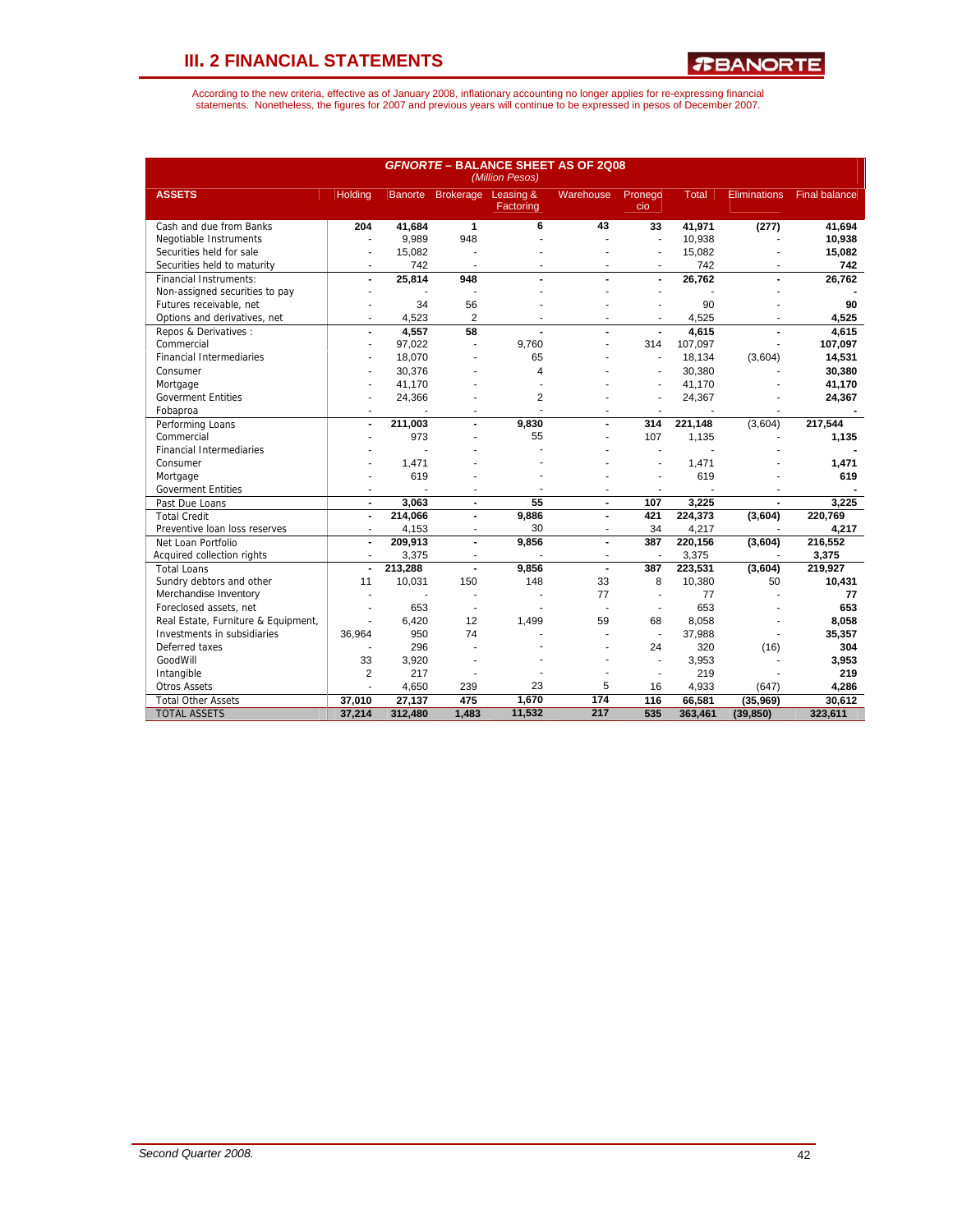*R***BANORTE** 

According to the new criteria, effective as of January 2008, inflationary accounting no longer applies for re-expressing financial<br>statements. Nonetheless, the figures for 2007 and previous years will continue to be expres

| <b>GFNORTE - BALANCE SHEET AS OF 2Q08</b><br>(Million Pesos) |                          |                |                          |                        |                      |                |         |                     |                  |  |
|--------------------------------------------------------------|--------------------------|----------------|--------------------------|------------------------|----------------------|----------------|---------|---------------------|------------------|--|
| <b>LIABILITIES</b>                                           | Holding                  |                | Banorte Brokerage        | Leasing &<br>Factoring | Warehou Prone-<br>se | qocio          | Total   | <b>Eliminations</b> | Final<br>balance |  |
| <b>Demand Deposits</b>                                       | $\sim$                   | 106,724        |                          |                        |                      |                | 106,724 | (32)                | 106,693          |  |
| <b>Time Deposits</b>                                         |                          | 114,746        |                          |                        |                      |                | 114,746 | (188)               | 114,557          |  |
| <b>Bonds</b>                                                 |                          |                |                          |                        |                      |                |         |                     |                  |  |
| <b>Deposits</b>                                              | $\blacksquare$           | 221,470        | $\blacksquare$           |                        |                      |                | 221,470 | (220)               | 221,250          |  |
| Demand                                                       | ٠                        | 3,136          | $\blacksquare$           | ٠                      | $\blacksquare$       | $\overline{a}$ | 3,136   | $\blacksquare$      | 3,316            |  |
| Short term                                                   | $\overline{a}$           | 6,836          | ٠                        | 7,629                  | 85                   | 427            | 14,978  | (3,604)             | 11,375           |  |
| Long term                                                    | $\overline{\phantom{a}}$ | 7,718          | ٠                        | 2,352                  | ٠                    |                | 10,070  | ÷,                  | 10,070           |  |
| Due to banks & corresp.                                      | $\blacksquare$           | 17,691         | $\blacksquare$           | 9,981                  | 85                   | 427            | 28,184  | (3,604)             | 24,581           |  |
| Assigned securities to pay                                   | $\blacksquare$           | 1,570          | $\blacksquare$           | $\blacksquare$         |                      |                | 1,570   | $\blacksquare$      | 1,570            |  |
| Non-assigned securities to pay                               |                          |                |                          |                        |                      |                |         |                     |                  |  |
| Futures receivable, net                                      |                          | 553            | 53                       |                        |                      |                | 605     | ÷                   | 605              |  |
| Options and derivatives, net                                 |                          | 4,443          | ä,                       |                        |                      |                | 4,443   | ٠                   | 4,443            |  |
| <b>Repos &amp; Derivatives:</b>                              | ٠                        | 4,966          | 53                       |                        |                      |                | 5,049   |                     | 5,049            |  |
| Income Tax & Profit Sharing                                  | $\blacksquare$           | 1,252          | 83                       | 6                      | $\mathbf{r}$         | $\sim$         | 1,340   | L,                  | 1,340            |  |
| Other Payable accounts                                       | 3                        | 12,756         | 169                      | 355                    | $\overline{7}$       | 23             | 13,313  | (7)                 | 13,306           |  |
| Other payable accounts                                       | 3                        | 14,007         | 252                      | 361                    | $\overline{7}$       | 23             | 14,653  | (7)                 | 14,646           |  |
| Subordinated non Convertible<br>Debenture                    | $\overline{a}$           | 16,932         | $\overline{\phantom{m}}$ |                        |                      |                | 16,932  | Ĭ.                  | 16,932           |  |
| <b>Deferred Taxes</b>                                        | 1                        | $\blacksquare$ | 3                        | $\overline{a}$         | 12                   | ä,             | 16      | (16)                |                  |  |
| Deferred credits                                             | $\overline{\phantom{a}}$ | 1,088          | ÷.                       | 54                     | $\overline{a}$       | 9              | 1,152   | (6)                 | 1,146            |  |
| <b>TOTAL LIABILITIES</b>                                     |                          | 3 277,754      | 307                      | 10,397                 | 104                  | 46<br>$\Omega$ | 289,026 | (3,852)             | 285,174          |  |

| <b>STOCKHOLDER 'S EQUITY</b>                           |         |         |       |        |     |      |          |           |         |
|--------------------------------------------------------|---------|---------|-------|--------|-----|------|----------|-----------|---------|
| Paid-in Capital                                        | 12,020  | 10,955  | 540   | 306    | 87  | 118  | 24,026   | (12,059)  | 11,968  |
| Share subscription premiums                            | 1,863   | 856     |       |        |     |      | 2,718    | (1, 445)  | 1,273   |
| Subordinated Convertible Debentures                    |         |         |       |        |     |      |          |           |         |
| <b>Subscribed Capital</b>                              | 13,882  | 11,811  | 540   | 306    | 87  | 118  | 26,745   | 13,503    | 13,241  |
| <b>Capital Reserves</b>                                | 2,807   | 4,005   | 72    | 164    | 15  |      | 7,063    | (4,255)   | 2,807   |
| <b>Retained Earnings</b>                               | 21,035  | 14,039  | 353   | 522    | (1) | (27) | 35,921   | (14, 886) | 21,035  |
| Surplus (Deficit) from securities                      |         | 749     |       |        |     |      | 749      | (749)     |         |
| Results from coverage securities                       |         | 58      |       |        |     |      | 58       | (58)      |         |
| valuation<br>Results of foreign operations<br>exchange |         | (258)   | (3)   |        |     |      | $-261$   | 261       |         |
| Excess (Insuf.) in capital restatement                 |         |         |       |        |     |      |          |           |         |
| Non Mon assets results Fixed Assets                    |         |         |       |        |     |      |          |           |         |
| Non Mon assets results Investm<br>subsidiaries         | (4,250) | 71      |       |        |     |      | (4, 179) | (71)      | (4,250) |
| Adjustment in the employees pension<br>funds           |         |         |       |        |     |      |          |           |         |
| Net Income                                             | 3.735   | 3,378   | 214   | 144    | 11  | (16) | 7,466    | (3,731)   | 3,735   |
| <b>Earned Capital</b>                                  | 23,328  | 22.042  | 636   | 829    | 25  | (43) | 46,817   | (23, 489) | 23,328  |
| Minority Holdings                                      | ٠       | 873     |       |        |     |      | 873      | 995       | 1,868   |
| Total Stockholder's Equity                             | 37,210  | 34,726  | 1,176 | 1,135  | 112 | 75   | 74,435   | (35,998)  | 38,437  |
| TOT. LIAB. & STOCKHOL. EQUITY                          | 37,214  | 312,480 | 1,483 | 11,532 | 217 | 535  | 363,461  | (39, 850) | 323,611 |

*Second Quarter 2008.* 43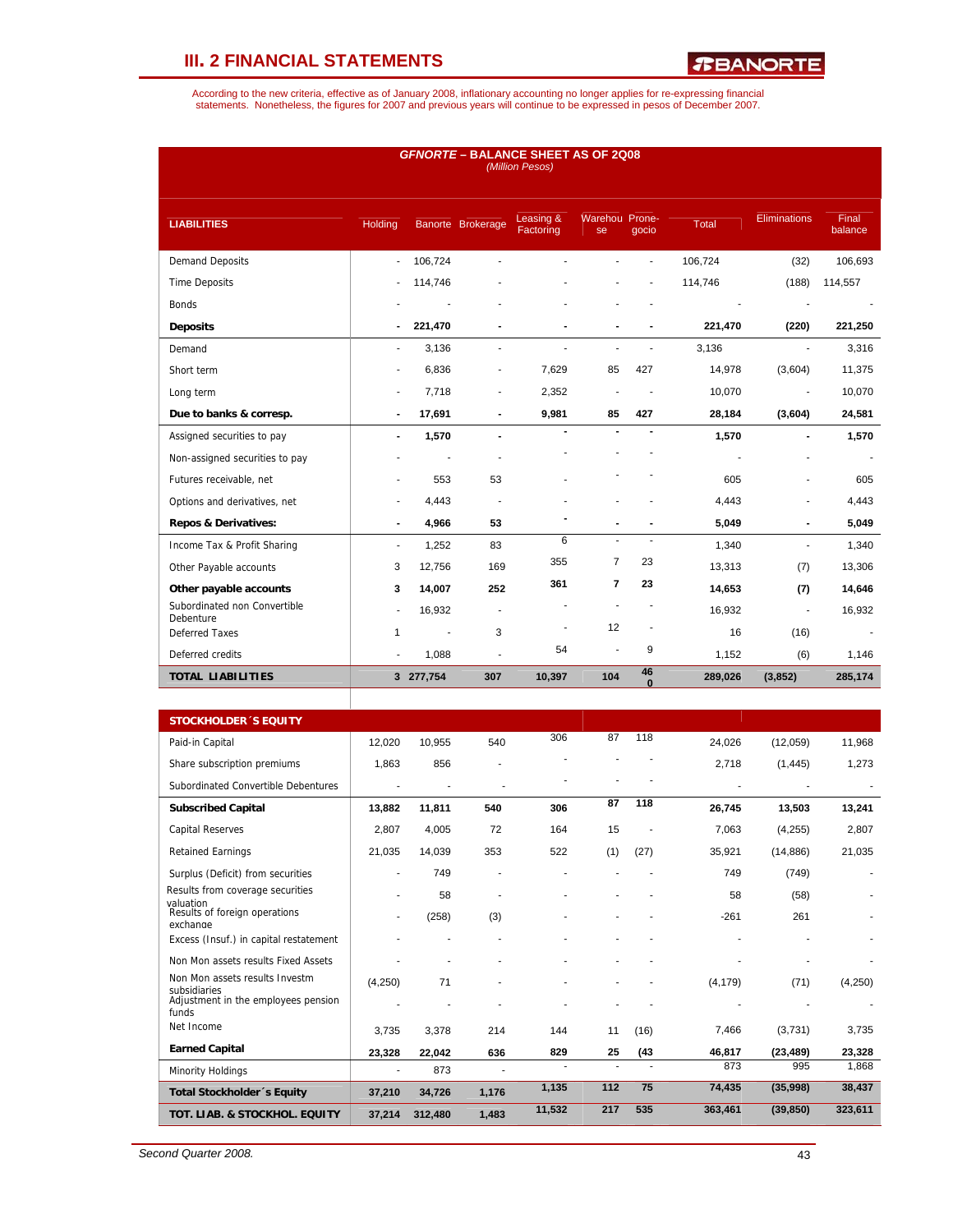### **III. 3 ACCOUNTING CHANGES**

According to the new criteria, effective as of January 2008, inflationary accounting no longer applies for re-expressing financial statements. Nonetheless, the figures for 2007 and previous years will continue to be expressed in pesos of December 2007.

# **ACCOUNTING CHANGES AND REGULATIONS**

#### • **General guidelines applicable to the financial information of holding companies of financial institutions subject to supervision by the National Banking and Securities Commission (CNBV.)**

On April 27, 2005, the CNBV issued general provisions applicable to the financial information of the controlling companies of financial groups in order to homologate the information that financial groups issue to the public for the analysis of their solvency and economic stability. This is done in order to facilitate savings and investment decision-making. GFNorte's Financial Statements can be found in our website at www.banorte.com/informacion\_financiera

#### • **Provisions for implementation of the new Basel Capital Agreement.**

On October 3th, 2005, the CNBV published the agreement signed by financial authorities and the Mexican Banker's Association in order to implement the new capital guidelines that contain the standards and principles known as Basel II that will enable the bank's capital to reflect with greater precision the credit, market and operational risks.

#### • **New rules for banking institutions' capital requirements.**

On December 28, 2005, the Ministry of Finance(Secretaria de Hacienda y Credito Publico (SHCP)), issued new regulations for capital requirements, establishing a greater number of of bands and higher capital requirements. These new regulations came into effect on January, 2006.

#### • **Changes to accounting criteria.**

In September 2006, the CNBV issued changes to accounting standards in order to to make them consistent with reporting standards established both in Mexico and internationally. This will facilitate comparisons of the information that banking institutions disclose to the authorities, the public and the markets in general. Such changes became effective as of January 1, 2007.

The most relevant changes are listed below:

- Companies that are not part of the financial system are included for financial statement consolidation.

- Repossessed assets will be revalued with the adjustment of the UDI (CPI unit of account); previously they generated a monetary expense in Repomo since they were considered a monetary asset.

- The fees charged for new loans will be deferred over the life of the loan in the income statement instead of being fully reflected at the time they are originated.

- The loan loss reserves in excess of the amount required by the classification method will be credited against the P&L results of the following quarterly risk rating.

- The recoveries from previously written off loans will be recognized directly in the P&L results.

#### • **B-11 Bulletin.**

The income and amortizations from investments in collection rights will be recognized according to according to the rules established in the B-11 critera of the CNBV using one of the three different methods established in this critera for that effect.

#### • **B-10 Bulletin "Inflation Effects".**

Careful consideration should be taken when comparing 2008 results vs. reported figures for previous periods since they are not fully comparable, as a result of the NIF B10 "Inflation Effects" norm taking effect in January of this year. This norm indicates that the economic environment is non-inflationary when the accumulated inflation rate over the last three years is less than 26%. Under this context, it is not necessary to re-express financial statements as of January 2008. For the purpose of comparisons, 2007 and previous year's results are expressed in pesos of December 2007.

#### • **Elimination in 4Q07 of the share plan granted to employees.**

In 4Q07, an elimination of the share plan given to employees was added. This elimination affected GFNorte's balance sheet as follows: Other Assets \$ 645 million, Equity \$ 55 million and Premium in Shares Sold \$ 590 million.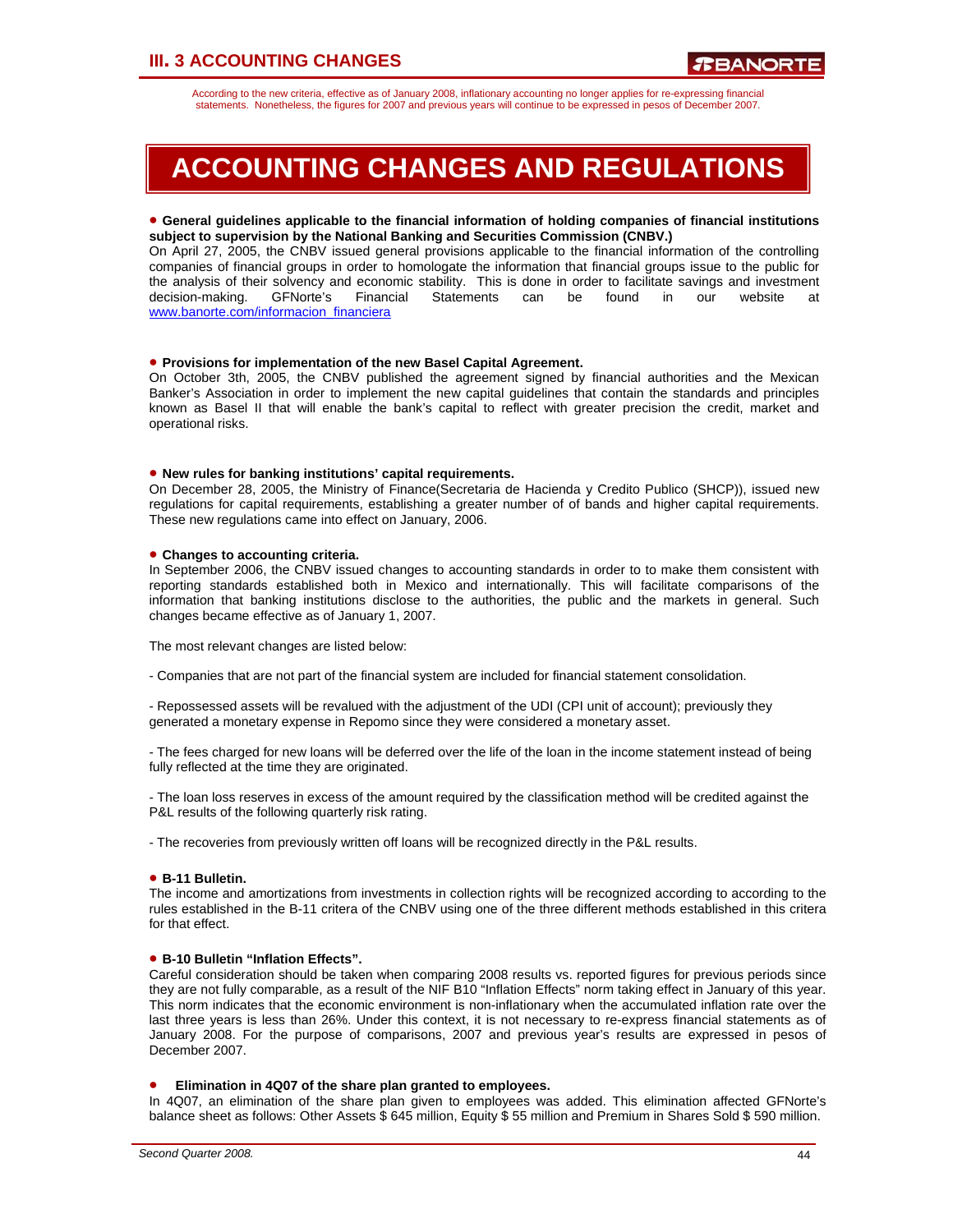According to the new criteria, effective as of January 2008, inflationary accounting no longer applies for re-expressing financial statements. Nonetheless, the figures for 2007 and previous years will continue to be expressed in pesos of December 2007.

# **LOAN PORTFOLIO SALES TO SOLIDA ADMINISTRADORA DE PORTAFOLIOS**

On February, 2003 Banorte sold Ps \$1.9 billion (Ps \$1.861 billion in Past-due loans & Ps \$64 million in Performing loans) of its own portfolio (including interests) to its subsidiary Sólida Administradora de Portafolios, S.A. de C.V. for Ps \$378 million. The transaction was done based on August 2002 figures, and therefore the final figure that affected the February balance was Ps \$1.856 billion, once the collections made since August 2002 are considered. The past-due portfolio as well as Ps \$1.577 billion in associated loan reserves were cancelled.

As instructed by the CNBV, we show the integration of the loan portfolio sold in 1Q03 by Banorte to its subsidiary Sólida Administradora de Portafolios, S.A. de C.V. The Purpose of this sale was to concentrate the portfolio in this specialized recovery unit as it had been managing the collections of this loans previously. This was a one time operation and is not a recurrent procedure to transfer loans to Sólida.

|                             |        | <b>Local Currency (2)</b> |               |        | Foreign Currency (USD) (3) |        |        | <b>Total</b> |               |
|-----------------------------|--------|---------------------------|---------------|--------|----------------------------|--------|--------|--------------|---------------|
| (Millions of Nominal Pesos) | Aug'02 | Mar'08                    | <b>Jun'08</b> | Aug'02 | Mar'08                     | Jun'08 | Aug'02 | Mar'08       | <b>Jun'08</b> |
| <b>Performing Loans</b>     |        |                           |               |        |                            |        |        |              |               |
| Commercial                  | 5      |                           |               | 5      | ٠                          | ۰      | 10     |              |               |
| Consumer                    | ۰      | ٠                         |               | ۰      | ۰                          | ٠      | ۰      | ۰            |               |
| Mortgage                    | 54     | 70                        | 52            | ۰      | ٠                          | ٠      | 54     | 70           | 52            |
| Total                       | 59     | 70                        | 52            | 5      | $\blacksquare$             |        | 64     | 70           | 52            |
| <b>Non Performing Loans</b> |        |                           |               |        |                            |        |        |              |               |
| Commercial                  | 405    | 372                       | 372           | 293    | 110                        | 93     | 698    | 482          | 465           |
| Consumer                    | 81     | 73                        | 73            | ۰      | ٠                          | ٠      | 81     | 73           | 73            |
| Mortgage                    | 1.112  | 445                       | 440           | ۰      | ٠                          | ٠      | 1.112  | 445          | 440           |
| Total                       | 1,598  | 890                       | 885           | 293    | 110                        | 93     | 1,891  | 1,000        | 978           |
| <b>TOTAL LOANS</b>          | 1.657  | 960                       | 937           | 298    | 110                        | 93     | 1,955  | 1,070        | 1,030         |
| Loan Loss Reserves (1)      |        |                           |               |        |                            |        |        |              |               |
| Commercial                  | 326    | 360                       | 359           | 246    | 110                        | 93     | 572    | 470          | 452           |
| Consumer                    | 77     | 73                        | 73            | ۰      | ٠                          | ٠      | 77     | 73           | 73            |
| Mortgage                    | 669    | 422                       | 417           |        | ۰                          | ۰      | 669    | 422          | 417           |
| Total                       | 1,072  | 855                       | 849           | 246    | 110                        | 93     | 1,318  | 965          | 942           |

1) Reserve requirements using the same classification method used for the bank.<br>2) Includes UDIS.<br>3) The dollar portfolio and reserves are re-expressed in pesos.<br>Note 1. - There was a Reserve deficit of Ps 58 million as of

In 2Q08 the Loan portfolio showed changes due to: collections for Ps \$9 million, restructures for Ps \$2 million, repossessed assets for Ps \$4 millon and Ps \$29 million in charge-offs and discounts. In the Loan loss provisions, there were charge-offs and discounts for Ps \$6 million. There were transfers from performing loans to past due loans for Ps \$6 million and transfers from past due loans to performing loans for Ps \$2 million.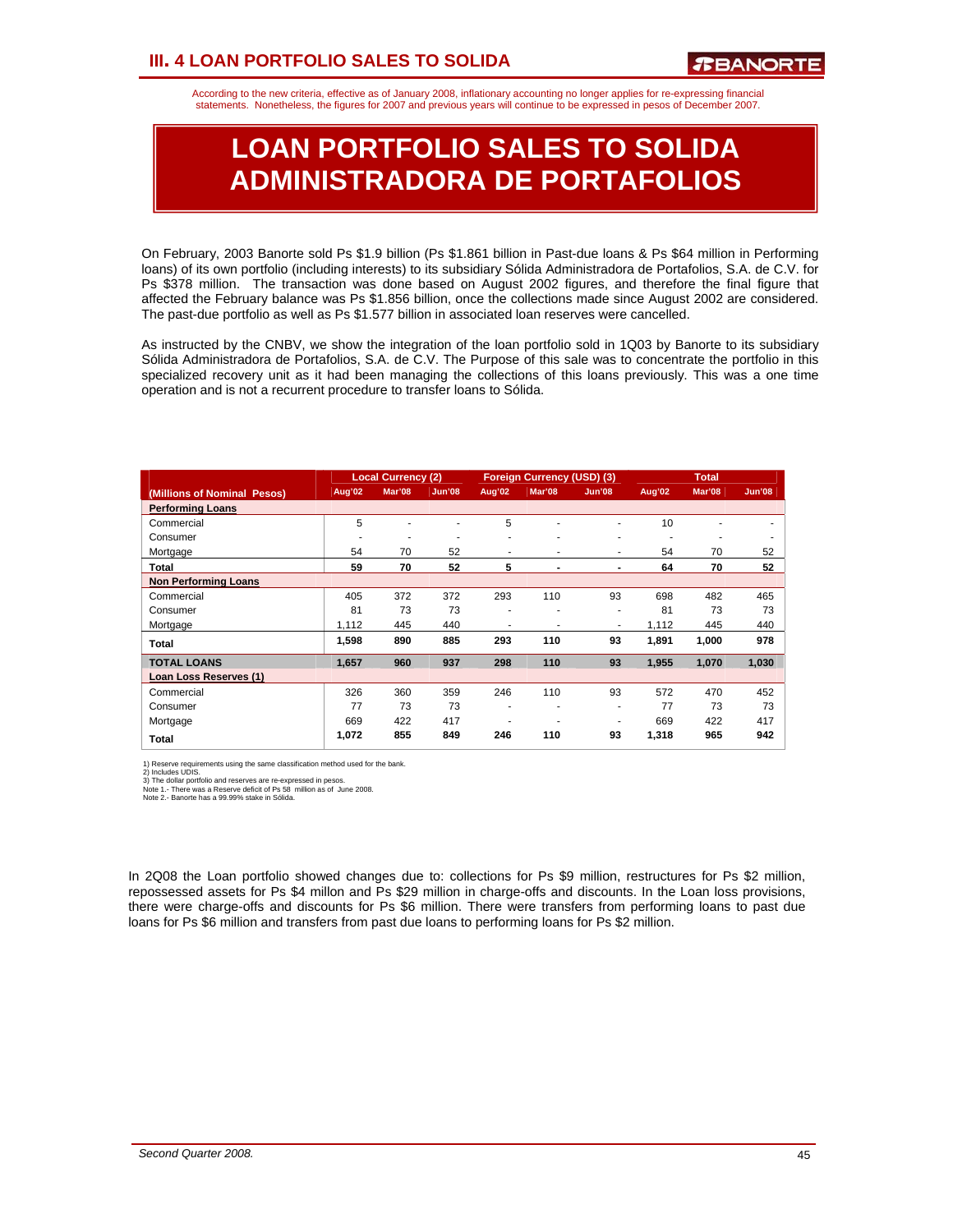### **III. 4 LOAN PORTFOLIO SALES TO SOLIDA**

According to the new criteria, effective as of January 2008, inflationary accounting no longer applies for re-expressing financial<br>statements. Nonetheless, the figures for 2007 and previous years will continue to be expres

As instructed by the CNBV for purposes of determining financial indicators and a general disclosure referred to regulations, we show the integration of the Banorte's portfolio including the portfolio which was sold to Sólida Administradora de Portafolios, S.A. de C.V..

|                             | Local Currency (1) |               | Foreign Currency (USD)(2) |               | <b>Total</b> |               |
|-----------------------------|--------------------|---------------|---------------------------|---------------|--------------|---------------|
| (Millions of Nominal Pesos) | Mar'08             | <b>Jun'08</b> | Mar'08                    | <b>Jun'08</b> | Mar'08       | <b>Jun'08</b> |
| <b>Performing Loans</b>     |                    |               |                           |               |              |               |
| Commercial                  | 103,698            | 118,907       | 15,199                    | 14,122        | 118,897      | 133,029       |
| Consumer                    | 28,446             | 30,210        | ä,                        |               | 28,446       | 30,210        |
| Mortgage                    | 37,475             | 39,539        |                           |               | 37,475       | 39,539        |
| Fobaproa / IPAB             | $\blacksquare$     |               |                           |               |              |               |
| <b>Performing Loans</b>     | 169,619            | 188,656       | 15,199                    | 14,122        | 184,818      | 202,778       |
|                             |                    |               |                           |               |              |               |
| <b>Non Performing Loans</b> |                    |               |                           |               |              |               |
| Commercial                  | 1,172              | 1,264         | 134                       | 117           | 1,306        | 1,381         |
| Consumer                    | 1,280              | 1,543         | ä,                        | ٠             | 1,280        | 1,543         |
| Mortgage                    | 1,321              | 1,038         |                           |               | 1,321        | 1,038         |
| <b>Non Performing Loans</b> | 3,773              | 3,845         | 134                       | 117           | 3,907        | 3,962         |
|                             |                    |               |                           |               |              |               |
| <b>TOTAL LOANS</b>          | 173,392            | 192,501       | 15,333                    | 14,239        | 188,725      | 206,740       |
|                             |                    |               |                           |               |              |               |
| <b>Loan Loss Reserves</b>   | 4,584              | 4,749         | 239                       | 218           | 4,823        | 4,967         |
| <b>Net Loan Portfolio</b>   | 168,808            | 187,752       | 15,094                    | 14,021        | 183,902      | 201,773       |
| <b>Loan Loss Reserves</b>   |                    |               |                           |               | 123.45%      | 125.37%       |
| % Past Due Loans            |                    |               |                           |               | 2.07%        | 1.92%         |

1) Includes UDIS. 2) The dollar portfolio and reserves are re-expressed in pesos.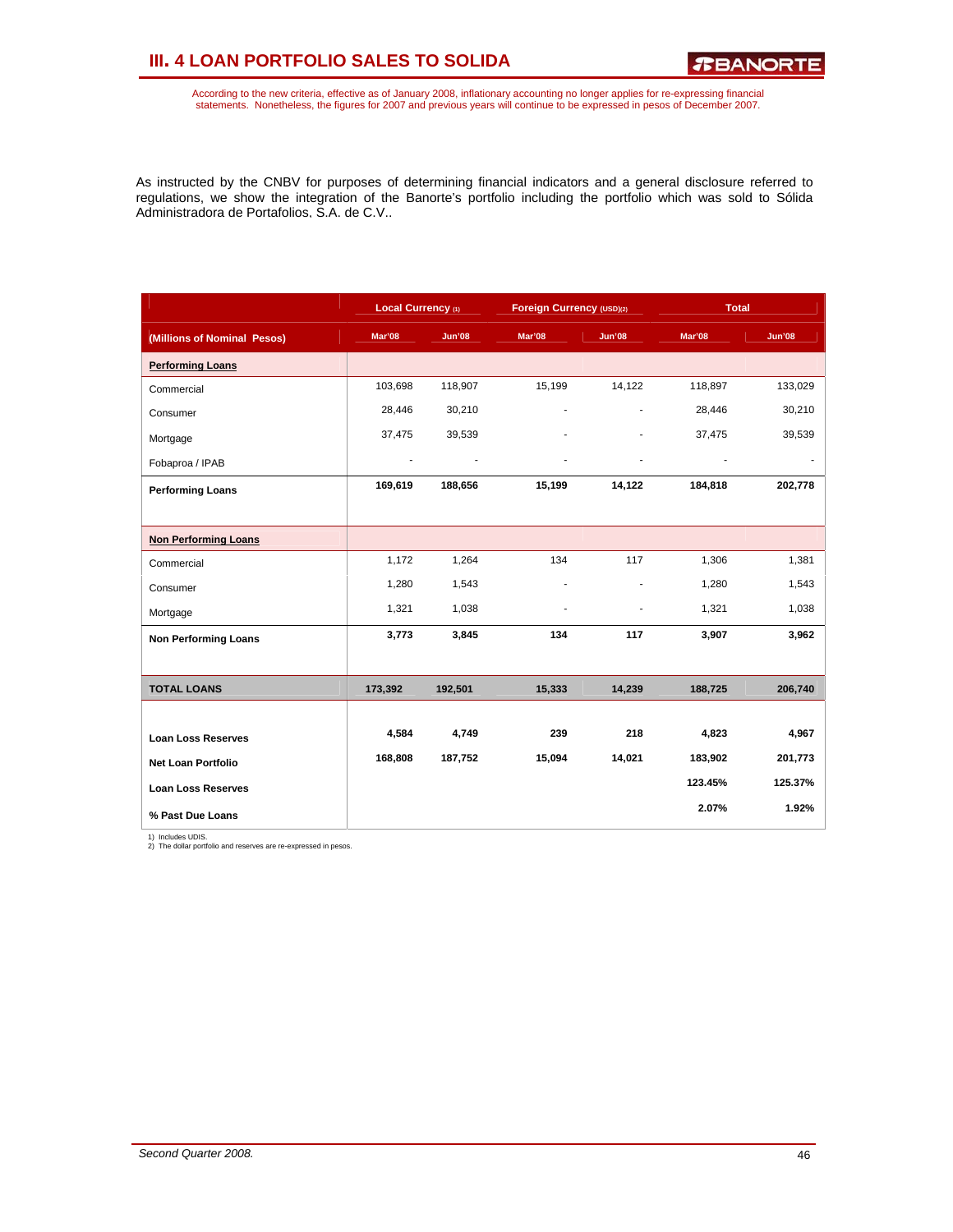According to the new criteria, effective as of January 2008, inflationary accounting no longer applies for re-expressing financial<br>statements. Nonetheless, the figures for 2007 and previous years will continue to be expres

### **NOTES TO FINANCIAL STATEMENTS**

### **FINANCIAL INSTRUMENTS AND VALUATION EFFECTS 2Q08**

| (Million Pesos)                     |                             |                 |                                         |                     |
|-------------------------------------|-----------------------------|-----------------|-----------------------------------------|---------------------|
| <b>NEGOTIABLE INSTRUMENTS</b>       | <b>BOOK</b><br><b>VALUE</b> | <b>INTEREST</b> | <b>UNREALIZED</b><br><b>GAIN (LOSS)</b> | <b>MARKET VALUE</b> |
| <b>Goverment Securities</b>         | 1,384                       | $\blacksquare$  | (2)                                     | 1,382               |
| <b>Banking Securities</b>           | 5,090                       | 15              | (1)                                     | 5,103               |
| Private                             | 1,089                       | 42              | (15)                                    | 1,116               |
| <b>Bank Paper</b>                   |                             |                 |                                         |                     |
| <b>Treasury Bonds</b>               |                             |                 |                                         |                     |
| <b>PEMEX</b>                        |                             |                 |                                         |                     |
| <b>UMS</b>                          |                             |                 |                                         |                     |
| <b>Commercial Paper</b>             | 3,093                       |                 |                                         | 3,093               |
| Shares listed in the SIC            |                             |                 |                                         |                     |
| Guarantee (collateral) for futures  | 4                           |                 |                                         | 4                   |
| <b>Mutual Funds</b>                 |                             |                 |                                         |                     |
| <b>Subordinated Securities</b>      | 236                         |                 | $\overline{4}$                          | 241                 |
| Total                               | 10,896                      | 57              | (15)                                    | 10,938              |
| <b>SECURITIES HELD FOR SALE</b>     |                             |                 |                                         |                     |
| <b>Goverment Securities</b>         | 5,529                       | 23              | (65)                                    | 5,487               |
| Mexican Government Securities (UMS) | 1,213                       | 32              | 6                                       | 1,251               |
| <b>Treasury Bonds</b>               | 21                          |                 |                                         | 21                  |
| Public company bonds                | $\overline{7}$              |                 | 596                                     | 603                 |
| <b>Bonds</b>                        | 3,142                       | 47              | (157)                                   | 3,032               |
| Eurobonds                           | 412                         | 9               | (2)                                     | 419                 |
| <b>Bank Paper</b>                   |                             |                 |                                         |                     |
| Structured notes                    |                             |                 |                                         |                     |
| <b>PEMEX</b>                        | 3,866                       | 81              | 44                                      | 3,992               |
| Subordinated securities             | 21                          |                 | 259                                     | 279                 |
| Swaps for hedging purposes          |                             |                 |                                         |                     |
| <b>Total</b>                        | 14,212                      | 191             | 680                                     | 15,082              |
| <b>SECURITIES HELD TO MATURITY</b>  |                             |                 |                                         |                     |
| <b>Special Cetes</b>                | 665                         | 6               |                                         | 672                 |
| Securities affected as collateral   |                             |                 |                                         |                     |
| <b>Fiduciary Rights</b>             |                             |                 |                                         |                     |
| <b>Bonds</b>                        |                             |                 |                                         |                     |
| Mexican Government Securities (UMS) |                             |                 |                                         |                     |
| Government securities               | 10                          |                 |                                         | 10                  |
| PEMEX (USD)                         |                             |                 |                                         |                     |
| <b>Strip Bonds</b>                  |                             |                 |                                         |                     |
| Subordinated securities             | 61                          |                 |                                         | 61                  |
| Total                               | 736                         | $\overline{7}$  |                                         | 742                 |
| <b>TOTAL</b>                        | 25,844                      | 255             | 665                                     | 26,762              |

#### **SECURITIES ASSIGNED FOR SETTLEMENT 2Q08**  *(Million Pesos)*

| <b>SECURITIES ASSIGNED FOR SETTLEMENT</b> | <b>BOOK</b><br><b>VALUE</b> | <b>INTEREST</b> | <b>UNREALIZED</b><br><b>GAIN (LOSS)</b> | <b>MARKET VALUE</b> |
|-------------------------------------------|-----------------------------|-----------------|-----------------------------------------|---------------------|
| Government securities                     | 1,560                       | 9               | (20)                                    | 1,549               |
| <b>Banking securities</b>                 |                             |                 | ٠                                       |                     |
| Private                                   |                             |                 |                                         |                     |
| <b>Bank Paper</b>                         |                             |                 |                                         |                     |
| <b>Treasury Bonds</b>                     | 21                          |                 |                                         | 21                  |
| <b>UMS</b>                                |                             |                 |                                         |                     |
| <b>Commercial Paper</b>                   |                             |                 |                                         |                     |
| Shares listed in the SIC                  |                             |                 |                                         |                     |
| Guarantee (collateral) for futures        |                             |                 |                                         |                     |
| <b>Mutual Funds</b>                       |                             |                 |                                         |                     |
| Swaps for Hedging Purposes                |                             |                 |                                         |                     |
| <b>Total</b>                              | 1,581                       | 9               | (20)                                    | 1.570               |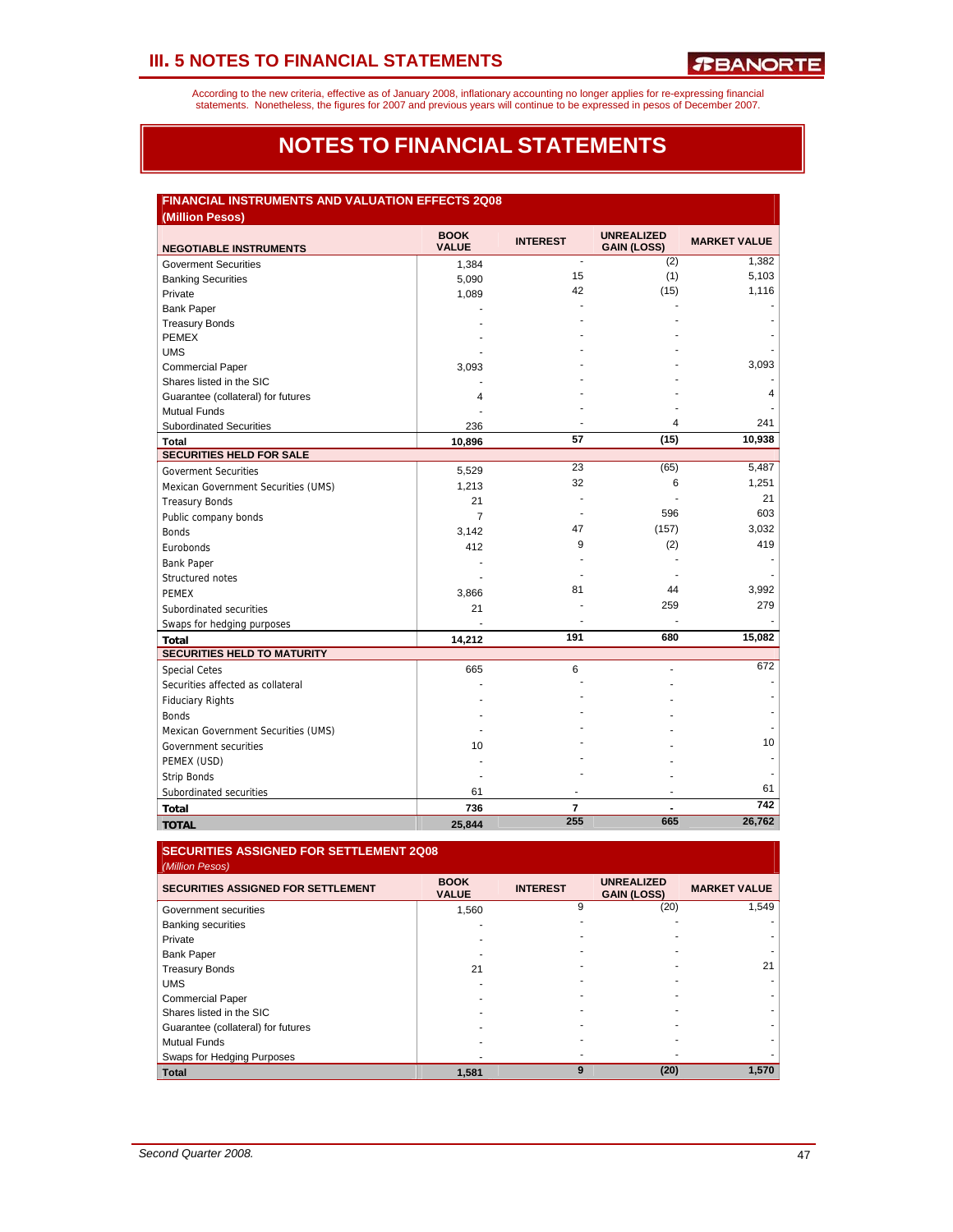*T***BANORTE** 

| <b>REPURCHASE AGREEMENT OPERATIONS 2Q08</b><br>(Million Pesos) |                                                                |                                             |                                  |                                |                                    |  |  |  |  |  |  |
|----------------------------------------------------------------|----------------------------------------------------------------|---------------------------------------------|----------------------------------|--------------------------------|------------------------------------|--|--|--|--|--|--|
|                                                                | <b>FINANCIAL STATEMENT</b>                                     |                                             |                                  |                                |                                    |  |  |  |  |  |  |
| <b>SALES</b>                                                   | <b>MARKET VALUE</b>                                            | <b>INDIVIDUAL</b><br><b>COMPENSATION</b>    |                                  |                                |                                    |  |  |  |  |  |  |
|                                                                | <b>RECEIVABLES ON</b><br><b>REPURCHASE</b><br><b>AGREEMENT</b> | <b>SECURITIES TO</b><br><b>BE DELIVERED</b> | <b>GLOBAL</b><br><b>POSITION</b> | <b>ASSET</b><br><b>BALANCE</b> | <b>LIABILITY</b><br><b>BALANCE</b> |  |  |  |  |  |  |
| <b>Goverment Securities</b>                                    | 200.472                                                        | 201,041                                     | (569)                            | 16                             | 585                                |  |  |  |  |  |  |
| <b>Banking Securities</b>                                      | 22.697                                                         | 22,697                                      |                                  | 15                             | 14                                 |  |  |  |  |  |  |
| <b>Private Securities</b>                                      | 15.419                                                         | 15.422                                      | (3)                              | $\overline{\phantom{a}}$       | 3                                  |  |  |  |  |  |  |
| <b>Total</b>                                                   | 238,589                                                        | 239,160                                     | (571)                            | 31                             | 602                                |  |  |  |  |  |  |

|                             |                                                                |                                             |                                  |                                | <b>FINANCIAL STATEMENT</b>         |
|-----------------------------|----------------------------------------------------------------|---------------------------------------------|----------------------------------|--------------------------------|------------------------------------|
| <b>PURCHASES</b>            | <b>MARKET VALUE</b>                                            | <b>INDIVIDUAL</b><br><b>COMPENSATION</b>    |                                  |                                |                                    |
|                             | <b>RECEIVABLES ON</b><br><b>REPURCHASE</b><br><b>AGREEMENT</b> | <b>SECURITIES TO</b><br><b>BE DELIVERED</b> | <b>GLOBAL</b><br><b>POSITION</b> | <b>ASSET</b><br><b>BALANCE</b> | <b>LIABILITY</b><br><b>BALANCE</b> |
| <b>Goverment Securities</b> | 33.001                                                         | 32,945                                      | (56)                             | 59                             | 3                                  |
| <b>Banking Securities</b>   | 3.248                                                          | 3.248                                       |                                  |                                |                                    |
| <b>Private Securities</b>   | $\overline{\phantom{a}}$                                       |                                             |                                  | $\overline{\phantom{a}}$       |                                    |
| <b>Total</b>                | 36.249                                                         | 36,193                                      | (56)                             | 59                             | 3                                  |
|                             |                                                                |                                             |                                  | 90                             | 605                                |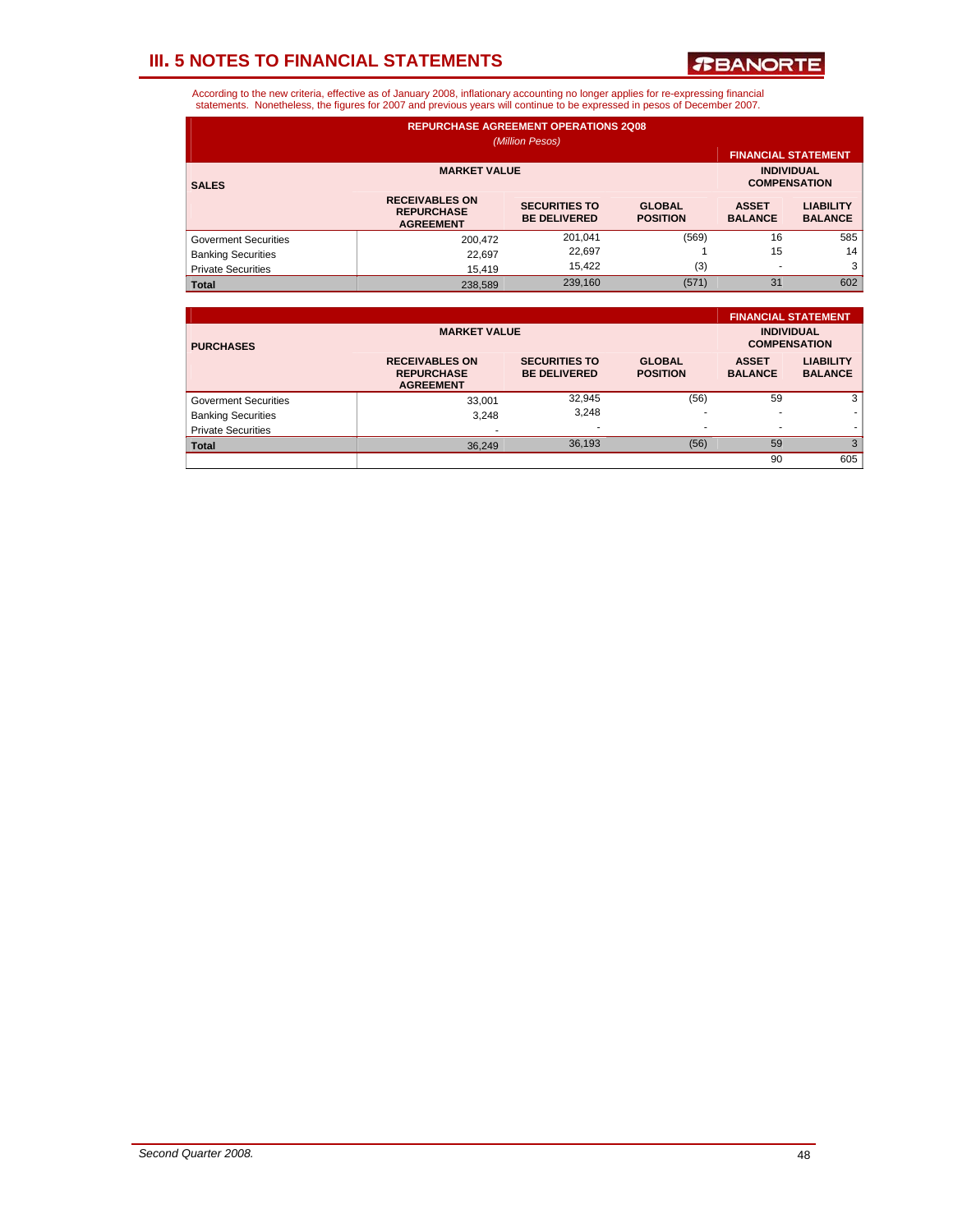| DERIVATIVE FINANCIAL INSTRUMENTS OPERATIONS 2Q08<br>(Million Pesos) |                        |                          |                         |                                     |                                   |  |  |  |  |
|---------------------------------------------------------------------|------------------------|--------------------------|-------------------------|-------------------------------------|-----------------------------------|--|--|--|--|
| <b>INSTRUMENT</b>                                                   | <b>TO RECEIVE</b>      | <b>TO DELIVER</b>        | <b>NET</b>              | <b>DEBTOR</b><br><b>BALANC</b><br>Е | <b>CREDITOR</b><br><b>BALANCE</b> |  |  |  |  |
| <b>FUTURES</b>                                                      |                        |                          |                         |                                     |                                   |  |  |  |  |
| Over Inflation (INPC)                                               | $\mathbb{Z}^2$         | ÷,                       | $\blacksquare$          | $\frac{1}{2}$                       | $\overline{a}$                    |  |  |  |  |
|                                                                     |                        |                          |                         |                                     | L.                                |  |  |  |  |
| <b>FORWARD FX CONTRACTS</b>                                         | <b>AGREED PRICE</b>    | <b>MARKET VALUE</b>      | <b>VALUATION</b>        |                                     |                                   |  |  |  |  |
| Negotiable                                                          |                        |                          |                         |                                     |                                   |  |  |  |  |
| Purchases                                                           | 266                    | 258                      | (8)                     |                                     |                                   |  |  |  |  |
| Sells                                                               | 232                    | 238                      | 6<br>(2)                | 6                                   | 8                                 |  |  |  |  |
| Total                                                               | 498                    | 497                      |                         |                                     | (2)                               |  |  |  |  |
| Hedging                                                             |                        |                          |                         |                                     |                                   |  |  |  |  |
| Purchases                                                           |                        |                          |                         |                                     |                                   |  |  |  |  |
| Sells                                                               |                        |                          |                         |                                     |                                   |  |  |  |  |
| Total                                                               |                        |                          |                         |                                     |                                   |  |  |  |  |
|                                                                     |                        |                          |                         |                                     |                                   |  |  |  |  |
| <b>SWAPS</b>                                                        | <b>TO RECEIVE</b>      | <b>TO DELIVER</b>        | <b>NET</b>              |                                     |                                   |  |  |  |  |
| <b>Cross Currency</b>                                               | $\overline{a}$         | $\overline{a}$           | $\overline{a}$          |                                     |                                   |  |  |  |  |
| Valuation                                                           | ÷                      | J.                       |                         |                                     |                                   |  |  |  |  |
| Total                                                               |                        |                          |                         |                                     |                                   |  |  |  |  |
| Negotiable                                                          |                        |                          |                         |                                     |                                   |  |  |  |  |
| Capital                                                             | 17,659                 | (17, 651)                | 8                       |                                     |                                   |  |  |  |  |
| Interest rate                                                       | 764                    | (762)                    | 2                       |                                     |                                   |  |  |  |  |
| Valuation                                                           | 44,637                 | (44, 620)                | 17                      |                                     |                                   |  |  |  |  |
| Subtotal                                                            | 63,060                 | (63,033)                 | 27                      | 3,201                               | 3,174                             |  |  |  |  |
|                                                                     |                        |                          |                         |                                     | 27                                |  |  |  |  |
| Hedging                                                             |                        |                          |                         |                                     |                                   |  |  |  |  |
| Capital                                                             | 15,687                 | (15, 762)                | (75)                    |                                     |                                   |  |  |  |  |
| Interest rate                                                       | 205                    | (232)                    | (27)                    |                                     |                                   |  |  |  |  |
| Valuation<br>Subtotal                                               | 4,538<br>20,429        | (4, 810)<br>(20, 803)    | (272)<br>(374)          | 722                                 | 1,096                             |  |  |  |  |
|                                                                     |                        |                          |                         |                                     | (374)                             |  |  |  |  |
| <b>OPTIONS</b>                                                      | <b>Initial Premium</b> | Valuation                | <b>Valued Premium</b>   |                                     |                                   |  |  |  |  |
| Negociable-Assets                                                   |                        |                          |                         |                                     |                                   |  |  |  |  |
| Swaptions                                                           | 33                     | 8                        | 41                      |                                     |                                   |  |  |  |  |
| Rate Options                                                        | 62                     | 62                       | 124                     |                                     |                                   |  |  |  |  |
| Index Options (ipc)                                                 | $\mathbf{1}$           | ÷.                       | $\mathbf{1}$            |                                     |                                   |  |  |  |  |
| Total                                                               | $\overline{2}$         | $\overline{\phantom{a}}$ | $\overline{2}$          |                                     |                                   |  |  |  |  |
|                                                                     | 98                     | 70                       | 168                     | 168                                 |                                   |  |  |  |  |
| <b>Hedging -Assets</b><br>Swaptions                                 | $\blacksquare$         | ÷                        | $\overline{a}$          |                                     |                                   |  |  |  |  |
| Rate Options                                                        | 197                    | 231                      | 427                     |                                     |                                   |  |  |  |  |
| Index Options (ipc)                                                 | ä,                     | ٠                        | ٠                       |                                     |                                   |  |  |  |  |
| Total                                                               | 197                    | 231                      | 427                     | 427                                 |                                   |  |  |  |  |
|                                                                     |                        |                          |                         |                                     |                                   |  |  |  |  |
| Negociable-Liability                                                |                        |                          |                         |                                     |                                   |  |  |  |  |
| Swaptions                                                           | (20)                   | (27)                     | (46)                    |                                     |                                   |  |  |  |  |
| <b>FX</b>                                                           | (2)                    | $\mathbf{1}$             | (1)                     |                                     |                                   |  |  |  |  |
| Rate Options                                                        | (72)                   | (46)<br>٠                | (118)<br>$\blacksquare$ |                                     |                                   |  |  |  |  |
| Index Options (ipc)<br>Total                                        | $\blacksquare$<br>(93) | (72)                     | (165)                   | $\overline{\phantom{a}}$            | 165                               |  |  |  |  |
| Debtor Balance                                                      |                        |                          |                         | 4,525                               |                                   |  |  |  |  |
| <b>Creditor Balance</b>                                             |                        |                          |                         |                                     | 4,443                             |  |  |  |  |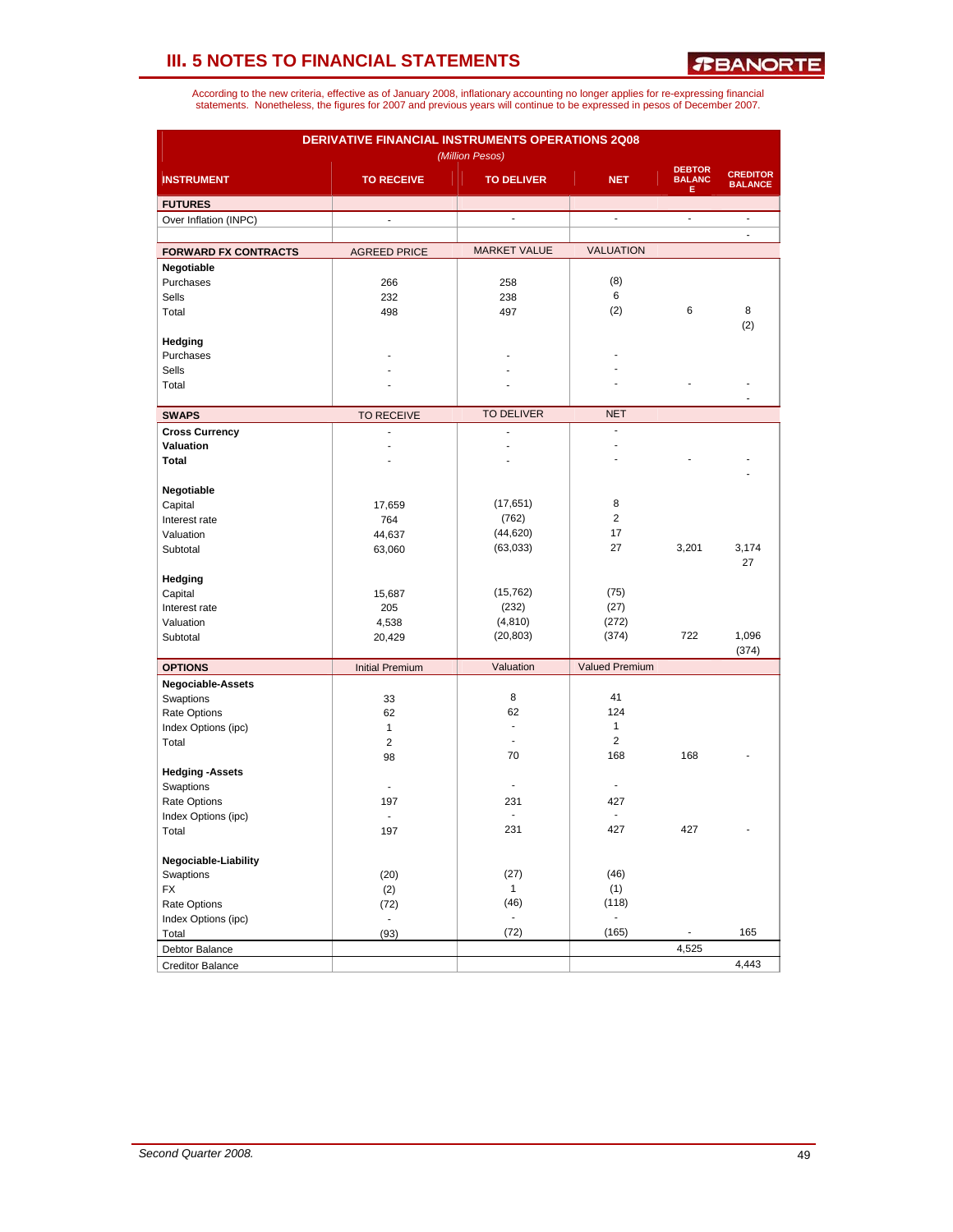| <b>NOTIONAL PRINCIPAL AMOUNT IN DERIVATIVE OPERATIONS 2Q08</b><br>(Millones de Pesos) |              |                                  |                 |                 |  |  |  |
|---------------------------------------------------------------------------------------|--------------|----------------------------------|-----------------|-----------------|--|--|--|
| <b>PRODUCT</b>                                                                        | <b>KIND</b>  | <b>UNDERLYING</b>                | <b>CURRENCY</b> | <b>NOTIONAL</b> |  |  |  |
| <b>FX Forwards</b>                                                                    | Purchases    | <b>Exchange Rate</b><br>(Dollar) | <b>MXN</b>      | 26              |  |  |  |
| <b>FX Forwards</b>                                                                    | Sales        | <b>Exchange Rate</b><br>(Dollar) | <b>MXN</b>      | 23              |  |  |  |
| <b>FX Options</b>                                                                     | Purchases    | <b>Exchange Rate</b><br>(Dollar) | <b>MXN</b>      | 187             |  |  |  |
| <b>FX Options</b>                                                                     | <b>Sales</b> | <b>Exchange Rate</b><br>(Dollar) | <b>MXN</b>      | 495             |  |  |  |
| <b>Interest Rate Options</b>                                                          | Purchases    | <b>TIIE</b>                      | <b>MXN</b>      | 30,412          |  |  |  |
| <b>Interest Rate Options</b>                                                          | <b>Sells</b> | TIIF                             | <b>MXN</b>      | 7,934           |  |  |  |
| <b>Interest Rate Swaptionse</b>                                                       | USLI/IRS     | TIIF                             | <b>MXN</b>      | 5.350           |  |  |  |
| <b>Interest Rate Swaptions</b>                                                        | TIIE/IRS     | TIIE                             | <b>MXN</b>      | 5,050           |  |  |  |
| <b>Interest Rate Swaps</b>                                                            | USLI/IRS     | <b>LIBOR</b>                     | <b>MXN</b>      | 2.412           |  |  |  |
| <b>Interest Rate Swaps</b>                                                            | TIIE/IRS     | TIIF                             | <b>MXN</b>      | 162,828         |  |  |  |
| <b>FX Swaps</b>                                                                       | CETE-US/CS   | <b>CETE</b>                      | <b>MXN</b>      | 4,432           |  |  |  |
| <b>FX Swaps</b>                                                                       | TIIE-EU/CS   | TIIF                             | <b>MXN</b>      | 879             |  |  |  |
| <b>FX Swaps</b>                                                                       | MXP-US/CSF   | <b>FIX/FIX</b>                   | <b>MXN</b>      | 17,024          |  |  |  |
| <b>FX Swaps</b>                                                                       | TIIE-US/BS   | <b>TIIE/LIBOR</b>                | <b>MXN</b>      | 4,147           |  |  |  |
| <b>FX Swaps</b>                                                                       | TIIE-US/CS   | TIIE                             | <b>MXN</b>      | 6,864           |  |  |  |
| <b>Futures in MEXDER</b>                                                              | Purchases    | <b>TIIE</b>                      | <b>MXN</b>      |                 |  |  |  |
| <b>Futures in MEXDER</b>                                                              | <b>Sales</b> | <b>TIIE</b>                      | <b>MXN</b>      | 1,800           |  |  |  |
| <b>Futures in MEXDER</b>                                                              | Purchases    | <b>CETE</b>                      | <b>MXN</b>      |                 |  |  |  |
| <b>Futures in MEXDER</b>                                                              | Sales        | <b>CETE</b>                      | <b>MXN</b>      | 1,900           |  |  |  |
| <b>Futures in MEXDER</b>                                                              | Purchases    | M <sub>10</sub>                  | <b>MXN</b>      |                 |  |  |  |
| <b>Futures in MEXDER</b>                                                              | Sales        | M <sub>10</sub>                  | <b>MXN</b>      | 20              |  |  |  |

| INVESTMENT IN NON GOVERNMENTAL FINANCIAL INSTRUMENTS THAT RESPRESENT MORE THAN 5%<br><b>NET CAPITAL 2Q08</b> |               |               |  |  |  |  |
|--------------------------------------------------------------------------------------------------------------|---------------|---------------|--|--|--|--|
| (Million Pesos)                                                                                              |               |               |  |  |  |  |
| <b>INVESTMENT INSTRUMENT</b>                                                                                 | <b>AMOUNT</b> | % NET CAPITAL |  |  |  |  |
|                                                                                                              |               |               |  |  |  |  |
| Banking Bond                                                                                                 | 3.310         | 8%            |  |  |  |  |
|                                                                                                              |               |               |  |  |  |  |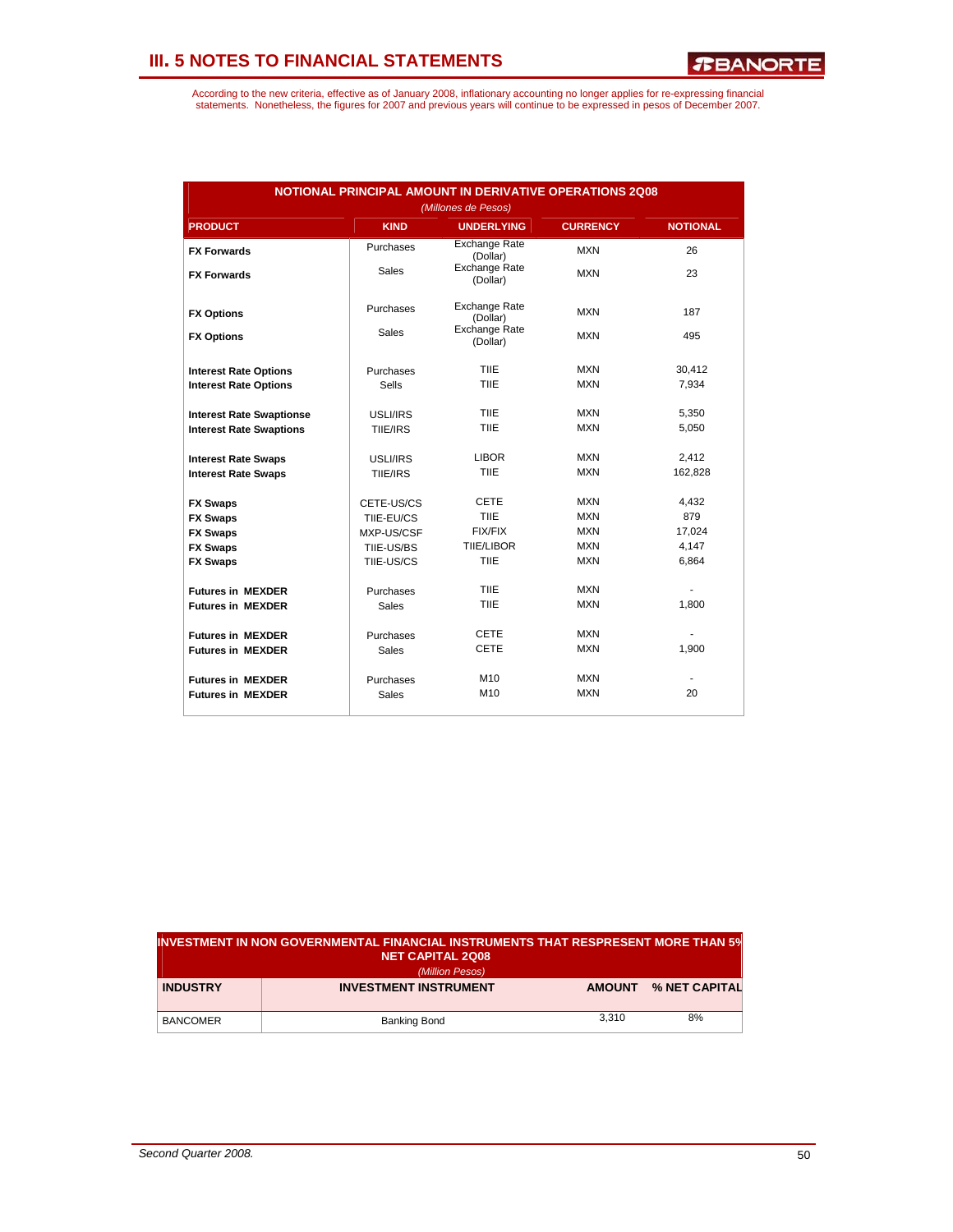According to the new criteria, effective as of January 2008, inflationary accounting no longer applies for re-expressing financial<br>statements. Nonetheless, the figures for 2007 and previous years will continue to be expres

|                                 |                       |                          | <b>LOAN PORTFOLIO</b><br>(Million Pesos) |                          |                         |                          |              |                          |
|---------------------------------|-----------------------|--------------------------|------------------------------------------|--------------------------|-------------------------|--------------------------|--------------|--------------------------|
|                                 | <b>Local Currency</b> |                          | <b>UDIS</b>                              |                          | <b>Foreign Currency</b> |                          | <b>Total</b> |                          |
|                                 | <b>2Q07</b>           | <b>2Q08</b>              | <b>2Q07</b>                              | <b>2Q08</b>              | <b>2Q07</b>             | <b>2Q08</b>              | <b>2Q07</b>  | <b>2Q08</b>              |
| <b>Performing Loans</b>         |                       |                          |                                          |                          |                         |                          |              |                          |
| Commercial                      | 65.002                | 82,603                   | 295                                      | 291                      | 24.167                  | 24,204                   | 89.464       | 107,097                  |
| <b>Financial Intermediaries</b> | 5,008                 | 14,000                   |                                          |                          | 940                     | 530                      | 5,948        | 14,531                   |
| Consumer                        | 24,290                | 30,116                   | 91                                       | 96                       | 159                     | 166                      | 24,541       | 30,380                   |
| Mortgages                       | 30,496                | 38,527                   | 1,162                                    | 960                      | 724                     | 1,683                    | 32,381       | 41,170                   |
| <b>Goverment Entities</b>       | 16,835                | 24,072                   |                                          |                          | 409                     | 295                      | 17,244       | 24,367                   |
| Fobaproa                        | ٠                     | $\overline{\phantom{a}}$ |                                          | ٠                        | $\sim$                  | $\overline{\phantom{a}}$ |              |                          |
| <b>Total</b>                    | 141,631               | 189,320                  | 1,548                                    | 1,346                    | 26,399                  | 26,878                   | 169,578      | 217,544                  |
| <b>Past Due Loans</b>           |                       |                          |                                          |                          |                         |                          |              |                          |
| Commercial                      | 787                   | 1,049                    | 9                                        | 6                        | 85                      | 80                       | 880          | 1,135                    |
| <b>Financial Intermediaries</b> |                       |                          |                                          | ٠                        | $\overline{a}$          | ٠                        | ä,           | ٠                        |
| Consumer                        | 885                   | 1,470                    |                                          | ٠                        | ٠                       | 1                        | 885          | 1,471                    |
| Mortgages                       | 444                   | 551                      | 352                                      | 47                       | 10                      | 21                       | 806          | 619                      |
| <b>Goverment Entities</b>       |                       | ٠                        | ٠                                        | $\overline{\phantom{a}}$ | $\blacksquare$          |                          | ٠            | $\overline{\phantom{0}}$ |
| <b>Total</b>                    | 2,115                 | 3,070                    | 361                                      | 52                       | 95                      | 102                      | 2,571        | 3,225                    |
| <b>Total Propietary Loans</b>   | 143,746               | 192.390                  | 1,909                                    | 1,399                    | 26,494                  | 26,980                   | 172,149      | 220,769                  |

| <b>COST OF BALANCES OF FINAPE, FOPIME, MORTGAGE UDIS AND MORTGAGE FOVI</b><br><b>LOAN PORTFOLIOS AS OF 2Q08</b> |    |     |  |  |  |  |  |
|-----------------------------------------------------------------------------------------------------------------|----|-----|--|--|--|--|--|
| ()Million Pesos)                                                                                                |    |     |  |  |  |  |  |
| <b>TOTAL</b>                                                                                                    |    |     |  |  |  |  |  |
| <b>BALANCE OF LOAN</b><br><b>PERIOD COST</b><br><b>PORTFOLIO</b>                                                |    |     |  |  |  |  |  |
| <b>FINAPE</b>                                                                                                   |    |     |  |  |  |  |  |
| <b>FOPYME</b>                                                                                                   |    |     |  |  |  |  |  |
| Mortgage UDIS                                                                                                   | 20 | 117 |  |  |  |  |  |
| Mortgage FOVI                                                                                                   |    | 19  |  |  |  |  |  |
|                                                                                                                 | 20 | 137 |  |  |  |  |  |

Quarter ending balance of Ps 137 million pesos in debtors support programs with a cost for the period of Ps 20 million.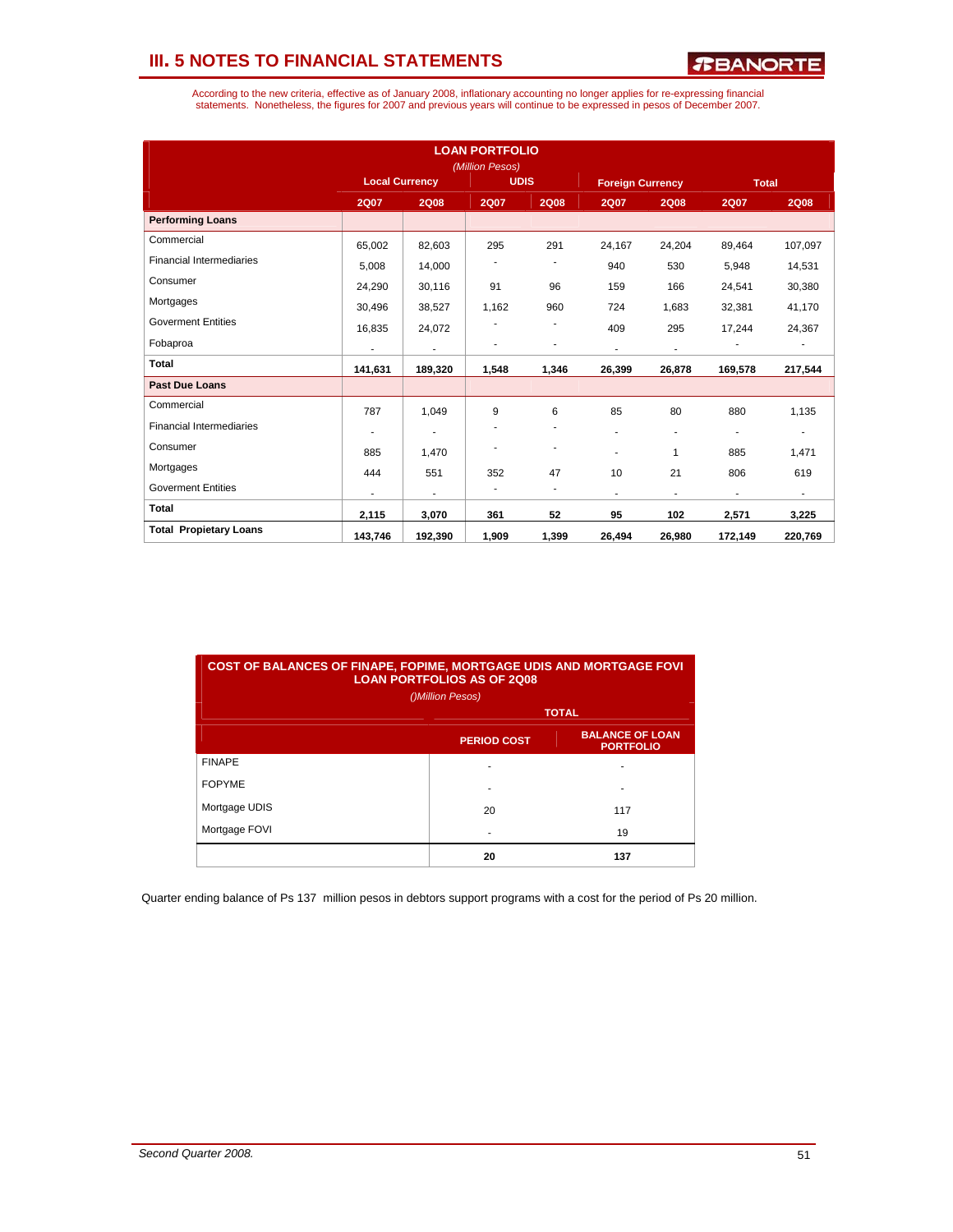According to the new criteria, effective as of January 2008, inflationary accounting no longer applies for re-expressing financial<br>statements. Nonetheless, the figures for 2007 and previous years will continue to be expres

#### • **Distressed Portfolio**

The National Banking and Securities Commission (CNBV) accepted the Proposal of the Bankers Association of Mexico (ABM) to consider as a Distressed Portfolio the D and E risk levels of the portfolio classification. The following table shows the distressed portfolio.

| (Million Pesos)                    | Total   |
|------------------------------------|---------|
| <b>Distressed Portfolio</b>        | 1.510   |
| Total Loans                        | 220.769 |
| Distressed Portfolio / Total Loans | 0.7%    |

| <b>DEFERRED TAXES</b><br>(Million Pesos)                                                        |                   |                                 |                |  |  |  |  |
|-------------------------------------------------------------------------------------------------|-------------------|---------------------------------|----------------|--|--|--|--|
| <b>ASSETS</b>                                                                                   | <b>INCOME TAX</b> | <b>PROFIT</b><br><b>SHARING</b> | <b>NET</b>     |  |  |  |  |
| Tax losses pending amortization                                                                 | 10                |                                 | 10             |  |  |  |  |
| Provisions for possible loss in loans                                                           | 47                |                                 | 47             |  |  |  |  |
| <b>Earnings per Society</b>                                                                     |                   |                                 |                |  |  |  |  |
| Deferred compensation                                                                           | 3                 |                                 | 3              |  |  |  |  |
| Non deductible provisions and cumulative income                                                 | 287               | 97                              | 384            |  |  |  |  |
| Net operating loss carryforward - Uniteller and Banorte USA corp.                               | 10                |                                 | 10             |  |  |  |  |
| State Tax on Assets Deferred                                                                    | $\overline{2}$    |                                 | $\overline{2}$ |  |  |  |  |
| Excess of accounting value over fiscal value on Reposessed Assets                               | 238               | 54                              | 292            |  |  |  |  |
| Diminishable profit sharing                                                                     | 236               | 84                              | 320            |  |  |  |  |
| Past-due loan reserves                                                                          | 11                |                                 | 11             |  |  |  |  |
| Anticipated Income and Expenses                                                                 | 293               | 104                             | 396            |  |  |  |  |
| Installation expenses                                                                           | 9                 |                                 | 9              |  |  |  |  |
| Effects from valuation of instruments                                                           | $\overline{2}$    |                                 | 2              |  |  |  |  |
| Other                                                                                           |                   |                                 |                |  |  |  |  |
| <b>Total Assets</b>                                                                             | 1,147             | 339                             | 1,486          |  |  |  |  |
| <b>LIABILITIES</b>                                                                              |                   |                                 |                |  |  |  |  |
| Accrued interest and inflationary component of Fixed Assets,<br>Foreclosed, Intangible & Others | (167)             | (59)                            | (226)          |  |  |  |  |
| <b>Pension Funds Contribution</b>                                                               | (140)             | (50)                            | (190)          |  |  |  |  |
| Loan Portfolio Acquisitions                                                                     | (486)             | (66)                            | (552)          |  |  |  |  |
| Projects to be capitalized                                                                      |                   |                                 |                |  |  |  |  |
| Income tax to pay on UDIS Trust funds                                                           | (37)              |                                 | (37)           |  |  |  |  |
| Book value depreciation                                                                         | (41)              |                                 | (41)           |  |  |  |  |
| Dividends Federal Home Loan Bank                                                                | (1)               |                                 | (1)            |  |  |  |  |
| Intangibles' amortizations                                                                      | (34)              |                                 | (34)           |  |  |  |  |
| Unrealized loss from Securities held for sale                                                   | (39)              |                                 | (39)           |  |  |  |  |
| Expenses paid in advance                                                                        | (1)               |                                 | (1)            |  |  |  |  |
| Effects of other accounts                                                                       | (1)               |                                 | (1)            |  |  |  |  |
| Effects from valuation of instruments                                                           | (5)               |                                 | (5)            |  |  |  |  |
| <b>Reversal of Sale Costs</b>                                                                   | (6)               |                                 | (6)            |  |  |  |  |
| Organization and Recording Expenses & Installation Expenses                                     | (3)               |                                 | (3)            |  |  |  |  |
| Unrealized capital gain from investments in Siefore                                             | (47)              |                                 | (47)           |  |  |  |  |
| <b>Total liabilities</b>                                                                        | (1,007)           | (175)                           | (1, 182)       |  |  |  |  |
| <b>Assets (Liabilities) Accumulated Net</b>                                                     | 140               | 164                             | 304            |  |  |  |  |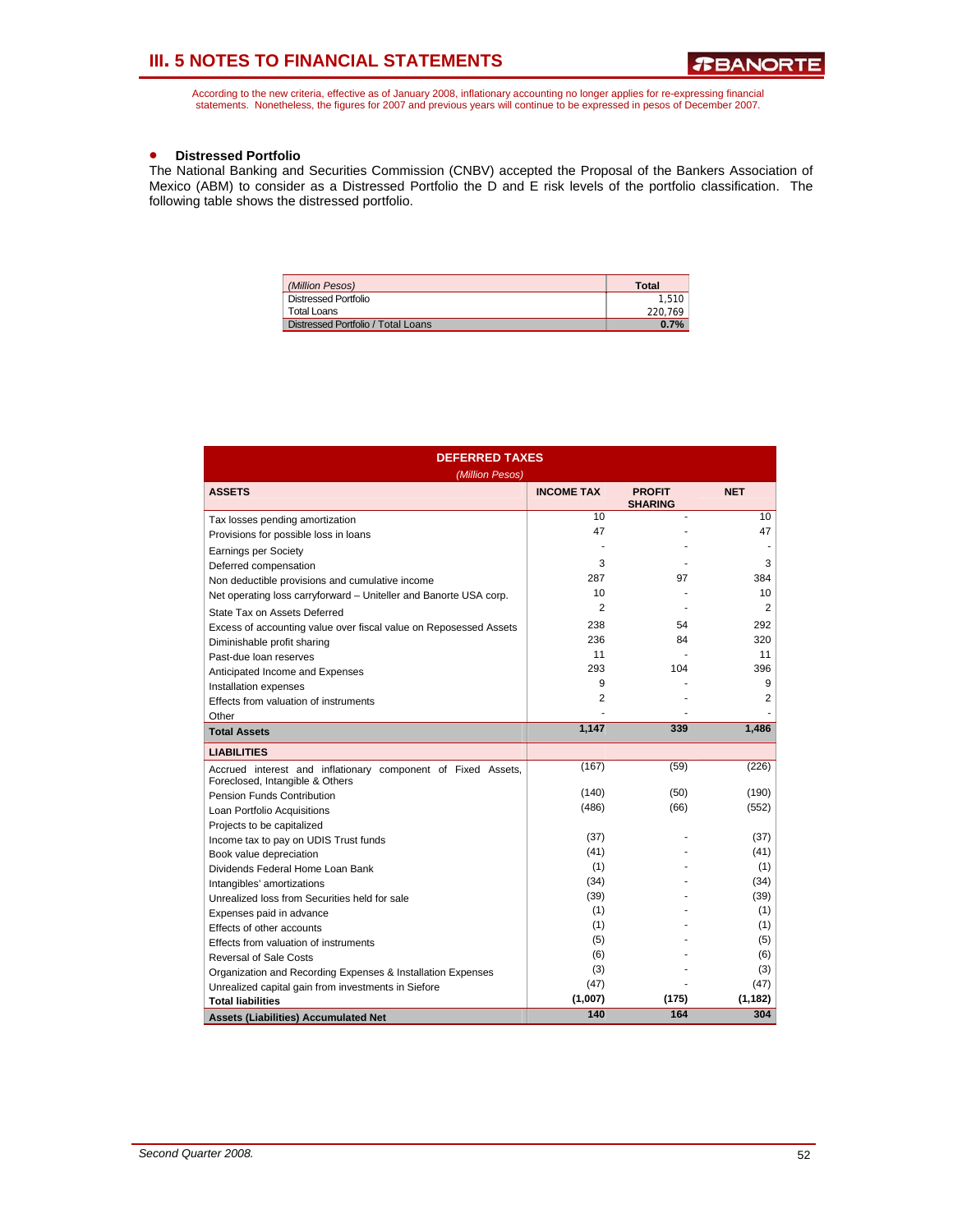*R***BANORTE** 

| <b>LONG TERM DEBT AS OF 2Q08</b><br>(Million Pesos)  |                            |                                |                          |                                                                      |             |                                |                 |                                   |  |
|------------------------------------------------------|----------------------------|--------------------------------|--------------------------|----------------------------------------------------------------------|-------------|--------------------------------|-----------------|-----------------------------------|--|
| <b>TYPE OF DEBT</b>                                  | <b>CURR</b><br><b>ENCY</b> | <b>DATE OF</b><br><b>ISSUE</b> | <b>AMOUNT</b><br>(Pesos) | <b>ORIGINAL</b><br><b>AMOUNT</b><br>(Million<br>Ps, Dils or<br>UDIS) | <b>TERM</b> | <b>INTEREST</b><br><b>RATE</b> | <b>MATURITY</b> | <b>INTEREST</b><br><b>PAYMENT</b> |  |
| CD's-Banorte U01001                                  | <b>UDIS</b>                | Jan 11 '01                     | 363                      | 90                                                                   | 10 years    | 8.13%                          | Dec 30 '10      | $E/182$ days                      |  |
| Step-Up Subordinated Callable<br>Notes Due 2014      | <b>USD</b>                 | Feb 17 '04                     | 3,092                    | 300                                                                  | 10 years    | 5.875%                         | Feb 17 '14      | $E/180$ days                      |  |
| Non Convertible Subordinated<br><b>Bonds 2006</b>    | <b>USD</b>                 | Oct 13 '06                     | 4,123                    | 400                                                                  | 1 year      | 6.135%                         | Oct 13 '16      | $E/180$ days                      |  |
| Non Convertible Subordinated<br><b>Bonds 2006</b>    | <b>USD</b>                 | Oct 13 '06                     | 2,061                    | 200                                                                  | 15 years    | 6.862%                         | Oct 13 '21      | $E/180$ days                      |  |
| Non Convertible Subordinated<br>Bonds Q Banorte 08   | <b>MXN</b>                 | 11-Mar-08                      | 3,000                    | 3,000                                                                | 10 years    | TIIE + 0.60%                   | 27-Feb-18       | $E/28$ days                       |  |
| Non Convertible Subordinated<br>Bonds Q Banorte 08U  | <b>UDIS</b>                | 11-Mar-08                      | 1,769                    | 441                                                                  | 20 years    | 4.95%                          | 27-Feb-18       | $E/182$ days                      |  |
| Non Convertible Subordinated<br>Bonds Q Banorte 08-2 | <b>MXN</b>                 | 27-Jun-08                      | 2,473                    | 2,473                                                                | 10 years    | TIIE + 0.77%                   | 15-Jun-18       | $E/28$ days                       |  |

| <b>BANK AND OTHER ENTITIES LOANS' AS OF 2008</b><br>(Million Pesos) |                                 |                                           |                       |                                   |                                |                          |              |
|---------------------------------------------------------------------|---------------------------------|-------------------------------------------|-----------------------|-----------------------------------|--------------------------------|--------------------------|--------------|
|                                                                     | <b>LOCAL</b><br><b>CURRENCY</b> | <b>INTER</b><br><b>EST</b><br><b>RATE</b> | <b>TERM</b><br>(DAYS) | <b>FOREIGN</b><br><b>CURRENCY</b> | <b>INTEREST</b><br><b>RATE</b> | <b>TERM</b><br>(DAYS)    | <b>TOTAL</b> |
| <b>LOANS FROM LOCAL BANKS</b>                                       |                                 |                                           |                       | 720                               | 8.81%                          | 1,485                    | 720          |
| LOANS FROM FOREIGN BANKS GENERATED<br>IN THE COUNTRY                |                                 |                                           |                       | 788                               | $L + 0.9$                      | 1,053                    | 788          |
| LOANS FROM FOREIGN BANK GENERATED<br><b>FROM CAYMAN</b>             |                                 |                                           |                       | 5,182                             | 3.93%                          | 622                      | 5,182        |
| LOANS FROM DEVELOPMENT BANKS                                        | 4.412                           | 5.92%                                     | 658                   | 1.161                             | 3.6%                           | 30                       | 5,573        |
| <b>LOANS FROM PUBLIC FUNDS</b>                                      | 7.741                           | 6.88%                                     | 488                   | 207                               | 4.28%                          | 849                      | 7,948        |
| <b>LOANS FROM BANKS</b>                                             | 728                             | 7.75                                      | 1                     | ۰                                 | ۰                              | ٠                        | 3,663        |
| <b>CALL MONEY</b>                                                   | 2.935                           | 7.65%                                     | 1                     | ۰                                 | $\overline{\phantom{a}}$       | $\overline{\phantom{a}}$ |              |
| <b>LOANS FROM FIDUCIARY FUNDS</b>                                   | 566                             | 5.97%                                     | 4,762                 | ٠                                 | $\overline{\phantom{a}}$       | $\overline{\phantom{a}}$ | 566          |
| <b>PROVISIONS FOR INTEREST</b>                                      | 139                             | N.A.                                      | N.A.                  |                                   | ٠                              | ۰                        | 139          |
|                                                                     | 16,521                          |                                           |                       | 8,058                             |                                |                          | 24,580       |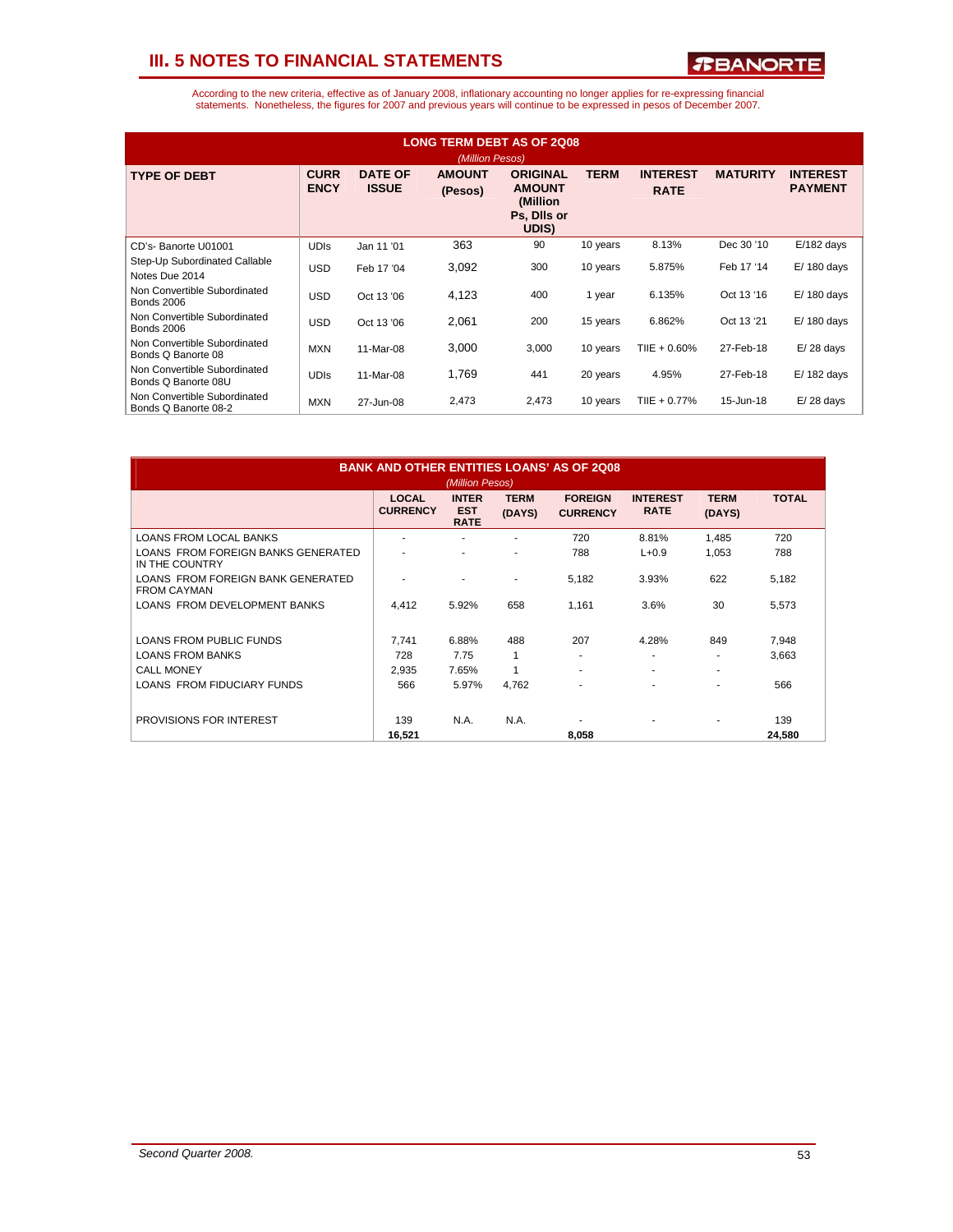| <b>TRADING INCOME 2Q08</b><br>(Million Pesos)  |       |
|------------------------------------------------|-------|
| <b>VALUATION EFFECTS</b>                       |       |
| Negotiable Instruments                         | (2)   |
| Securities Held to Maturity                    |       |
| Repurchase Agreements                          | 61    |
| Derivative instruments                         | (134) |
| <b>Futures</b>                                 | (1)   |
| From repo trasactions                          |       |
| Range                                          |       |
| <b>Inflation Adjustment</b>                    |       |
| Total                                          | (77)  |
| <b>RESULTS FORM BUYING AND SELLING</b>         |       |
| Negotiable Instruments                         | 22    |
| Securities Held for Sell                       | 28    |
| <b>Hedging Derivatives</b>                     | 122   |
| <b>Inflation Adjustment</b>                    |       |
| <b>Total of Buying and Selling Instruments</b> | 171   |
| FX Spot                                        | 267   |
| <b>FX Forwards</b>                             |       |
| <b>FX Futures</b>                              |       |
| <b>FX Futures TIIE</b>                         |       |
| <b>FX Hedging</b>                              |       |
| Changes in FX Valuation                        | (8)   |
| Intermediation of metals                       | 3     |
| Changes in valuation of Metals                 | 2     |
| <b>Total Foreign Exchange</b>                  | 263   |
| <b>Inflation Adjustment</b>                    |       |
| <b>Total of Buying and Selling</b>             | 434   |
| <b>TOTAL TRADING INCOME</b>                    | 357   |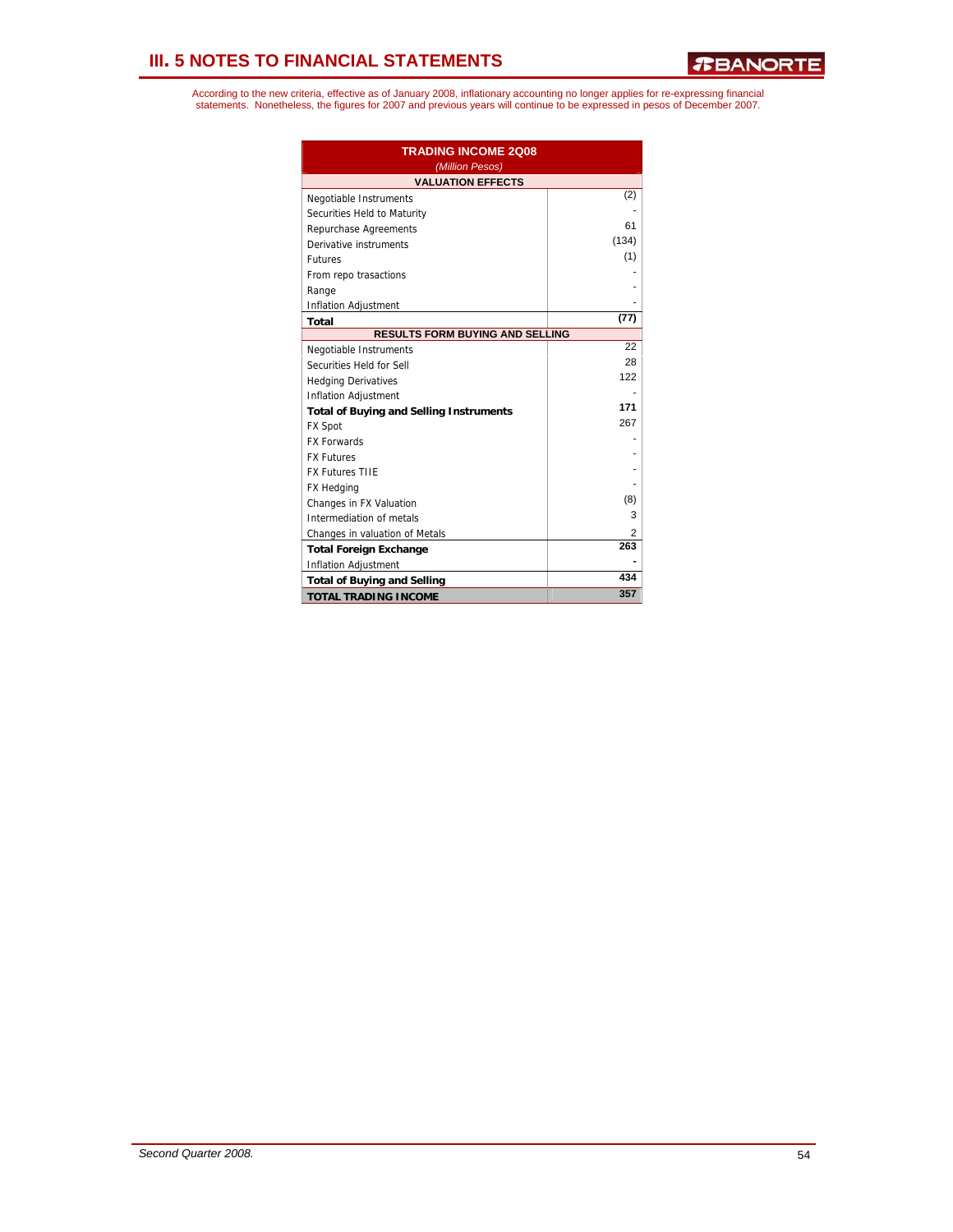According to the new criteria, effective as of January 2008, inflationary accounting no longer applies for re-expressing financial statements. Nonetheless, the figures for 2007 and previous years will continue to be expressed in pesos of December 2007.

### • **Risk Management**

### ¾ **Credit Risk**

Credit risk is the risk of clients failing to meet their payments. Therefore, it is essential to correctly manage such a risk in order to maintain a quality loan portfolio.

The objectives of credit risk management at GFNorte are:

- Improve the quality, diversification and composition of the loan portfolio in order to optimize the riskperformance (yield) ratio
- Provide Executive Management with reliable, timely information to assist decision making regarding loans.
- Provide the Business Areas with clear and sufficient tools to support loan placement and follow-up.
- Create economic value for shareholders by efficient loan risk management.
- Comply with the information requirements that the authorities set forth regarding loan risk management.
- $\bullet$ Perform risk management in accordance with the best practices, implementing models, methodologies, procedures and systems based on the main advances worldwide.

### ¾ **Individual Credit Risk**

The Bank of the Group separate the loan portfolio into two large groups: consumer loans and company loans. The individual loan risk for consumer loans is identified, measured and controlled by a parametric system (scoring) that includes origination and behavior models for each of the consumer products: mortgage, car, payroll loans and credit cards.

The individual risk for company loans is identified, measures and controlled by the Target Markets, Risk Acceptance Criteria and Banorte's Internal Risk Qualification (CIR).

The Target Markets and Risk Acceptance Criteria are tools that, along with the Internal Risk Qualification, are part of GFNorte's Loan Strategy and give support to loan risk level estimation.

The Target Markets are activities selected by region and economic activity – backed by economic research and loan behavior analysis – where Banorte is interested in placing loans.

The Risk Acceptance Criteria are parameters that describe the risk identified by the industry, which makes it possible to estimate the risk involved for the bank when granting a loan to customer on the bases of their economic activity. The types of risk contemplated in the Risk Acceptance Criteria are financial risk, operation risk, market risk, company life cycle, legal, regulatory, loan experience and management quality.

Banorte's CIR aligns with the "general PROVISIONS applicable to the loan qualification method of loan institution" issued by the CNByV on December 2, 2005. Banorte's CIR was certified by the CNBV and by an international external auditor in 2001.

Banorte's CIR is applied to commercial loans equal to or greater than an amount in Mexican pesos equivalent to four million investment units on the qualification date.

#### ¾ **Portfolio Credit Risk**

GFNorte has designed a portfolio credit risk method that, besides contemplating the major and latest international practices in identification, measurement, control and follow-up, has been adapted to work within the context of the Mexican Financial System.

This credit risk methodology makes it possible to know the current value of the portfolio loans of GFNorte, that is, *the loan exposure*, allowing surveillance of the risk concentration levels per risk qualification, geographical regions, economic activities, currency and type of product in order to know the portfolio's profile and take action to direct it toward a diversification which will maximize profitability with the lowest risk.

Calculating loan exposure implies generating a cash flow of each one of the loans, of both capital and interest to discount it later. This exposure is sensible to changes in the market, thereby facilitating calculations under different economic scenarios.

The method, in addition to contemplating loan exposure, takes into consideration the probability of non-compliance, the recovery level associated to each client and the classification of the debtor based on the Merton model. The *probability of non-compliance* is the probability that the debtor will not meet his/her debt obligation with the bank according to the originally agreed terms and conditions. The probability of non-compliance is based on the transition matrixes that the Banks calculate from the migration of the debtors through different risk qualification levels. The *recovery ratio* is the percentage of total exposure that is estimated to be recovered if the debtor fails to comply.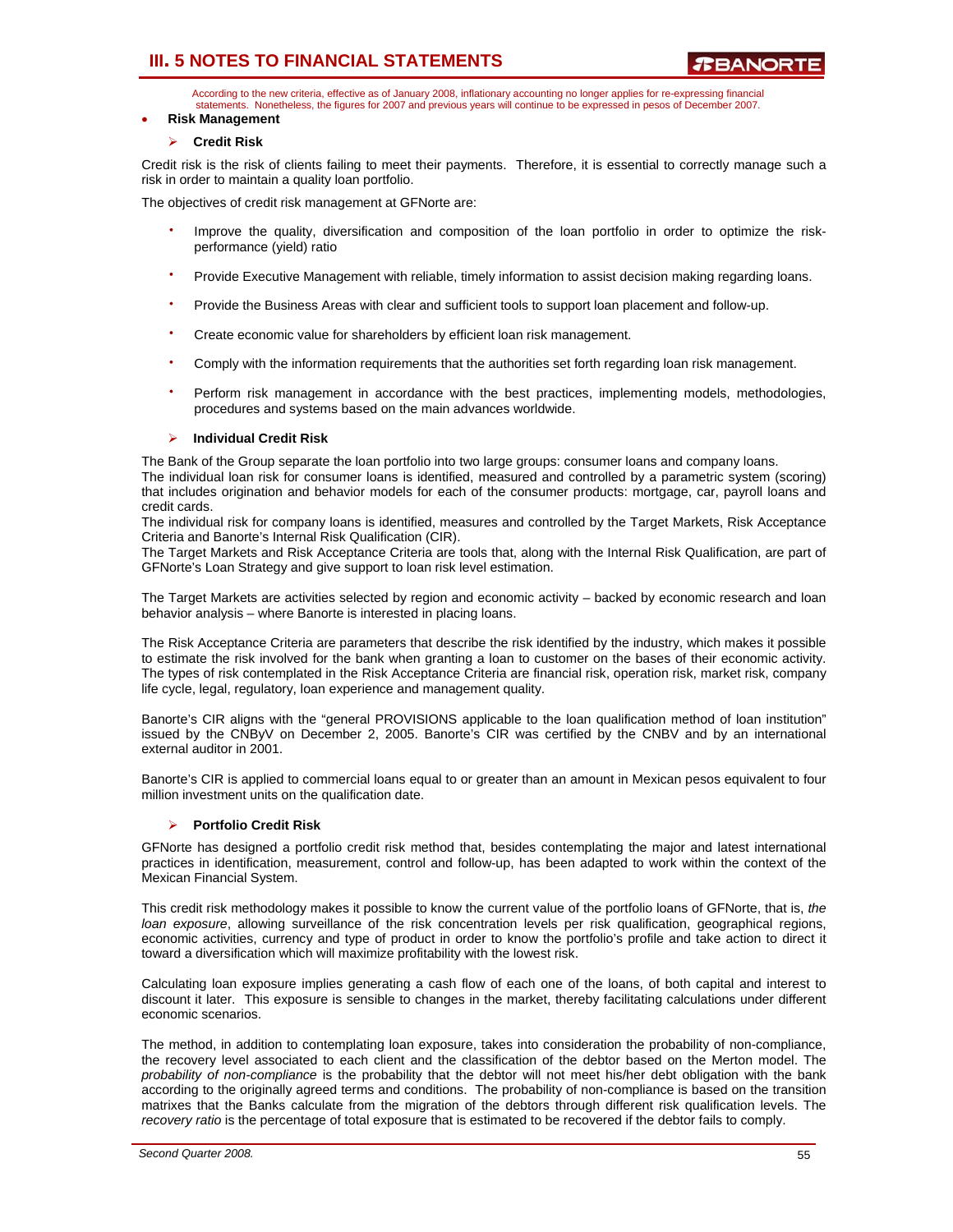According to the new criteria, effective as of January 2008, inflationary accounting no longer applies for re-expressing financial The class *integrats*. Nogetheless the figures for 2007 and previous years will continue to be expressed in pesgs of December 2007 to loan and market factors on which his "credit health" depends, as determined by statistical techniques.

The results are risk measures such as the expected and unexpected loss at a one-year horizon. The expected loss is the credit portfolio's loss distribution average, which is used to measure the following year's expected loss due to noncompliance or variations in debtors' credit quality. This unexpected loss is an indicator of the loss that could be expected in extreme scenarios and is measured as the difference between the maximum loss given the distribution of losses, at a specific reliability level that in the case of the Banking Sector is 95%, and the expected loss.

The results obtained are used as a tool for better decision-making in granting loans and in the diversification of the portfolio, according to the Banks' global strategy. The individual risk identification tools and the portfolio credit risk methodology are periodically checked and updated to allow the application of new techniques that may support or strengthen them.

By June 30, 2008, the Banco Mercantil del Norte total portfolio was Ps 206,131 million. The expected loss represents 1.8% and the unexpected loss is 3.3% with respect to the total portfolio. The average expected loss is 1.8% during the period between April and June 2008.

#### ¾ **General rules for risk diversification in asset and liability operations applicable to loan institutions**

In compliance with the risk diversification rules in asset and liability operations, Banco Mercantil del Norte submits the following information:

| Basic capital by March 31, 2007                                                                                                                                                  | \$27,527       |  |
|----------------------------------------------------------------------------------------------------------------------------------------------------------------------------------|----------------|--|
| I. Financings whose individual amount represents<br>more than 10% of the basic capital:                                                                                          |                |  |
| Credit operations                                                                                                                                                                |                |  |
| Number of financings<br>$\qquad \qquad -$                                                                                                                                        | 3              |  |
| Total amount of financings                                                                                                                                                       | \$10,566       |  |
| % vs. basic capital                                                                                                                                                              | 38%            |  |
| Money Market operations                                                                                                                                                          |                |  |
| Number of financings                                                                                                                                                             | $\overline{2}$ |  |
| Total amount of financings<br>$\qquad \qquad -$                                                                                                                                  | \$8,290        |  |
| % vs. basic capital                                                                                                                                                              | 30%            |  |
| Transactions in overnight                                                                                                                                                        |                |  |
| Number of financings                                                                                                                                                             | 2              |  |
| Amount of financings taken as a whole                                                                                                                                            | \$6,893        |  |
| % in relation to basic capital                                                                                                                                                   | 25%            |  |
| *Investments with Banks in checking accounts                                                                                                                                     |                |  |
| II. Maximum amount of financing with the 3 major                                                                                                                                 |                |  |
| Common Risk debtors and groups                                                                                                                                                   | \$19,019       |  |
| In compliance with the risk diversification rules for asset and liability transactions, the following information is provided<br>below regarding ProNegocio (Millions of pesos): |                |  |
| Basic capital as of December 31, 2007                                                                                                                                            | \$82           |  |

III. Financing whose individual amount represents more than 10% of basic capital:

− Number of financings 0 Amount of financings taken as a whole \$0 \$0

− % in relation to basic capital 0%

Credit transactions

*Second Quarter 2008.* 56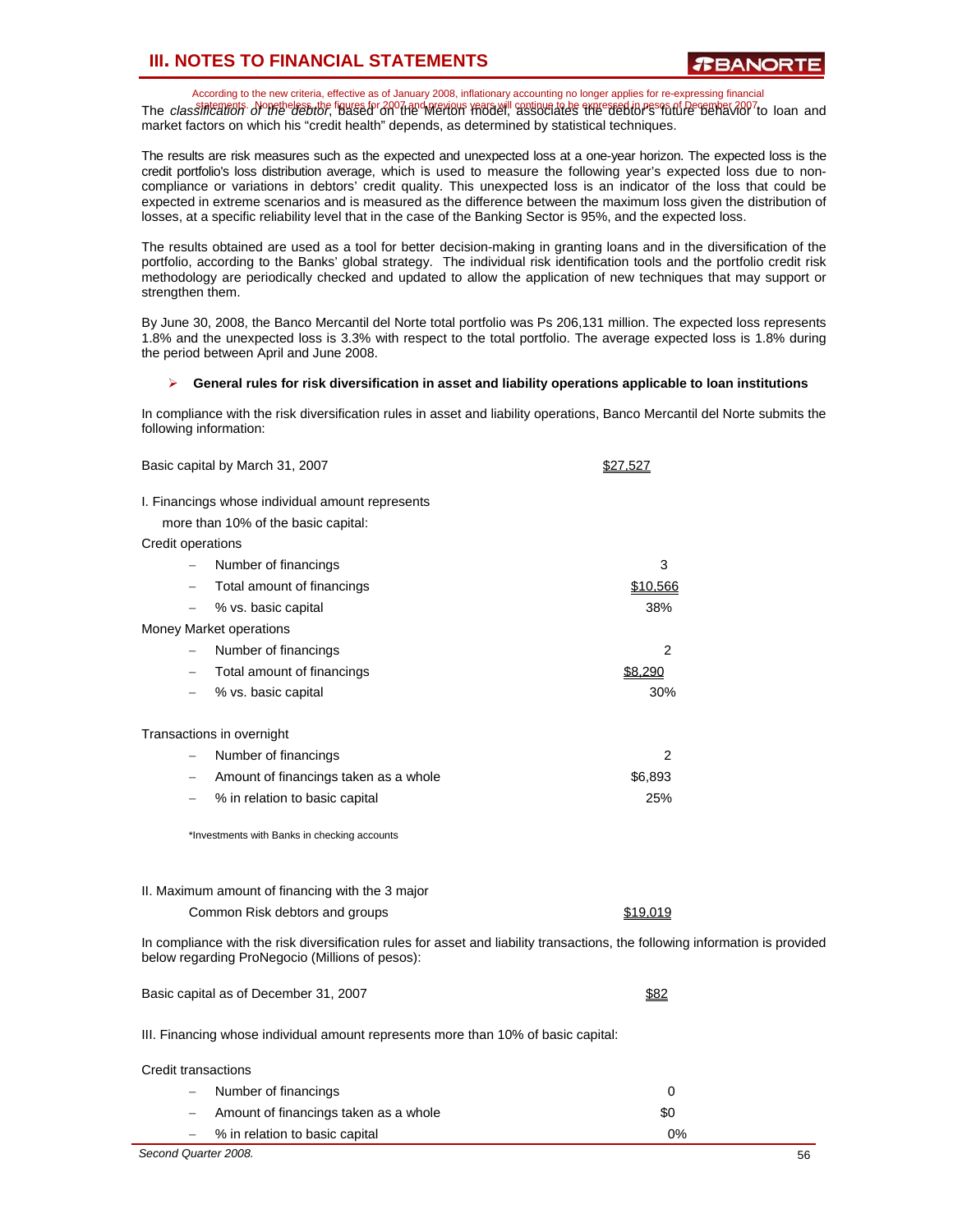**TEANORT** 

According to the new criteria, effective as of January 2008, inflationary accounting no longer applies for re-expressing financial statements. Nonetheless, the figures for 2007 and previous years will continue to be expressed in pesos of December 2007.

Money market transactions

| - Number of financings                                                        |       |
|-------------------------------------------------------------------------------|-------|
| - Amount of financings taken as a whole                                       | \$33* |
| - % in relation to basic capital                                              | 40%   |
| *Investments with Banks in checking accounts                                  |       |
| IV.<br>Maximum amount of financing with the                                   |       |
| 3 largest debtors and Common Risk groups                                      | \$33* |
| *98.85% of this amount corresponds to checking account investments with Banks |       |

¾ **Market Risk** 

#### ⋅ *Value at Risk*

The exposure to market risk is determined through the calculation of the Value at Risk ("VaR"). The meaning of the VaR under this method is the potential loss which could be generated in the valuation of the portfolios at a given date. This methodology is used both for the calculation of market risk and for the establishment and control of internal limits.

In order to calculate the Value at Risk (VaR), the Institution applies the nonparametric historical simulation method, considering for such purpose a 99% confidence level, using the 500 immediate historical scenarios, multiplying the result by a security factor that fluctuates between 3 and 4 depending on the annual Back Testing results calculated up to the previous quarter, also considering 10 days to break up the risk portfolio in question. These measures make it possible to insure considering unforeseen volatilities in the main risk factors that affect such portfolios.

| <b>Million Pesos</b> | <b>2Q07</b> | 3Q07   | 4Q07   | <b>1Q08</b> | <b>2Q08</b> |
|----------------------|-------------|--------|--------|-------------|-------------|
| Total Var *          | 1.748       | 1.715  | 1.891  | 2.230       | 2.298       |
| Net Capital **       | 32.364      | 34.809 | 34.517 | 40.041      | 44.724      |
| VaR/Net Capital      | 5.40%       | 4.93%  | 5.48%  | 5.57%       | 5.14%       |

Quarter Average of Bank and Brokerage House

\*\* Net capital of the Banking Sector is the arithmetic sum of the net capitals of Bank and Brokerage House.

Moreover, the average Value at Risk per risk factor of the portfolio of instruments described for the Bank and Brokerage House, during the Second quarter of 2008 is shown below:

| <b>Risk Factor</b>                    | <b>VaR</b> |
|---------------------------------------|------------|
| Domestic interest rate                | 2,340      |
| Foreign interest rate                 | 122        |
| Exchange rate                         | 86         |
| Capitals                              | 8          |
| Bond Prices in Foreign Currency       | 158        |
| Total VaR of Bank and Brokerage House | 2,298      |

The VaR for each of the risk factors shown is determined by simulating 500 historical scenarios of the variables that make up each of such factors, maintaining constant the variables that affect the other risk factors mentioned above. Similarly, the consolidated Value at Risk for the Bank and Brokerage House considers the correlations of all the risk factors that affect portfolio valuation. That is why the arithmetic sum of the Value at Risk per Risk Factor does not match.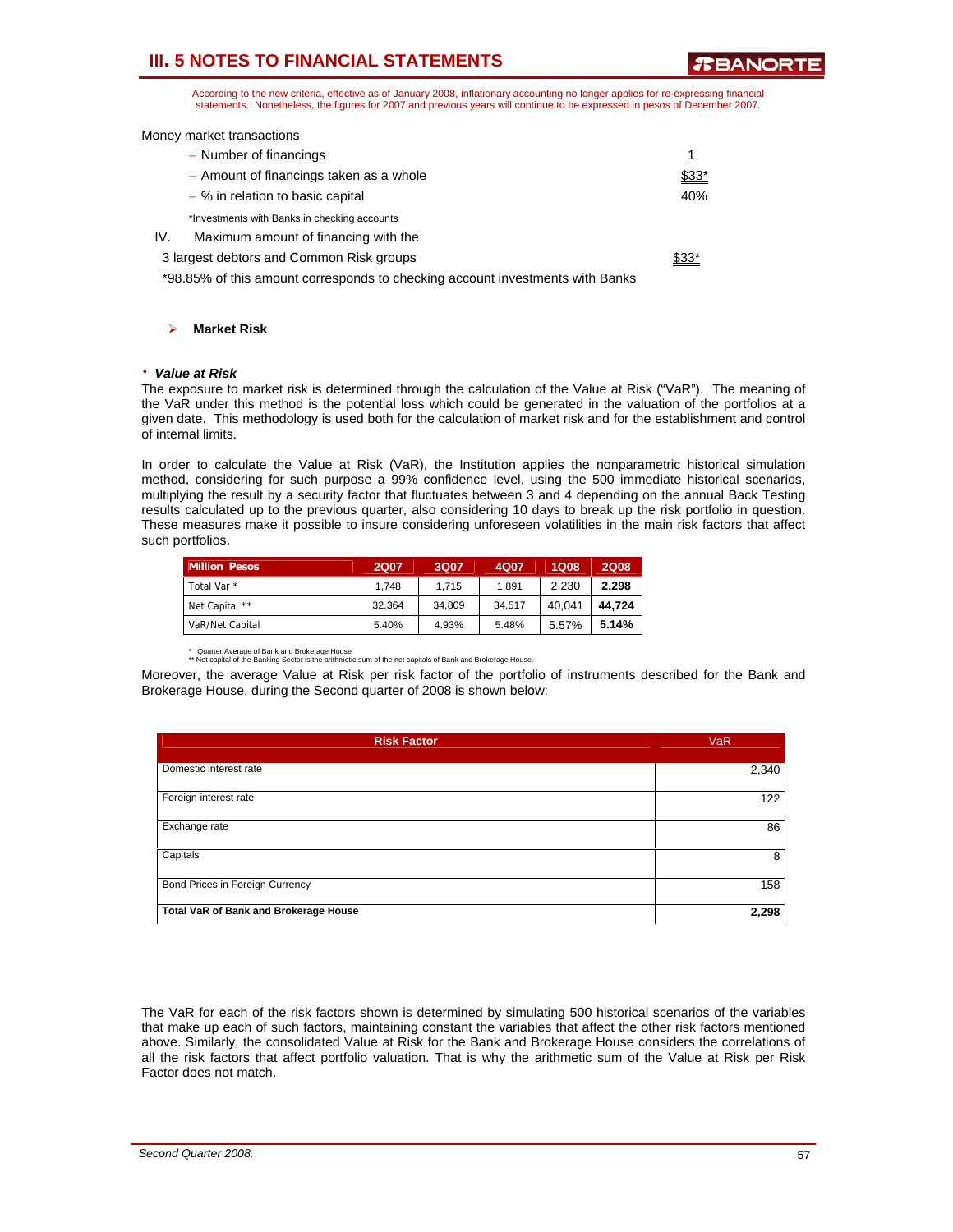According to the new criteria, effective as of January 2008, inflationary accounting no longer applies for re-expressing financial statements. Nonetheless, the figures for 2007 and previous years will continue to be expressed in pesos of December 2007.

### ⋅ *Backtesting Analysis*

In order to validate the daily VaR calculation measurement effectiveness, as a measure of market risk, the Backtesting analysis is updated weekly. This analysis makes it possible to compare the results estimated by VaR with the actual results.

### ⋅ *Sensitivity Analysis and Extreme Conditions Test*

To enrich the analysis and to obtain the desired impact that movements on risk factors may have on positions, sensitivity analizes and tests under extreme conditions are periodically implemented. These analizes prevent the Institution from negative situations that could arise in which extraordinary losses result from the valuation of financial instruments in position.

### ¾ **Liquidity Risk and Balance**

In response to the Banking Sector's need to measure Liquidity Risk and to have consistent follow-up, the Banks us financial ratios, such as the Liquidity Ratios (Liquid Assets / Liquid Liabilities). Liquid Assets include availabilities, securities to negotiate and securities available for sale. Liquid Liabilities include demand deposits, demand interbanking loans and short-term interbanking loans.

For liquidity risk quantification and follow-up, the Banking Sector uses for the dollar portfolios, the criteria that the Bank of Mexico established for developing the Liquidity Coefficient, which makes it possible to evaluate the differentials between asset and liability flows in different periods of time. This promotes a healthier distribution of terms for these assets.

Moreover, to prevent the risk of concentrating terms and re-appreciation date for each of the Banks in the Banking Sector, a Gap Analysis is made to face the resources with sources of funding, detecting any concentration in advance. These analyses are made separately per currency (domestic, foreign, and udis).

Additionally a balance simulation analysis is made for each of the Banks in the Banking Sector. It is used to evaluate the future behavior of the Balance Sheet in a statistic and dynamic manner. An analysis of sensitivity to changes in domestic, foreign and actual rates is made on the base scenario. Tests are also made under extreme condition to evaluate the result of extreme changes in rates, funding and the exchange rate.

As a measure of the evaluation effectiveness of the simulation model, projections are periodically compared with actual data. These tests make it possible to evaluate the assumptions and the method used, and to make any necessary adjustments.

#### ¾ **Operational Risk**

As of January 2003, GFNorte established a formal operational risk department called the "Operational Risk Management Department" (ARO) within the General Directorship of Risk Management.

Our institution defines Operational Risk as the potential loss due to failures or deficiencies in the internal controls, errors in operation processing and storing or in data transmitting, as well as to adverse administrative and judicial rulings, fraud or theft (this definition includes Technological and Legal risk).

The objectives of the Operational Risk Management are: a) To allow and support the organization to reach its institutional objectives through the prevention and management of operational risks; b) To insure that the existing operational risks and the required controls are duly identified, assessed and in line with the risk strategy established by the organization; and c) To insure that the operational risks are duly quantified in order to make the proper capital allocation per operational risk.

#### **Pillars of Operational Risk Management**

#### **I. Policies, Objectives and Guidelines**

As part of the institutional regulations, there are documented policies, objectives, guidelines, methodologies and responsible areas in Operating Risk management.

The Operating Risk Directorship maintains close communication and coordination with the Regulatory Comptrollership in order to facilitate effective Internal Control in which the proper procedures and controls are established that will mitigate Operating Risk in the processes, and provide follow up through the Internal Audit Department.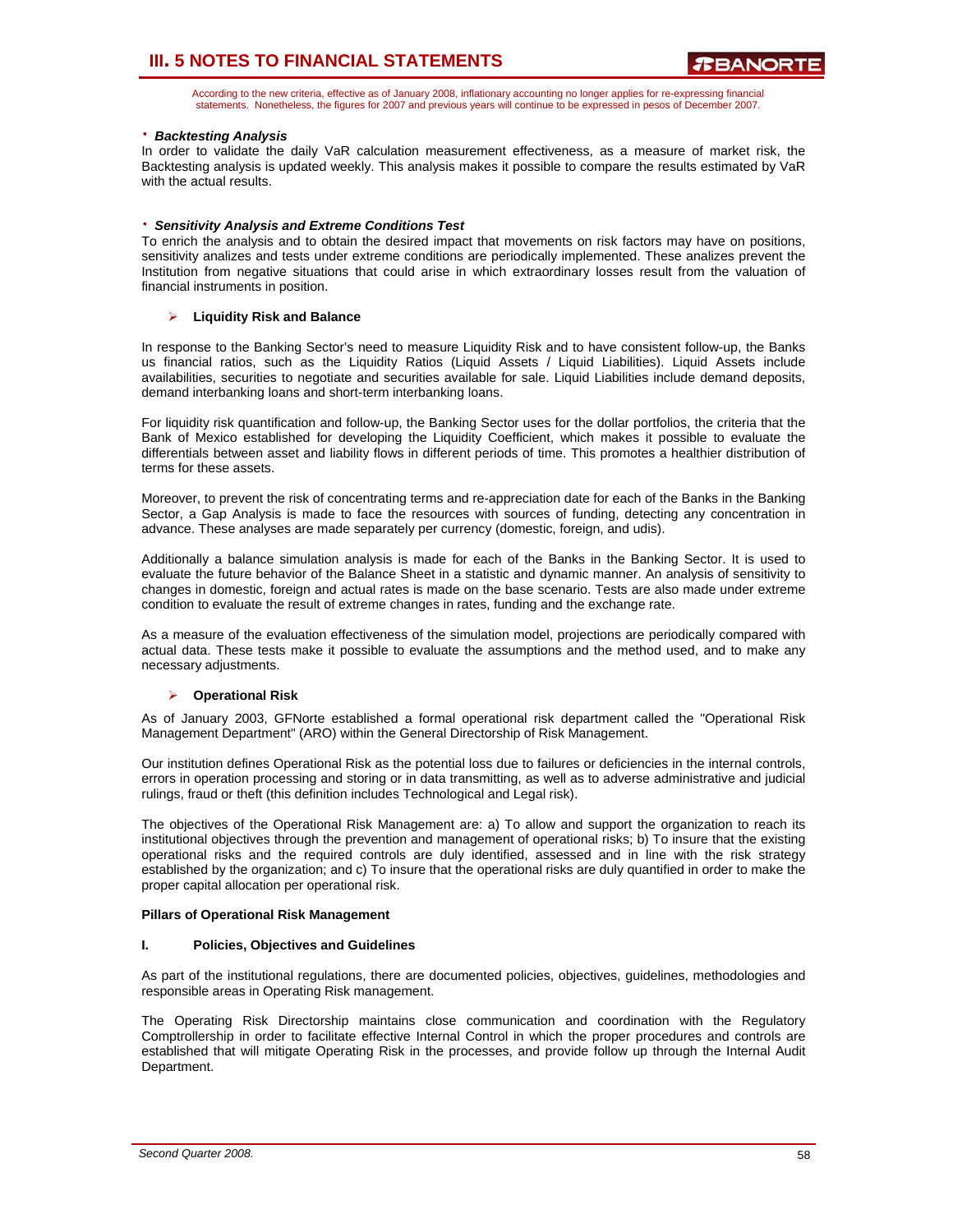According to the new criteria, effective as of January 2008, inflationary accounting no longer applies for re-expressing financial statements. Nonetheless, the figures for 2007 and previous years will continue to be expressed in pesos of December 2007.

The Regulatory Comptrollership, as part of the Internal Control System, carries out the following activities to mitigate risk: a) Internal control validations; b) Institutional regulations management and control; c) Monitoring of operating processes' internal control by means of control indicators reports, that are reported by the process comptrollers in the various areas; d) Money Laundering Prevention process management; e) Control and follow up of the regulatory provisions; f) Analysis and assessment of the operating processes and projects with the participation of the responsible directors of each process in order to insure adequate internal control.

### **II. Quantitative and Qualitative Measuring Tools**

#### Operating Losses Database

To record operating loss events, a system has been developed internally known as the "Operating Loss and Events Capture System" (SCERO). This system enables the central information supplier areas to directly record such events online, which are classified by Type of Event in accordance with the following categories (in line with those proposed by the Basle II Agreement):

| <b>Types of Events</b>        | <b>Description</b>                                                                                                                                                                     |  |
|-------------------------------|----------------------------------------------------------------------------------------------------------------------------------------------------------------------------------------|--|
| Internal Fraud                | Acts entended to defraud, usurp the property or avoid the regulation, law or policies of the<br>Institution that involve at least one internal party.                                  |  |
| <b>External Fraud</b>         | Acts, by a third party, entended to defraud, usurp the property or avoid the law.                                                                                                      |  |
| <b>Labor Relations</b>        | Acts that are inconsistent with the laws or agreements of employment, health or safety, or<br>that result in payment of claims for personal damage or regarding discrimination issues. |  |
| <b>Practices with Clients</b> | Negligent or unintentional faults that hinder compliance with the professional obligations with<br>clients, or faults derived from the nature or designo f a product or service.       |  |
| Damage to Assets              | Loss or damage to physical assets due to natural disasters or other events.                                                                                                            |  |
| <b>System Failures</b>        | Interruption of business activities because of information system failures.                                                                                                            |  |
| Execution, Delivery &         | Failures in processing transactions or in process management and in relationships with                                                                                                 |  |
| Processes                     | counterparts and suppliers.                                                                                                                                                            |  |

This historical Database provides the statistics of the operating events in which the institution has incurred so as to be able to determine their trends, frequencies, impact and distribution. Moreover, the Database will make it possible in the future to have enough information to calculate the capital requirements per Advances Models.

#### ⋅ *Legal and Fiscal Contingencies Database*

For the recording and follow-up of legal, administrative and tax issues that may arise from adverse unappealable ruling, an internal system called "Legal Risk Issues Monitoring System" (SMARL) was developed. This system enables the central data supplying areas to record such events directly and on-line, which are then classified by company, sector and legal issue, among others.

As part of GFNorte's legal risk management, legal and fiscal contingencies are estimated by the attorneys that process the issues based on an internal methodology. This makes it possible to create the necessary book reserve to face such estimated contingencies.

#### ⋅ *Risk Management Model*

GFNorte has defined objectives, which are achieved through different plans, programs and projects. Compliance with such objectives may be adversely affected due to operating risks, for which reason a methodology must be in place to manage them within the organization. Consequently, operating risk management is now an institutional policy defined and supported by senior management.

To perform Operating Risk Management, each of the operating risks involved in the processes must be identified in order to analyze them. In this regard, the risks identified by the Regulatory Comptrollership are recorded in a risk matrix and processed in order to eliminate or mitigate them (seeking to reduce their severity or frequency) by defining tolerance levels, as the case may be. At present, work is being done on developing a new Institution Operating Risk Management Model and the technological tools needed to implement it.

### **III. Required Capital Calculation**

As of November 2007, the Official Gazette of the Federation published the Capitalization Rules for Operation Risk, establishing the use of a Basic Model. The capital requirement for Operational Risk calculation is currently being done and reported to the authority using the new methodology.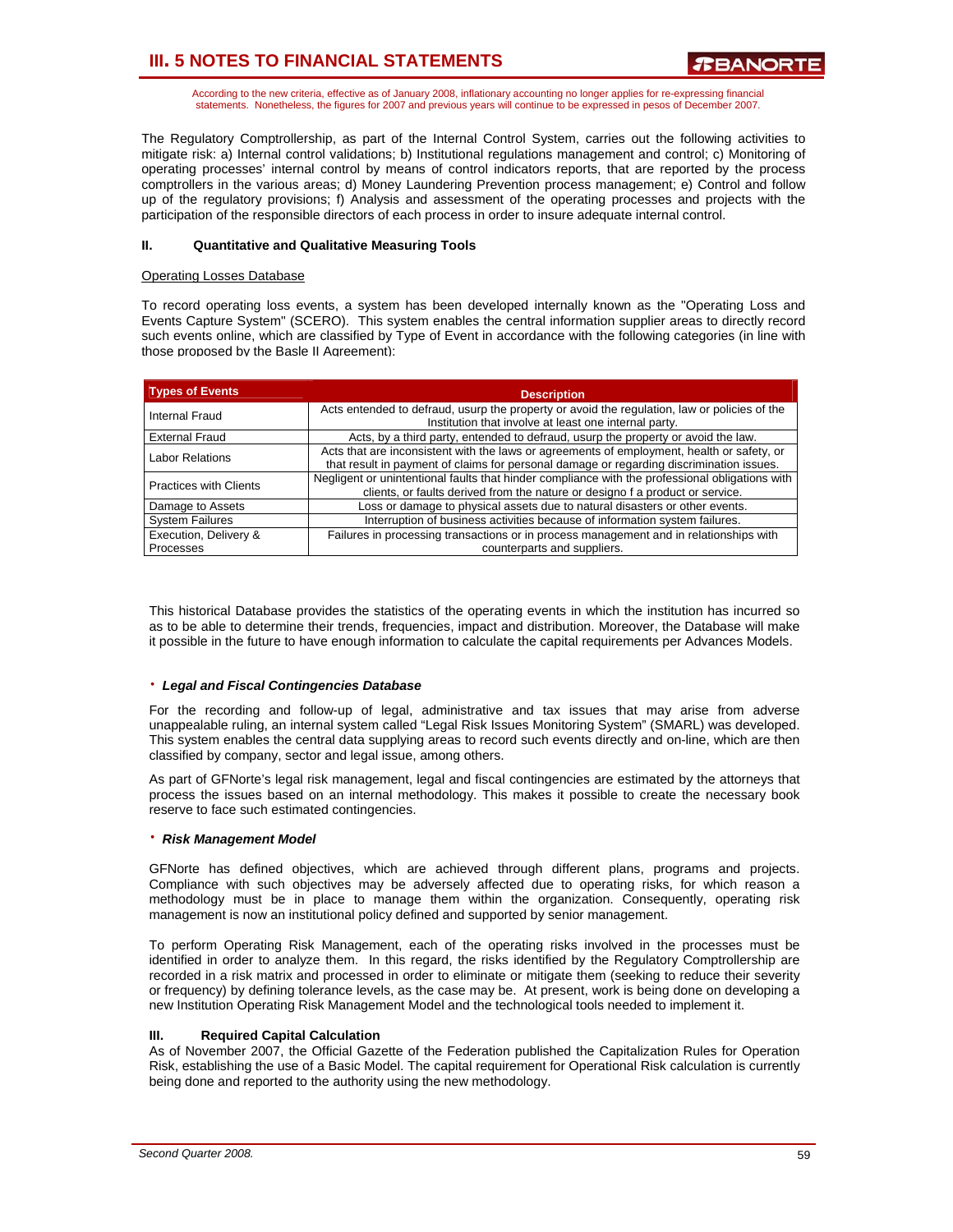According to the new criteria, effective as of January 2008, inflationary accounting no longer applies for re-expressing financial statements. Nonetheless, the figures for 2007 and previous years will continue to be expressed in pesos of December 2007.

### **IV. Information and Reporting**

The information generated by the Database and the Management Model is processes periodically to report to the Risk Policies Committee and the Board of Directors regarding the main operating events that were detected, the trends, identified risks (risk matrix) and their mitigating strategies. Reporting is also done on the status of the main Operating Risk mitigation initiatives implemented by the various areas of the organization.

### ¾ **Technology risk**

Technological Risk is defined in our institution as all potential losses from damage, interruption, alteration or failures derived from the use of or dependence on hardware, software, systems, applications, networks and any other information distribution channel in the rendering of banking services to the customers.. This risk forms an inherent part of Operating Risk, which is why its management is handled collectively throughout the entire organization.

To address the Operating Risk associated with information integrity, and "Integrity Committee" has been created. Its objectives are to align security and information control efforts under a prevention focus, to define new strategies, policies, processes or procedures and to provide solutions to information security issues that affect or may affect the Institutional patrimony.

The functions established by the CNBV or Technology Risk Management are performed by the Institution under institution regulatory and Integrity Committee guidelines.

To address the Operating Risk caused by high impact external events, GFNorte has a Business Continuity Plan (BCP) and Disaster Recovery Plan (DRP) based on a same-time data replication system at an alternate computer site. All the above cover the back up and recovery of the Institution's critical applications in the event or any relevant operating contingency.

### ¾ **Legal risk**

Legal Risk is defined as the potential loss from failure to comply with the applicable legal and administrative provisions, the issuance of indisputable unfavorable court rulings and the application of penalties regarding the operations that the institution performs.

The Legal Risk must be measured as an inherent part of Operating Risk in order to understand and estimate its impact. Therefore, those legal issues which result in actual operating losses of the SMARL system are later recorded in the SCERO in accordance with a predetermined classification.

Based on the statistics of the current legal issues and real loss events, the Institution can identify specific legal or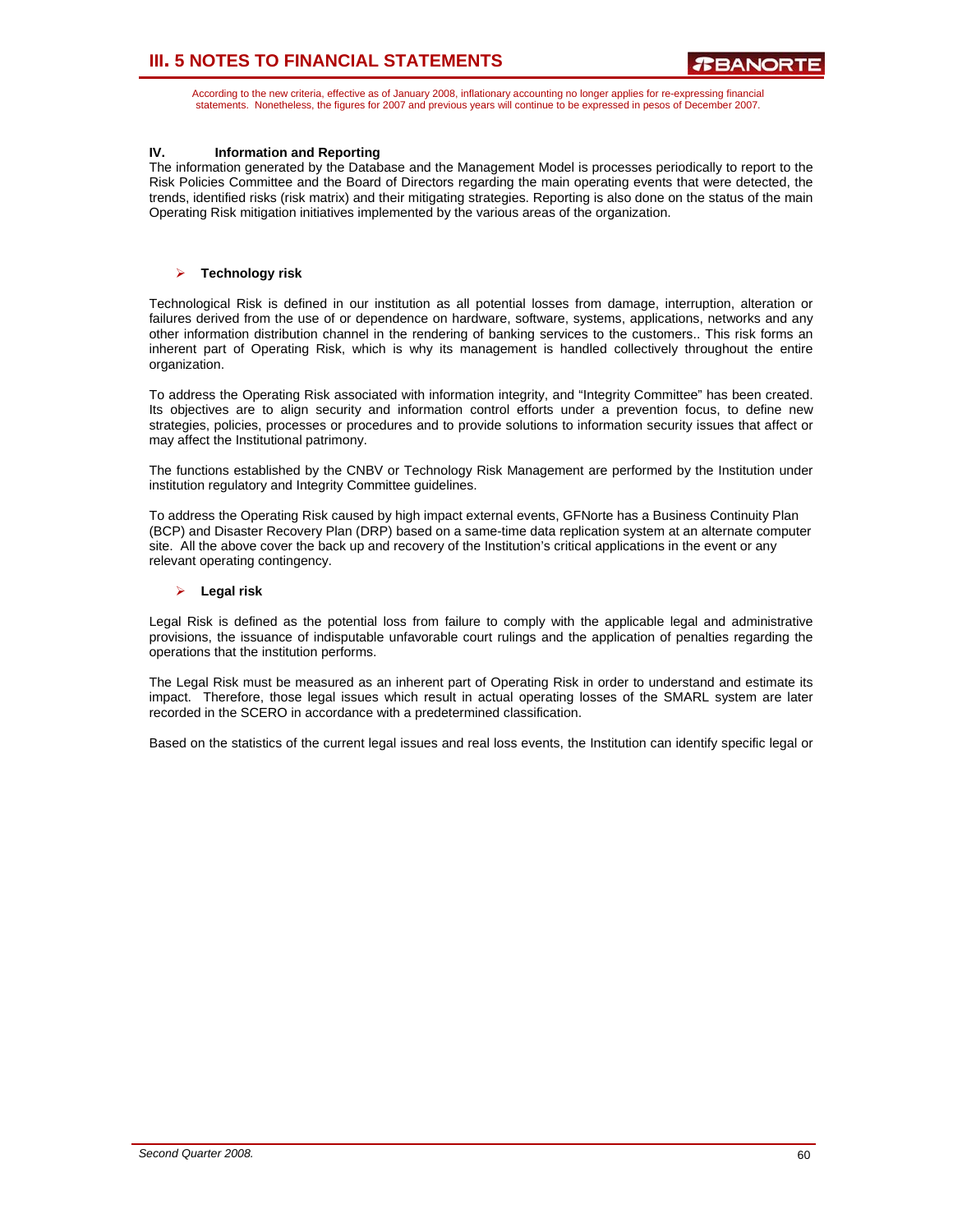According to the new criteria, effective as of January 2008, inflationary accounting no longer applies for re-expressing financial statements. Nonetheless, the figures for 2007 and previous years will continue to be expressed in pesos of December 2007.

### **Internal Control**

The companies that make up GFNorte has an Internal Control System (SCI) that has been structured according to the guidelines set forth by its Board of Directors and that addresses the requirements indicated by the regulating authorities.

The SCI's mission is to help in the operation of an adequate internal control in the operation and in data generating and recording. It is made up of various elements:

- A. Board of Directors with the support of the Risk Policies Committee and the Audit and Corporate Practices Committee (CAPS).
- B. CEO and the direct reports, such as the Risk Management Unit (UAIR), Legal and Controlling Departments who are responsible for enforcing the proper control and risk levels in the Group's operations.
- C. Internal Audit, External Audit and Commissary (The Commissary applies only to GFNorte subsidiaries) as additional support structures to check how the Internal Control System functions and provide reasonable assurance regarding the reliability of the generated data.
- D. Documents that establish the general control criteria that should be followed in the operation and reporting of transactions; in optimizing human, material and technological resources; in the use, security, timeliness and reliability of the information; and in the due compliance with the external and internal regulations, as well as Code of Conduct that regulates the behavior expected from every advisor, officer, or employee of the Group in the performance of his/her activities.
- E. Policies and procedures manuals that regulate the operations that the Institution carries out and establish the control points to observe as well as who is responsible for their enforcement.

During 2Q08, SCI continued to work properly developing activities associated with strengthening risk control, assessment and management, establishing and monitoring controls, and insuring information quality.

- A. The various Corporate Governance Committees have had the required financial, economic, accounting and/or legal information for proper decision-making.
- B. The policy and procedure manuals have been updated as per the changes in external regulations, new products, and changes in the Institution's processes or improvements to internal controls. Additionally, there has been continuous follow-up of the improvement actions regarding the observations made by the different members of the SCI.
- C. The Supervisory Authorities' requirements have been addressed and the information required by the external regulations has been submitted.

#### • **Treasury Policy**

GFNorte's Banking Sector Treasury is the central unit in charge of balancing its resource needs, monitoring and managing the regulatory levels, eliminating the rate risk of fixed-rate placement operations by using coverage and implementing arbitrage strategies.

The cash currencies and investment in securities are in Mexican pesos and U.S. dollars.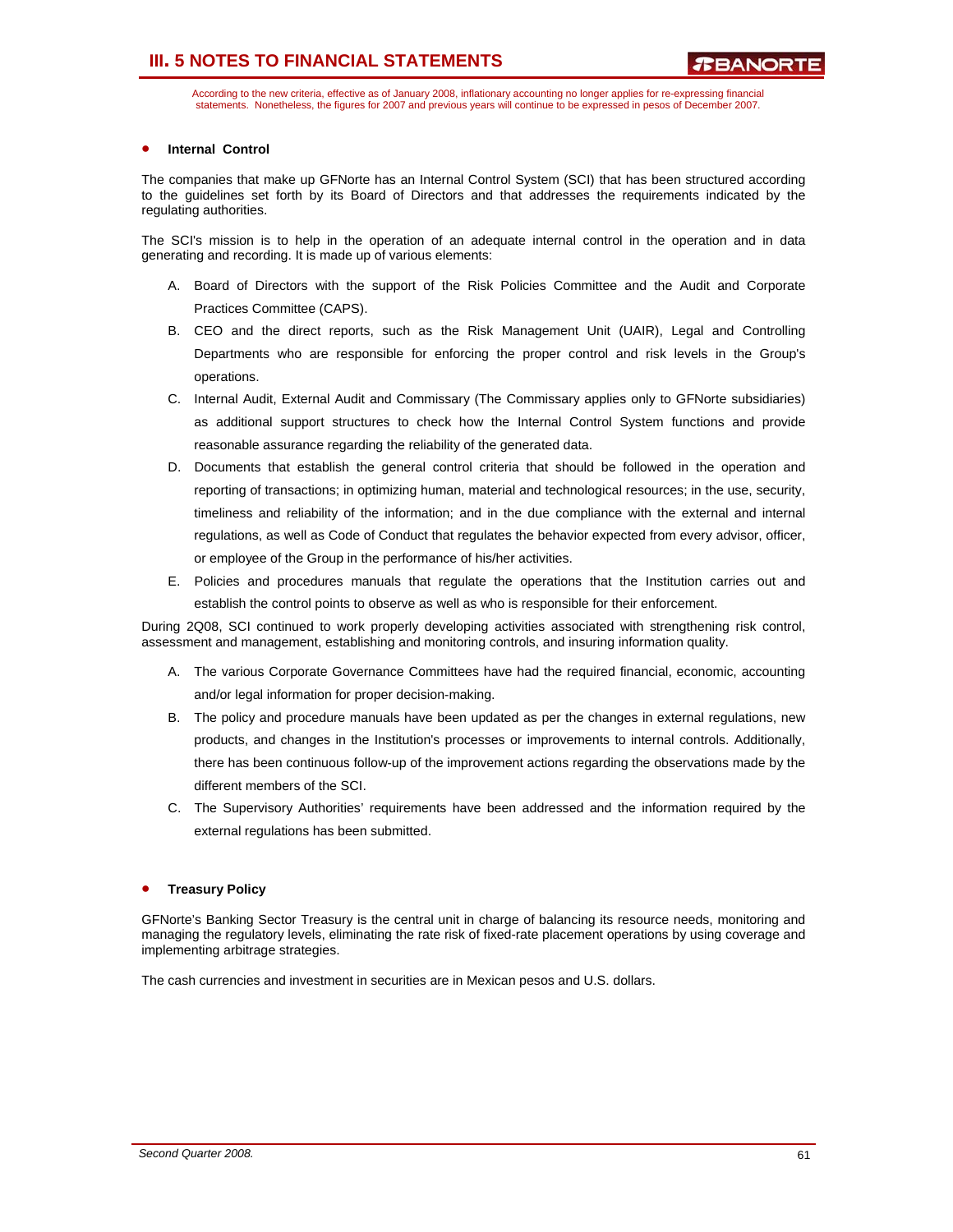According to the new criteria, effective as of January 2008, inflationary accounting no longer applies for re-expressing financial statements. Nonetheless, the figures for 2007 and previous years will continue to be expressed in pesos of December 2007.

### • **Internal and External Liquidity Sources**

The internal liquidity sources, in local as well as foreign currency, come from the various deposit products that the institution offers its customers, that is checking accounts and term deposits. Another source is the sales of the institution's assets.

External liquidity sources include various mechanisms to access the debt and capital markets. For instance, issuing credit titles, loans from other institution including the Central Bank and international agencies, as well as issuing subordinate debts. This concept also considers the liquidity that the bank obtains by reporting the securities the institution has that are feasible for this type of operation.

Another alternative for getting resources is by issuing capital shares.

#### • **Dividend Policy**

During the April 30, 2003 session, the Board of Directors approved a dividend payment policy in which it will propose to the General Ordinary Stockholders' Meeting a dividend payment consisting of at leas 15% of the Partnership's net recurring profit, providing that there is no legal impediment and that market conditions and the Partnership's financial situation allow it.

#### • **Related Parties Loans**

At GFNorte, the amount of the loans performed with related individuals and companies, does not exceed the established limit of 75% of the Tier 1 capital. As of June 30, 2008 and March 31, 2007, the loans granted to related parties totaled Ps \$6,333 million and Ps \$5,508 million, respectively.

### • **People in Charge**

The undersigned represent under oath that, within the scope of our respective functions, we have drawn up the information relative to Grupo Financiero Banorte contained in this report, which, to the best of our knowledge, reasonably reflects its situation.

Dr. Alejandro Valenzuela del Río Chief Executive Officer of Grupo Financiero Banorte, S. A. B. de C. V.

Ing. Sergio García Robles Gil Chief Financial Officer

C.P. Román Martínez Méndez Managing Director Audit

Lic. Jorge Eduardo Vega Camargo Executive Director Comptrollership

C.P. Nora Elia Cantú Suárez Executive Director Accounting